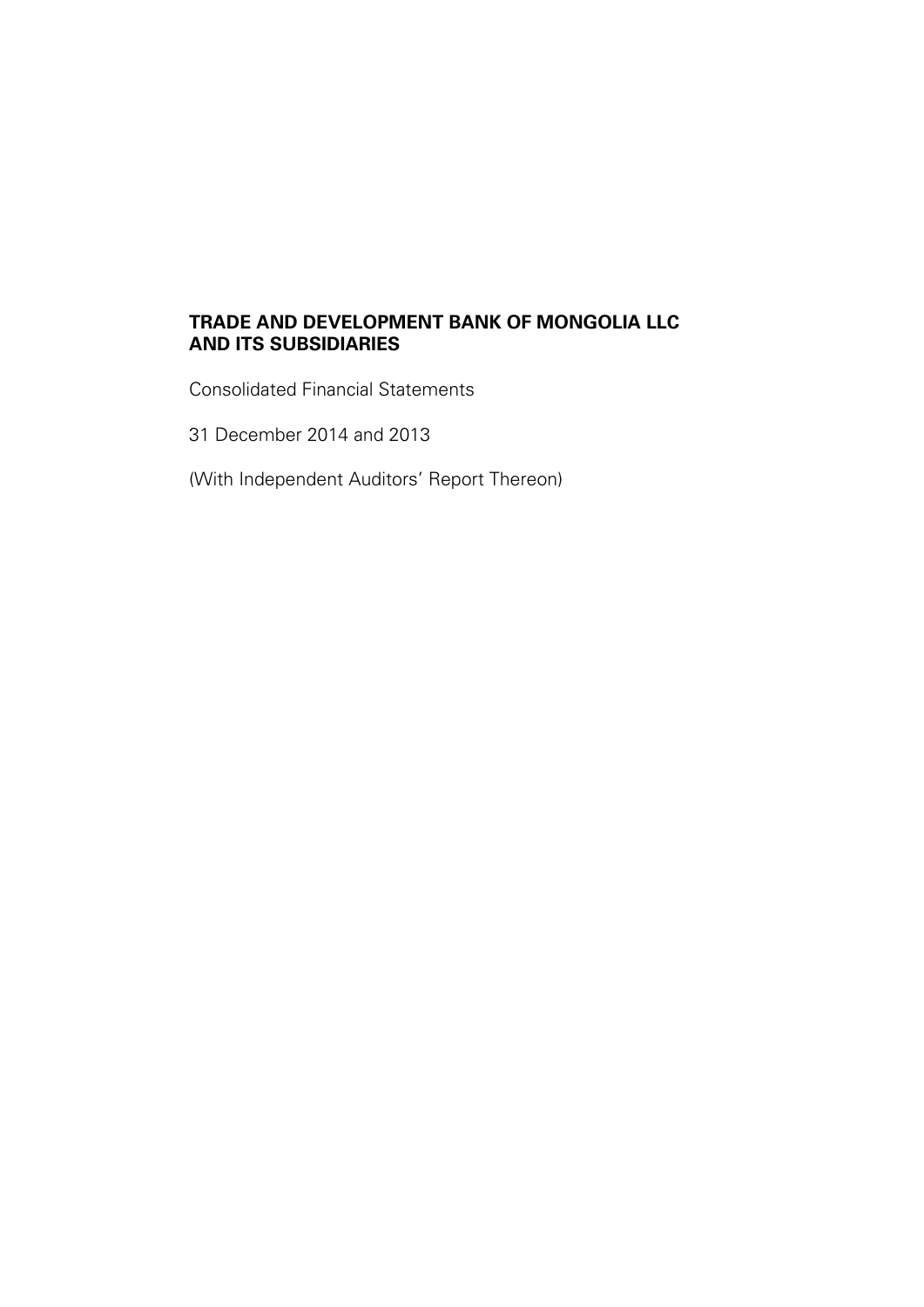# **Table of Contents**

|                                                      | Page |
|------------------------------------------------------|------|
| Statement by Directors and Executives                | 2    |
| Independent Auditors' Report                         | 3    |
| <b>Consolidated Statements of Financial Position</b> | 5    |
| Consolidated Statements of Comprehensive Income      | 6    |
| Consolidated Statements of Changes in Equity         | 7    |
| <b>Consolidated Statements of Cash Flows</b>         | 8    |
| Notes to the Consolidated Financial Statements       | 10   |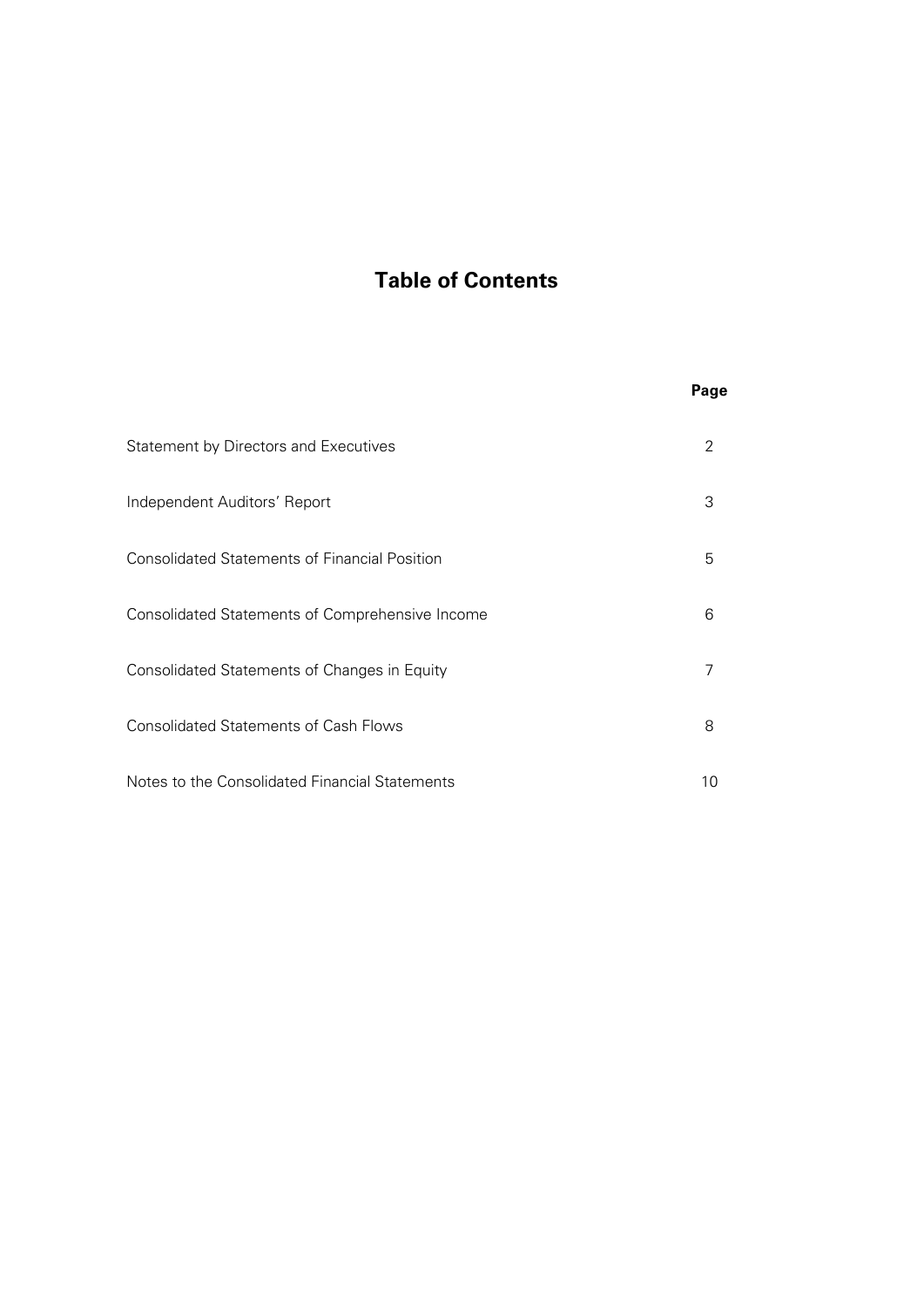# **Trade and Development Bank of Mongolia LLC Corporate Information**

| <b>Registered office and</b> | Juulchny Street-7             |
|------------------------------|-------------------------------|
| principal place of business  | Baga toiruu-12                |
|                              | Ulaanbaatar, Mongolia         |
|                              |                               |
| <b>Board of Directors</b>    | D.Erdenebileg (Chairman)      |
|                              | R.Koppa                       |
|                              | Z.Shagdarsuren                |
|                              | T.Tsolmon                     |
|                              | Ch.Enkhbold                   |
|                              |                               |
| <b>Secretary of Bank</b>     | D. Davaajav                   |
| <b>Independent auditors</b>  | KPMG Samjong Accounting Corp. |
|                              | Seoul, Korea                  |
|                              |                               |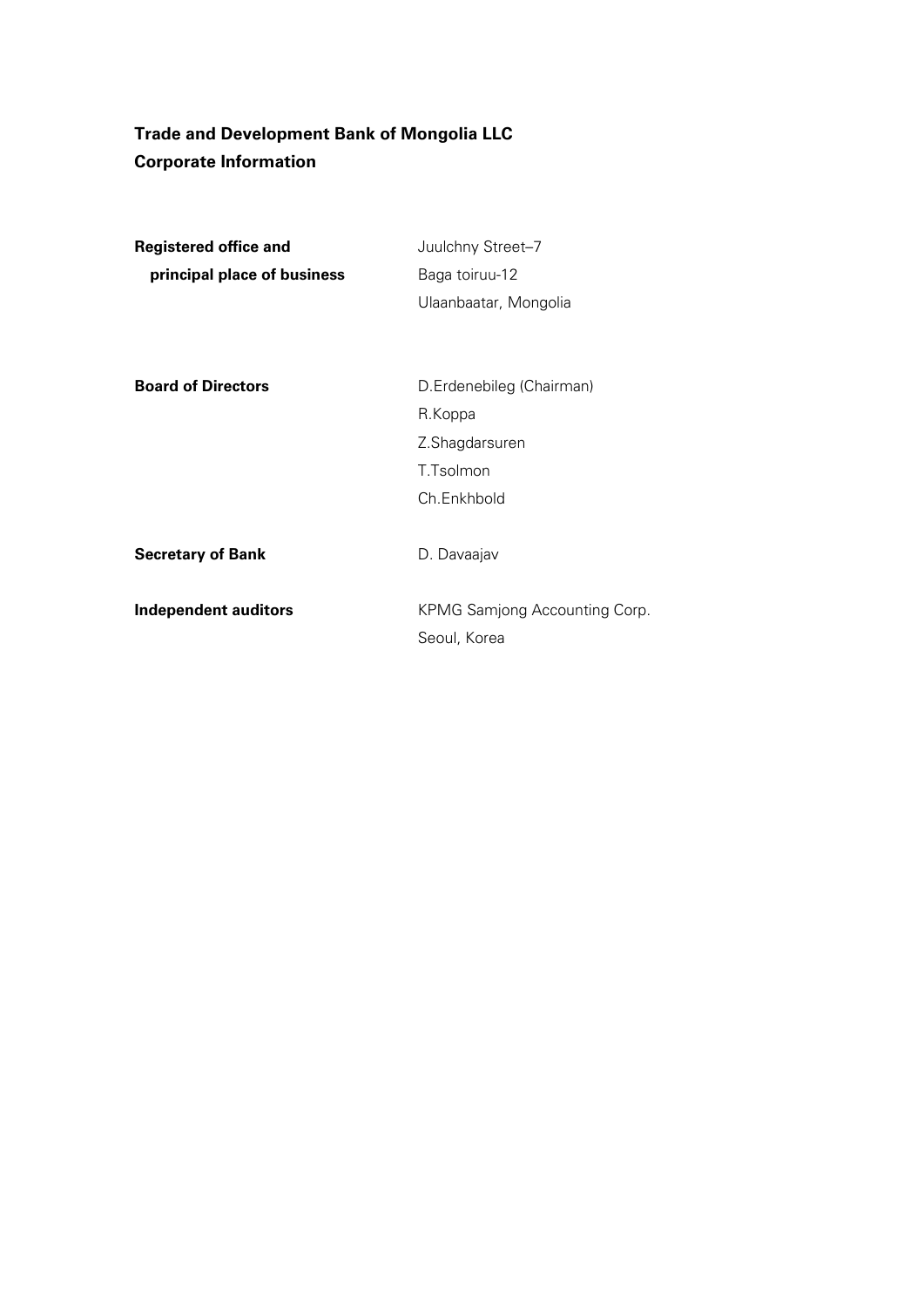## **Statement by Directors and Executives**

We, D. Erdenebileg, R. Koppa and B. Medree, being the directors and executives of Trade and Development Bank of Mongolia LLC (the "Bank"), and D. Yanjmaa, being the officer primarily responsible for the consolidated financial statements of the Bank and its subsidiaries (together the "Group"), do hereby state that, in our opinion, the accompanying consolidated financial statements give a true and fair view of the consolidated financial position of the Group as at 31 December 2014 and 2013 and of its consolidated financial performance and its cash flows for the years then ended in accordance with International Financial Reporting Standards as modified by Bank of Mongolia guidelines.

D. Erdenebileg Director

 $h\rightarrow -\infty$ 

R. Koppa President

**B.** Medree **Chief Executive Officer** 

D. Yanjmaa Director of Financial Management and **Control Department** 

Ulaanbaatar, Mongolia Date: 30 March 2015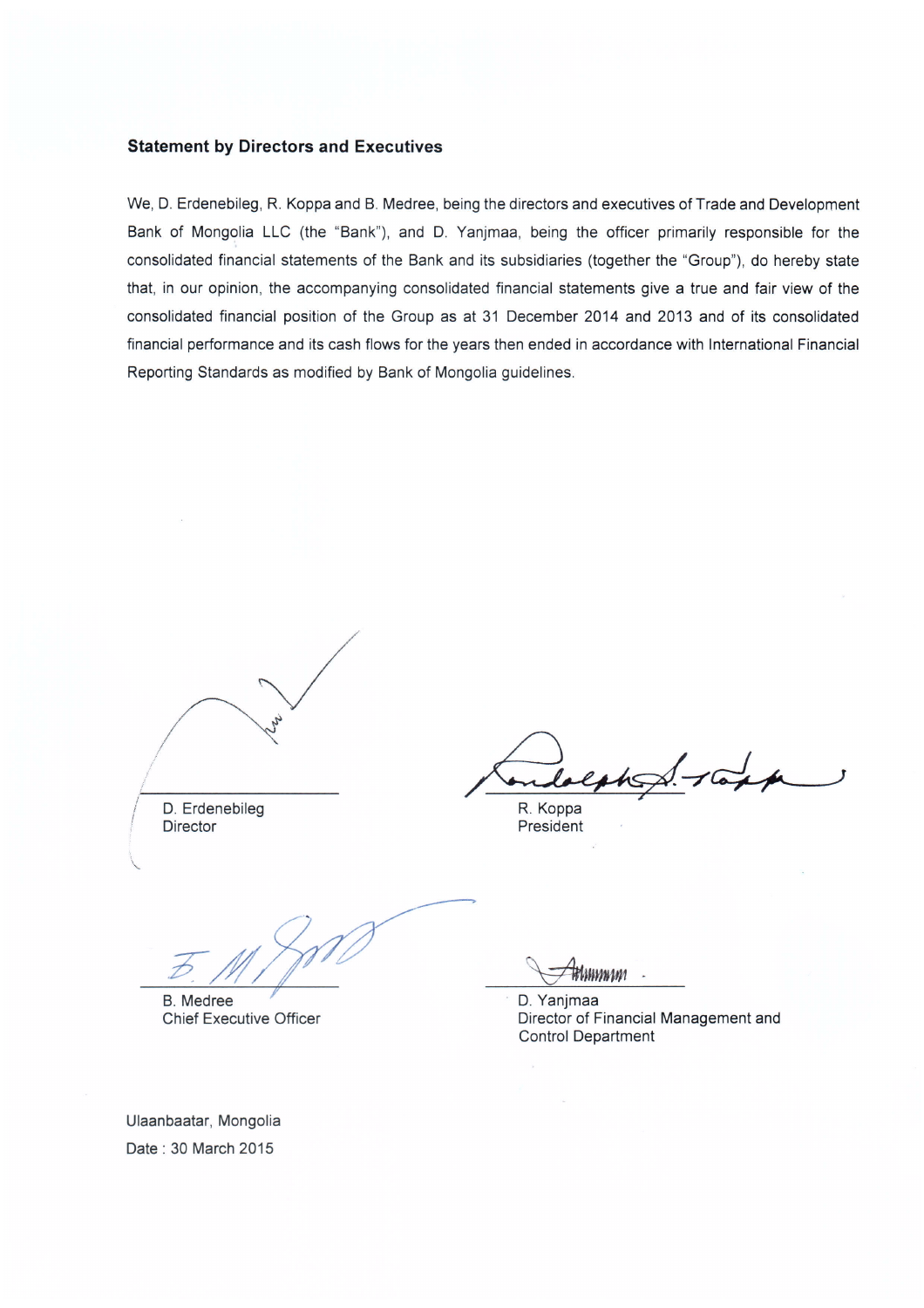

#### **KPMG Samjong Accounting Corp.**

Gangnam Finance Center, 10th Floor, 152 Teheran-ro Gangnam-gu, Seoul 135-984 Republic of Korea

Tel. 82-2-2112-0100 Fax. 82-2-2112-0101 www.kr.kpmg.com

## **Independent Auditors' Report**

The Board of Directors and Shareholders Trade and Development Bank of Mongolia LLC:

We have audited the accompanying consolidated financial statements of Trade and Development Bank of Mongolia (the "Bank") and its subsidiaries (together the "Group"), which comprise the consolidated statements of financial position as at 31 December 2014 and 2013, the consolidated statements of comprehensive income, changes in equity and cash flows for the years then ended, and notes, comprising a summary of significant accounting policies and other explanatory information.

## *Management's Responsibility for the Consolidated Financial Statements*

Management is responsible for the preparation of financial statements that give a true and fair view in accordance with International Financial Reporting Standards as modified by Bank of Mongolia guidelines and for such internal control as management determines is necessary to enable the preparation of consolidated financial statements that are free from material misstatement, whether due to fraud or error.

## *Auditors' Responsibility*

Our responsibility is to express an opinion on these consolidated financial statements based on our audit. We conducted our audit in accordance with International Standards on Auditing. Those standards require that we comply with ethical requirements and plan and perform the audit to obtain reasonable assurance about whether the consolidated financial statements are free from material misstatement.

An audit involves performing procedures to obtain audit evidence about the amounts and disclosures in the consolidated financial statements. The procedures selected depend on our judgment, including the assessment of the risks of material misstatement of the consolidated financial statements, whether due to fraud or error. In making those risk assessments, we consider internal control relevant to the entity's preparation of financial statements that give a true and fair view in order to design audit procedures that are appropriate in the circumstances, but not for the purpose of expressing an opinion on the effectiveness of the entity's internal control. An audit also includes evaluating the appropriateness of accounting policies used and the reasonableness of accounting estimates made by management, as well as evaluating the overall presentation of the consolidated financial statements.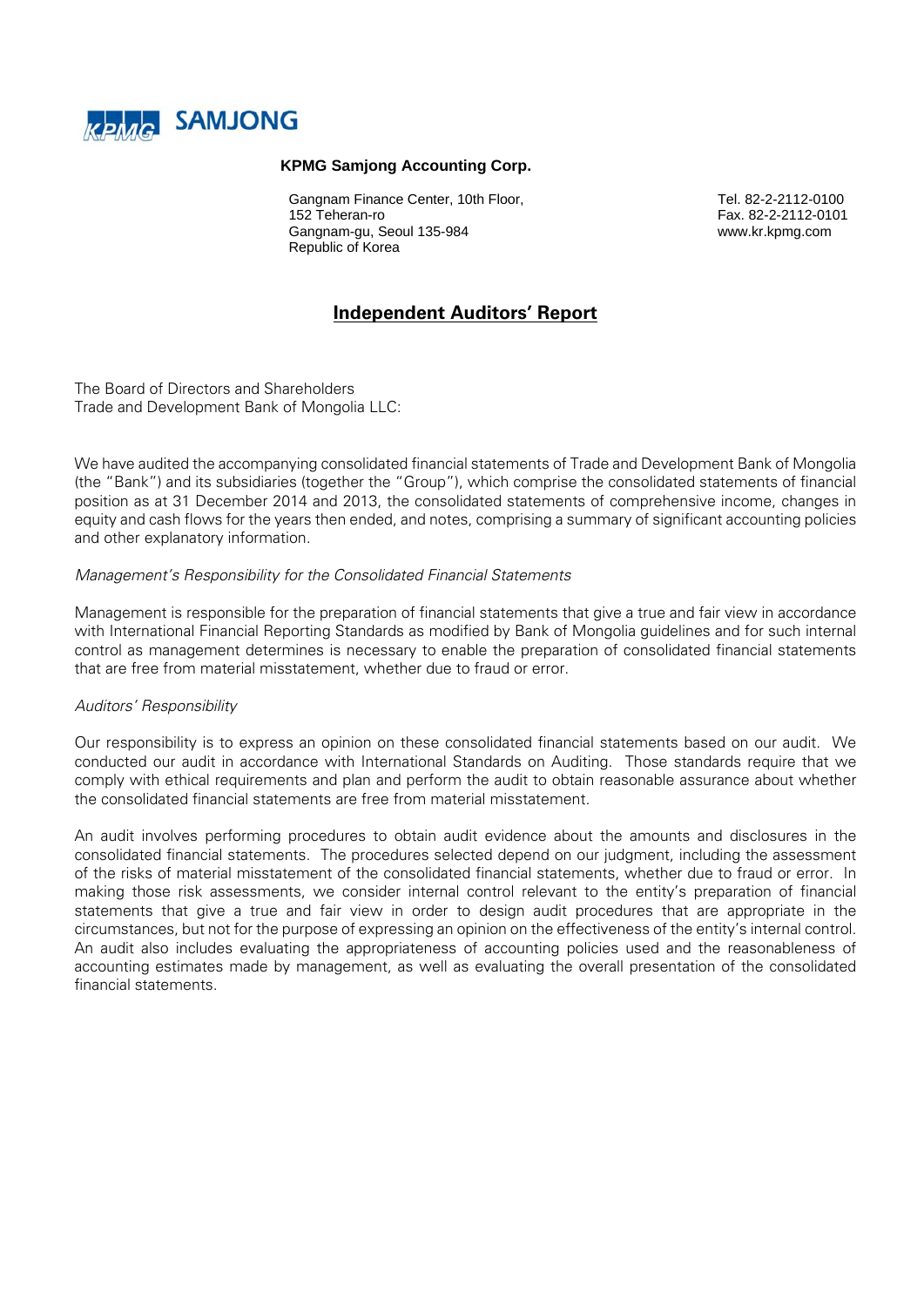

We believe that the audit evidence we have obtained is sufficient and appropriate to provide a basis for our opinion.

## *Opinion*

In our opinion, the consolidated financial statements give a true and fair view of the consolidated financial position of the Group as at 31 December 2014 and 2013, and of its consolidated financial performance and its consolidated cash flows for the years then ended in accordance with International Financial Reporting Standards as modified by Bank of Mongolia guidelines.

## *Other Matter*

This report is made solely to the members of the Bank, as a body, those in connection with the potential offering of US\$ notes by the Bank, and for no other purpose. We do not assume responsibility to any other person for the content of this report.

PMG Samjong Axcounting *Cor*ep.

KPMG Samjong Accounting Corp. 30 March 2015 Seoul, Korea

This report is effective as at 30 March 2015, the audit report date. Certain subsequent events or circumstances, which may occur between the audit report date and the time of reading this report, could have a material impact on the accompanying consolidated financial statements and notes thereto. Accordingly, the readers of the audit report should understand that the above audit report has not been updated to reflect the impact of such subsequent events or circumstances, if any.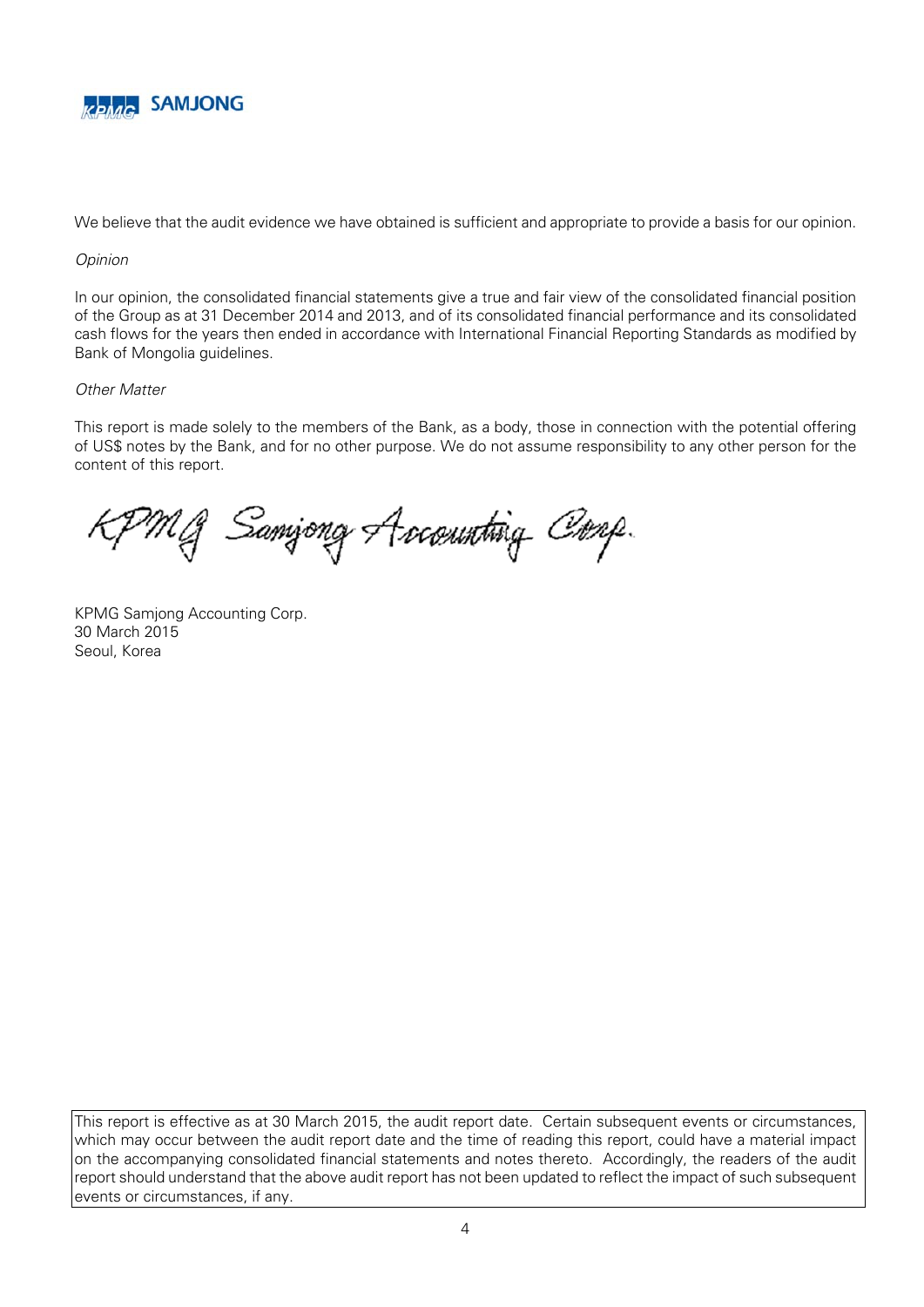**Consolidated Statements of Financial Position** 

31 December 2014 and 2013

|                                                                              | <b>Note</b> | 2014<br><b>MNT'000</b> | 2013<br><b>MNT'000</b> |
|------------------------------------------------------------------------------|-------------|------------------------|------------------------|
| <b>Assets</b>                                                                |             |                        |                        |
| Cash and due from banks                                                      | 5           | 1,054,739,557          | 1,090,245,012          |
| Investment securities                                                        | 6           | 908,732,944            | 885, 112, 661          |
| Investment in associates and joint ventures                                  | 7           | 14,530,077             | 10,416,001             |
| Loans and advances, net                                                      | 8           | 2,777,188,433          | 2,530,557,178          |
| Subordinated loans                                                           | 9           | 4,000,000              | 7,000,000              |
| Property and equipment, net                                                  | 10          | 298,042,268            | 153,297,326            |
| Intangible assets, net                                                       | 11          | 4,542,466              | 4,270,615              |
| Investment property                                                          | 12          | 33,689,000             | 33,388,245             |
| Foreclosed real properties, net                                              | 13          | 1,020,454              | 6,057,155              |
| Current tax assets                                                           |             | 5,676,348              |                        |
| Other assets                                                                 | 14          | 311,018,769            | 403,730,785            |
| <b>Total assets</b>                                                          |             | 5,413,180,316          | 5,124,074,978          |
| Liabilities and shareholders' equity                                         |             |                        |                        |
| <b>Liabilities</b>                                                           |             |                        |                        |
| Deposits from customers                                                      | 15          | 2,533,607,001          | 2,139,692,149          |
| Deposits and placements by banks                                             |             |                        |                        |
| and other financial institutions                                             | 16          | 120,007,336            | 172, 109, 699          |
| Bills sold under repurchase agreements                                       | 17          |                        | 372,650,503            |
| Borrowings<br>Current tax liabilities                                        | 18          | 1,107,328,964          | 1,157,090,928          |
| Debt securities issued                                                       |             | 361,331                | 7,646,234              |
| Subordinated debt securities issued                                          | 19          | 741,354,845            | 460,563,148            |
| Other liabilities                                                            | 20          | 75,351,569             | 66,036,156             |
|                                                                              | 21          | 279,151,158            | 379,224,697            |
| <b>Total liabilities</b>                                                     |             | 4,857,162,204          | 4,755,013,514          |
| <b>Equity</b>                                                                |             |                        |                        |
| Share capital                                                                | 22          | 16,525,280             | 16,525,280             |
| Share premium                                                                |             | 19,272,456             | 19,272,456             |
| Treasury shares                                                              | 23          | (2,620,626)            | (2,620,626)            |
| Revaluation reserves                                                         | 24          | 153,645,983            | 18,555,196             |
| Accumulated unrealised gain (loss) on<br>available-for-sale financial assets | 24          | (27, 487, 697)         | 14,153,606             |
| Retained earnings                                                            |             | 395,019,832            | 301,599,783            |
| Total equity attributable to equity holders of the Group                     |             | 554,355,228            | 367,485,695            |
| <b>Non-controlling interests</b>                                             |             | 1,662,884              | 1,575,769              |
| <b>Total equity</b>                                                          |             | 556,018,112            | 369,061,464            |
| <b>Total liabilities and equity</b>                                          |             | 5,413,180,316          | 5,124,074,978          |
| See accompanying notes to the consolidated financial statements.             |             |                        |                        |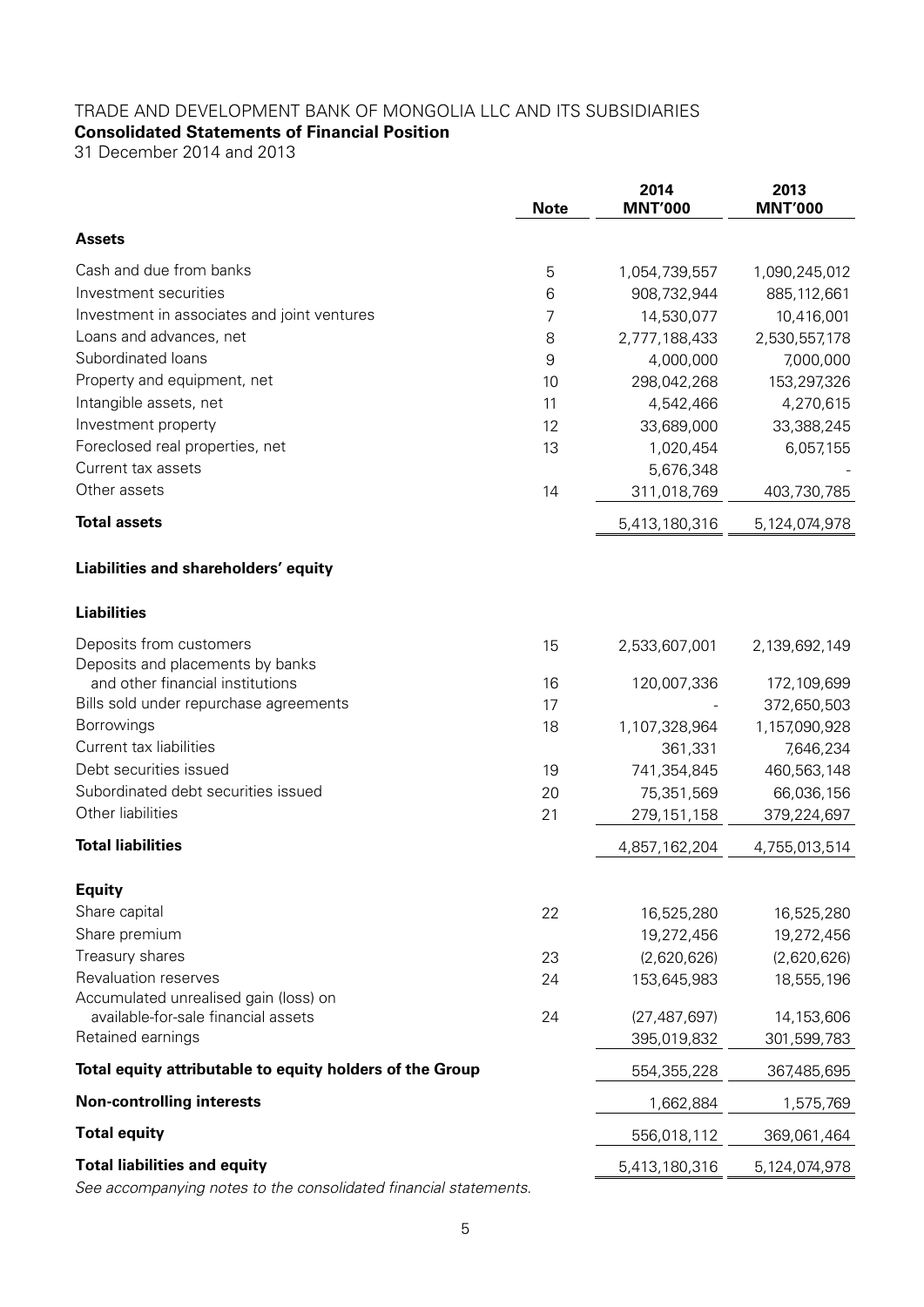# **Consolidated Statements of Comprehensive Income**

For the years ended 31 December 2014 and 2013

|                                                                               | <b>Note</b> | 2014<br><b>MNT'000</b> | 2013<br><b>MNT'000</b> |
|-------------------------------------------------------------------------------|-------------|------------------------|------------------------|
| Interest income                                                               | 25          | 444,673,852            | 321,438,593            |
| Interest expense                                                              | 26          | (296, 489, 329)        | (200, 692, 181)        |
| <b>Net interest income</b>                                                    |             | 148,184,523            | 120,746,412            |
| Net fee and commission income                                                 | 27          | 27,364,138             | 21,525,806             |
| Other operating income, net                                                   | 28          | 30,882,990             | 68,684,766             |
| Net non-interest income                                                       |             | 58,247,128             | 90,210,572             |
| <b>Operating income</b>                                                       |             | 206,431,651            | 210,956,984            |
| Operating expense                                                             | 29          | (68, 785, 944)         | (44, 477, 351)         |
| Share of profit of an associate                                               | 7           | 1,085,417              | 204,056                |
| Provision for impairment losses                                               | 30          | (44, 749, 513)         | (8, 255, 683)          |
| <b>Profit before tax</b>                                                      |             | 93,981,611             | 158,428,006            |
| Income tax expense                                                            | 32          | (474, 447)             | (19, 164, 321)         |
| Net profit for the year                                                       |             | 93,507,164             | 139,263,685            |
| Other comprehensive income for the year:                                      |             |                        |                        |
| Items that will never be reclassified to profit or loss                       |             |                        |                        |
| Net change in revaluation reserves of<br>property and equipment               | 10, 24      | 135,090,787            |                        |
| Items that are or may be reclassified to profit or loss                       |             |                        |                        |
| Net unrealised change in fair value of<br>available-for-sale financial assets | 24          | (41, 641, 303)         | (11, 654, 040)         |
| Other comprehensive income (loss)                                             |             | 93,449,484             | (11, 654, 040)         |
| Total comprehensive income for the year                                       |             | 186,956,648            | 127,609,645            |
| Profit attributable to:                                                       |             |                        |                        |
| Equity holders of the Bank<br>Non-controlling interests                       |             | 93,420,049             | 139,263,685            |
| Net profit for the year                                                       |             | 87,115<br>93,507,164   | 139,263,685            |
|                                                                               |             |                        |                        |
| Total comprehensive income attributable to:                                   |             |                        |                        |
| Equity holders of the Bank<br>Non-controlling interests                       |             | 186,869,533<br>87,115  | 127,609,645            |
| Total comprehensive income for the year                                       |             | 186,956,648            | 127,609,645            |
| See accompanying notes to the consolidated financial statements.              |             |                        |                        |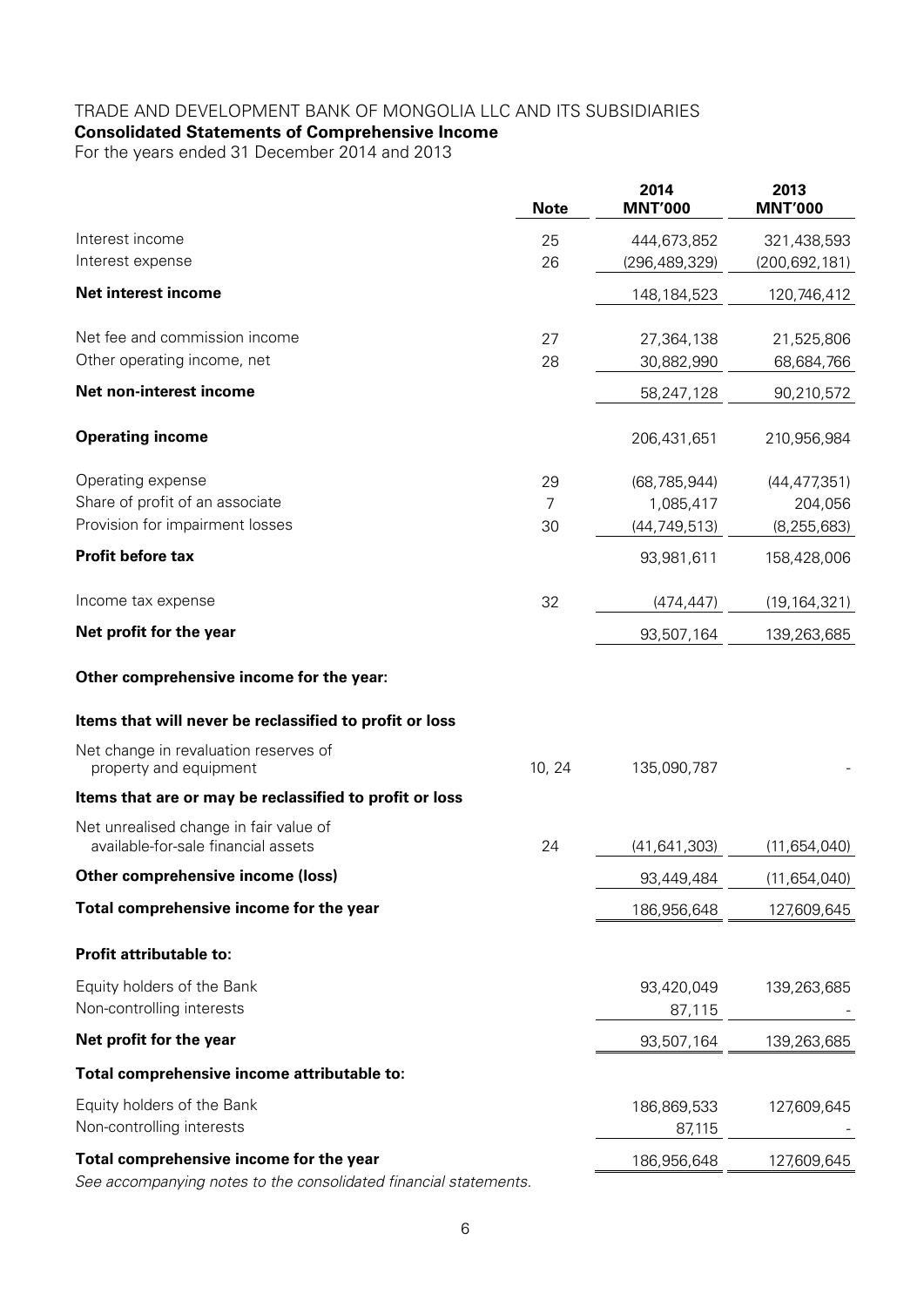## **Consolidated Statements of Changes in Equity**

For the years ended 31 December 2014 and 2013

|                                                                |             | Attributable to equity holders of the Group |                                           |                                             |                                                  |                                                                                                          |                                               |                                |                                                   |                                       |
|----------------------------------------------------------------|-------------|---------------------------------------------|-------------------------------------------|---------------------------------------------|--------------------------------------------------|----------------------------------------------------------------------------------------------------------|-----------------------------------------------|--------------------------------|---------------------------------------------------|---------------------------------------|
|                                                                | <b>Note</b> | <b>Share</b><br>capital<br><b>MNT'000</b>   | <b>Share</b><br>premium<br><b>MNT'000</b> | <b>Treasury</b><br>shares<br><b>MNT'000</b> | <b>Revaluation</b><br>reserves<br><b>MNT'000</b> | <b>Accumulated</b><br>unrealised gain<br>on available-<br>for-sale<br>financial assets<br><b>MNT'000</b> | <b>Retained</b><br>earnings<br><b>MNT'000</b> | <b>Total</b><br><b>MNT'000</b> | Non-<br>controlling<br>interest<br><b>MNT'000</b> | <b>Total equity</b><br><b>MNT'000</b> |
| 1 January 2013                                                 |             | 16,525,280                                  | 19,272,456                                | (2,620,626)                                 | 18,555,196                                       | 25,807,646                                                                                               |                                               | 162,336,098 239,876,050        |                                                   | 239,876,050                           |
| Total comprehensive income                                     |             |                                             |                                           |                                             |                                                  |                                                                                                          |                                               |                                |                                                   |                                       |
| Net profit for the year                                        |             |                                             |                                           |                                             |                                                  |                                                                                                          |                                               | 139,263,685 139,263,685        |                                                   | 139,263,685                           |
| Other comprehensive income                                     |             |                                             |                                           |                                             |                                                  |                                                                                                          |                                               |                                |                                                   |                                       |
| Net unrealised change in fair value of                         |             |                                             |                                           |                                             |                                                  |                                                                                                          |                                               |                                |                                                   |                                       |
| available-for-sale financial assets                            | 24          |                                             |                                           |                                             |                                                  | (11,654,040)                                                                                             |                                               | $-$ (11,654,040)               |                                                   | (11,654,040)                          |
| Acquisition of subsidiary with<br>non-controlling interests    | 4           |                                             |                                           |                                             |                                                  |                                                                                                          |                                               |                                | 1,575,769                                         | 1,575,769                             |
| Total comprehensive income                                     |             |                                             |                                           |                                             |                                                  | (11, 654, 040)                                                                                           |                                               | 139,263,685 127,609,645        | 1,575,769                                         | 129,185,414                           |
| 31 December 2013                                               |             | 16,525,280                                  | 19,272,456                                | (2,620,626)                                 | 18,555,196                                       | 14,153,606                                                                                               |                                               | 301,599,783 367,485,695        | 1,575,769                                         | 369,061,464                           |
| 1 January 2014                                                 |             | 16,525,280                                  | 19,272,456                                | (2,620,626)                                 | 18,555,196                                       | 14,153,606                                                                                               |                                               | 301,599,783 367,485,695        | 1,575,769                                         | 369,061,464                           |
| Total comprehensive income                                     |             |                                             |                                           |                                             |                                                  |                                                                                                          |                                               |                                |                                                   |                                       |
| Net profit for the year                                        |             |                                             |                                           |                                             |                                                  |                                                                                                          | 93,420,049                                    | 93,420,049                     | 87,115                                            | 93,507,164                            |
| Other comprehensive income                                     |             |                                             |                                           |                                             |                                                  |                                                                                                          |                                               |                                |                                                   |                                       |
| Net unrealised change in fair value of                         |             |                                             |                                           |                                             |                                                  |                                                                                                          |                                               |                                |                                                   |                                       |
| available-for-sale financial assets                            | 24          |                                             |                                           |                                             |                                                  | (41, 641, 303)                                                                                           |                                               | $-$ (41,641,303)               |                                                   | (41, 641, 303)                        |
| Net change in revaluation reserves of                          |             |                                             |                                           |                                             |                                                  |                                                                                                          |                                               |                                |                                                   |                                       |
| property and equipment                                         | 24          |                                             |                                           |                                             | 135,090,787                                      |                                                                                                          |                                               | - 135,090,787                  |                                                   | 135,090,787                           |
| Total comprehensive income                                     |             |                                             |                                           |                                             | 135,090,787                                      | (41, 641, 303)                                                                                           |                                               | 93,420,049 186,869,533         | 87,115                                            | 186,956,648                           |
| 31 December 2014                                               |             | 16,525,280                                  | 19,272,456                                | (2,620,626)                                 | 153,645,983                                      | (27, 487, 697)                                                                                           |                                               | 395,019,832 554,355,228        | 1,662,884                                         | 556,018,112                           |
| as essempenying pates to the consolidated financial atotements |             |                                             |                                           |                                             |                                                  |                                                                                                          |                                               |                                |                                                   |                                       |

*See accompanying notes to the consolidated financial statements.*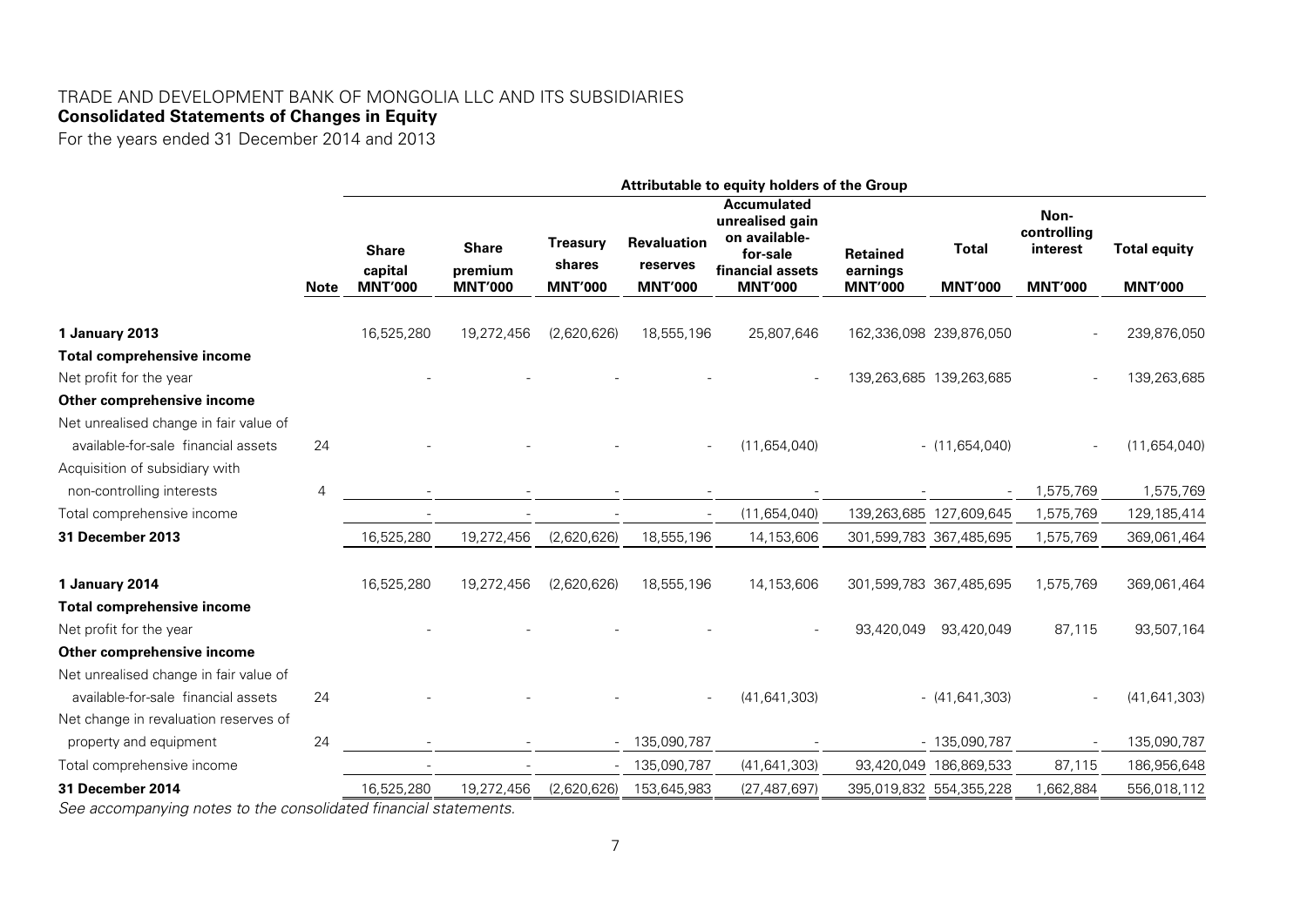## **Consolidated Statements of Cash Flows**

For the years ended 31 December 2014 and 2013

|                                                             | <b>Note</b>    | 2014<br><b>MNT'000</b> | 2013<br><b>MNT'000</b> |
|-------------------------------------------------------------|----------------|------------------------|------------------------|
| <b>Cash flows from operating activities:</b>                |                |                        |                        |
| <b>Net profit</b>                                           |                | 93,507,164             | 139,263,685            |
| Adjustments for:                                            |                |                        |                        |
| Depreciation and amortisation                               | 10, 11, 29     | 5,910,296              | 4,168,064              |
| Share of profit of an associate                             | 7              | (1,085,417)            | (204, 056)             |
| Gain on disposition of securities                           | 28             | (8,051,659)            | (27,696,971)           |
| Net interest income                                         | 25, 26         | (148, 184, 523)        | (120, 746, 412)        |
| Income tax expense                                          | 32             | 474,447                | 19,164,321             |
| Gain (Loss) on disposition of property and equipment        | 28             | (7,840,637)            | 720                    |
| Property and equipment written off                          | 29             | 6,313                  | 18,772                 |
| Provision for impairment losses                             | 30             | 44,749,513             | 8,255,683              |
| Valuation gain on investment property                       | 12, 28         | (300, 755)             | (7, 171, 395)          |
| Operating profit before changes in operating                |                |                        |                        |
| assets and liabilities:                                     |                | (20, 815, 258)         | 15,052,411             |
| Increase in loans and advances                              | 8              | (287, 331, 592)        | (1,011,604,706)        |
| Decrease in subordinated loan                               | 9              | 3,000,000              |                        |
| Decrease (Increase) in other assets(*)                      | 14             | 109,630,300            | (255, 666, 692)        |
| Increase in deposits from customers                         | 15             | 393,914,852            | 737,365,386            |
| Increase (Decrease) in deposits and placements by banks and |                |                        |                        |
| other financial institutions                                | 16             | (52, 102, 363)         | 135,591,216            |
| Increase (Decrease) in other liabilities(*)                 | 21             | (131, 195, 158)        | 240,554,846            |
| Increase in balances with BOM                               | 5, 34          | (1,963,111)            | (438, 486, 750)        |
| Interest received                                           |                | 423,706,197            | 298, 189, 264          |
| Interest paid                                               |                | (260, 922, 498)        | (187, 720, 638)        |
| Income taxes paid                                           |                | (13, 435, 698)         | (14,001,498)           |
| Net cash flows provided by (used in) operating activities   |                | 162,485,671            | (480, 727, 161)        |
| <b>Cash flows from investing activities:</b>                |                |                        |                        |
| Purchase of investment securities                           | 6              | (1,477,483,667)        | (709, 471, 336)        |
| Disposal of investment securities                           | 6              | 1,422,593,196          | 297,198,079            |
| Purchase of property and equipment                          | 10             | (20, 574, 551)         | (49, 148, 114)         |
| Purchase of intangible assets                               | 11             | (993, 393)             | (964, 803)             |
| Proceeds from disposal of foreclosed real properties        | 13             | 1,004,784              | 157,148                |
| Proceeds from disposal of property and equipment            | 10             | 13,565,966             | 33,709                 |
| Purchase of investment in associates and joint ventures     | 7              | (1,316,003)            | (7,784,766)            |
| Acquisition of subsidiary                                   | $\overline{4}$ |                        | (4,791,214)            |
| Net cash flows used in investing activities                 |                | (63, 203, 668)         | (474,771,297)          |

(\*) Represents fluctuation of other assets and other liabilities other than changes in accrued interest receivables and accrued interest payables, respectively.

*See accompanying notes to the consolidated financial statements*.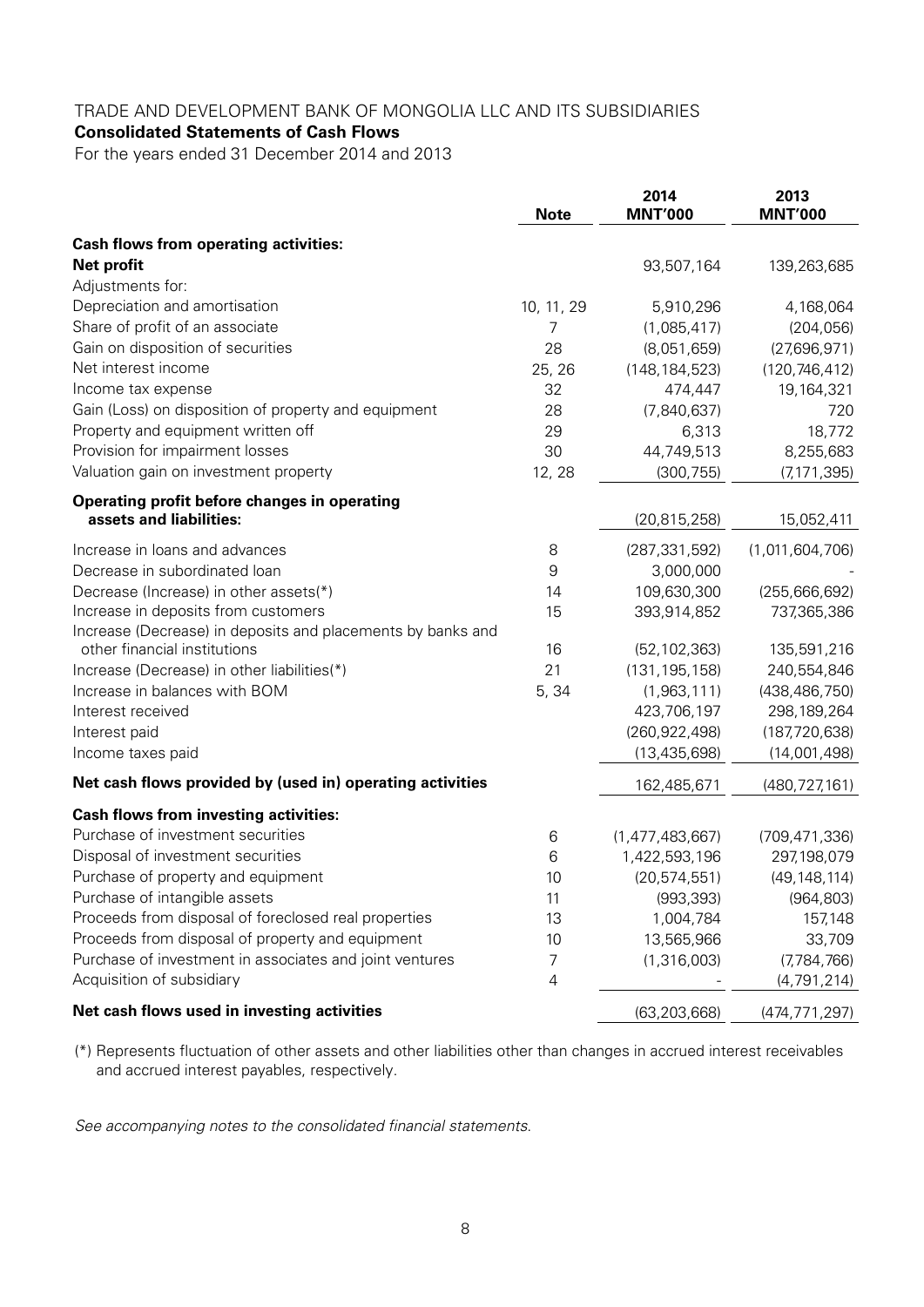**Consolidated Statements of Cash Flows, Continued** 

For the years ended 31 December 2014 and 2013

|                                                                               | <b>Note</b> | 2014<br><b>MNT'000</b> | 2013<br><b>MNT'000</b> |
|-------------------------------------------------------------------------------|-------------|------------------------|------------------------|
| <b>Cash flows from financing activities:</b>                                  |             |                        |                        |
| Proceeds from borrowings                                                      | 18          | 730,295,187            | 969,513,213            |
| Repayments of borrowings<br>Net proceeds from (Repayment of) bills sold under | 18          | (780,057,151)          | (45,386,369)           |
| repurchase agreements                                                         | 17          | (372,650,503)          | 371,154,865            |
| Proceeds from (Repayments of) debt securities issued                          | 19          | 276,419,790            | (143, 293, 377)        |
| Proceeds from subordinated debt securities issued                             | 20          | 9,242,108              | 10,455,134             |
| Net cash flows provided by (used in) financing activities                     |             | (136, 750, 569)        | 1,162,443,466          |
| Net increase (decrease) in cash and cash equivalents                          |             | (37, 468, 566)         | 206,945,008            |
| Cash and cash equivalents at beginning of year                                |             | 401,222,441            | 194,277,433            |
| Cash and cash equivalents at end of year                                      | 34          | 363,753,875            | 401,222,441            |

*See accompanying notes to the consolidated financial statements*.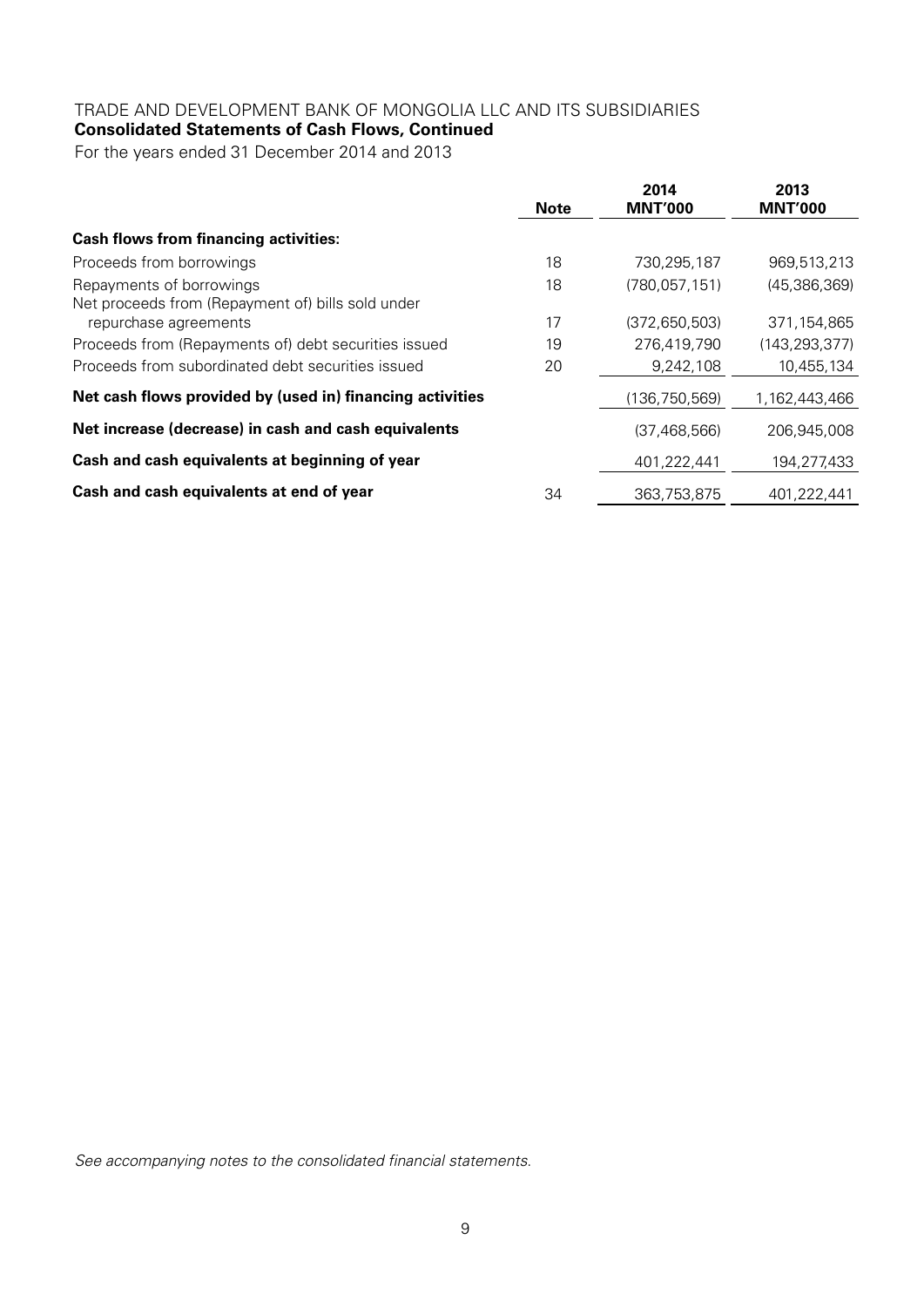## **1 Organisation and business**

Trade and Development Bank of Mongolia LLC (the "Bank"), the controlling company, and its subsidiaries included in consolidation (together the "Group") are summarised as follows:

## **Controlling company**

The Bank is a Mongolian domiciled limited liability company, incorporated in accordance with the Company Law of Mongolia. The Bank was given special permission to conduct banking activities by Decree No.3/149 issued by the President of the Bank of Mongolia ("BOM") on 29 May 1993 in accordance with the Banking Law of Mongolia, and License No.8 was renewed by BOM on 27 February 2002.

Pursuant to the aforementioned resolutions, license and charter, the Bank conducts banking activities such as cash savings, lending, handling and settlements of cash transfers, foreign currency transactions and other banking activities through its 22 branches and 25 settlement centers.

## **Subsidiaries included in consolidation**

## *(***i***) TDB Capital LLC*

The Bank established TDB Capital LLC ("TDBC"), a wholly owned subsidiary, on 14 August 2008. TDBC is a Mongolian domiciled limited liability company incorporated in accordance with the Company Law of Mongolia and may be engaged in financial services activities within the parameters set forth in the Company Law, Civil Law and Law of Security Market of Mongolia and other relevant laws and regulations and those activities include, but are not limited to, brokerage and underwriting services to various customers.

## *(***ii***) TDB Media LLC and its subsidiaries*

TDB Media LLC ("TDBM") was established in 2011. The Bank has been cooperating with Bloomberg L.P. to broadcast international financial news through TDBM, which is a media company licensed by the Mongolia Telecommunication Regulatory Commission to operate Bloomberg TV Mongolia in Ulaanbaatar since 2011. The Group additionally invested in TDBM on 19 November 2013 and the Group hold approximately 84.4% of TDBM as at 31 December 2014. TDBM owns 100% of the Bloomberg TV Mongolia LLC and 70% of Grand Step LLC which carries out publication of magazines as at 31 December 2014.

The direct parent company of the Group is Globull Investment and Development SCA ("Globull"), which owns a 65.83% interest in the Group and is incorporated in Luxembourg. Globull is wholly owned by US Global Investment LLC ("US Global"), which is incorporated in the United States of America. US Global is a consortium owned by Central Asia Mining LLC and Mr. Erdenebileg Doljin (the current Chairman of the Group), and it had directly owned approximately 7.32% of the Group. Consequently, US Global's ownership in the Group directly and indirectly through Globull amounted to approximately 73.14% as at 31 December 2014. Goldman Sachs owns 157,862 shares (or 4.78% interest) and approximately 18.27% of the Group's total outstanding ordinary shares are owned by various individuals as at 31 December 2014.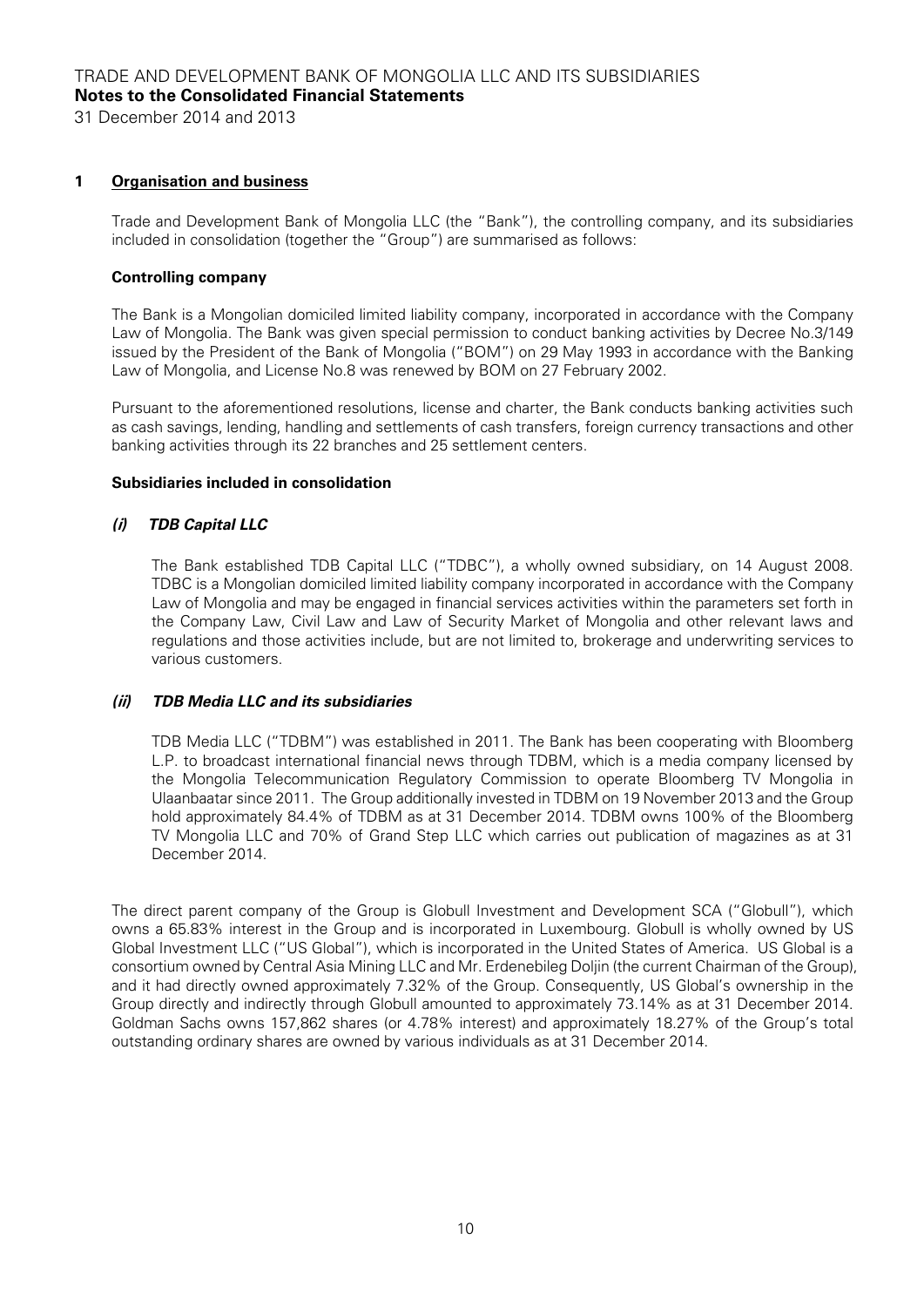31 December 2014 and 2013

## **1 Organisation and business (continued)**

Condensed financial statements of subsidiaries as at 31 December 2014 and 2013, and for the years ended 31 December 2014 and 2013 were as follows:

|                     | 2014           |           | 2013           |           |
|---------------------|----------------|-----------|----------------|-----------|
|                     | <b>MNT'000</b> |           | <b>MNT'000</b> |           |
| <b>Subsidiaries</b> | Asset          | Liability | Asset          | Liability |
| <b>TDB Capital</b>  | 23,484,757     | 265.524   | 22,356,806     | 327,670   |
| TDB Media           | 12,127,687     | 1,788,581 | 10,393,632     | 321,068   |

|                     | 2014           |               | 2013      |                |  |
|---------------------|----------------|---------------|-----------|----------------|--|
|                     | <b>MNT'000</b> |               |           | <b>MNT'000</b> |  |
| <b>Subsidiaries</b> | Operating      | <b>Net</b>    | Operating | Net            |  |
|                     | revenue        | <i>income</i> | revenue   | Income (loss)  |  |
| <b>TDB Capital</b>  | 913,714        | 1,190,097     | 365,501   | 846.816        |  |
| <b>TDB</b> Media    | 140,593        | 212,703       | 35,405    | (1.529.480)    |  |

## **2 Basis of preparation**

#### **Statement of compliance**

The accompanying financial statements are consolidated financial statements that have been prepared in accordance with International Financial Reporting Standards ("IFRS") as modified by the BOM guidelines.

The major items modified by the BOM guidelines that are not in compliance with IFRS include the following, and the details are included in the corresponding notes:

- Allowance for loan loss reserves, receivables, letters of credit, unused credit commitments and foreclosed properties
- Accounting for deferred tax

The consolidated financial statements were authorised for issue by the Board of Directors on 30 March, 2015.

## **Basis of measurement**

The consolidated financial statements are prepared on the historical cost basis except for the following:

- Derivative financial instruments that are measured at fair value
- Available-for-sale financial assets that are measured at fair value
- Certain property and equipment that are measured at fair value subsequent to acquisition
- Investment property that is measured at fair value
- Precious metal that is measured at fair value

#### **Functional and presentation currency**

These consolidated financial statements are presented in Mongolian Togrog ("MNT"), rounded to the nearest thousand. MNT is the Bank's functional currency.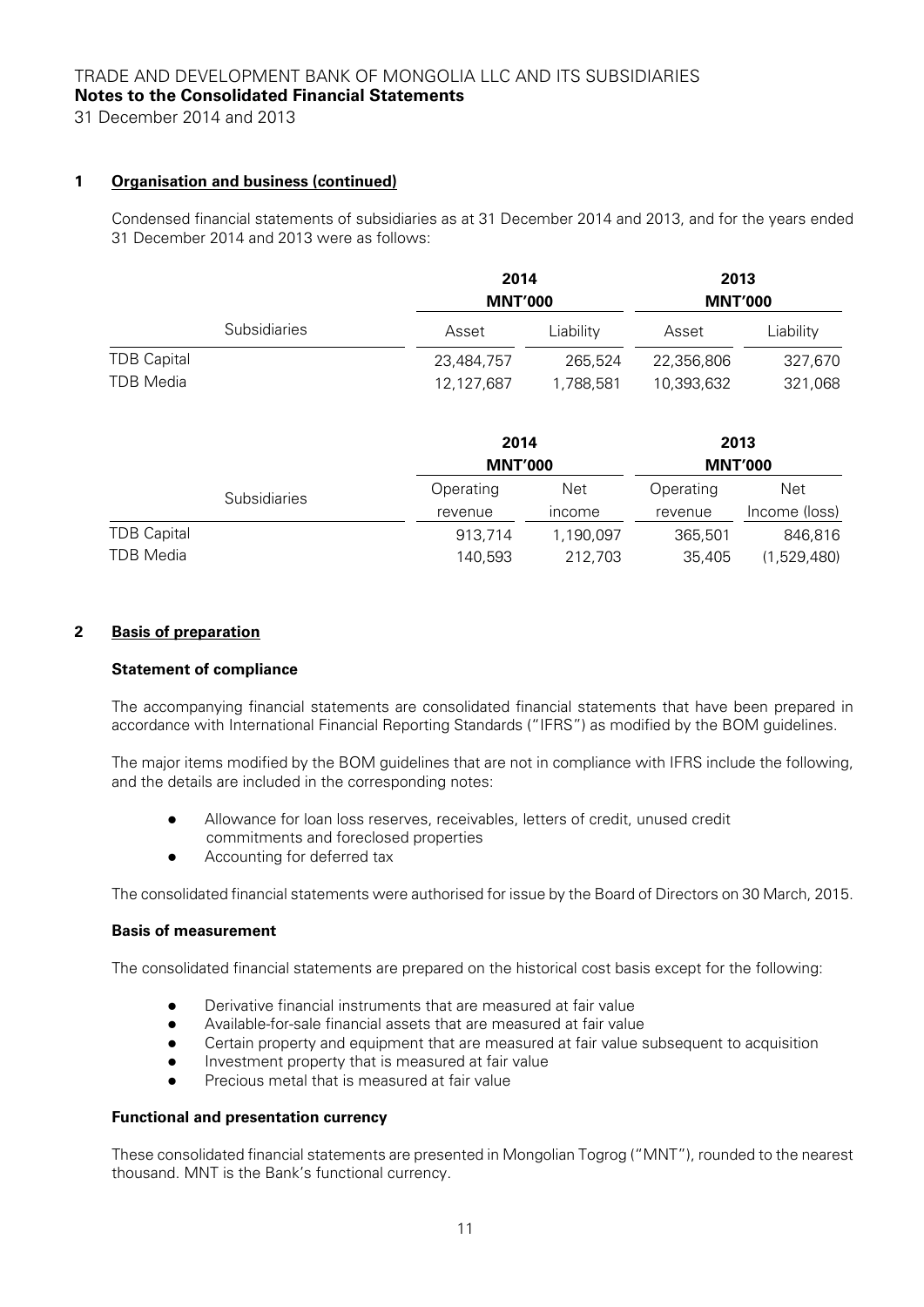## **2 Basis of preparation (continued)**

## **Use of estimates and judgments**

The preparation of the consolidated financial statements requires management to make judgments, estimates and assumptions that affect the application of accounting policies and the reported amounts of assets, liabilities, income and expenses. Actual results may differ from these estimates.

Estimates and underlying assumptions are reviewed on an ongoing basis. Revisions to accounting estimates are recognised in the period in which the estimate is revised and in any future periods affected.

Significant areas of estimation uncertainty and critical judgments of the Group in applying accounting policies that have the most significant effect on the amounts recognised in the consolidated financial statements are allowance for loan losses, valuation of financial instruments, and valuation of property and equipment and investment property.

## **Changes in accounting policies**

Except for the following new standards and amendments to existing standards, the Group applies its accounting policies consistently which were used for preparing its annual consolidated financial statements as of and for the year ended 31 December 2013. The following changes in accounting policies are reflected in the Group's consolidated financial statements as at and for the year ending 31 December 2014.

## *(i) Amendments to IAS 32 Financial Instruments: Presentation*

The Group applied the amendments to IAS 32 Financial Instruments: Presentation from January 1, 2014. This standard states that a financial asset and a financial liability is offset and the net amount presented in the statement of financial position when, and only when, the Group currently has a legally enforceable right to set off the recognized amounts and intends either to settle on a net basis, or to realize the asset and settle the liability simultaneously.

A legally enforceable right of set-off means that the right of set-off must not be contingent on a future event and must be legally enforceable in the normal course of business, the event of default and the event of insolvency or bankruptcy of the entity and all of the counterparties.

To meet the net settlement criterion, the gross settlement mechanism has features that eliminate or result in insignificant credit and liquidity risk, and that will process receivables and payables in a single settlement process or cycle.

The Group applied the amendments retrospectively and the impact of the amendments on the consolidated financial statements is not significant.

#### *(ii) Amendments to IAS 39 Financial Instruments: Recognition and Measurement*

IAS 39 Financial Instruments: Recognition and Measurement clarifies the effect of hedging relationships in which a derivative has been designated as a hedging instrument when that derivative is novated to a central counterparty (CCP). The Group applied the standard from January 1, 2014. There is no significant impact of the amendments on the consolidated financial statements.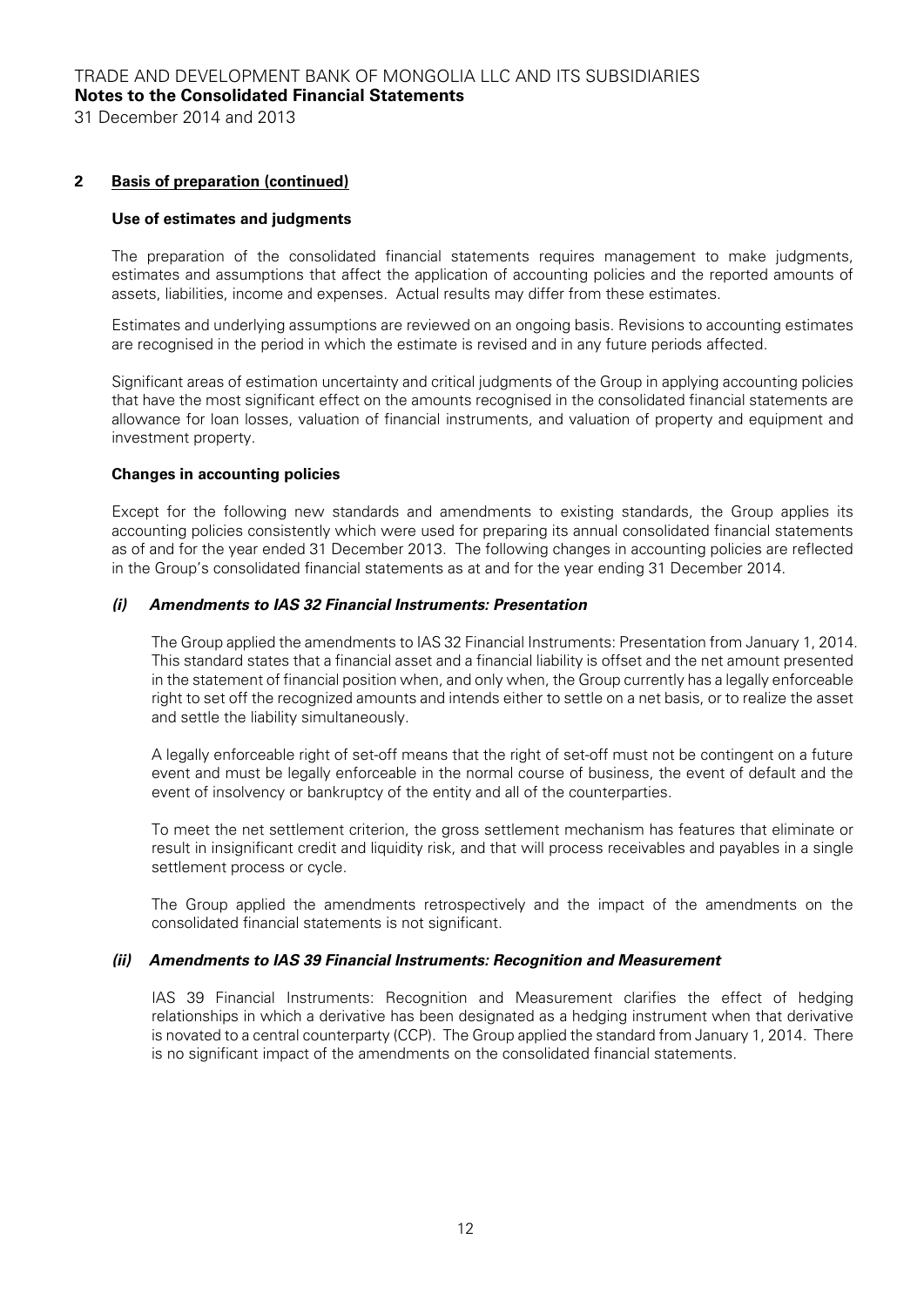## **2 Basis of preparation (continued)**

## **Changes in accounting policies (continued)**

## *(iii) IFRIC 21 Levies*

The Group applied the IFRIC 21 Levies from January 1, 2014. This standard defines the obligating event that gives rise to a liability to pay a levy as the activity that triggers the payment of the levy, as identified by the legislation. The liability to pay a levy is recognized progressively if the obligating event occurs over a period of time. If an obligation to pay a levy is triggered when a minimum activity threshold is reached, the liability that arises from that obligation is recognized when that minimum activity threshold is reached. An entity recognizes an asset if it has prepaid a levy but does not yet have a present obligation to pay that levy. The Group applied the interpretation retrospectively and the impact of the amendments on the consolidated financial statements is not significant.

## *(iv) Amendments to IAS 36 Impairment of Assets*

The Group applied the amendments to IAS 36 Impairment of Assets from January 1, 2014. The standard is amended to disclose recoverable amount of an individual asset or a cash-generating unit, when an impairment loss has been recognized or reversed for that individual assets or a cashgenerating unit. The Group applied the amendments retrospectively and the impact of the amendments on the consolidated financial statements is not significant.

## **3 Significant accounting policies**

The accounting policies set out below have been consistently applied by the Group and are consistent with those used in previous years other than new accounting policies adopted by the Group in the current year.(see note 2)

## **Basis of consolidation**

#### *(i) Subsidiaries*

Subsidiaries are investees controlled by the Group. The Group controls an investee when it is exposed to, or has rights to, variable returns from its involvement with the investee and has the ability to affect those returns through its power over the investee. The financial statements of subsidiaries are included in the consolidated financial statements from the date that control commences until the date that control ceases.

## *(ii) Loss of control*

When the Group loses control over a subsidiary, it derecognises the assets and liabilities of the subsidiary, and any related NCI and other components of equity. Any resulting gain or loss is recognised in profit or loss. Any interest retained in the former subsidiary is measured at fair value when control is lost.

#### *(iii) Intra-group transactions eliminated on consolidation*

Intra-group balances, transactions, and any unrealised income and expenses arising from intra-group transactions, are eliminated in preparing the consolidated financial statements. Intra-group losses are recognised as expense if intra-group losses indicate an impairment that requires recognition in the consolidated financial statements.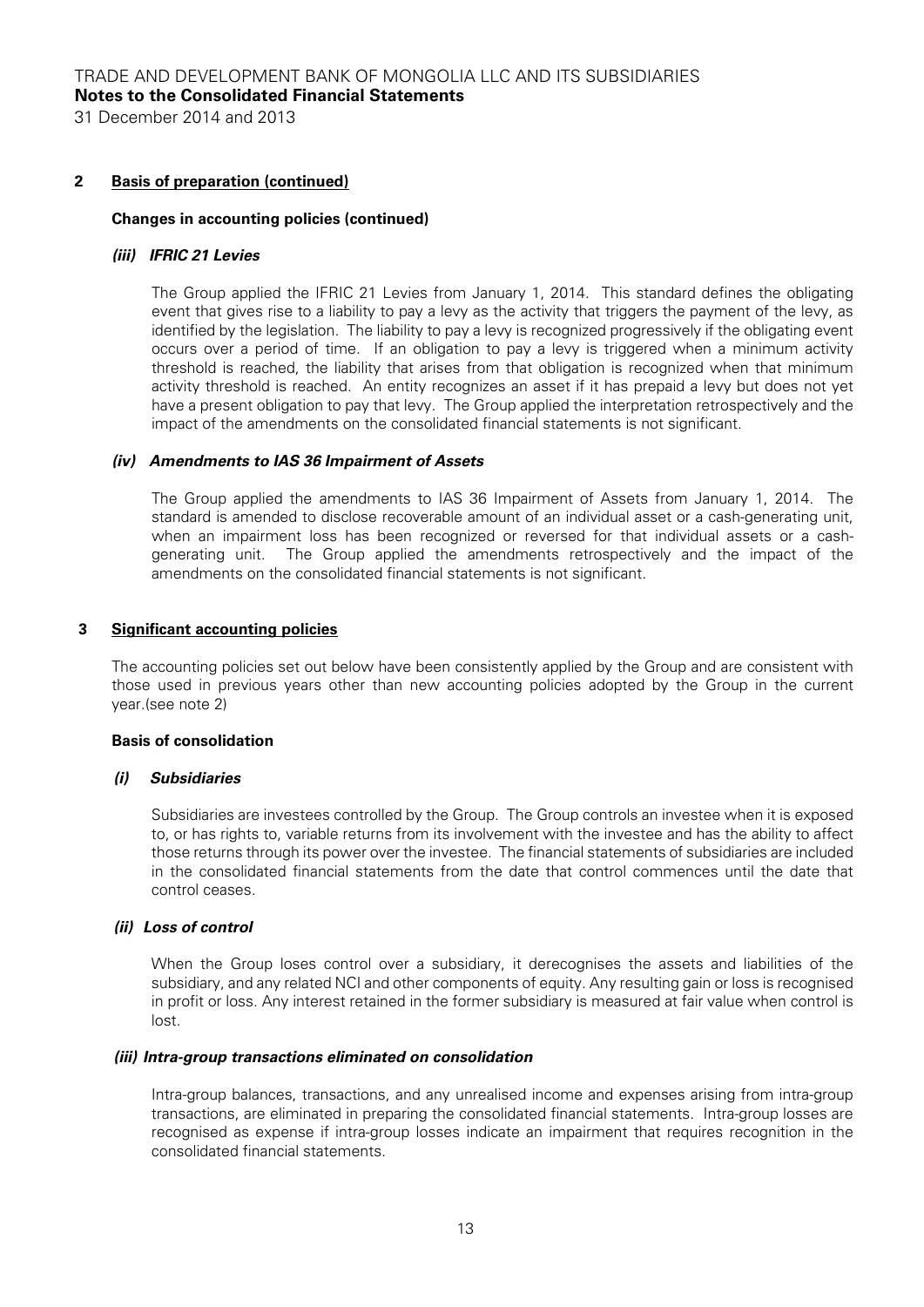## **3 Significant accounting policies (continued)**

## **Basis of consolidation (continued)**

## *(iv) Non-controlling interests*

Non-controlling interests in a subsidiary are accounted for separately from the parent's ownership interests in a subsidiary. Each component of net profit or loss and other comprehensive income is attributed to the owners of the parent and non-controlling interests holders, even when the allocation reduces the non-controlling interests balance below zero.

## **Business combination**

## *(i) Business combination*

A business combination is accounted for by applying the acquisition method, unless it is a combination involving entities or businesses under common control.

Each identifiable asset and liability is measured at its acquisition-date fair value.

As at the acquisition date, non-controlling interests in the acquiree are measured as the non-controlling interests' proportionate share of the acquiree's identifiable net assets.

The consideration transferred in a business combination is measured at fair value, which is calculated as the sum of the acquisition-date fair values of the assets transferred by the acquirer, the liabilities incurred by the acquirer to former owners of the acquiree and the equity interests issued by the acquirer.

Any contingent consideration is measured at fair value at the date of acquisition. If an obligation to pay contingent consideration that meets the definition of a financial instrument is classified as equity, then it is not remeasured and settlement is accounted for within equity. Otherwise, subsequent changes in the fair value of the contingent consideration are recognised in profit or loss.

## *(ii) Goodwill*

The Group measures goodwill at the acquisition date as:

- the fair value of the consideration transferred; plus
- the recognised amount of any non-controlling interests in the acquiree; plus
- if the business combination is achieved in stages, the fair value of the pre-existing equity interest in the acquiree; less
- the net recognised amount (generally fair value) of the identifiable assets acquired and liabilities assumed.

When the excess is negative, bargain purchase gain is recognised immediately in profit or loss.

When the Group additionally acquires non-controlling interest, the Group does not recognise goodwill since the transaction is regarded as equity transaction.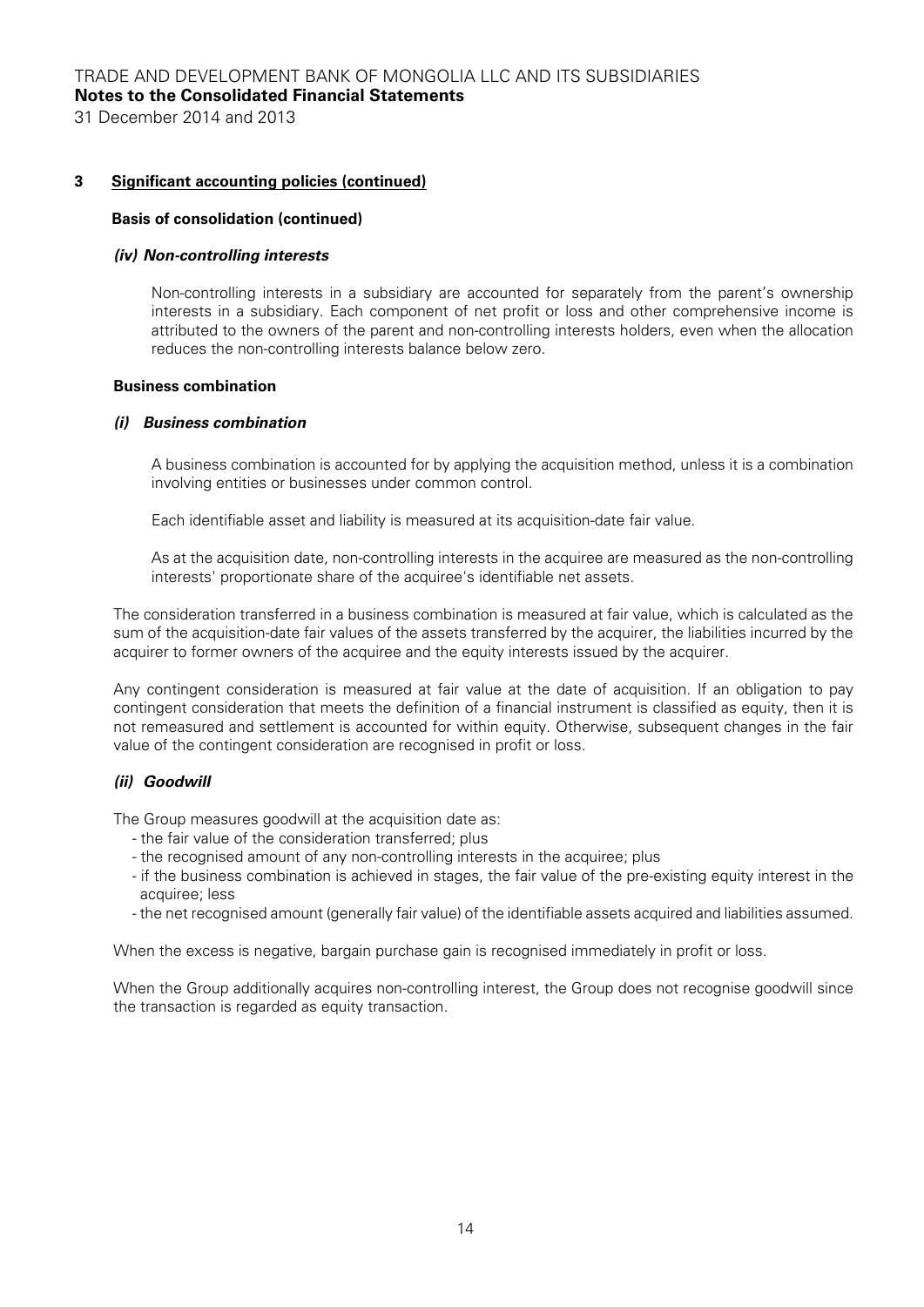## **3 Significant accounting policies (continued)**

#### **Investment in associates and joint ventures**

Associates are entities in which the Group has significant influence, but not control, over the financial and operating policies. Significant influence is presumed to exist when the Group holds between 20% and 50% of the voting power of another entity.

A joint venture is a joint arrangement whereby the parties that have joint control of the arrangement have rights to the net assets of the arrangement. Joint control is the contractually agreed sharing of control of an arrangement, which exists only when decisions about the relevant activities require the unanimous consent of the parties sharing control.

The investment in an associate and a joint venture is initially recognised at cost, and the carrying amount is increased or decreased to recognise the Group's share of the profit or loss and changes in equity of the associate and the joint venture after the date of acquisition. Intra-group balances and transactions, and any unrealised income and expenses arising from intra-group transactions, are eliminated in preparing the consolidated financial statements. Intra-group losses are recognised as expense if intra-group losses indicate an impairment that requires recognition in the consolidated financial statements.

If an associate or a joint venture uses accounting policies different from those of the Group for like transactions and events in similar circumstances, appropriate adjustments are made to its financial statements in applying the equity method.

When the Group's share of losses exceeds its interest in an equity accounted investee, the carrying amount of that interest, including any long-term investments, is reduced to nil and the recognition of further losses is discontinued except to the extent that the Group has an obligation or has to make payments on behalf of the investee for further losses.

#### **Foreign currency transactions**

Transactions in foreign currencies are translated to the respective functional currencies of Group entities at exchange rates at the dates of the transactions.

Monetary assets and liabilities denominated in foreign currencies are translated to the functional currency at the exchange rate at the reporting date. Non-monetary assets and liabilities that are measured at fair value in a foreign currency are translated to the functional currency at the exchange rate when the fair value was determined. Foreign currency differences are generally recognised in profit or loss. Non-monetary items that are measured based on historical cost in a foreign currency are not translated.

However, foreign currency differences arising from the translation of available-for-sale equity investment (except on impairment, in which case foreign currency differences that have been recognised in OCI are reclassified to profit or loss), are recognised in OCI.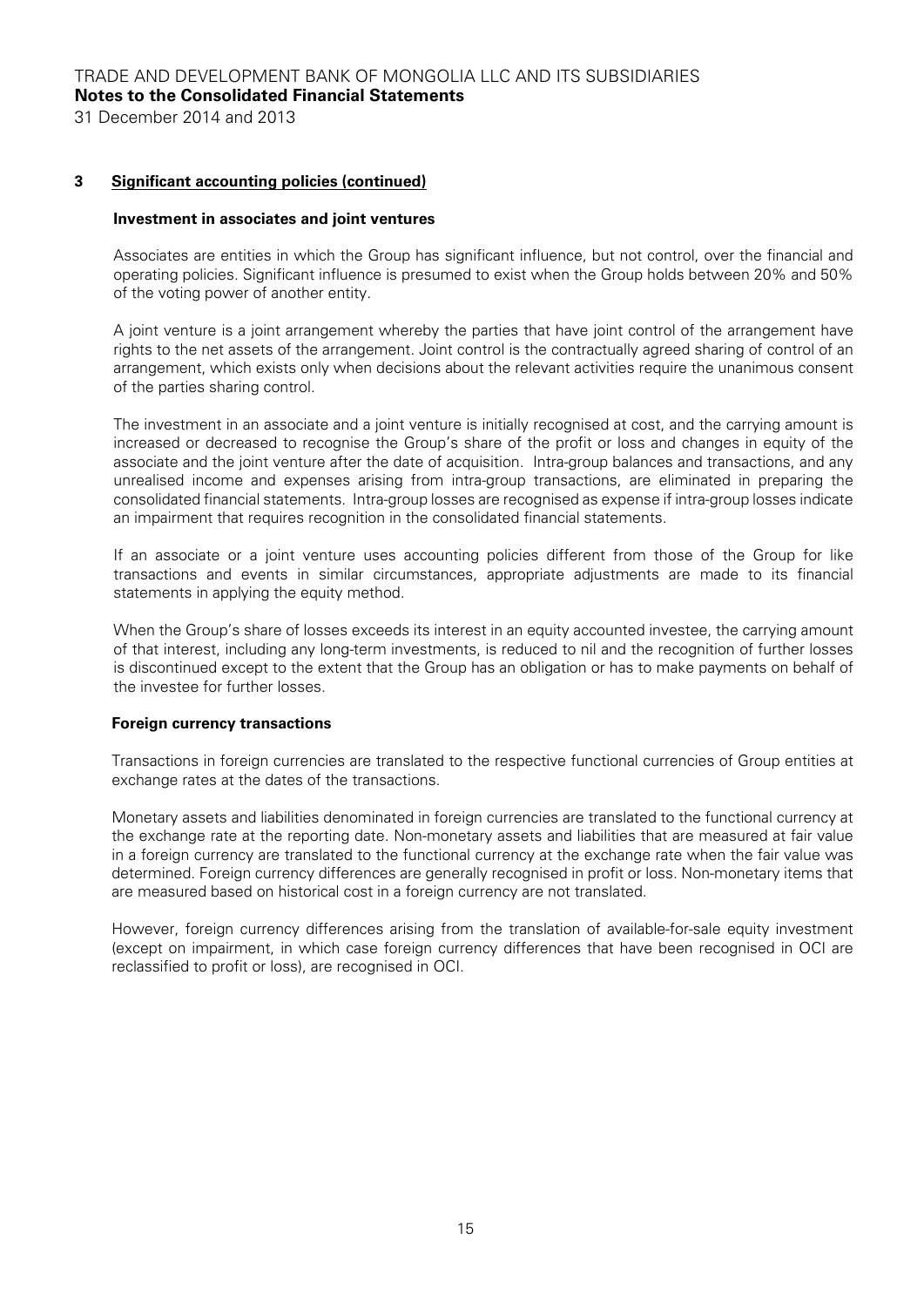## **3 Significant accounting policies (continued)**

## **Financial instruments**

#### *(i) Classification*

Financial assets and financial liabilities held for trading include debt securities, equity securities and securities acquired and held by the Group for short-term trading purposes. Changes in fair value are recognised in profit or loss.

Derivatives recorded at fair value through profit or loss include certain derivative contracts that are not designated as effective hedging instruments. All trading derivatives in a net receivable position (positive fair value), as well as options purchased, are reported as trading assets. All trading derivatives in a net payable position (negative fair value), as well as options written, are reported as trading liabilities.

Financial assets or financial liabilities at fair value through profit or loss include those financial assets and financial liabilities designated at initial recognition because 1) such designation eliminates or significantly reduces an accounting mismatch; 2) respective financial assets and financial liabilities are part of a group of financial assets, liabilities or both and their performance is evaluated on a fair value basis in accordance with a documented risk management or investment strategy; or 3) the embedded derivative does not meet the separation criteria. Financial assets and financial liabilities at fair value through profit or loss are recorded at fair value and changes in fair value are recorded in the current operations.

Originated loans and receivables are loans and receivables created by the Group providing money to a debtor other than those created with the intention of short-term trading. Originated loans and receivables comprise loans and advances to customers and are reported net of an allowances to reflect the estimated recoverable amounts. The allowance is estimated in accordance with the Regulations on Asset Classification and Provisioning, jointly approved by the President of BOM and the Ministry of Finance.(BOM Provisioning Guidelines)

Held-to-maturity assets are non-derivative assets with fixed or determinable payments and fixed maturity that the Group has the intent and ability to hold to maturity, and are not designated at fair value through profit or loss or as available-for-sale. This includes certain investment securities held by the Group.

Available-for-sale assets are non-derivative assets that are designated as available-for-sale or are not classified as another category of financial assets.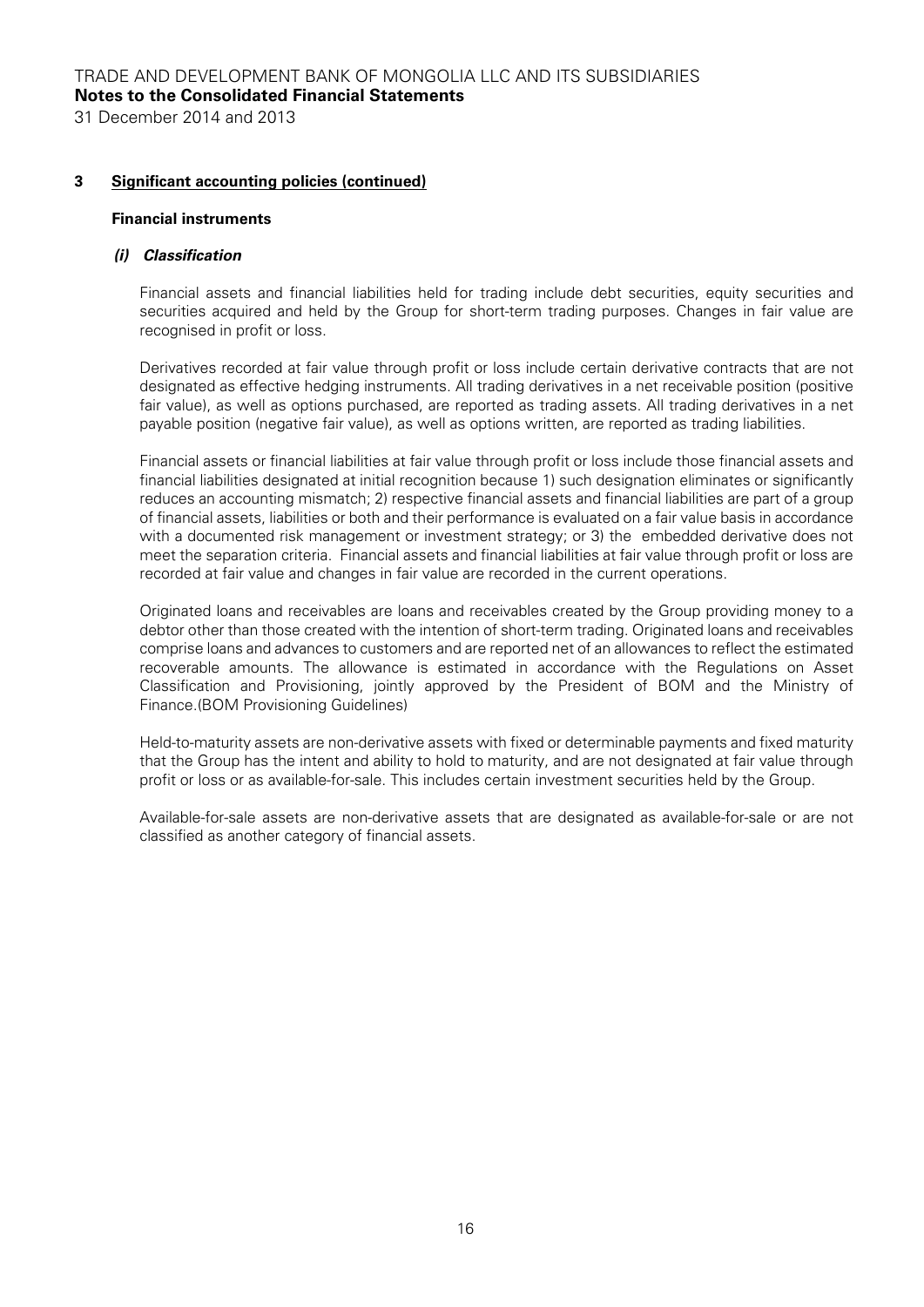## **3 Significant accounting policies (continued)**

#### **Financial instruments (continued)**

#### *(ii) Initial recognition*

A financial asset or financial liability is measured initially at fair value plus transaction costs that are directly attributable to its acquisition or issue if the financial assets are not subsequently accounted for at fair value through profit or loss. For financial assets at FVTPL, directly attributable transaction costs are recognised in profit or loss as incurred.

## *(iii) Subsequent measurement*

Subsequent to initial recognition, all financial assets and liabilities held for trading, derivatives recorded at fair value through profit or loss, financial assets and liabilities at fair value through profit or loss and available-for-sale assets are measured at fair value, except that any instrument that does not have a quoted market price in an active market and whose fair value cannot be reliably measured is carried at cost, including transaction costs, less impairment losses. Gains and losses arising from changes in the fair value of trading instruments and available-for-sale assets are recognised in profit or loss and directly in equity, respectively.

All non-trading financial liabilities, originated loans and receivables, and held-to-maturity assets are measured at amortised cost less impairment losses where applicable. Amortised cost is calculated on the effective interest rate method. Premiums and discounts, including initial transaction costs, are included in the carrying amount of the related instrument and amortised based on the effective interest rate of the instrument.

#### **Derecognition of financial assets and liabilities**

#### *(i) Financial assets*

The Group derecognises a financial assets when the contractual rights to the cash flows from the financial asset expire, or the Group has either transferred the contractual right to receive the cash flows from that asset, or has assumed an obligation to pay those cash flows to one or more recipients, subject to certain criteria, or if it transfers substantially all the risks and rewards of ownership.

The Group enters into transactions in which it transfers previously recognised financial assets but retains substantially all the associated risks and rewards of those assets. In transactions in which substantially all the risks and rewards of ownership of a financial asset are neither retained nor transferred, the Group derecognises the transferred asset if control over that asset (i.e. the practical ability to sell the transferred asset) is relinquished. The rights and obligations retained in the transfer are recognised separately as assets and liabilities, as appropriate. If control over the asset is retained, the Group continues to recognise the asset to the extent of its continuing involvement, which is determined by the extent to which it remains exposed to changes in the value of the financial asset transferred.

The derecognition criteria are also applied to the transfer of part of an asset, rather than the asset as a whole, or to a group of similar financial assets in their entirety, when applicable. If transferring a part of an asset, such part must be a specifically identified cash flow, a fully proportionate share of the asset, or a fully proportionate share of a specifically-identified cash flow.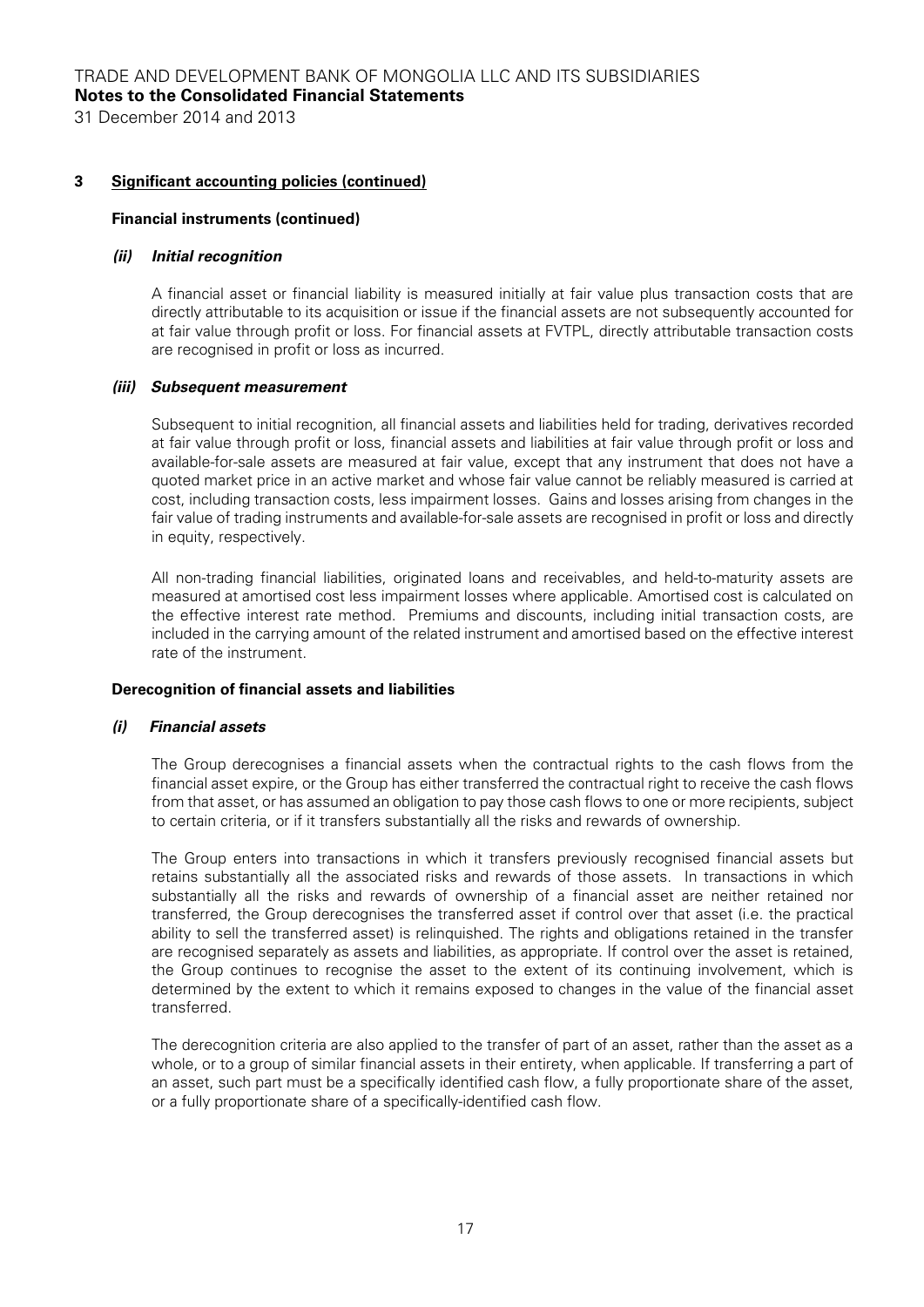## **3 Significant accounting policies (continued)**

## **Derecognition of financial assets and liabilities (continued)**

## *(ii) Financial liabilities*

A financial liability is derecognised when the obligation under the liability is discharged or cancelled or expires. If an existing financial liability is replaced by another from the same lender on substantially different terms, or the terms of the existing liability are substantially modified, such an exchange or modification is treated as a derecognition of the original liability and the recognition of a new liability, and the difference in the respective carrying amounts is recognised in the consolidated statements of comprehensive income.

## **Cash and cash equivalents**

Cash and cash equivalents comprise cash on hand and unrestricted due from banks and other financial institutions with original maturities of less than three months, which are subject to insignificant risk of changes in fair value, and are used by the Group in the management of short-term commitments.

## **Property and equipment**

## *(i) Recognition and subsequent measurement*

The initial cost of an item of property and equipment comprises its purchase price, including import duties, non-refundable purchase taxes and any directly attributable costs of bringing the asset to its working condition and location for its intended use. After recognition as an asset, property and equipment whose fair value can be measured reliably are carried at a revalued amount, being its fair value at the date of revaluation less any subsequent accumulated depreciation and subsequent accumulated impairment losses. Expenditure incurred after property and equipment has been put into operation, such as repairs and maintenance and overhaul costs, are normally charged to income in the year in which the costs are incurred. In situations where it can be clearly demonstrated that the expenditure has resulted in an increase in the future economic benefits expected to be obtained from the use of an item of property and equipment beyond its originally assessed standard of performance, the expenditure is capitalised as an additional cost of property and equipment.

The Group revalues its property and equipment to ensure that the fair value of revalued assets does not differ materially from its carrying amount**.** Surpluses arising from revaluation are dealt with in the revaluation reserve in equity. Any deficit arising is offset against the revaluation reserve to the extent of a previous increase for the same asset. In all other cases, a decrease in carrying amount is charged to profit or loss as impairment.

#### *(ii) Depreciation*

Depreciation is charged to profit or loss on a straight-line basis over the estimated useful life of each item of property and equipment. The estimated useful lives of property and equipment are as follows:

| $\bullet$ | Buildings                           | 40 years  |
|-----------|-------------------------------------|-----------|
| $\bullet$ | Office equipment and motor vehicles | 10 years  |
| $\bullet$ | Computers                           | 3-5 years |

Depreciation methods, useful lives and residual values are reviewed at each reporting date and adjusted, if appropriate. The change is accounted for as changes in accounting estimates.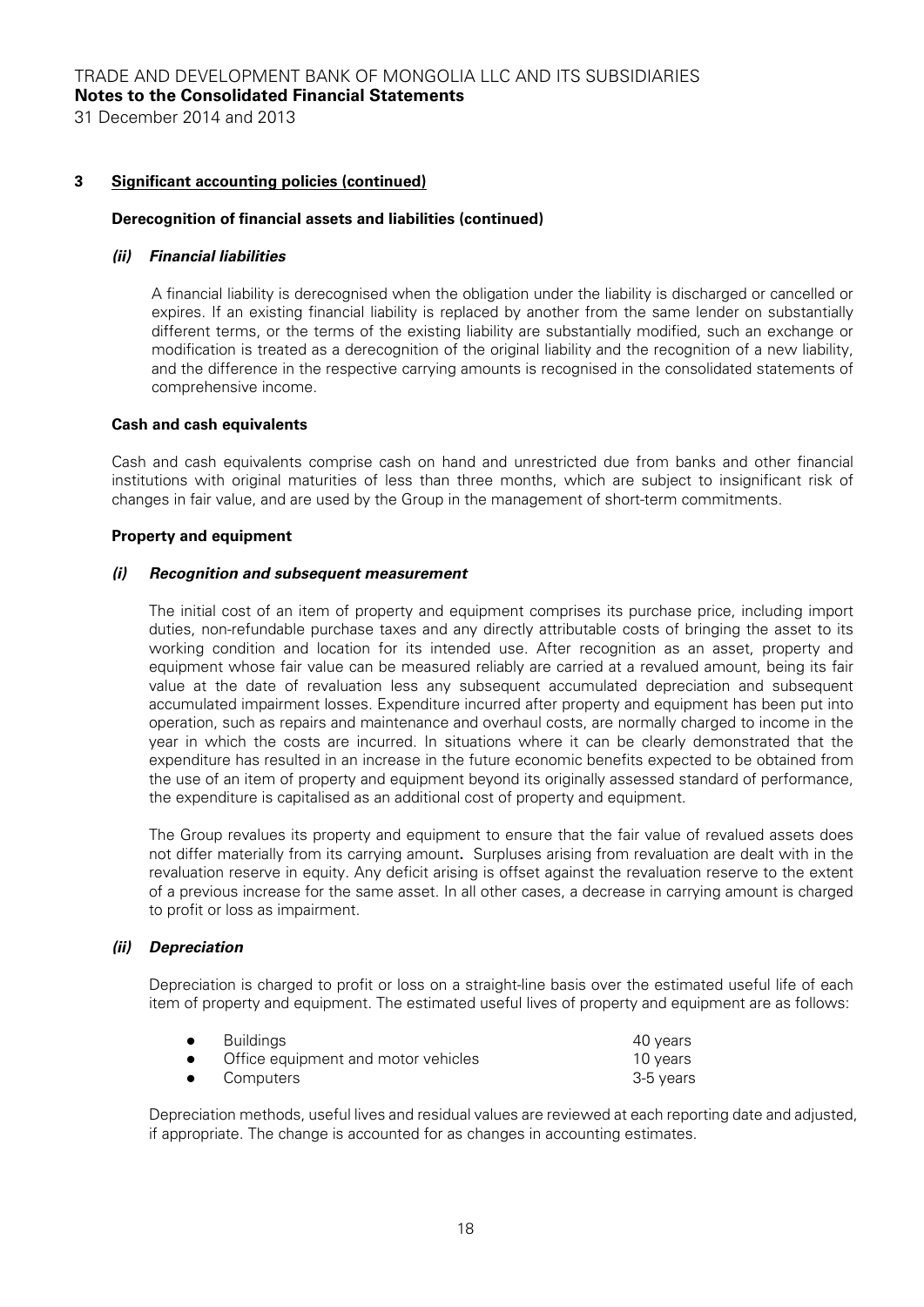## **3 Significant accounting policies (continued)**

#### **Construction-in-progress**

Construction-in-progress represents the cost of construction of new buildings and premises, which have not been fully completed or installed. No depreciation is provided for construction-in-progress during the period of construction.

#### **Intangible assets**

#### *(i) Acquired intangible assets*

Intangible assets that are acquired by the Group are stated at cost less accumulated amortisation and any impairment losses.

#### *(ii) Amortisation*

Amortisation is charged to the consolidated statements of comprehensive income on a straight-line basis over the estimated useful lives of intangible assets unless such lives are indefinite. The estimated useful life of intangible assets is as follows:

• Software 3 years

Amortisation methods and amortisation periods are reviewed at each reporting date and adjusted, if appropriate. The change is accounted for as changes in accounting estimates.

#### **Investment property**

Property held for the purpose of earning rentals or benefiting from capital appreciation is classified as investment property. Investment property is measured initially at its cost. Transaction costs are included in the initial measurement. Subsequently, investment property is measured at fair value and changes in fair value are recognised in profit or loss.

Due to the commencement of owner-occupation or of development with a view to sell, the deemed cost of investment property carried at fair value transferred to owner-occupied property or inventories is the investment property's fair value at the date of change in use.

If an owner-occupied property becomes an investment property that will be carried at fair value due to the cease of owner-occupation, the Group shall revaluate it at the fair value at the date of change in use, and reclassify it to investment property.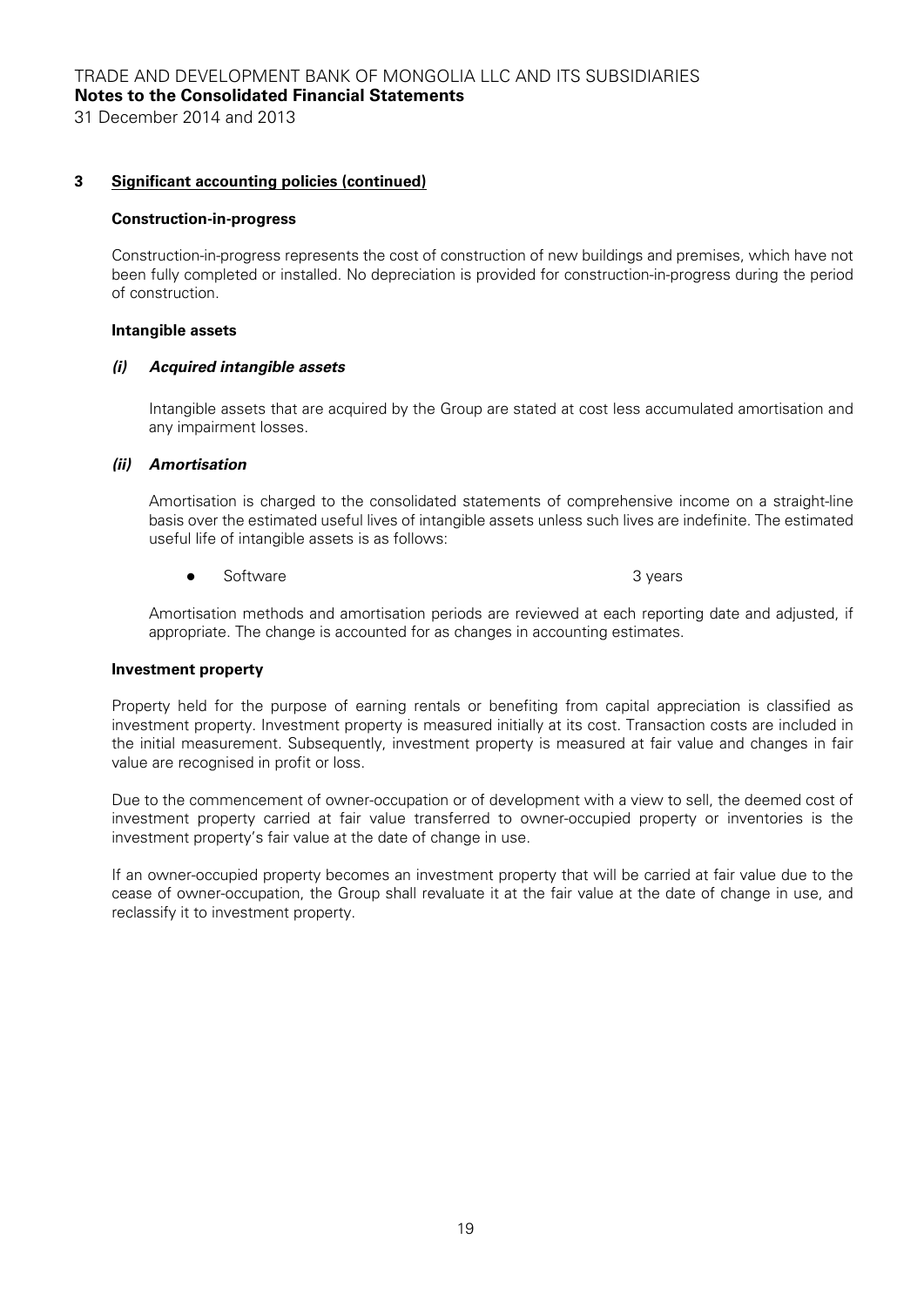## **3 Significant accounting policies (continued)**

## **Impairment**

The carrying amounts of the Group's assets are reviewed at each reporting date to determine whether there is any indication of impairment. If such an indication exists, the asset's recoverable amount is estimated.

## *(i) Loans and receivables*

Loans and receivables are presented net of allowances for uncollectability. Allowances are made against the carrying amount of loans and receivables that are identified as being potentially impaired, based on regular reviews of outstanding balances, to reduce these loans and receivables to their recoverable amount in accordance with BOM Provisioning Guidelines. Increases in the allowance account are recognised in profit or loss. When a loan is known to be uncollectible, all the necessary legal procedures have been completed and the final loss has been determined, the loan is written off directly.

In accordance with the BOM Provisioning Guidelines, the Group is required to determine the quality of loans and receivables based on their qualitative factor and time characteristics in classifying them and determining provisions. Such a model classifies the Group's loans and establishes allowances for loan losses at the rates of 1%, 5%, 25%, 50% and 100%, based on credit classification categories of performing, in arrears, substandard, doubtful and loss, respectively. On 26 August 2014, BOM Provisioning Guidelines were revised and require the Group to recognize 1% (previously 0% was applied) allowance for loan loss for performing loan originated on or after 27 August 2014.

Qualitative characteristics taken into consideration for determining credit classification include completeness of loan file, financial indicators of the borrower, value of the collateral and previous rescheduling of the loan, etc.

When a subsequent event causes the amount of impairment loss to decrease, the decrease in impairment loss is reversed through profit or loss.

#### *(ii) Available-for-sale financial assets*

When a decline in the fair value of an available-for-sale financial asset has been recognised in other comprehensive income and there is objective evidence that the asset is impaired, the cumulative loss that had been recognised in other comprehensive income is reclassified from equity to profit or loss as a reclassification adjustment even though the financial asset has not been derecognised. Impairment losses recognised in profit or loss for an investment in an equity instrument classified as available-forsale are not reversed through profit or loss. If, in a subsequent period, the fair value of a debt instrument classified as available-for-sale increases and the increase can be objectively related to an event occurring after the impairment loss is recognised in profit or loss, the impairment loss is reversed, with the amount of the reversal recognised in profit or loss. When a decline in the fair value of an available-forsale financial asset has been recognised in other comprehensive income and there is objective evidence that the asset is impaired, the cumulative loss that had been recognised in other comprehensive income is reclassified from equity to profit or loss as a reclassification adjustment even though the financial asset has not been derecognised. Impairment losses recognised in profit or loss for an investment in an equity instrument classified as available-for-sale are not reversed through profit or loss. If, in a subsequent period, the fair value of a debt instrument classified as available-for-sale increases and the increase can be objectively related to an event occurring after the impairment loss is recognised in profit or loss, the impairment loss is reversed, with the amount of the reversal recognised in profit or loss. In addition, for an investment in an equity security, a significant or prolonged decline in its fair value below its cost is objective evidence of impairment.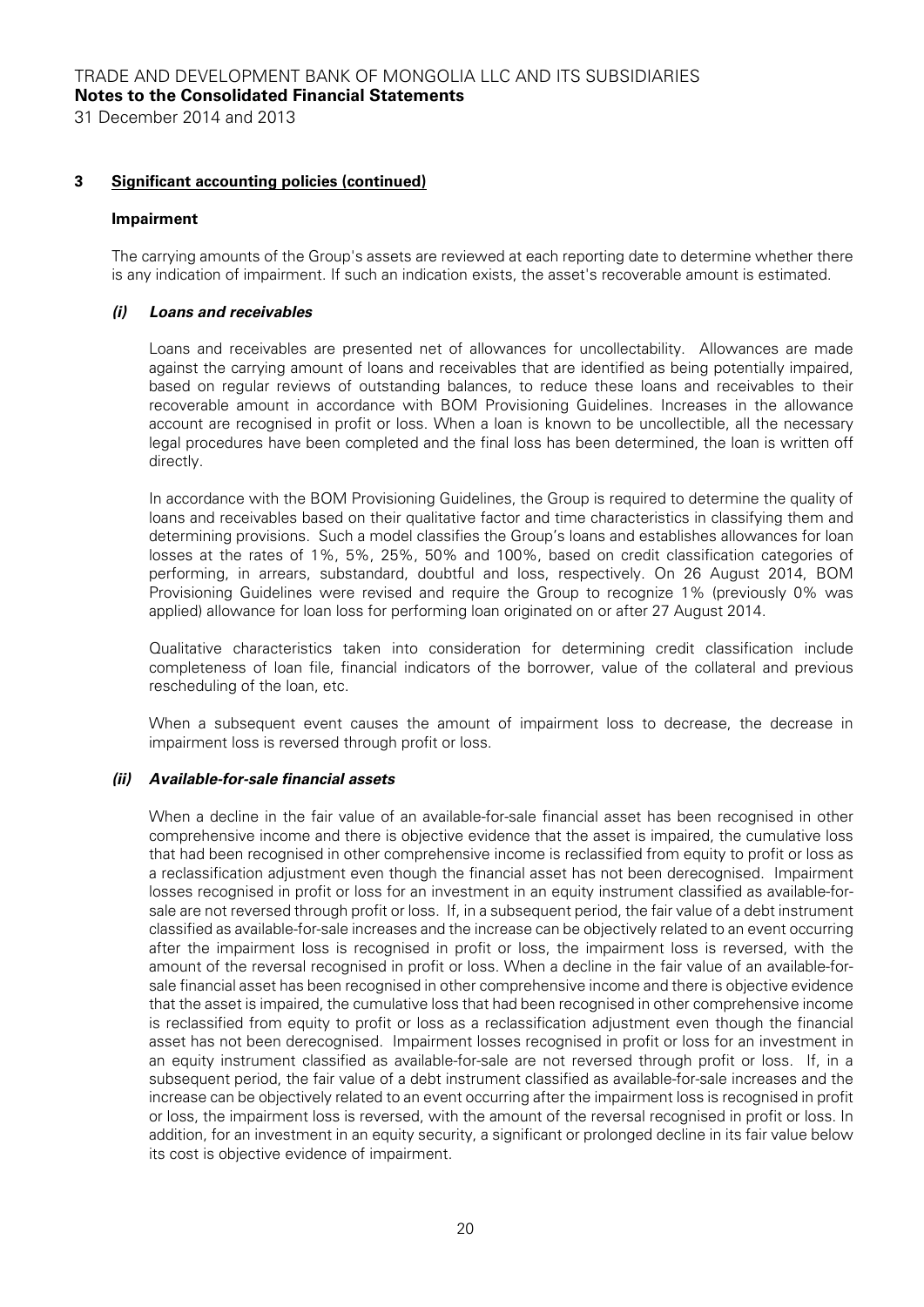## **3 Significant accounting policies (continued)**

## **Impairment (continued)**

## *(iii) Held-to-maturity financial assets*

An impairment loss in respect of held-to-maturity financial assets measured at amortised cost is calculated as the difference between its carrying amount and the present value of the estimated future cash flows discounted at the asset's original effective interest rate and is recognised in profit or loss. Interest on the impaired asset continues to be recognised through the unwinding of the discount. When a subsequent event causes the amount of impairment loss to decrease, the decrease in impairment loss is reversed through profit or loss.

## *(iv) Assets other than financial instruments*

The Group assesses at each reporting date whether there is an indication that an asset may be impaired. If any such indication exists, or when annual impairment testing for an asset is required, the Group estimates the recoverable amount of the respective asset. The recoverable amount is the higher of the asset's or cash generating unit's fair value less costs to sell and value in use. In assessing value in use, the estimated future cash flows are discounted to their present value using a pre-tax discount rate that reflects current market assessments of the time value of money and the risks specific to the asset. For an asset that does not generate cash inflows largely independent of those from other assets, the recoverable amount is determined for the cash-generating unit to which the asset belongs. An impairment loss is recognised whenever the carrying amount of an asset or its cash-generating unit exceeds its recoverable amount. Impairment is recognised as loss of current operation in the consolidated statements of comprehensive income.

An impairment loss is reversed if there has been a change in the estimates used to determine the recoverable amount. An impairment loss is reversed only to the extent that the asset's carrying amount does not exceed the carrying amount that would have been determined, net of depreciation or amortisation, if no impairment loss had been recognised. All reversals of impairment are recognised as profit in the consolidated statements of comprehensive income.

#### **Repurchase agreements**

The Group enters into purchase (sale) of investments under agreements to resell (repurchase) substantially identical investments at a certain date in the future at a fixed price. Investments purchased subject to commitments to resell them at future dates are not recognised on the consolidated statements of financial position. The amounts paid are recognised in loans to either banks or customers. The receivables are shown as collateralised by the underlying security. Investments sold under repurchase agreements continue to be recognised in the consolidated statement of financial position and are measured in accordance with the accounting policy for either assets held for trading or availablefor-sale as appropriate. The proceeds from the sale of the investments are reported as liabilities to either banks or customers. The difference between the sale and repurchase considerations is treated as interest income or expense and is accrued over the period of the agreement using the effective interest method.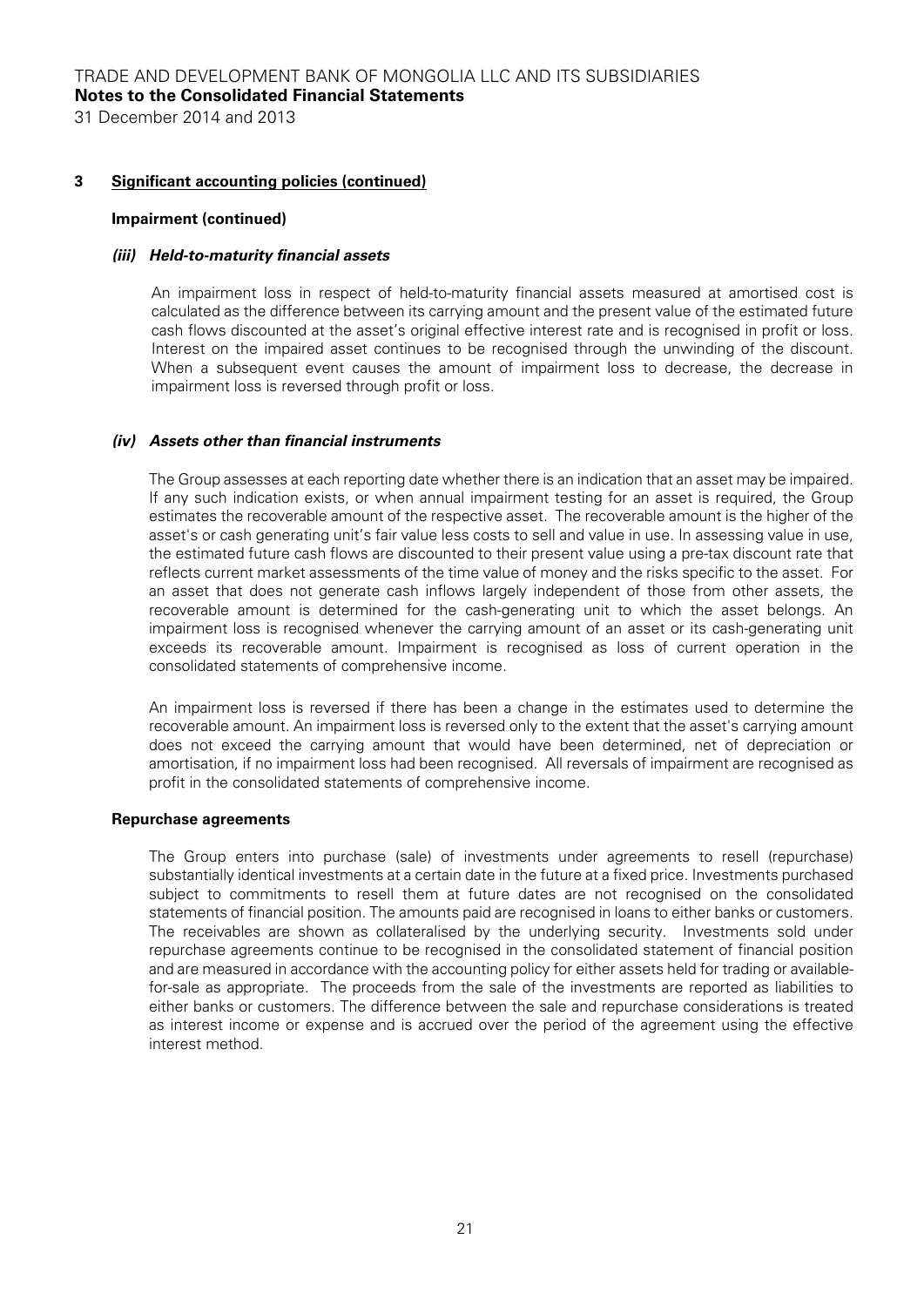## **3 Significant accounting policies (continued)**

#### **Share capital**

#### *(i) Ordinary shares*

Ordinary shares are classified as equity. Incremental costs directly attributable to the issuance of ordinary shares and share options are recognised as a deduction from equity, net of taxes.

#### *(ii) Treasury shares*

When share capital recognised as equity is repurchased, the amount of the consideration paid, which includes directly attributable costs, is net of any tax effects, and is recognised as a deduction from equity. Repurchased shares are classified as treasury shares and are presented as a deduction from total equity. When treasury shares are sold or reissued subsequently, the amount received is recognised as an increase in equity, and the resulting surplus or deficit on the transaction is transferred to / from retained earnings.

#### *(iii) Non-controlling interests*

Non-controlling interests, which represent the equity in a subsidiary not attributable, directly or indirectly, to a parent's ownership interests, consist of the amount of those non-controlling interests at the date of the original combination calculated in accordance with IFRS 3, 'Business Combinations' and the noncontrolling interests share of changes in equity since the date of the combination.

#### **Provisions**

A provision is recognised in the consolidated statements of financial position when the Group has a legal or constructive obligation as a result of a past event, and it is probable that an outflow of economic benefits will be required to settle the obligation. If the effect is material, provisions are determined by discounting the expected future cash flows at a pre-tax rate that reflects current market assessments of the time value of money and, where appropriate, the risks specific to the liability.

#### **Segment reporting**

An operating segment is a component of the Group that engages in business activities from which it may earn revenues and incur expenses, including revenues and expenses that relate to transactions with any of the Group's other components. All operating segments' operating results are regularly reviewed by the Company's chief operating decision maker ("CODM") to make decisions about resources to be allocated to the segment and assess its performance and for which discrete financial information is available.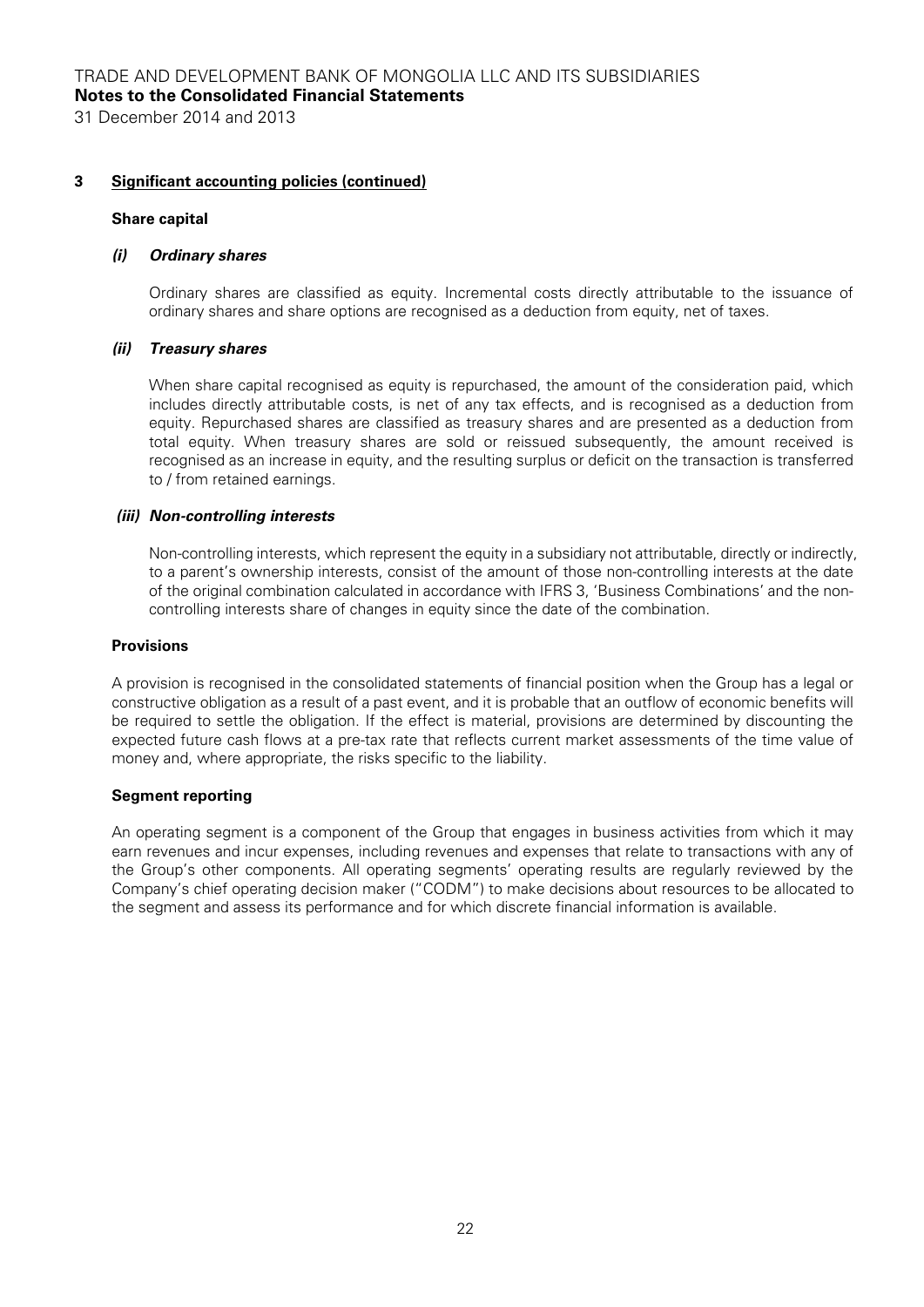## **3 Significant accounting policies (continued)**

#### **Revenue**

## *(i) Interest income*

Interest income and expense is recognised in the consolidated statements of comprehensive income as it accrues, taking into account the effective yield of the asset or liability. Interest income and expense include the amortisation of any discount or premium or other differences between the carrying amount of an interest bearing instrument and its amount at maturity calculated on an effective interest rate basis except that the Group does not amortise loan originating costs and fees on an effective interest rate basis but rather recognises them in profit or loss as incurred.

## *(ii) Fee and commission income*

Fee and commission income is charged to customers for the financial services provided. Fee and commission income is recognised when the corresponding service is provided.

## *(iii) Rental income*

Rental income from leased property is recognised in the consolidated statements of comprehensive income on a straight-line basis over the term of the lease. Lease incentives granted are recognised as an integral part of the total rental income.

## *(iv) Dividends*

Dividend income is recognised when the right to receive dividends is established

#### **Operating lease payments**

Payments made under operating leases are recognised in the consolidated statements of comprehensive income on a straight-line basis over the term of the lease. Lease incentives received are recognised in the consolidated statements of comprehensive income as a deduction to the total rental expenses over the term of the lease.

#### **Income tax**

Income tax expense is comprised of current tax only.

Current tax is the expected tax payable or receivable on the taxable income or loss for the year, using the tax rates enacted or substantially enacted at the reporting date and any adjustment to tax payable in respect of previous years.

The Ministry of Finance issued a regulation on deferred tax differences in May 2010. However, the Taxation Office of Mongolia has not implemented the regulation yet and deferred tax issues have not been incorporated in the Tax Methodology yet due to unfamiliarity of the deferred tax accounting among companies, including commercial banks, as well as the tax authorities. Substantial implementation efforts such as issuance of calculation methodologies, training and discussions with practitioners are required for smooth adoption. BOM is planning to issue guidelines for commercial banks on the accounting for deferred tax assets and liabilities and recognises that current accounting practices for deferred taxes by commercial banks do not comply with IFRS.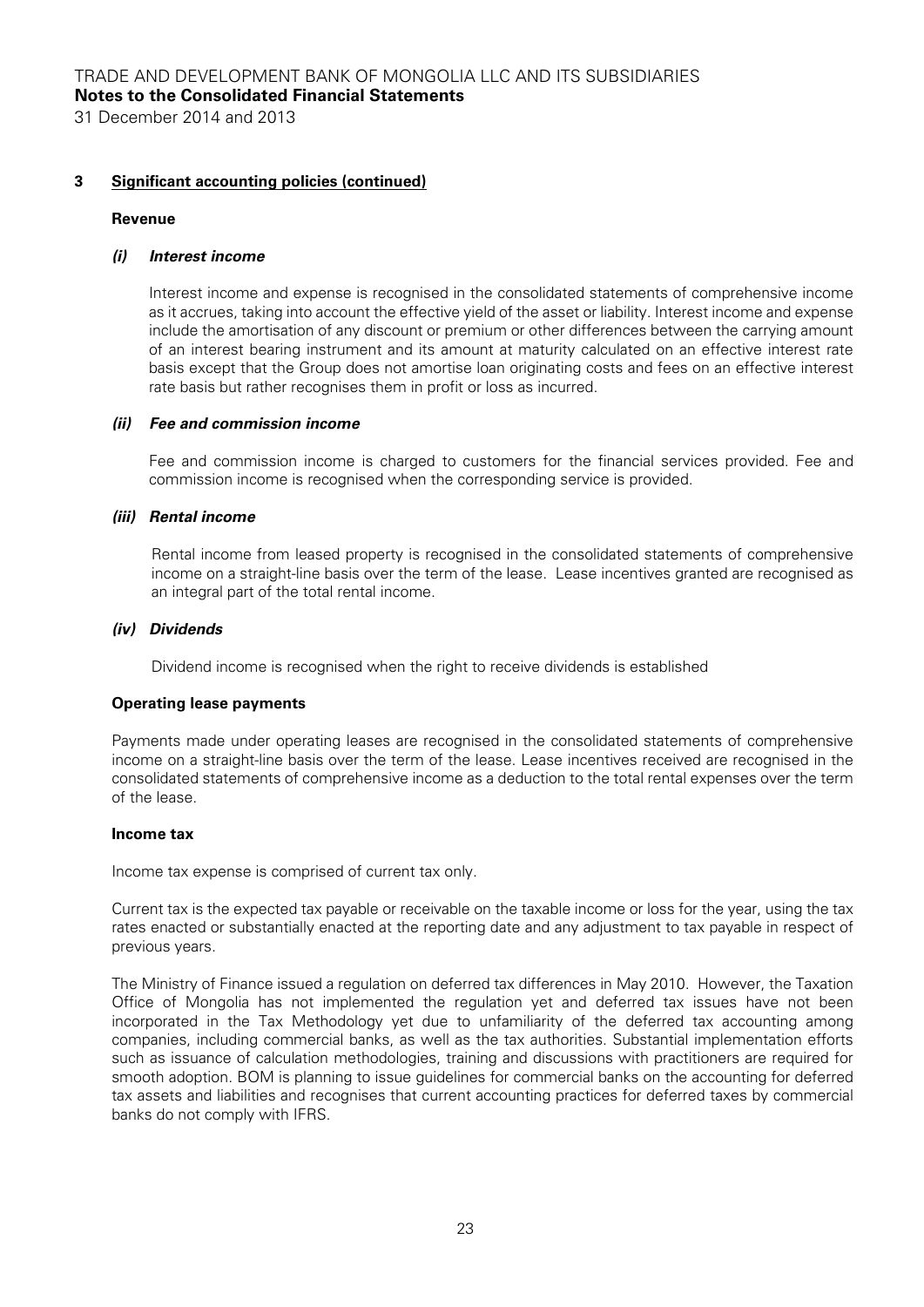## **3 Significant accounting policies (continued)**

## **Employee benefits**

The Group does not provide severance benefits to its employees except for providing the employer's portion in accordance with statutory social insurance payments to the State Social Insurance Scheme. Contributions made by the Group are recognised as an expense in the consolidated statements of comprehensive income as incurred.

## **New standards and interpretations not yet adopted**

The following new standards, interpretations and amendments to existing standards have been published and are effective for annual periods beginning after January 1, 2014, and the Group has not early adopted them.

## *(i) Amendments to IAS 19 Employee Benefits*

The amendments clarify that if employees or third parties make contributions meeting certain criteria, an entity is permitted to recognize such contributions as a reduction in the service cost in the period in which the service is rendered. The amendments require an entity to consider contributions linked to service when accounting for service cost and defined benefit plans. Where the contributions are linked to service, they should be attributed to periods of service on the calculation method of its plans or straight-line basis. These amendments are effective for annual periods beginning on or after July 1, 2014. These amendments are not expected to have significant impact on the consolidated financial statements.

## *(ii) Amendments to IFRS 8 Operating Segments*

The amendments clarify that an entity must disclose the judgements made by management in applying the aggregation criteria. The reconciliation of segment assets to total assets is only required to be disclosed if the assets are reported to the chief operating decision maker. These amendments are effective for annual periods beginning on or after July 1, 2014. These amendments are not expected to have significant impact on the consolidated financial statements.

#### *(iii) Amendments to IFRS 13 Fair Value Measurements*

The amendments clarify that short-term receivable and payable which do not have specified interest rate can be measured at original price of the invoice if the discount effect is not material. In addition, the portfolio exception can be applied not only to financial assets and financial liabilities, but also to other contracts within the scope of IAS 39. These amendments are effective for annual periods beginning on or after July 1, 2014. The Group is in the process of evaluating the impact of these amendments as of 31 December 2014.

## *(iv) Amendments to IAS 16 Property, Plant and Equipment, and IAS 38 Intangible Assets*

The amendments clarify that the accumulated depreciation or amortization on revaluation date is the difference between the gross and net carrying amounts of the asset. These amendments are effective for annual periods beginning on or after July 1, 2014. These amendments are not expected to have significant impact on the consolidated financial statements.

The amendments clarify that a revenue-based method cannot be used to depreciate property, plant and equipment and may only be used in very limited circumstances to amortize intangible assets. These amendments are effective for annual periods beginning on or after January, 2016. These amendments are not expected to have significant impact on the consolidated financial statements.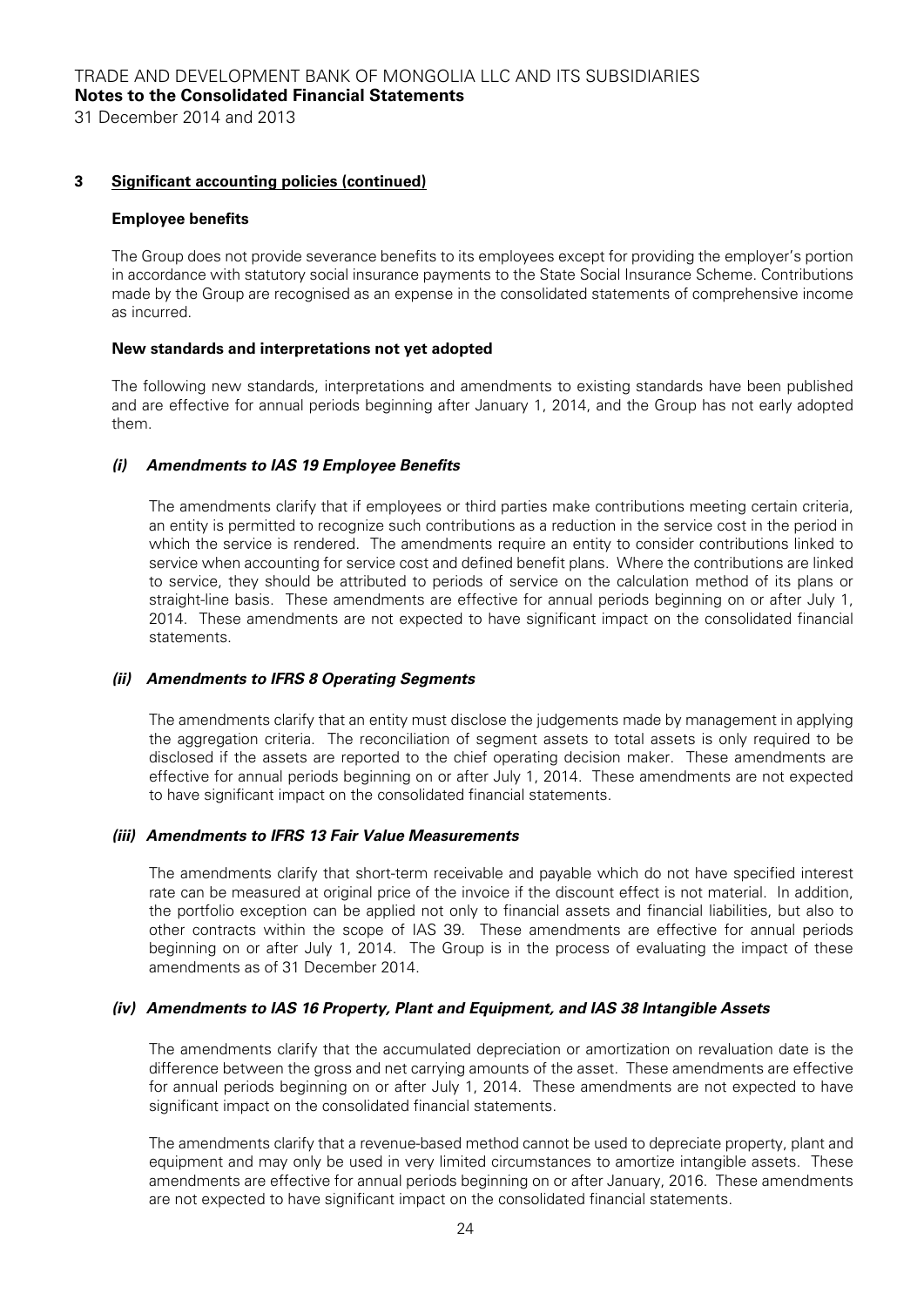## **3 Significant accounting policies (continued)**

#### **New standards and interpretations not yet adopted (continued)**

## *(v) Amendments to IAS 24 Related Party Disclosures*

The amendments clarify that an entity or members of an entity which provide key management personnel services to the reporting entity or the parent of the reporting entity are related parties subject to the related party disclosures. These amendments are effective for annual periods beginning on or after July 1, 2014. The Group is in the process of evaluating the impact of these amendments as of 31 December 2014.

## *(vi) Amendments to IFRS 3 Business Combinations*

The amendments clarify that joint arrangements, not joint ventures, are outside the scope of IFRS 3. In addition, contingent consideration arrangements which are financial instruments should be classified as liabilities (or equities). All contingent consideration arrangements classified as assets (or liabilities) arising from a business combination should be subsequently measured at fair value through profit or loss. These amendments are effective for annual periods beginning on or after July 1, 2014. These amendments are not expected to have significant impact on the consolidated financial statements.

## *(vii) Amendments to IAS 40 Investment Property*

The amendments clarify that if an entity acquires the property with ancillary services, it should treat that transaction as business combination. In addition, IFRS 3 is used to determine if the transaction is the purchase of an asset or business combination. These amendments are effective for annual periods beginning on or after July 1, 2014. These amendments are not expected to have significant impact on the consolidated financial statements.

#### *(viii) Amendments to IFRS 11 Joint Arrangements*

The amendments require that a joint operator accounting for the acquisition of an interest in a joint operation, in which the activity of the joint operation constitutes a business must apply the relevant IFRS 3 principles for business combinations accounting. The amendments also clarify that a previously held interest in a joint operation is not remeasured on the acquisition of an additional interest in the same joint operation while joint control is retained. These amendments are effective for annual periods beginning on or after January 1, 2016. The Group is in the process of evaluating the impact of these amendments as of 31 December 2014.

## *(ix) Amendments to IFRS 15 Revenue from Contracts with Customers*

IFRS 15 establishes a comprehensive framework for determining whether, how much and when revenue is recognised. It replaces existing revenue recognition guidance, including IAS 18 Revenue, IAS 11 Construction Contracts and IFRIC 13 Customer Loyalty Programmes. IFRS 15 is effective for annual reporting periods beginning on or after 1 January 2017, with early adoption permitted. The Group is assessing the potential impact on its consolidated financial statements resulting from the application of IFRS 15.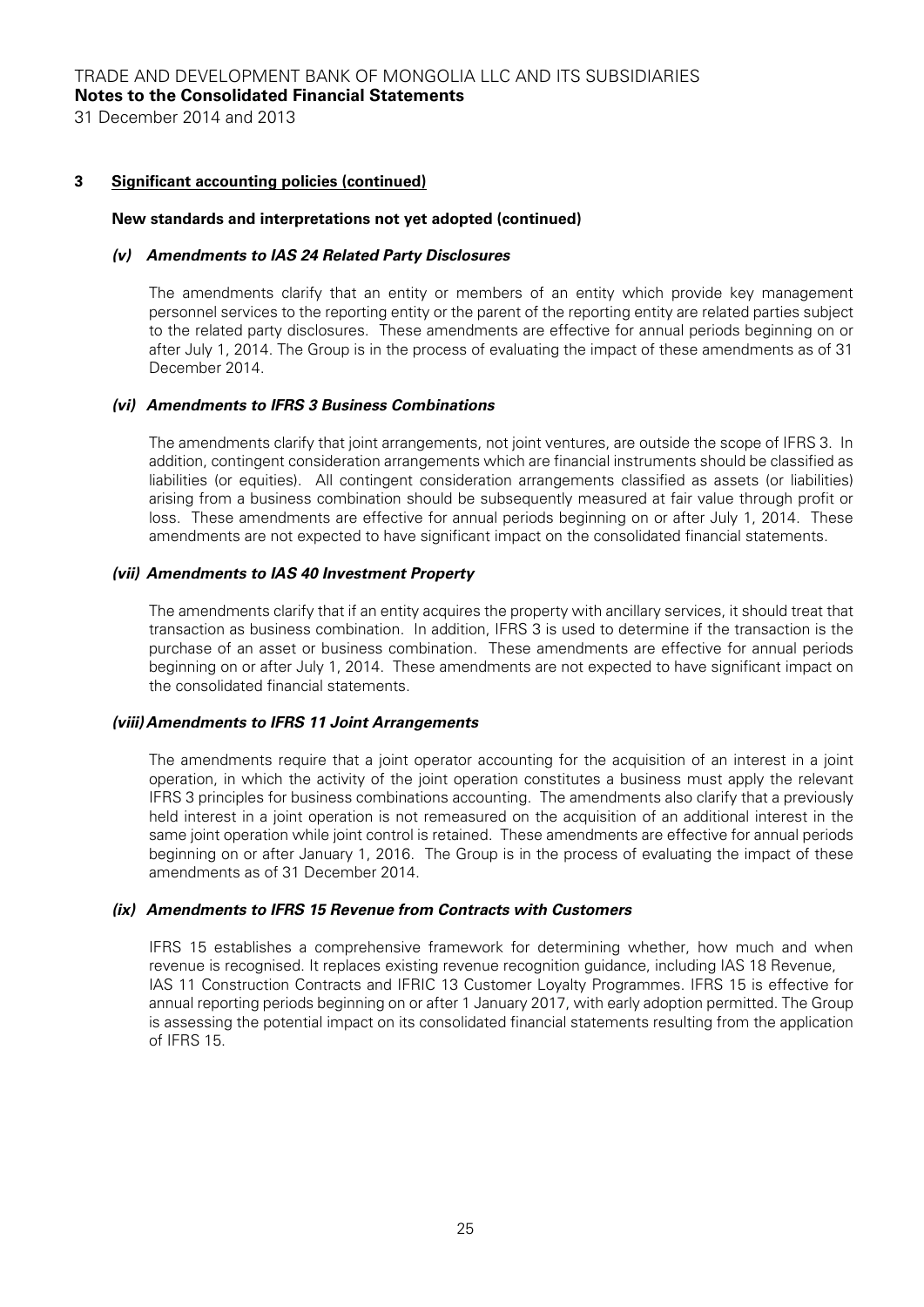## **4 Acquisition of Subsidiary**

## **Business combination**

On 19 November 2013 the Group obtained control of TDB Media LLC ("TDBM"), a media company licensed by the Mongolia Telecommunication Regulatory Commission to operate Bloomberg TV Mongolia in Ulaanbaatar since 2011 by acquiring additional shares and voting interests in TDBM. As a result, the Group's equity interest in TDBM increased from 49% to approximately 84.4%.

Even though the Group took control of TDBM on 19 November 2013, the Group deemed the acquisition date as 31 December 2013 since there were no significant transactions between the acquisition date and the end of the reporting period. As a result, the Group did not include total comprehensive income of TDBM in the consolidated financial statements as at and for the year ended 31 December 2013.

The following summarises the major classes of consideration transferred, and the recognised amounts of assets acquired and liabilities assumed at the acquisition date.

| 2013           |
|----------------|
| <b>MNT'000</b> |
| 5,240,000      |
| 6,060,000      |
| 11,300,000     |
|                |

The fair value of buildings was based on the market approach.

#### **Identifiable assets acquired and liabilities assumed**

The following table summarises the recognised assets acquired and liabilities assumed at the acquisition date.

**2013**

|                                        | 20 I.J<br><b>MNT'000</b> |
|----------------------------------------|--------------------------|
| Cash and cash equivalents              | 448.786                  |
| Property and equipment                 | 8,567,435                |
| Intangible assets                      | 389,670                  |
| Other assets                           | 987.741                  |
| Other liabilities                      | (321,068)                |
| Total identifiable net assets acquired | 10.072.564               |

#### **Goodwill**

Goodwill arising from the acquisition has been recognised as follows:

|                                                                                                               | 2013<br><b>MNT'000</b> |
|---------------------------------------------------------------------------------------------------------------|------------------------|
| Consideration transferred                                                                                     | 11,300,000             |
| NCI, based on their proportionate interest in the recognised amounts of<br>the assets and liabilities of TDBM | 1.575.769              |
| Fair value of pre-existing interest in TDBM<br>Fair value of identifiable net assets                          | 10,072,564             |
| Goodwill                                                                                                      | 2,803,205              |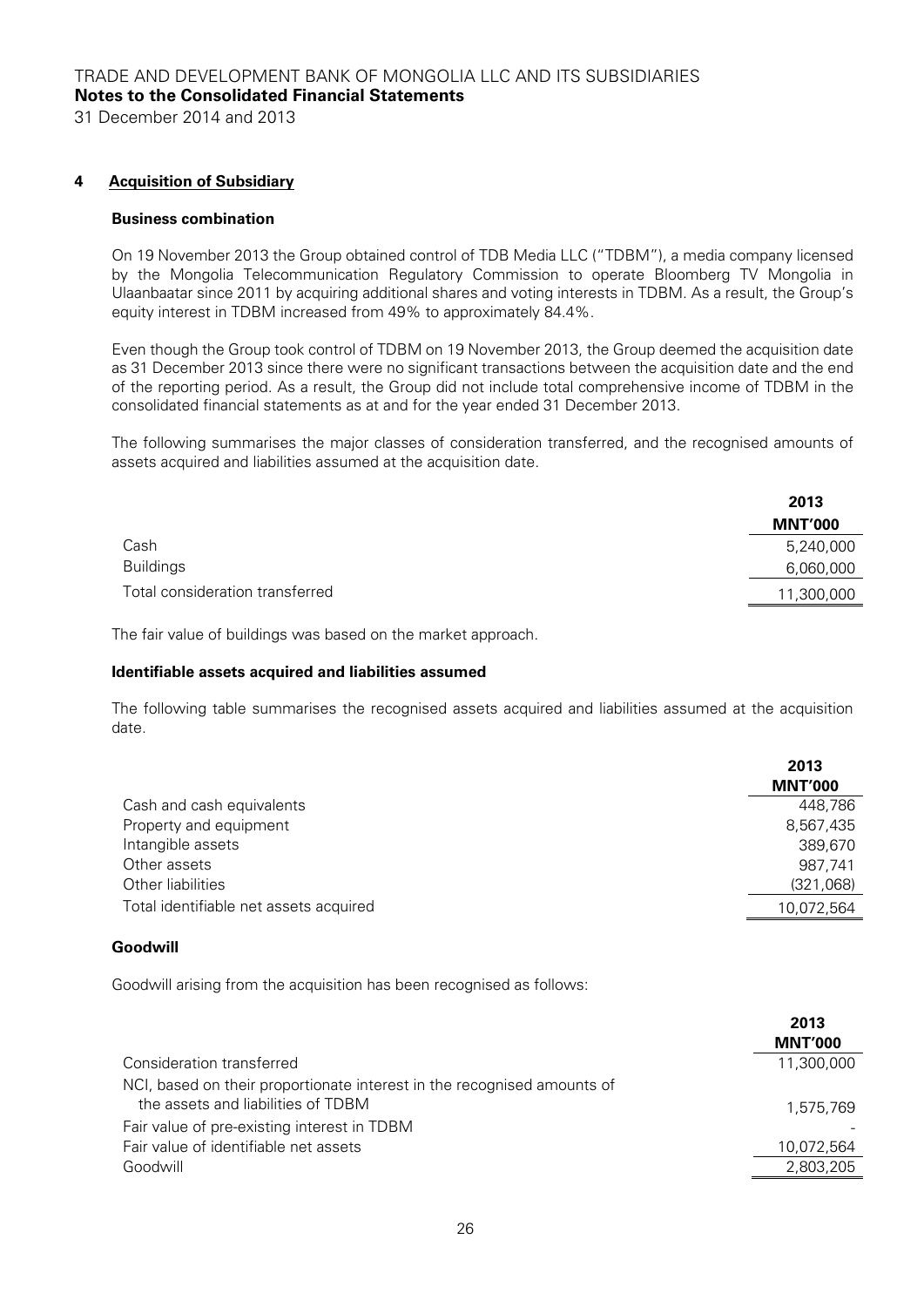31 December 2014 and 2013

## **4 Acquisition of Subsidiary (continued)**

## **Non-controlling interest**

The following table summarises the information relating to non-controlling interest ("NCI") in TDBM.

## **31 December 2013**  *(In MNT'000)*

|                           | <b>TDB Media LLC</b> |
|---------------------------|----------------------|
| NCI percentage            | 15.64417%            |
| Cash and cash equivalents | 448.786              |
| Property and equipment    | 8,567,435            |
| Other assets              | 1,377,411            |
| Liabilities               | (321,068)            |
| <b>Net assets</b>         | 10,072,564           |
| Carrying amount of NCI    | 1,575,769            |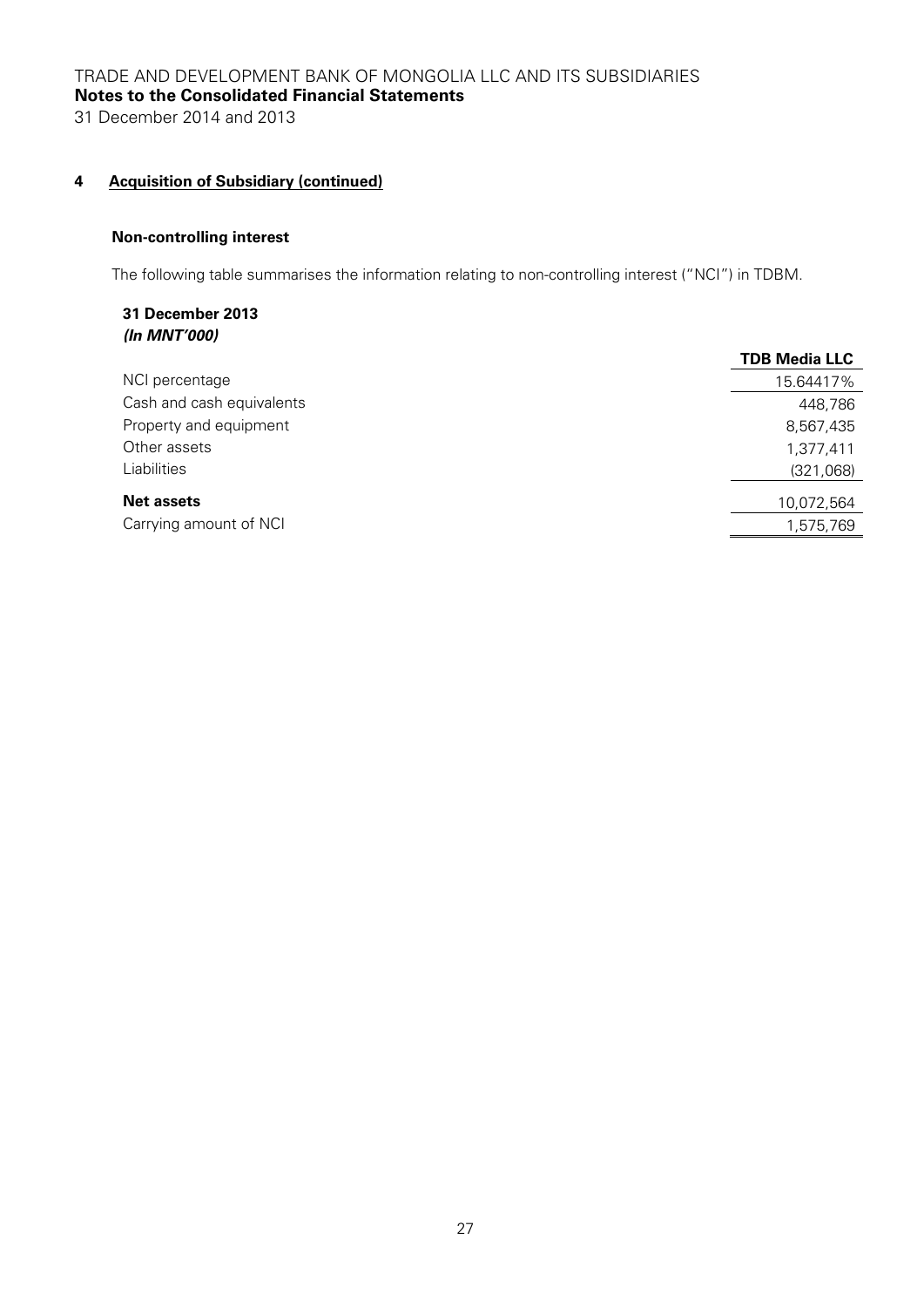31 December 2014 and 2013

## **5 Cash and due from banks**

|                                        | 2014<br><b>MNT'000</b> | 2013<br><b>MNT'000</b> |
|----------------------------------------|------------------------|------------------------|
| Cash on hand                           | 70,182,271             | 64,232,328             |
| Deposits and placements with banks and |                        |                        |
| other financial institutions           | 293,571,604            | 336,990,113            |
| Balances with BOM(*)                   | 690,985,682            | 689,022,571            |
|                                        | 1,054,739,557          | 1,090,245,012          |

(\*) At 31 December 2014, BOM requires that a minimum 12% of average customer deposits for two weeks (12% at 31 December 2013) must be maintained with BOM. In relation to the daily requirement, the Group also should maintain no less than 50% of the required reserve amount at the end of each day. At 31 December 2014 and 2013, the required reserve amount was MNT 321,032,758 thousand and MNT 355,888,347 thousand, respectively.

## **6 Investment securities**

|                                               | 2014<br><b>MNT'000</b> | 2013<br><b>MNT'000</b> |
|-----------------------------------------------|------------------------|------------------------|
| Available-for-sale investment securities      |                        |                        |
| Unquoted equity securities, at cost(*1)       | 443,430                | 443,430                |
| Equity securities, at fair value(*2)          | 78,448,110             | 3,980,015              |
| Government bond                               | 445,234,481            | 611,714,016            |
| Residential mortgage-backed securities(*3)    | 28,375,000             | 108,475,200            |
|                                               | 552,501,021            | 724,612,661            |
| <b>Held-to-maturity investment securities</b> |                        |                        |
| Government bonds                              | 356,231,923            | 160,500,000            |
|                                               | 908,732,944            | 885,112,661            |

- (\*1) Unquoted equity securities represent investments made in unlisted private companies and are recorded at cost as there is no quoted market price in active markets and their fair value cannot be reliably measured.
- (\*2) For the year ended 31 December 2014, unrealised loss of MNT 11,471,974 thousand arising from changes in the fair value of such investment was recognised directly in equity as other comprehensive income. Also, the Group acquired equity securities, Turquoise Hill Resources Ltd ("TRQ") shares. The carrying amount of TRQ shares was MNT 73,014,794 thousand.
- (\*3) Residential mortgage-backed securities represent junior notes issued by MIK active one, two and three SPC ("MIK SPCs").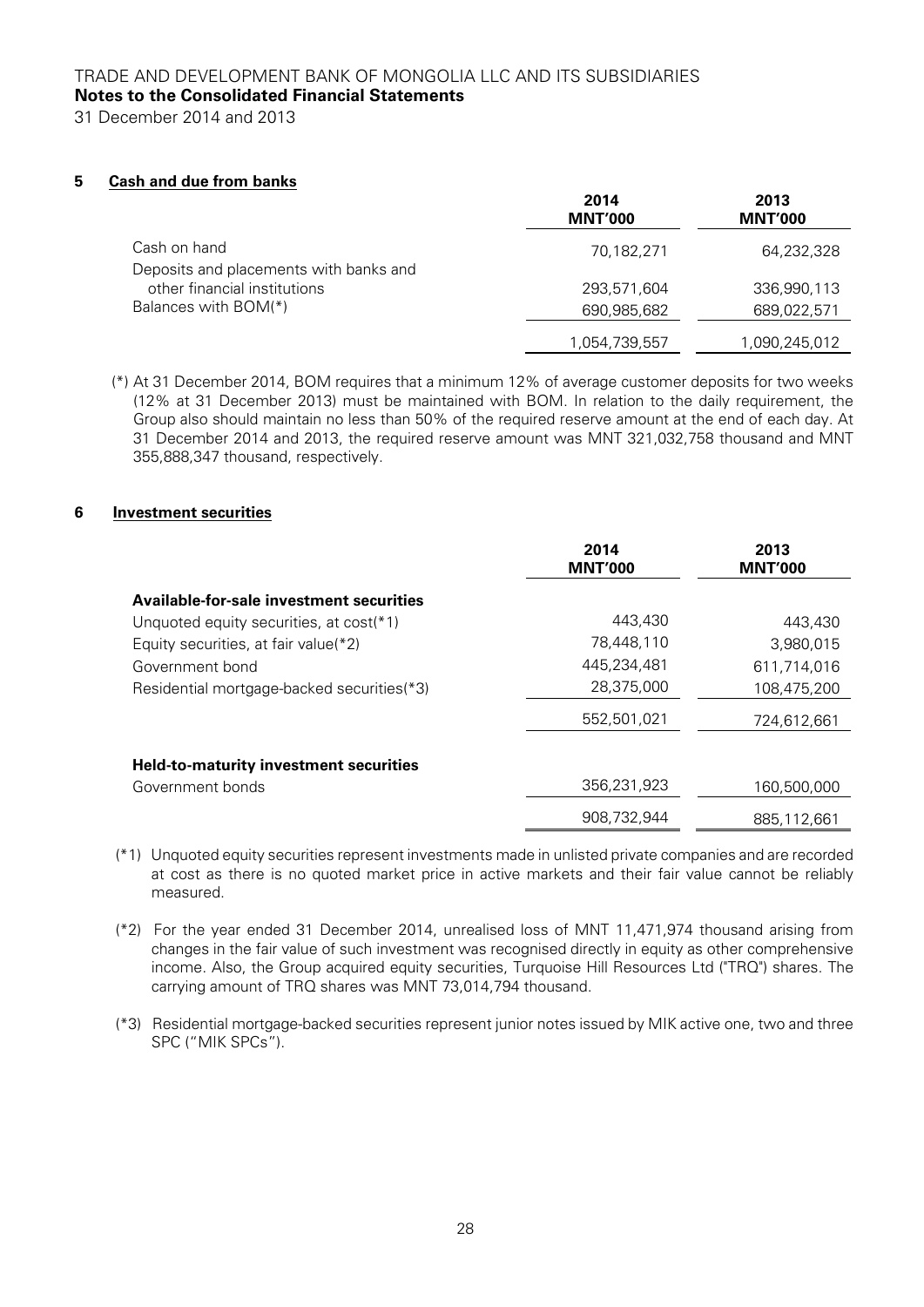31 December 2014 and 2013

## **7 Investment in associates and joint ventures**

|                                          | 2014<br><b>MNT'000</b> | 2013<br><b>MNT'000</b> |
|------------------------------------------|------------------------|------------------------|
| Investment in $M/K(*1)$                  | 11,476,733             | 8,679,033              |
| Investment in MG Leasing LLC(*2)         | 1,695,567              | 1,736,968              |
| Investment in JC Decaux Mongolia LLC(*3) | 1,357,777              |                        |
|                                          | 14,530,077             | 10,416,001             |

- (\*1) MIK increased paid in capital in March 2014, the Group's ownership interest in MIK decreased to approximately 30.17% due to non-proportionate capital contribution. As a result, the Group recognised gain on disposal of MIK of MNT 1,712,656 thousand. In applying the equity method, the Group used the financial information of MIK as at 31 December 2014. The Group recognised its share of gain of MIK of MNT 1,085,044 thousand and MNT 240,698 thousand in 2014 and 2013, respectively.
- (\*2) MGLL, the Group owns 55% of the equity interests. However, as decision about relevant activities requires the unanimous consent of the parties sharing control, the Group does not deem MGLL as a subsidiary but as a joint venture. In applying the equity method, the Group used the financial information of MGLL as at 31 December 2014. The Group recognised its share of loss of MGLL of MNT 41,401 thousand and MNT 36,642 thousand in 2014 and 2013, respectively.
- (\*3) In 2014, the Group entered into a MNT 1,316,003 thousand investmenet acquiring 49% equity interest in JC Decoux Mongolia LLC ("JCD"). As decision about relevant activities requires the unanimous consent of the parties sharing control, the Group deems JCD as a joint venture. In applying the equity method, the Group used the financial information of JDC as at 31 December 2014, and recognised its share of gain of JCD of MNT 41,774 thousand in 2014.

Condensed financial statements of associates as at 31 December 2014 and 2013, and for the years ended 31 December 2014 and 2013 were as follows:

|                        | 2014           |                | 2013           |                |
|------------------------|----------------|----------------|----------------|----------------|
|                        |                | <b>MNT'000</b> |                | <b>MNT'000</b> |
| Investees              | Asset          | Liability      | Asset          | Liability      |
| <b>MIK</b>             | 48,743,927     | 11,023,058     | 33,579,334     | 9,482,964      |
| MG Leasing LLC         | 38,667,409     | 35,584,559     | 3,427,503      | 269,379        |
| JC Decaux Mongolia LLC | 2,950,717      | 179,698        |                |                |
|                        | 2014           |                | 2013           |                |
|                        | <b>MNT'000</b> |                | <b>MNT'000</b> |                |
| Investees              | Operating      | <b>Net</b>     | Operating      | Net            |
|                        | revenue        | income         | revenue        | income         |

| Investees              | --------  | .             | --------                 | .             |
|------------------------|-----------|---------------|--------------------------|---------------|
|                        | revenue   | <i>income</i> | revenue                  | <i>income</i> |
| MIK                    | 6,707,336 | 3.596.342     | 2.594.106                | 738,552       |
| MG Leasing LLC         | 1.423.650 | (75.274)      | 288.903                  | (66, 621)     |
| JC Decaux Mongolia LLC | 371,448   | 85,254        | $\overline{\phantom{a}}$ |               |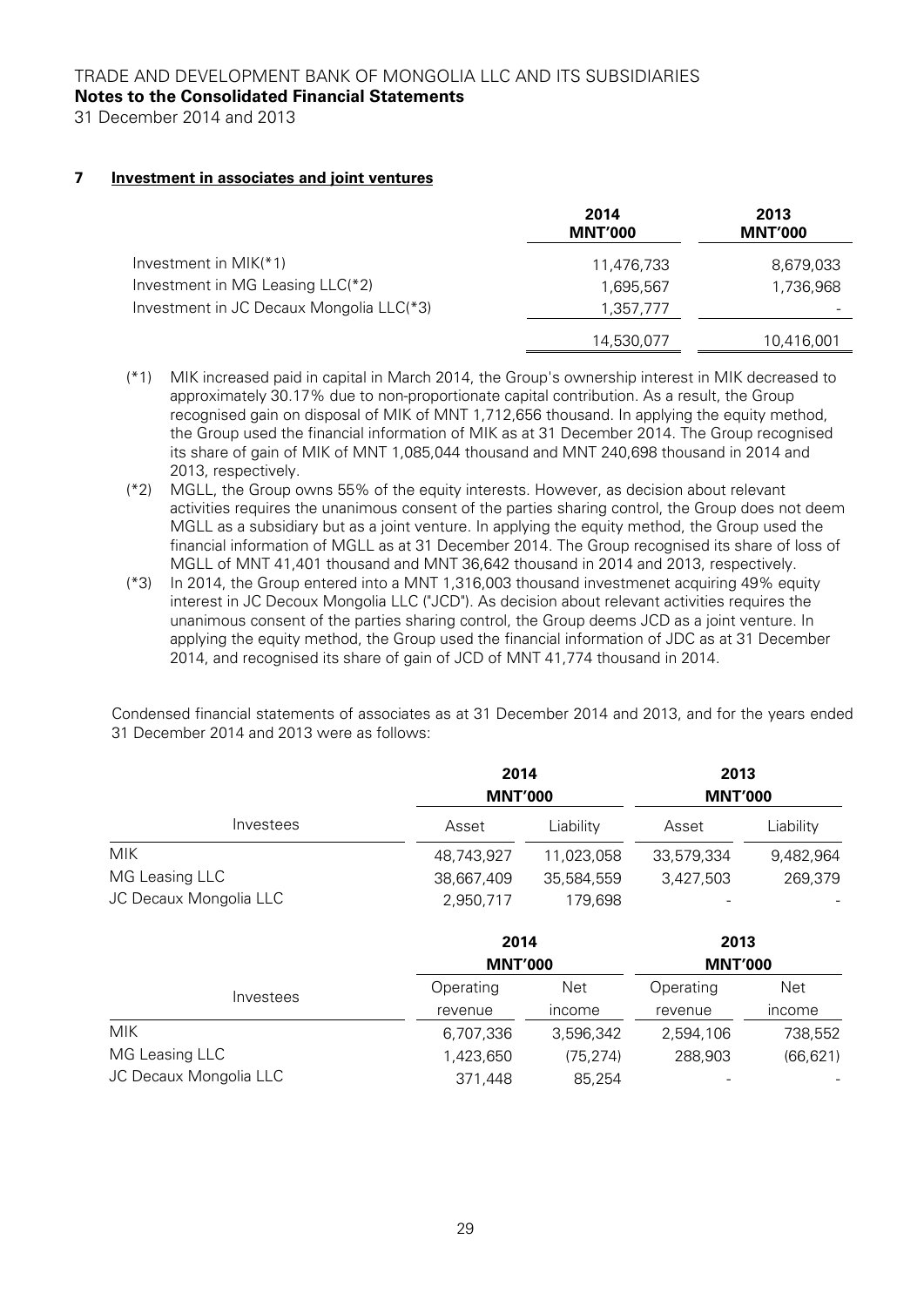31 December 2014 and 2013

## **8 Loans and advances**

|                                                                             | 2014<br><b>MNT'000</b>      | 2013<br><b>MNT'000</b>      |
|-----------------------------------------------------------------------------|-----------------------------|-----------------------------|
| Loans and advances to customers<br>Loans to executives, directors and staff | 2,804,731,400<br>31,199,375 | 2,525,080,548<br>23,518,635 |
|                                                                             | 2,835,930,775               | 2,548,599,183               |
| Allowance for loan losses                                                   | (58, 742, 342)              | (18,042,005)                |
|                                                                             | 2,777,188,433               | 2,530,557,178               |

Movements in the allowance for loan losses for the years ended 31 December 2014 and 2013 were as follows:

|                                                            | 2014<br><b>MNT'000</b>                               | 2013<br><b>MNT'000</b>               |
|------------------------------------------------------------|------------------------------------------------------|--------------------------------------|
| At 1 January<br>Provision for the year, net<br>Written off | 18,042,005<br>40,700,337<br>$\overline{\phantom{0}}$ | 13,491,840<br>4,640,541<br>(90, 376) |
| At 31 December                                             | 58,742,342                                           | 18,042,005                           |

In addition, the Group transferred its mortgage loans with carrying amounts of MNT 175,275,267 and MNT 107,993,483 thousand during 2014 and 2013 to MIK SPCs. This transaction qualified for derecognition.

## **9 Subordinated loans**

|               | 2014<br><b>MNT'000</b>   | 2013<br><b>MNT'000</b> |
|---------------|--------------------------|------------------------|
| UB City Bank  | 4,000,000                | 4,000,000              |
| Capitron Bank | $\overline{\phantom{a}}$ | 3,000,000              |
|               | 4,000,000                | 7,000,000              |

The loan to UB City Bank bears a fixed interest of 8% per annum and is to be repaid in full on 25 September 2017.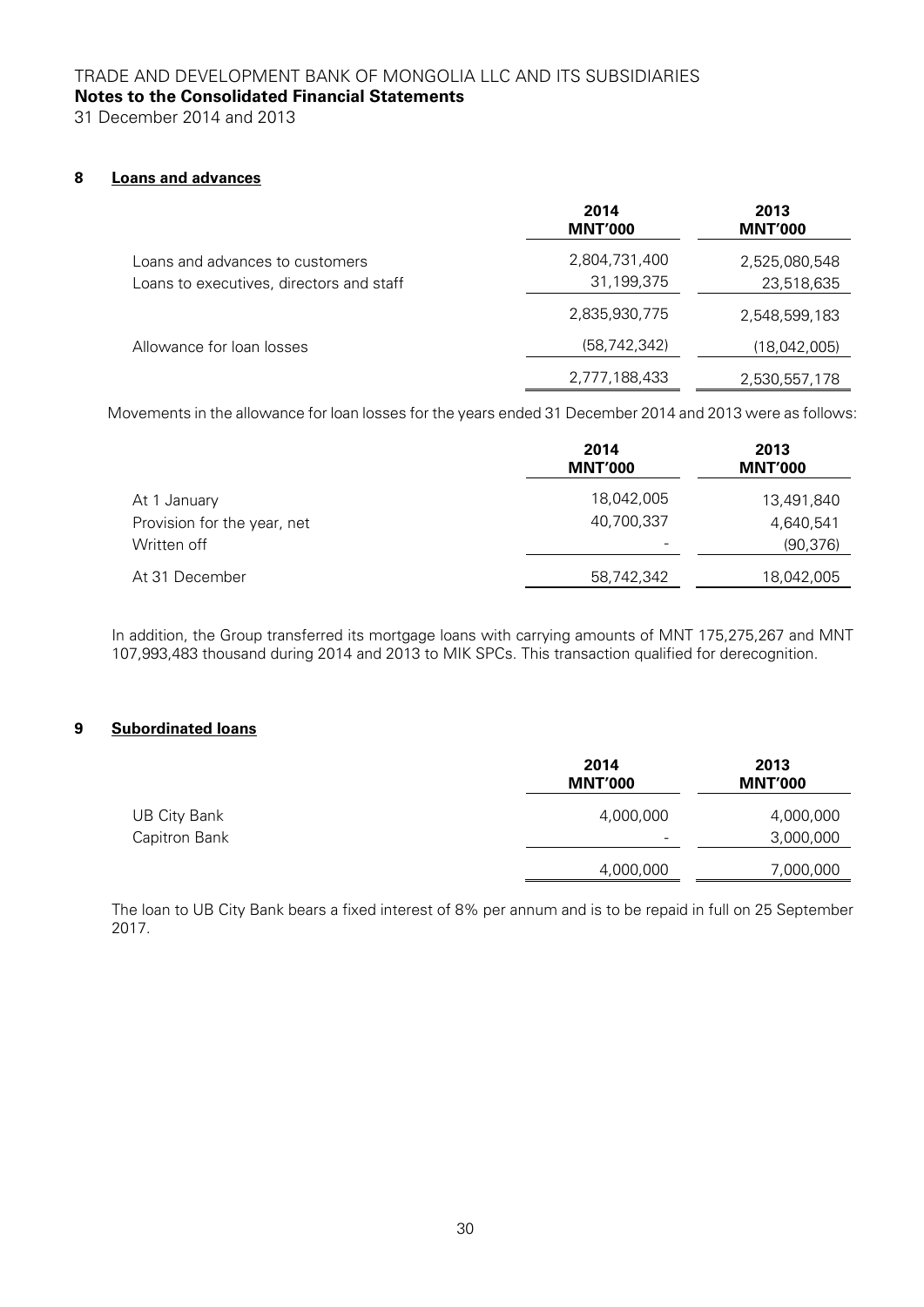31 December 2014 and 2013

## **10 Property and equipment**

Property and equipment as at 31 December 2014 and 2013 were as follows:

## **31 December 2014**  *(In MNT'000)*

|                                 |                  | Office         |            |                 |             |
|---------------------------------|------------------|----------------|------------|-----------------|-------------|
|                                 |                  | equipment and  | Computers  | Construction-   |             |
|                                 | <b>Buildings</b> | motor vehicles | and others | in-progress     | Total       |
| At cost/revaluation             |                  |                |            |                 |             |
| At cost                         | 11,765,120       | 8,919,007      | 11,516,392 | 112,274,587     | 144,475,106 |
| At revaluation                  | 18,555,196       |                |            |                 | 18,555,196  |
| At 1 January 2014               | 30,320,316       | 8,919,007      | 11,516,392 | 112,274,587     | 163,030,302 |
| Additions                       | 17,143           | 2,218,719      | 8,161,836  | 10,176,853      | 20,574,551  |
| Disposals                       | (5,896,963)      | (166, 941)     | (525)      |                 | (6,064,429) |
| Write-offs                      |                  | (153, 899)     | (509, 598) |                 | (663, 497)  |
| <b>Transfers</b>                | 117,840,869      |                | 38,417     | (117, 879, 286) |             |
| Acquisition of subsidiary       |                  | 305,300        |            |                 | 305,300     |
| Revaluation surplus             | 133,005,806      |                |            |                 | 133,005,806 |
| At 31 December 2014             | 275,287,171      | 11,122,186     | 19,206,522 | 4,572,154       | 310,188,033 |
| Measured at:                    |                  |                |            |                 |             |
| Cost                            | 123,726,169      | 11,122,186     | 19,206,522 | 4,572,154       | 158,627,031 |
| Revaluation                     | 151,561,002      |                |            |                 | 151,561,002 |
|                                 | 275,287,171      | 11,122,186     | 19,206,522 | 4,572,154       | 310,188,033 |
| <b>Accumulated depreciation</b> |                  |                |            |                 |             |
| At 1 January 2014               | 1,644,423        | 2,558,588      | 5,529,965  |                 | 9,732,976   |
| Charge for the year             | 1,050,843        | 882,413        | 3,255,498  |                 | 5,188,754   |
| Disposals                       |                  | (125, 263)     | (291)      |                 | (125, 554)  |
| Write-offs                      |                  | (57, 190)      | (508, 240) |                 | (565, 430)  |
| Transfers                       |                  |                |            |                 |             |
| Revaluation surplus             | (2,084,981)      |                |            |                 | (2,084,981) |
| At 31 December 2014             | 610,285          | 3,258,548      | 8,276,932  |                 | 12,145,765  |
| <b>Carrying amounts</b>         |                  |                |            |                 |             |
| At 31 December 2014             | 274,676,886      | 7,863,638      | 10,929,590 | 4,572,154       | 298,042,268 |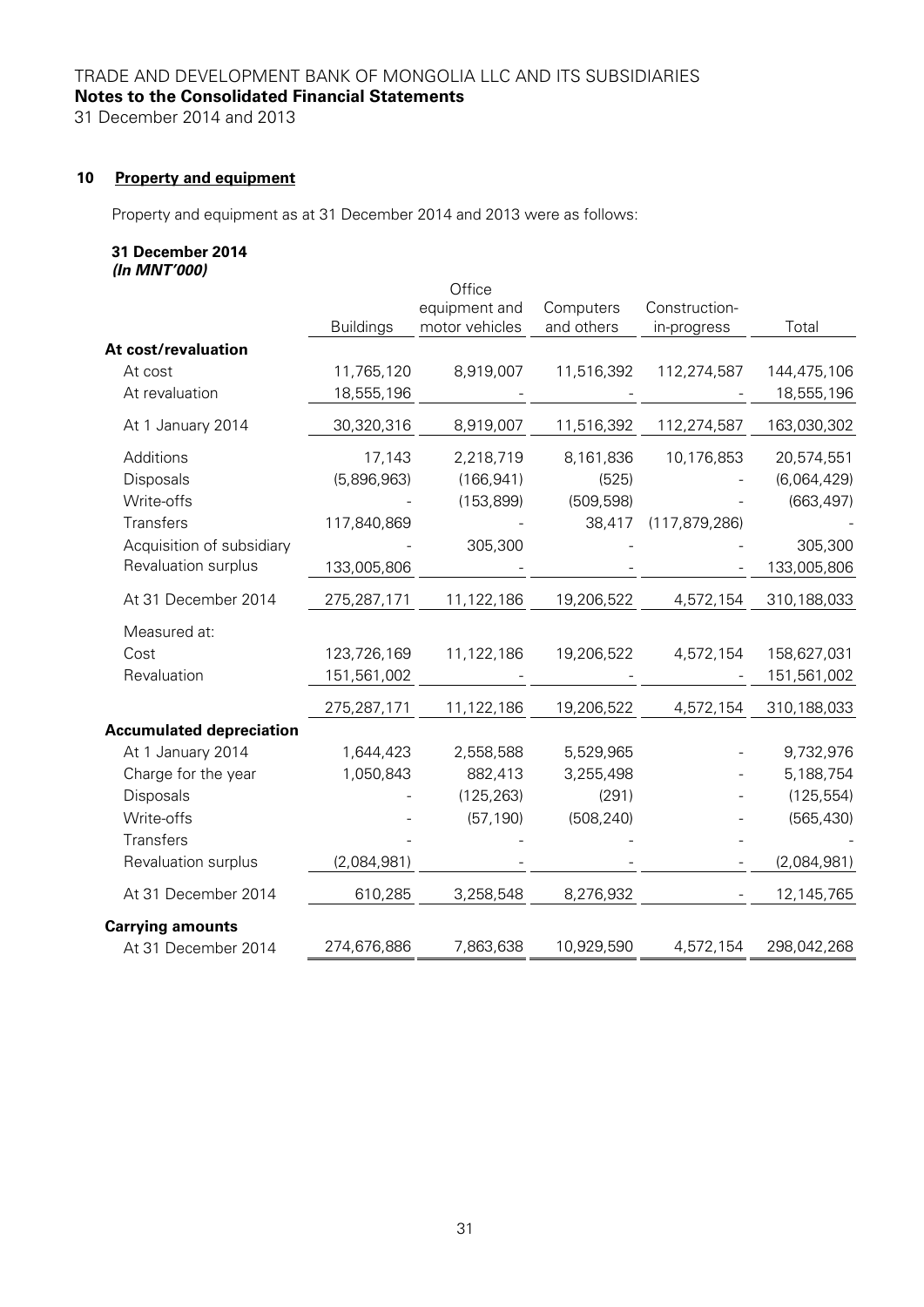31 December 2014 and 2013

## **10 Property and equipment (continued)**

#### **31 December 2013**  *(In MNT'000)*

|                                 |                  | Office         |            |               |              |
|---------------------------------|------------------|----------------|------------|---------------|--------------|
|                                 |                  | equipment and  | Computers  | Construction- |              |
|                                 | <b>Buildings</b> | motor vehicles | and others | in-progress   | Total        |
| At cost/revaluation             |                  |                |            |               |              |
| At cost                         | 31,801,511       | 5,378,533      | 8,692,670  | 74,660,287    | 120,533,001  |
| At revaluation                  | 18,555,196       |                |            |               | 18,555,196   |
| At 1 January 2013               | 50,356,707       | 5,378,533      | 8,692,670  | 74,660,287    | 139,088,197  |
| Additions                       | 6,060,000        | 1,285,939      | 3,221,711  | 38,580,464    | 49,148,114   |
| Disposals                       |                  | (145, 661)     |            |               | (145, 661)   |
| Write-offs                      |                  | (91, 934)      | (413, 294) |               | (505, 228)   |
| Transfers                       | (26,096,391)     |                |            | (966, 164)    | (27,062,555) |
| Acquisition of subsidiary       |                  | 2,492,130      | 15,305     |               | 2,507,435    |
| At 31 December 2013             | 30,320,316       | 8,919,007      | 11,516,392 | 112,274,587   | 163,030,302  |
| Measured at:                    |                  |                |            |               |              |
| Cost                            | 11,765,120       | 8,919,007      | 11,516,392 | 112,274,587   | 144,475,106  |
| Revaluation                     | 18,555,196       |                |            |               | 18,555,196   |
|                                 | 30,320,316       | 8,919,007      | 11,516,392 | 112,274,587   | 163,030,302  |
| <b>Accumulated depreciation</b> |                  |                |            |               |              |
| At 1 January 2013               | 974,265          | 2,195,995      | 4,326,938  |               | 7,497,198    |
| Charge for the year             | 1,515,863        | 552,102        | 1,611,205  |               | 3,679,170    |
| Disposals                       |                  | (111, 232)     |            |               | (111, 232)   |
| Write-offs                      |                  | (78, 277)      | (408, 178) |               | (486, 455)   |
| <b>Transfers</b>                | (845, 705)       |                |            |               | (845, 705)   |
| At 31 December 2013             | 1,644,423        | 2,558,588      | 5,529,965  |               | 9,732,976    |
| <b>Carrying amounts</b>         |                  |                |            |               |              |
| At 31 December 2013             | 28,675,893       | 6,360,419      | 5,986,427  | 112,274,587   | 153,297,326  |

Construction‑in‑progress was transferred to buildings as the construction of the Group's office building was completed during the fourth quarter of 2014. There were no capitalised borrowing costs related to the acquisition of property and equipment during 2014 and 2013.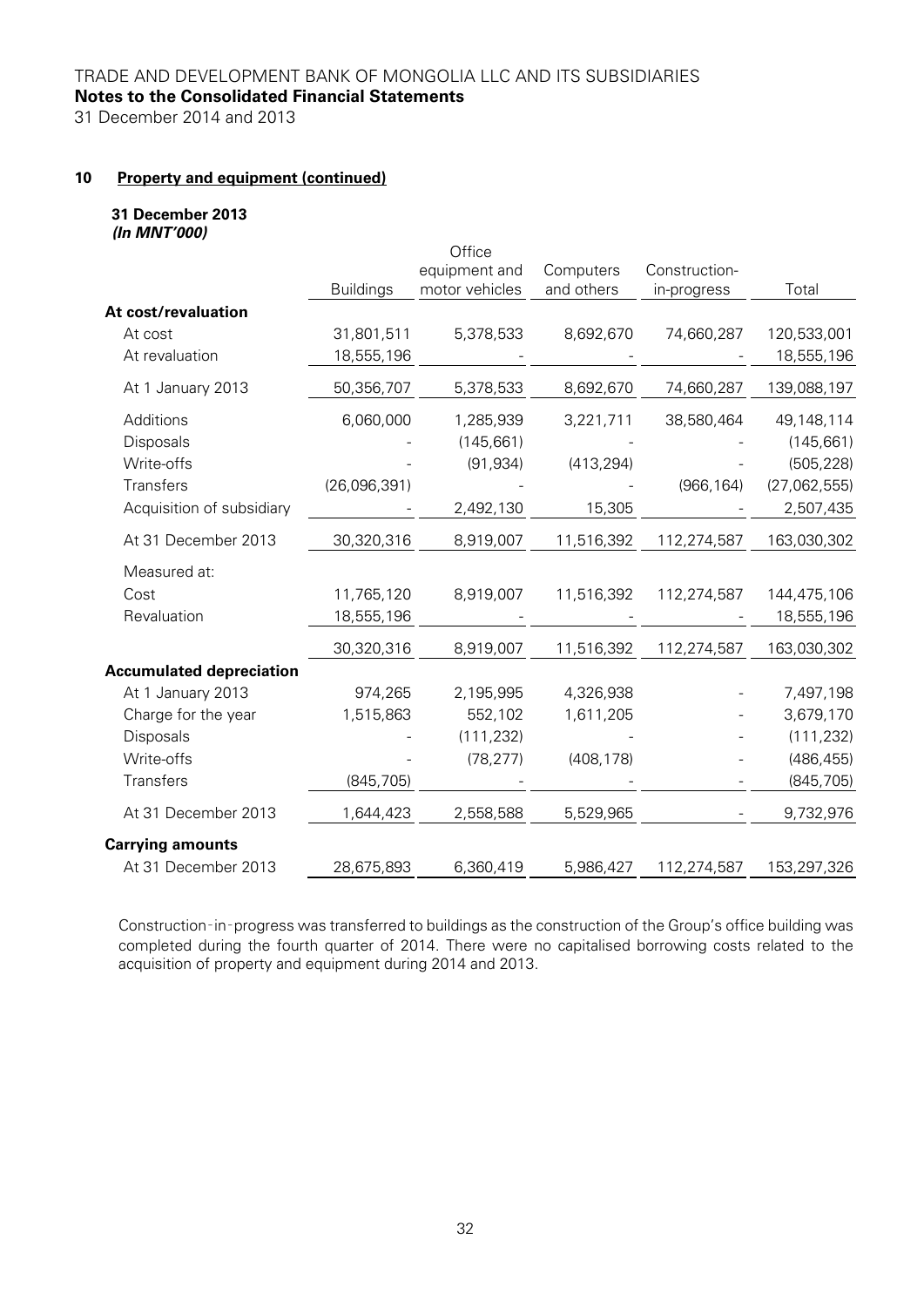## **10 Property and equipment (continued)**

Details of the latest valuation of buildings appraised by an independent professional valuation company are as follows:

| Date of valuation | Description of property | Valuation amount | Basis of valuation |
|-------------------|-------------------------|------------------|--------------------|
| 31 October 2008   | <b>Buildings</b>        | 17,076,514       | Market value       |
| 31 December 2011  | <b>Buildings</b>        | 21,961,090       | Market value       |
| 30 June 2014      | <b>Buildings</b>        | 29,084,085       | Market value       |
| 31 December 2014  | <b>Buildings</b>        | 237,888,000      | Market value       |

The following table shows the valuation technique used in measuring the fair value of buildings, as well as the significant unobservable inputs used.

| <b>Valuation</b>         | <b>Significant</b>                                                                                  | Inter-relationship between key unobservable                                                                             |
|--------------------------|-----------------------------------------------------------------------------------------------------|-------------------------------------------------------------------------------------------------------------------------|
| technique                | unobservable inputs                                                                                 | inputs and fair value measurement                                                                                       |
| Market price<br>approach | Average selling price for proxy<br>(unit: $MNT'000$ per $m^2$ ):                                    | fair<br>estimated<br>value<br>would<br>The<br>increase<br>(decrease) if:                                                |
|                          | land ownership: $46 \sim 1,100$<br>buildings: $1,158 \sim 18,000$<br>apartments: $1,573 \sim 2,648$ | market<br>price<br>land<br>Expected<br>tor<br>proxy<br>buildings,<br>apartments<br>ownership,<br>were<br>higher(lower); |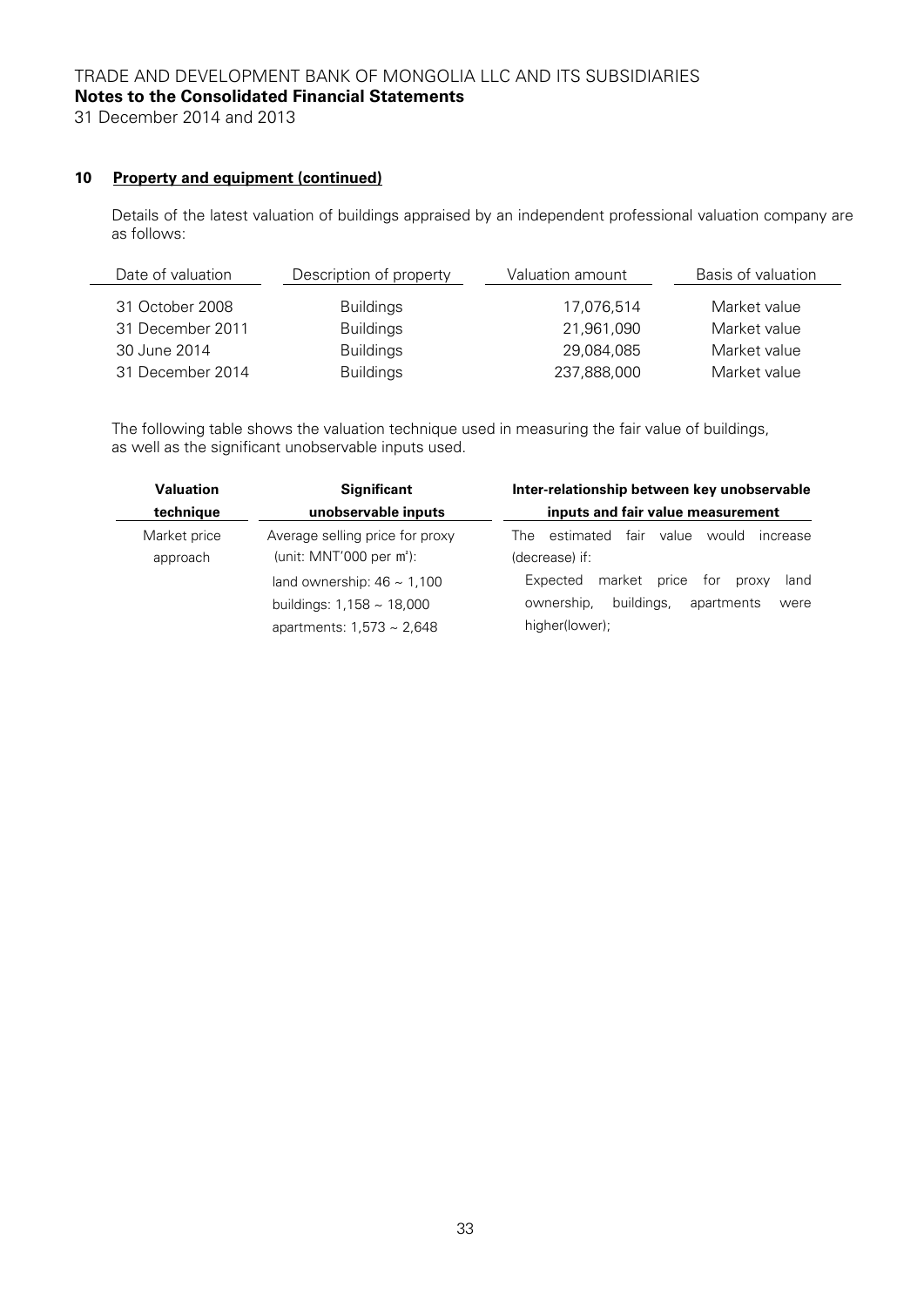31 December 2014 and 2013

## **11 Intangible assets and goodwill**

|                                     | 2014<br><b>MNT'000</b> | 2013<br><b>MNT'000</b> |
|-------------------------------------|------------------------|------------------------|
| Cost                                |                        |                        |
| At 1 January                        | 7,276,387              | 3,271,779              |
| Additions                           |                        |                        |
| Software                            | 993,393                | 964,803                |
| Goodwill                            |                        | 2,803,205              |
| Write-off                           |                        | (153,069)              |
| Acquisition of subsidiary           |                        | 389,669                |
| At 31 December                      | 8,269,780              | 7,276,387              |
| <b>Amortisation</b>                 |                        |                        |
| At 1 January                        | 3,005,772              | 2,669,948              |
| Amortisation charge for the year(*) | 721,542                | 488,894                |
| Write-off                           |                        | (153,070)              |
| At 31 December                      | 3,727,314              | 3,005,772              |
| <b>Carrying amounts</b>             |                        |                        |
| At 31 December                      | 4,542,466              | 4,270,615              |

(\*) Amortisation is charged for software only.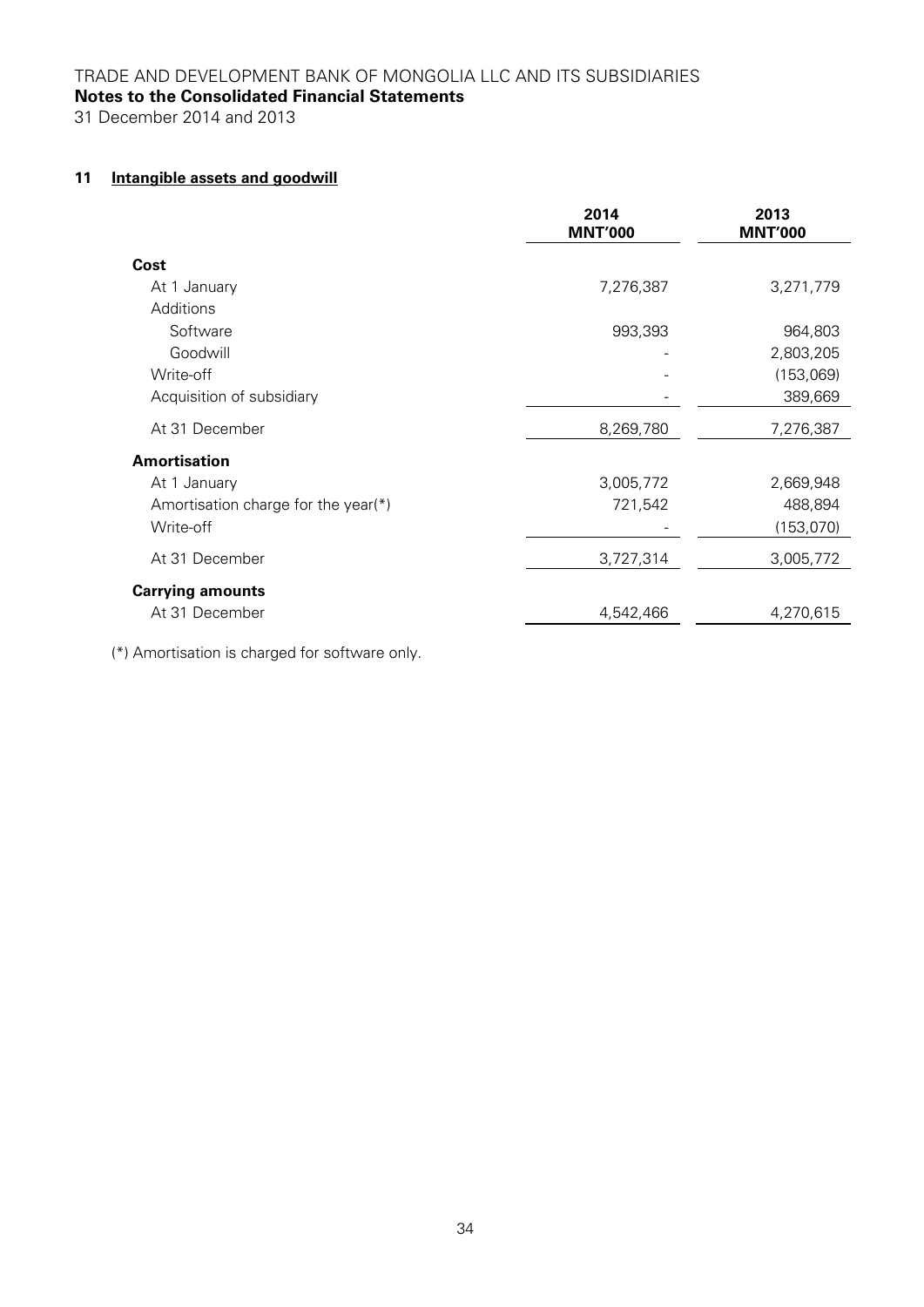31 December 2014 and 2013

## **12 Investment property**

|                                              | 2014<br><b>MNT'000</b> | 2013<br><b>MNT'000</b> |
|----------------------------------------------|------------------------|------------------------|
| At 1 January                                 | 33,388,245             |                        |
| Reclassification from property and equipment |                        | 26,216,850             |
| Change in fair value                         | 300,755                | 7,171,395              |
| At 31 December                               | 33,689,000             | 33,388,245             |

The Group reclassified NCP Tower to investment property from property and equipment due to a change in the Group's plan for the future use during the year ended 31 December 2013.

The fair value of investment property was appraised by an independent professional valuation company. The independent appraiser provides the fair value of the Group's investment property portfolio every year.

The fair value hierarchy for investment property has been categorized as level 3 based on the inputs used in the valuation techniques.

The following table shows a reconciliation from the opening balances to the closing balances for Level 3 fair values.

|                                              | 2014<br><b>MNT'000</b> | 2013<br><b>MNT'000</b> |
|----------------------------------------------|------------------------|------------------------|
| Beginning balance                            | 33,388,245             |                        |
| Reclassification from property and equipment |                        | 26,216,850             |
| Changes in fair value (unrealised)           | 300,755                | 7,171,395              |
| Ending balance                               | 33,689,000             | 33,388,245             |

The following table shows the valuation technique used in measuring the fair value of investment property, as well as the significant unobservable inputs used.

| Valuation<br>technique   | Significant<br>unobservable inputs                                                  | Inter-relationship between key unobservable<br>inputs and fair value measurement                                           |
|--------------------------|-------------------------------------------------------------------------------------|----------------------------------------------------------------------------------------------------------------------------|
| Market price<br>approach | Average selling price for proxy buildings<br>MNT 6.210 thousands per m <sup>2</sup> | The<br>fair<br>value<br>estimated<br>would<br>increase<br>(decrease) if:<br>Expected market price for proxy buildings were |
|                          |                                                                                     | higher(lower)                                                                                                              |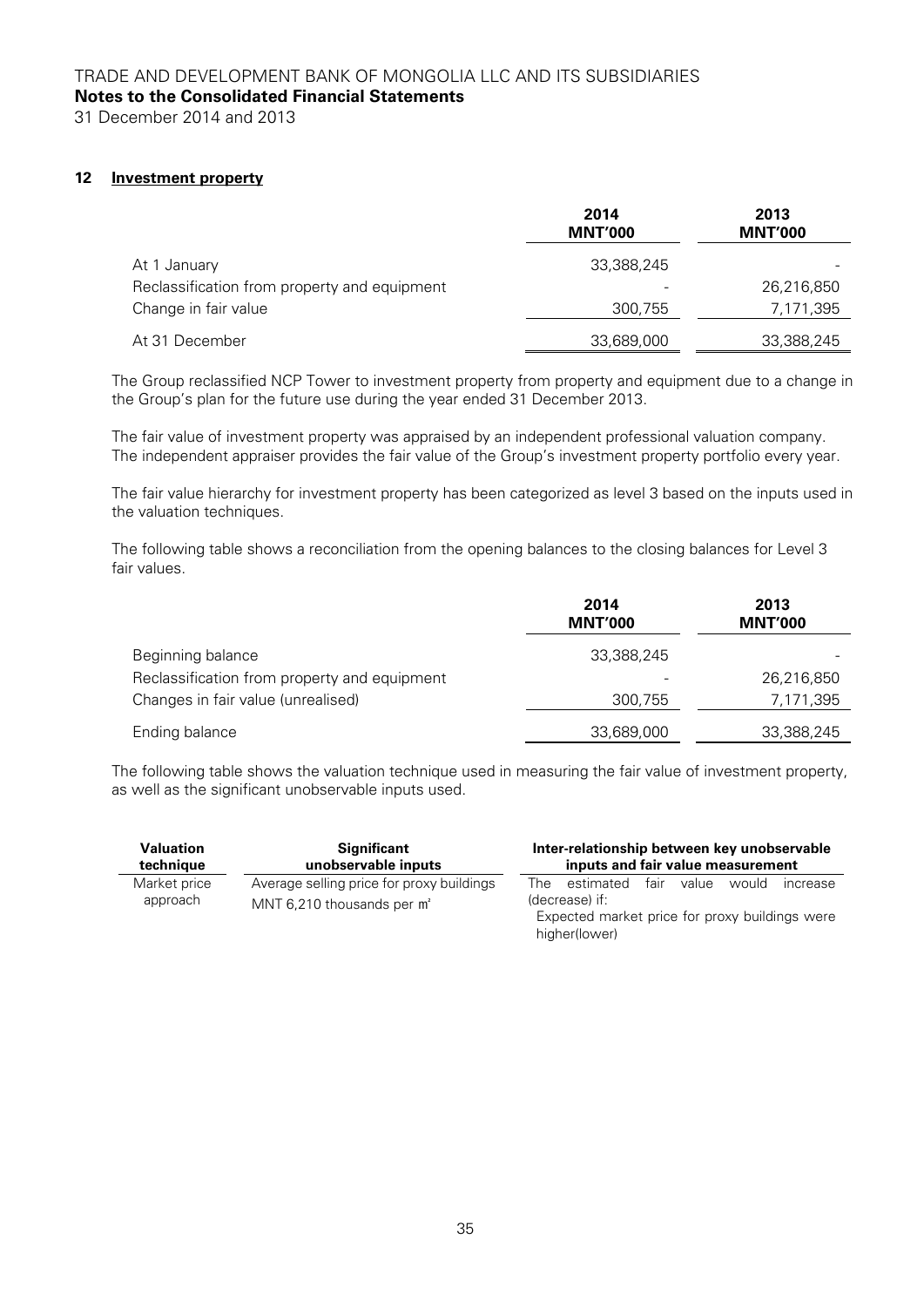31 December 2014 and 2013

## **13 Foreclosed real properties**

|                      | 2014<br><b>MNT'000</b> | 2013<br><b>MNT'000</b> |
|----------------------|------------------------|------------------------|
| Industrial buildings | 8,674,026              | 9,678,810              |
| Less: Allowances     | (7,653,572)            | (3,621,655)            |
|                      | 1,020,454              | 6,057,155              |

 Properties acquired through foreclosure are initially recognised at fair value, recorded as foreclosed properties and are held for sale. The allowance is subsequently estimated in accordance with the Regulations on Asset Classification and Provisioning, jointly approved by the President of BOM and Ministry of Finance. Such a model classifies the Group's foreclosed properties based on time characteristics and makes allowances at the rates of 1%, 5%, 25%, 50% and 100% for credit classification categories of performing, in arrears, substandard, doubtful and loss, respectively. On 26 August 2014, BOM Provisioning Guidelines revised and requires the Group to recognize 1% (previously 0% was applied) allowance for performing assets created on or after 27 August 2014. During 2014 and 2013, an allowance of MNT 544,869 thousand and MNT 473,649 thousand were written back upon disposition of foreclosed real properties, respectively, and foreclosed real properties were not written off against impairment losses.

# **14 Other assets**

|                                          | 2014<br><b>MNT'000</b> | 2013<br><b>MNT'000</b> |
|------------------------------------------|------------------------|------------------------|
| Precious metals                          | 23,396                 | 3,601,016              |
| Accrued interest receivables             | 64,312,329             | 47,376,786             |
| Prepayment                               | 28,990,939             | 7,425,555              |
| Inventory supplies                       | 1,144,697              | 1,030,271              |
| Spot trading receivables                 | 151,552,920            | 276,359,629            |
| Derivative assets                        | 59,225,754             | 64,719,231             |
| Domestic exchange settlement receivables | 3.314.679              | 1,810,216              |
| Other receivables, net                   | 2,454,055              | 1,408,081              |
|                                          | 311,018,769            | 403,730,785            |

Other receivables are presented net of impairment losses amounting to MNT 20,089 thousand and MNT 2,830 thousand as at 31 December 2014 and 2013, respectively.

Prepayment as at 31 December 2014 includes the prepaid amount of MNT 23,295,829 to purchase the shares of Mongolian Mining Corporation.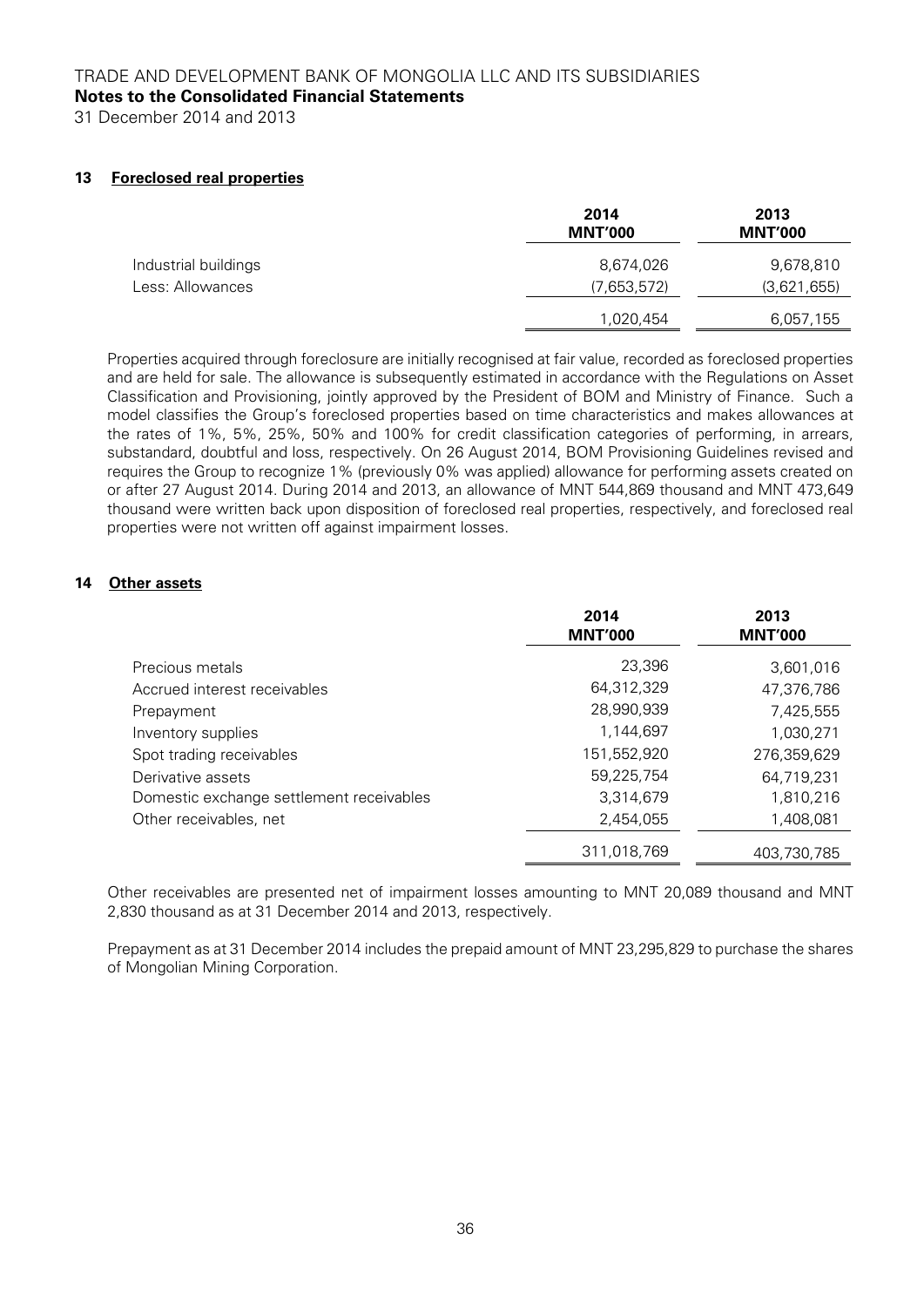31 December 2014 and 2013

## **15 Deposits from customers**

|                  | 2014<br><b>MNT'000</b> | 2013<br><b>MNT'000</b> |
|------------------|------------------------|------------------------|
| Current accounts | 1,004,054,802          | 824,435,400            |
| Savings deposits | 248,055,468            | 260,411,572            |
| Time deposits    | 1,256,713,708          | 1,024,854,327          |
| Other deposits   | 24,783,023             | 29,990,850             |
|                  | 2,533,607,001          | 2,139,692,149          |

Current accounts and other deposits generally bear no interest. However, for depositors maintaining current account balances above the prescribed limit, interest is provided at rates of approximately 1.43% and 3.21% (2013: 1.35% and 3.84%) per annum for foreign and local currency accounts, respectively.

Foreign and local currency savings deposits bear interest at a rate of approximately 1.95% and 6.07% (2013: 1.91% and 6.65%), respectively.

Foreign and local currency time deposits bear interest at a rate of approximately 6.53% and 12.33% (2013: 5.95% and 11.88%), respectively.

## **16 Deposits and placements by banks and other financial institutions**

|                                      | 2014<br><b>MNT'000</b> | 2013<br><b>MNT'000</b> |
|--------------------------------------|------------------------|------------------------|
| Current accounts deposits:           |                        |                        |
| Foreign currency deposits            | 10,530,372             | 8,099,760              |
| Local currency deposits              | 288,230                | 6,252,719              |
| Foreign currency cheques for selling | 730,962                | 316,883                |
| Deposits from banks                  | 108,457,772            | 157,440,337            |
|                                      | 120,007,336            | 172,109,699            |

## **17 Bills sold under repurchase agreements**

| <b>Contract party</b> | Sold date | Maturity  | Interest rate | 2014<br><b>MNT'000</b>   | 2013<br><b>MNT'000</b> |
|-----------------------|-----------|-----------|---------------|--------------------------|------------------------|
| Bank of Mongolia      | 31-Dec-13 | 02-Jan-14 | 12.50%        | $\overline{\phantom{a}}$ | 372.650.503            |
|                       |           |           |               | $\overline{\phantom{a}}$ | 372,650,503            |

In 2013, the Group entered into repurchase agreement with BOM, the agreement where the Group sold BOM treasury bills and government bonds under repurchase agreement at an aggregate amount of MNT 560,145,000 thousand, at various maturities. The securities sold are collateralised for the payables pertaining to the agreement.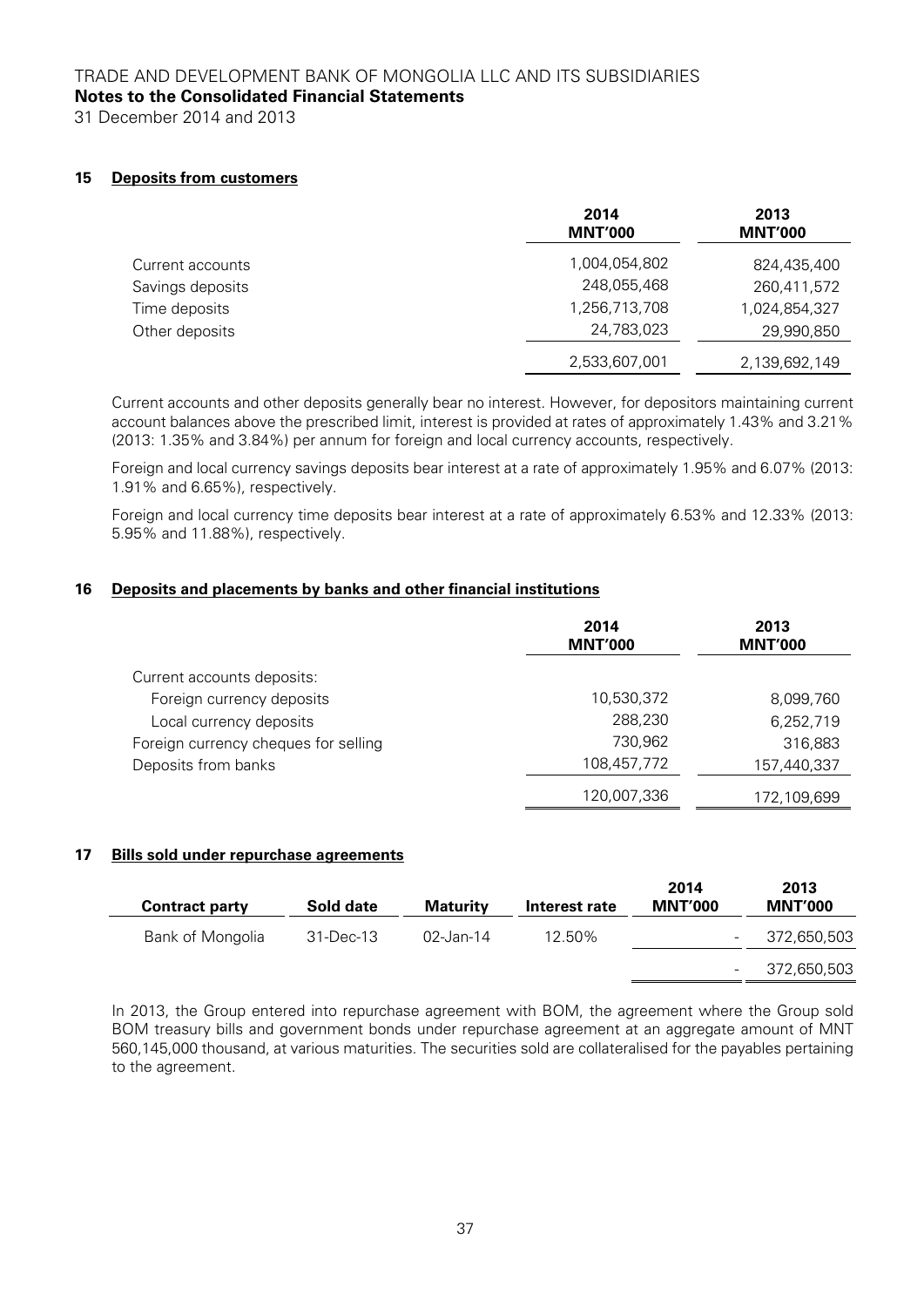31 December 2014 and 2013

# **18 Borrowings**

|                                               | 2014<br><b>MNT'000</b> | 2013<br><b>MNT'000</b> |
|-----------------------------------------------|------------------------|------------------------|
| Kreditanstalt fuer Wiederaufbau               | 7,376,738              | 8,903,933              |
| World Bank                                    | 2,190,033              | 3,153,755              |
| Asian Development Bank                        | 1,398,355              | 1,533,152              |
| International Development Association         | 946,075                | 849,772                |
| Export-Import Bank of Korea                   | 19,010,350             | 17,911,647             |
| Export-Import Bank of Republic of China       | 4,915,210              | 15,242                 |
| Japan International Cooperation Agency        | 20,145,126             | 17,719,975             |
| Atlantic Forfaitierungs AG                    | 1,508,480              | 500,353                |
| SME Fund, Ministry of Labour                  | 56,889,870             | 63,813,541             |
| Commerzbank AG                                | 32,665,739             | 27,142,828             |
| <b>ING Bank</b>                               | 1,550,718              | 8,767,578              |
| Baoshang Bank                                 | 1,491,389              | 1,939,686              |
| Sumitomo Mitsui Banking Corporation           | 50,901,247             | 41,342,373             |
| Netherlands Development Finance Company       | 18,856,000             | 16,541,000             |
| Mongolian Stock Exchange                      | 1,168,921              | 1,953,002              |
| <b>China Trade Solutions</b>                  |                        | 188,783                |
| Bank of Mongolia, Sub program                 | 253,139,645            | 381,870,711            |
| Development bank of Mongolia                  | 38,916,400             |                        |
| Mortgage Financing Programme by BOM           | 182,426,909            | 362,000,000            |
| MG Leasing Corporation                        | 23,494                 | 46,906                 |
| Russian Agricultural Bank                     | 16,970,400             | 14,886,900             |
| Unicredit S.p.A.                              |                        | 75,407                 |
| <b>TDB Syndicated Facility</b>                | 151,687,229            | 131,349,084            |
| Cargill TSF Asia Pte.Ltd                      | 41,045,184             | 54,585,300             |
| Cargill financial services international, INC | 131,992,000            |                        |
| Bank of Tokyo-Mitsubishi UFJ                  | 24,217,372             |                        |
| Khan bank (syndicated loan source)            | 45,109,209             |                        |
| Other                                         | 786,871                |                        |
|                                               | 1,107,328,964          | 1,157,090,928          |

## **Kreditanstalt fuer Wiederaufbau ("KfW")**

In 2002, the Group entered into a Loan and Financing Agreement with KfW, under which the Group can borrow up to EUR 4,345,981 from KfW via BOM as a Programme-Executing Agency for mainly providing financing to various small and medium enterprises customers at preferential interest rates. The outstanding KfW loan amounted to EUR 3,216,563 (MNT 7,376,738 thousand) and EUR 3,912,733 (MNT 8,903,933 thousand) at 31 December 2014 and 2013, respectively. The loan matures in June 2042 and bears interest at a fixed rate of 1.25% per annum, of which 0.75% is payable to KfW and 0.50% to BOM. Principal repayment is on a semi-annual basis, and the repayment dates for this loan vary in accordance with the tenor of loans granted to the various borrowers.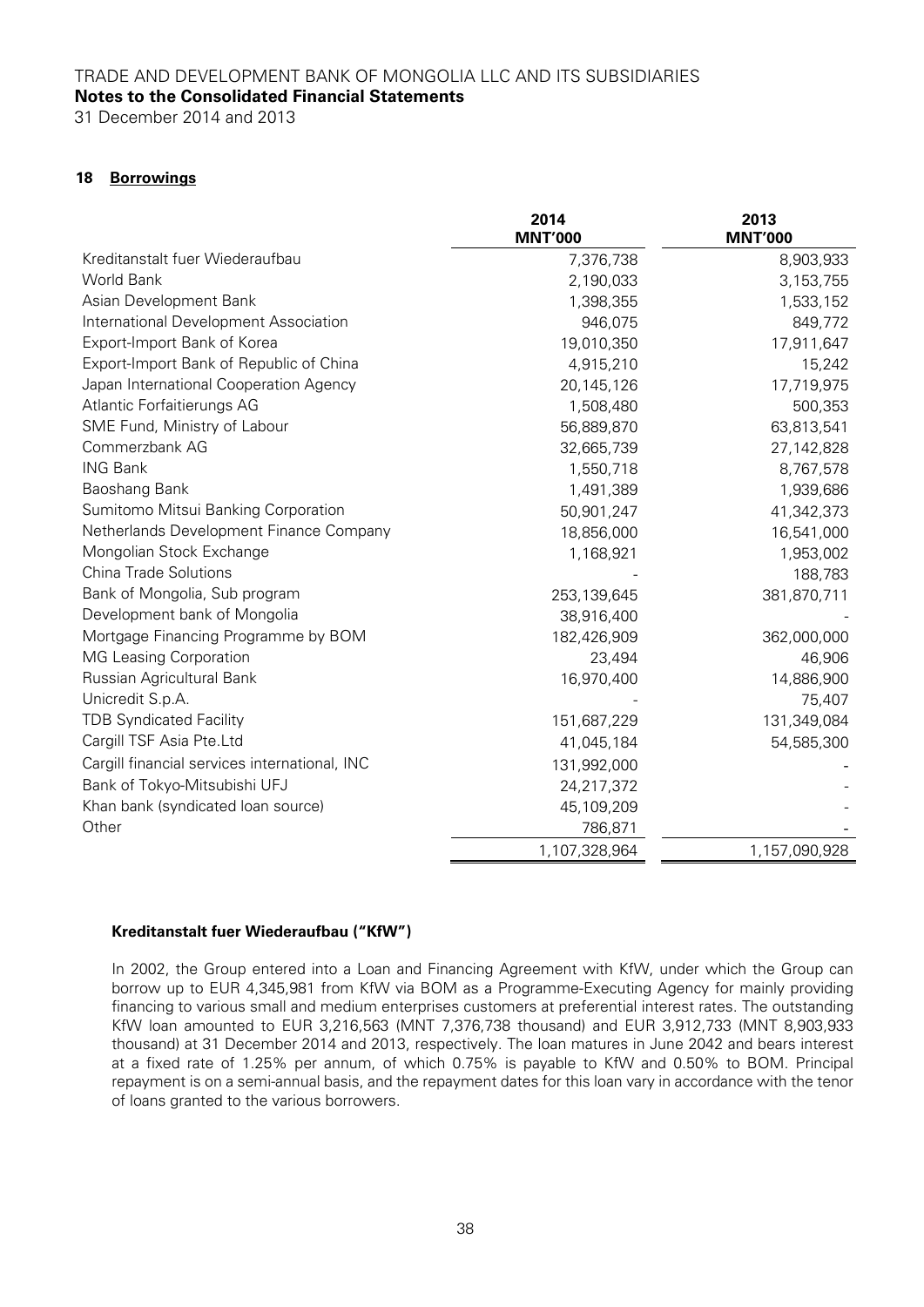## **18 Borrowings (continued)**

## **World Bank**

- (a) In 2006, the Group entered into the TDB Subsidiary Loan Agreement with World Bank, under which the Group can borrow up to USD 4,000,000 from the World Bank via the Ministry of Finance to finance the Second Private Sector Development Project through the provision of sub-loans. The outstanding World Bank USD loan amounted to USD 512,000 (MNT 965,427 thousand) and USD 804,800 (MNT 1,331,220 thousand) at 31 December 2014 and 2013, respectively. The loan bears interest at six-month London Inter-Bank Offering Rate ("LIBOR") USD rate plus a margin of 1% per annum. The repayment dates for this loan vary in accordance to the tenor of loans granted to the various borrowers.
- (b) Under the TDB Subsidiary Loan Agreement as described in (a) above, the Group can also borrow amounts in various currencies including in MNT up to Special Drawing Rights (SDR) 6,250,000 from the World Bank via the Ministry of Finance to finance specific investment projects through the provision of sub-loans. The outstanding World Bank MNT loan amounted to approximately MNT 838 million and MNT 1,450 million at 31 December 2014 and 2013, respectively. The loan bears interest at a rate equal to the average rate for MNT demand deposits published by BOM for the preceding twelve months. The repayment dates for this loan vary in accordance with the tenor of loans granted to the various borrowers.
- (c) In 2006, the Group obtained a USD loan in the amount of USD 300,000 from the World Bank under the World Bank Training Assistance Programme loan via the Ministry of Finance for the purpose of financing the Group's implementation of institutional development programme, including staff training in the areas of credit analysis and risk assessment and risk-based internal auditing. The outstanding World Bank loan under this programme amounted to USD 205,031 (MNT 386,606 thousand) and USD 225,091 (MNT 372,323 thousand) at 31 December 2014 and 2013, respectively. The loan bears interest at a fixed rate of 2% per annum. The loan is repayable semi-annually until final repayment due in May 2025.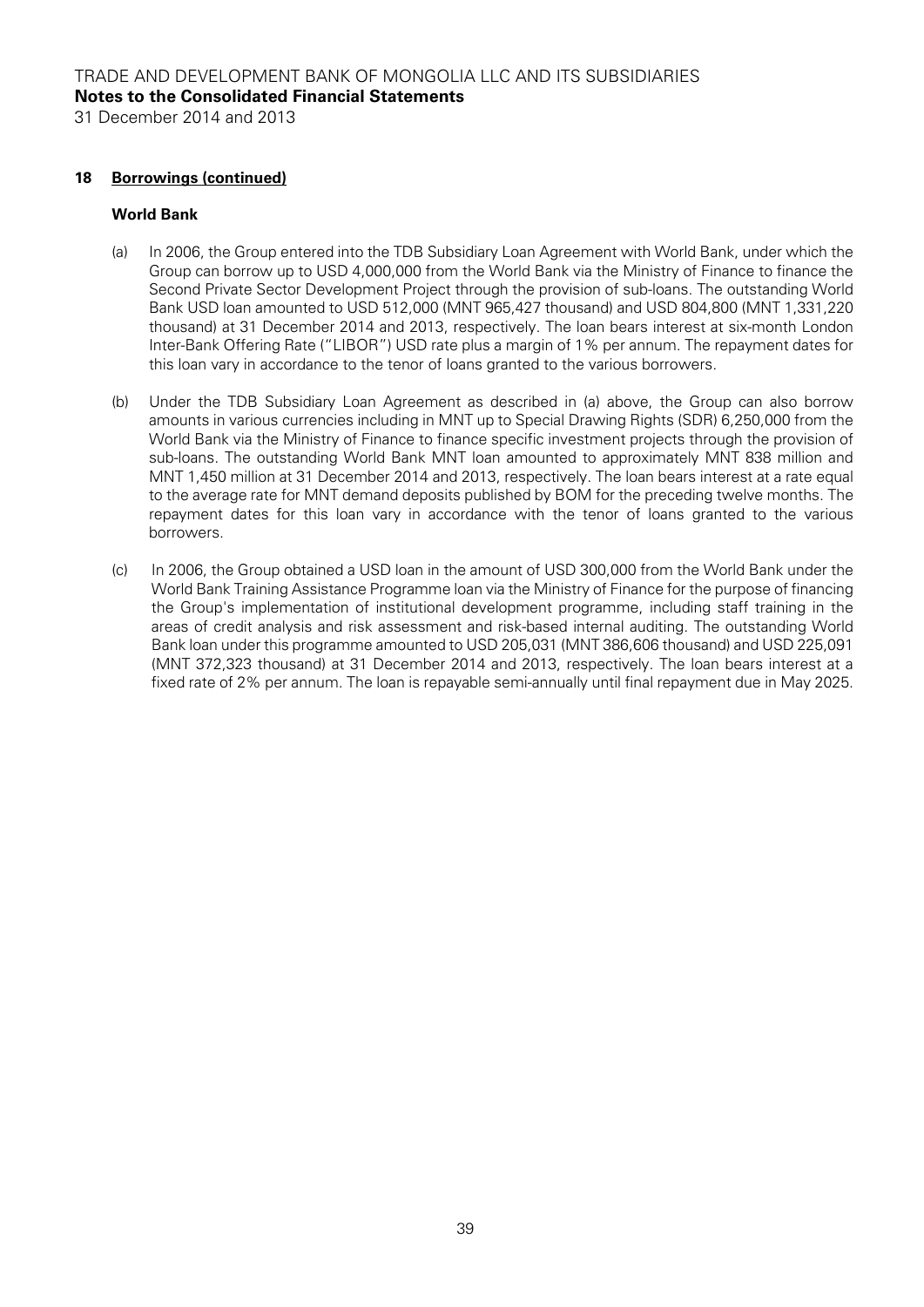31 December 2014 and 2013

## **18 Borrowings (continued)**

## **Asian Development Bank ("ADB")**

ADB Loan is comprised of the following loans:

- (a) In 1999, the Group obtained a USD loan in the amount of USD 134,164 from ADB via BOM to upgrade the Group's accounting information systems. The outstanding loan amounted to USD 76,026 (MNT 143,355 thousand) and USD 80,498 (MNT 133,152 thousand) at 31 December 2014 and 2013, respectively. The loan matures in 2031 and bears interest at a fixed rate of 1% per annum and is repayable in 30 annual installments which commenced in 2002.
- (b) In 2011, the Group entered into a Finance Agreement with ADB, under which the Group can borrow up to USD 11,000,000 from ADB via the Ministry of Finance to provide loans exclusively to customers who need to finance the cost of goods, works, and consulting services required to carry out Value Chain Development ("VCD") subprojects related to the development of agriculture and rural areas. The subloan matures in June 2018 and bears interest at a fixed rate of up to 12% per annum. The Group can also borrow in MNT. The outstanding MNT loan amounted to approximately MNT 1,255 million and MNT 1,400 million as at 31 December 2014 and 2013, respectively. The repayment dates for this loan vary in accordance to the tenor of loans granted to the various borrowers.

## **International Development Association ("IDA")**

In 1998, the Group obtained a USD loan in the amount of USD 600,000 from IDA to finance the Twinning Agreement with Norwegian Banking Resources Ltd. ("NBR"), under which NBR had transferred operational knowhow and technical skills to the Group. The outstanding IDA loan amounted to USD 501,737 (MNT 946,075 thousand) and USD 513,737 (MNT 849,772 thousand) at 31 December 2014 and 2013, respectively. The loan bears interest at a fixed rate of 1% per annum. Principal repayments commenced in August 2007 with the final repayment due in February 2037.

#### **Export-Import Bank of Korea ("KEXIM")**

In 2004, the Group entered into the Comprehensive Interbank Export Credit Agreement with KEXIM under which the Group can borrow up to USD 2,000,000 for relending purposes to finance customers who purchase goods from Korean exporters. Effective July 2012, the maximum amount of facility increased to USD 30,000,000. The outstanding borrowings under this line of credit agreement amounted to USD 10,081,857 (MNT 19,010,350 thousand) and USD 10,828,636 (MNT 17,911,647 thousand) at 31 December 2014 and 2013, respectively. This line of credit expires in December 2015, and the interest of this particular loan varies with each drawdown, which is determined by KEXIM.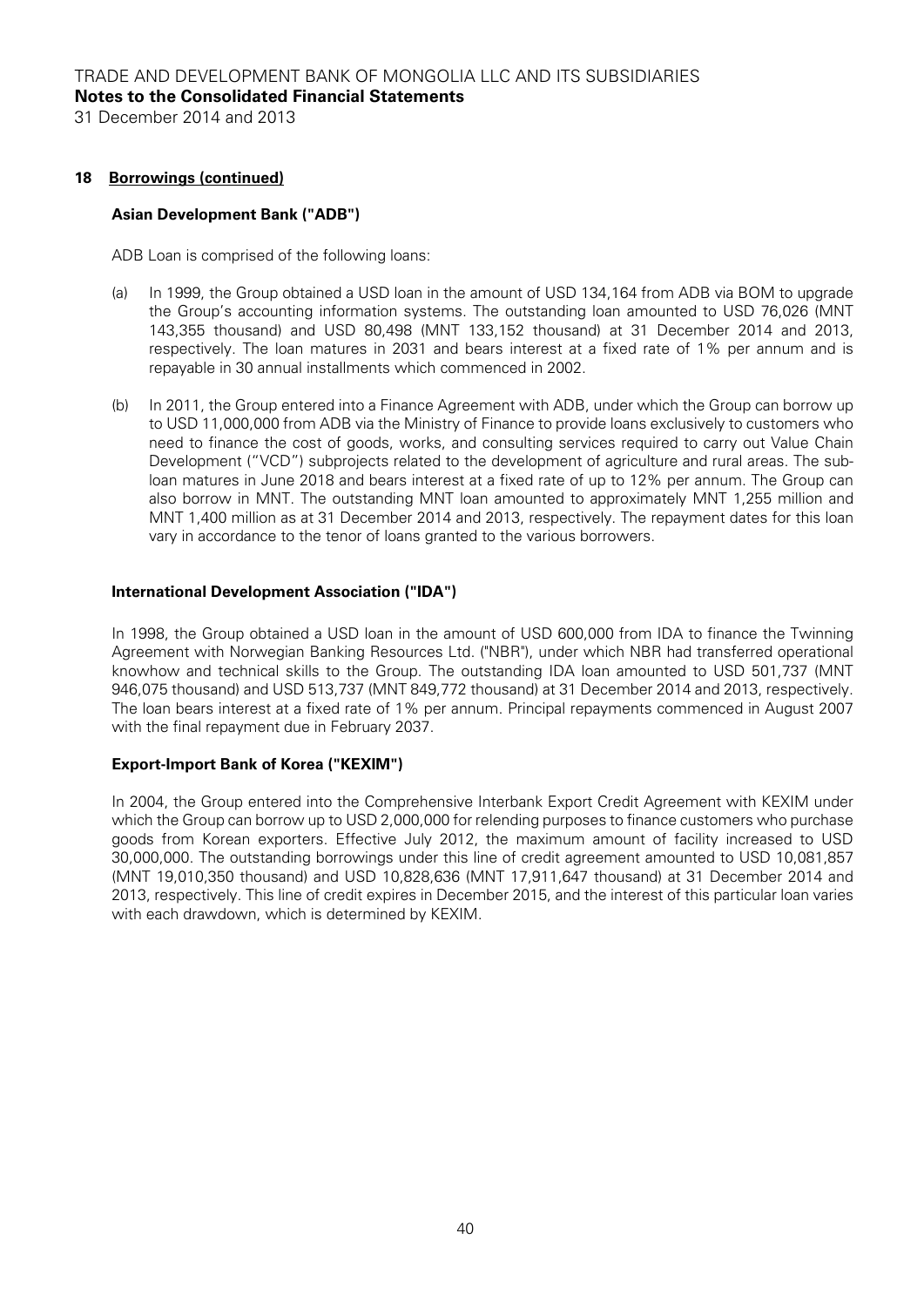## **18 Borrowings (continued)**

## **The Export-Import Bank of Republic of China ("TEXIM")**

In 2004, the Group entered into a Relending facility with TEXIM under which the Group could borrow up to USD 6,000,000 for relending purposes to finance customers who purchase machinery and other manufactured goods produced in Taiwan. The outstanding borrowings under agreement amounted to USD 2,606,709 (MNT 4,915,210 thousand) and USD 9,215 (MNT 15,242 thousand) at 31 December 2014 and 2013, respectively. The loan bears interest at six-month London Inter-Bank Offering Rate ("LIBOR") USD rate plus a margin of 1.25% per year. The repayment dates for this loan vary in accordance to the tenor of loans granted to the various borrowers.

# **Japan International Cooperation Agency ("JICA")**

JICA (formerly "Japan Bank for International Cooperation") Loan comprises the following loans:

- (a) In 2006, the Group entered into a Loan Financing Agreement with JICA, under which the Group can borrow USD or MNT loans up to the amount equivalent to JPY 2,981,000,000 from JICA via the Ministry of Finance which was channeled to various borrowers for the purpose of Small and Medium-Scaled Enterprises ("SME") Development and Environmental Protection. The outstanding USD loan amounted to USD 224,500 (MNT 423,317 thousand) and USD 290,500 (MNT 480,516 thousand) at 31 December 2014 and 2013, respectively. The loan bears interest at six-month LIBOR USD rate plus a margin of 1%per annum. The maturity dates for this loan vary in accordance with the tenor of loans granted to the various borrowers.
- (b) Under the Loan Financing Agreement as described in (a) above, the outstanding MNT loan amounted to approximately MNT 2,668 million and MNT 1,930 million at 31 December 2014 and 2013, respectively. The MNT loan bears interest at a rate equal to the average rate for MNT demand deposits published by BOM for the preceding twelve months. The maturity dates for this loan vary in accordance with the tenor of loans granted to the various borrowers.
- (c) In 2011, the Group entered into another Loan Financing Agreement with JICA, under which the Group can borrow USD or MNT loans up to the amount equivalent to JPY 5,000,000,000 from JICA via the Ministry of Finance which was channeled to various borrowers for the second phase of developing SME Development and Environmental Protection purposes. The outstanding loans amounted to approximately USD 930,000 (MNT 1,753,608 thousand) and MNT 15,301 million at 31 December 2014, and USD 930,000 (MNT 1,538,313 thousand) and MNT 13,772 million at 31 December 2013. The loan bears interest at a rate equal to the average rate for MNT demand deposits published by BOM for the preceding twelve months. The maturity dates for this loan vary in accordance with the tenor of loans granted to the various borrowers.

## **Atlantic Forfaitierungs AG ("AF")**

In 2009, the Group entered into a Facility Agreement with AF for the purpose of relending to customers participating in a plantation support fund. The outstanding USD loan amounted to USD 800,000 (MNT 1,508,480 thousand) and USD 302,493 (MNT 500,353 thousand) at 31 December 2014 and 2013, respectively. Interest is payable on a semi-annual basis, and the loan matures is in October 2016.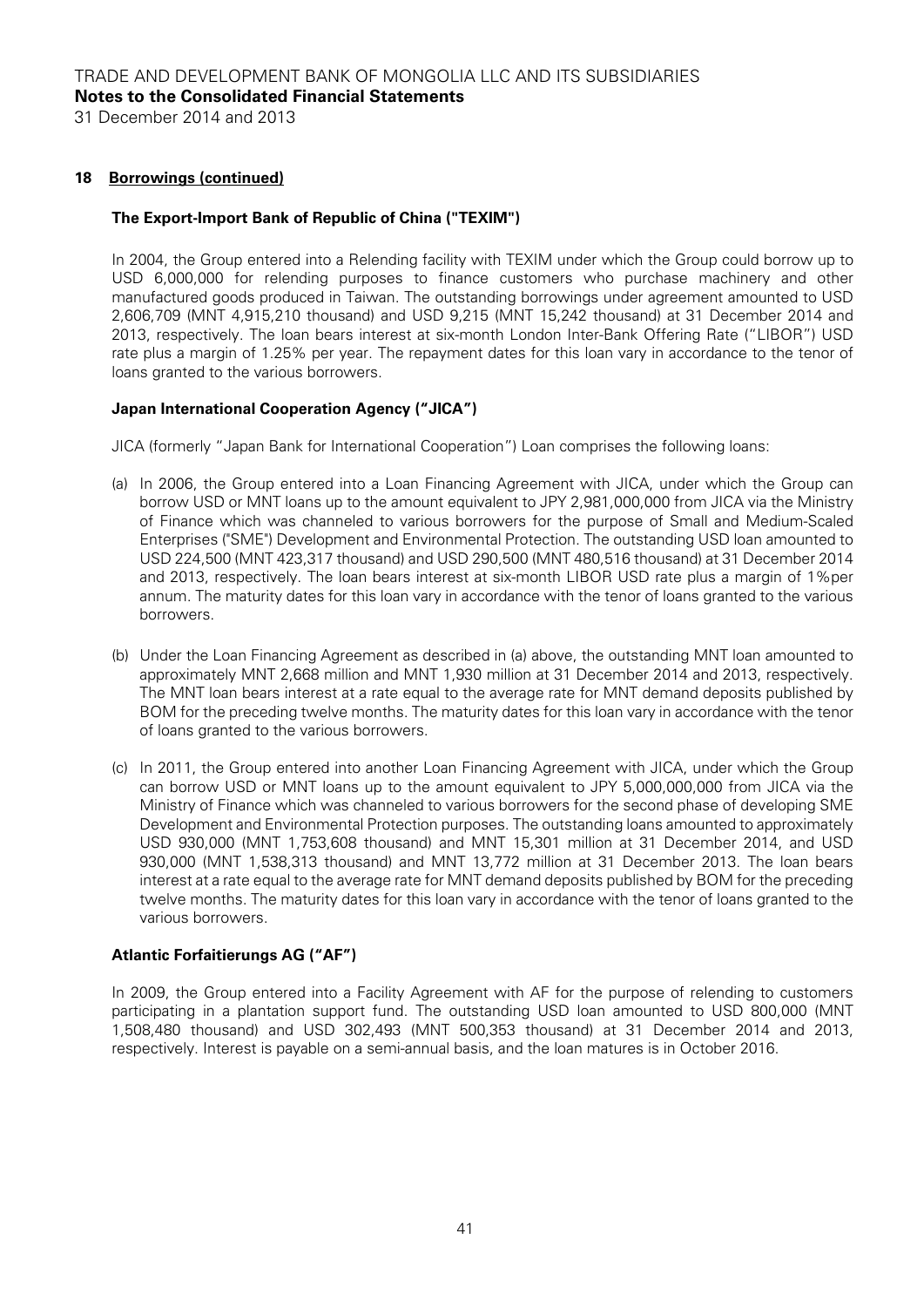## **18 Borrowings (continued)**

## **SME Fund, MoFALI and Ministry of Labour**

SME Fund comprises the following loans:

- (a) In 2009, the Group entered into a credit facility loan agreement with the Ministry of Food, Agriculture and Light Industry for the purpose of SME development. The Ministry of Food, Agriculture and Light Industry budgeted MNT 30 billion for this facility which is available to all Mongolian commercial banks with no specific set amount allocated to individual banks. In 2010 and 2011, the Group renewed this facility agreement, and the aggregate budget increased to MNT 60 billion and MNT 150 billion, respectively. This credit facility expires in Jun 2016 and bears interest at a fixed rate of 1.2% per annum with varying repayment dates depending on the draw date. The outstanding borrowings under this credit facility amounted to approximately MNT 12,043 million and MNT 15,697 million at 31 December 2014 and 2013, respectively. In 2013, the Group signed a new facility agreement with the Ministry of Labor within the above mentioned credit program. In this facility agreement, Development Bank of Mongolia participated in the program and financed a MNT 1,676 million and MNT 3,173 million sub loan to the Group in 2014 and 2013, respectively. This credit facility expires in December 2017 and bears interest at a fixed rate of 1.8% per annum depending on the finances of Development Bank of Mongolia. The outstanding borrowings under this credit facility amounted to MNT 4,101 million and MNT 3,122 million at 31 December 2014 and 2013, respectively.
- (b) In October 2011, the Group signed a second credit facility agreement with the Ministry of Food, Agriculture and Light Industry for the purpose of Wool and Cashmere sector development. The Ministry of Food, Agriculture and Light Industry budgeted MNT 150 billion for this facility. This credit facility agreement expires in August 2017 and bears interest at a fixed rate of 0.6% per annum with varying repayment dates depending on the draw date. The outstanding borrowings under this credit facility amounted to approximately MNT 37,111 million and MNT 44,995 million at 31 December 2014 and 2013, respectively. The maturity dates for this loan vary in accordance with the tenor of loans granted to the various borrowers.
- (c) In August 2014, the Group entered into a loan agreement with the Ministry of Labour for the purpose of SME development within the encouraging export and substituting import program (888 Project). Projects with amount is less than MNT 2.0 billion were implemented by SME Fund, Ministry of Labour and financed by Development bank of Mongolia. The outstanding borrowings amounted to approximately MNT 3,634 million at 31 December 2014. The maturity dates for this loan vary in accordance with the tenor of loans granted to the various borrowers.

## **Commerzbank AG**

In 2011, the Group entered into an Uncommitted Bilateral Trade Finance Facility Master Agreement with Commerzbank AG for the purpose of relending to customers to finance import and export transactions. The amount and currency of each drawdown, the applicable interest rate, disbursement date, repayment date and certain other terms and conditions of each drawdown shall be agreed upon by the Group and the customer on a case by case basis. Under this facility agreement, the Group has outstanding loans of USD 14,859,416 (MNT 28,018,915 thousand) and EUR 2,026,208 (MNT 4,646,824 thousand) at 31 December 2014, and USD 13,299,538 (MNT 21,998,766 thousand) and EUR 2,260,500 (MNT 5,144,062 thousand) at 31 December 2013. The repayment dates for this loan vary in accordance to the tenor of loans granted to the various borrowers.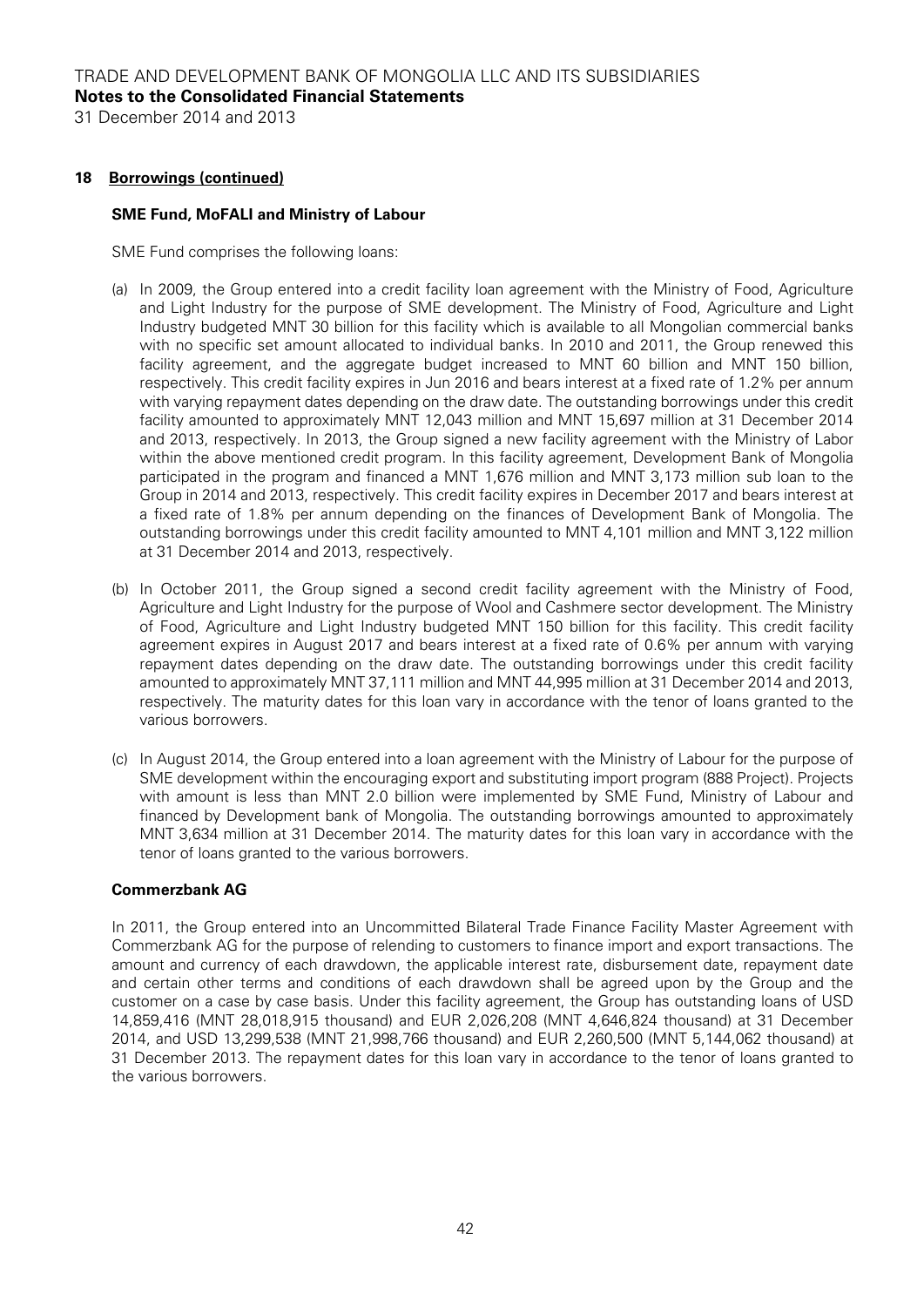## **18 Borrowings (continued)**

## **ING Bank**

In 2011, the Group obtained a trade finance line with ING Bank under which the Group could borrow up to EUR 15,000,000 for relending purposes or confirmations of letter of credit(LC). The amount and currency of each drawdown, the applicable interest rate, disbursement date, repayment date and certain other terms and conditions of each drawdown shall be agreed upon by the Group and the customer on a case by case basis. Under this trade finance facility, the Group has outstanding loans of USD 822,400 (MNT 1,550,718 thousand) and USD 2,469,929 (MNT 4,085,510 thousand) at 31 December 2014 and 2013, respectively and EUR 2,057,482 (MNT 4,682,068 thousand) at 31 December 2013. The repayment dates for this loan vary in accordance to the tenor of loans granted to the various borrowers.

## **Baoshang Bank**

The Group entered into various facility agreements with Baoshang Bank, under which the Baoshang Bank loans were extended to other borrowers.

The Group obtained a CNY loan in the amount of CNY 4,912,832 (MNT 1,491,389 thousand) and CNY 7,108,203 (MNT 1,939,686 thousand) at 31 December 2014 and 2013. The repayment dates for this loan vary in accordance to the tenor of loans granted to the various borrowers.

## **Sumitomo Mitsui Banking Corporation ("SMBC")**

In March 2012, the Group entered into a Refinancing Letter of Credit Facilities Agreement with SMBC under which the Group can borrow up to USD 55,000,000 for further relending to customers. The maturity dates and interest for the facilities vary in accordance with the tenor of each advance, up to 12 and 18 months. The outstanding SMBC loan amounted to USD 21,524,710 (MNT 40,586,993 thousand) and JPY 655 million (MNT 10,314,254 thousand) at 31 December 2014 and USD 14,675,112 (MNT 24,274,104 thousand) and JPY 1,087 million (MNT 17,068,269 thousand) at 31 December 2013. The repayment dates for this loan vary in accordance to the tenor of loans granted to the various borrowers.

## **Netherlands Development Finance Company ("FMO")**

In June 2012, the Group entered into a Senior Term Facility Agreement with FMO under which the Group can borrow up to USD 10,000,000 which shall be used for relending purposes for small and medium entities. The outstanding USD loan amounted to USD 10,000,000 (MNT 18,856,000 thousand) and USD 10,000,000 (MNT 16,541,000 thousand) at 31 December 2014 and 2013. The Group has an option to pay interest at a fixed or floating interest rate. The facility is repayable semi-annually until final repayment due in April 2018.

#### **Mongolian Stock Exchange syndicated facility**

The Group arranged a syndicated Loan to Mongolian Stock Exchange with participation of Mongolian commercial banks. At 31 December 2014 and 2013, the Group has arranged the following loans under this facility:

- (a) Total participation of commercial banks loan amount is USD 619,920 (MNT 1,168,921 thousand) and USD 1,180,704 (MNT 1,953,002 thousand) at 31 December 2014 and 2013 respectively. The repayment dates for this loan vary in accordance to the tenor of loans granted to the various borrowers.
- (b) This loan matures in May 2015 and bears interest at a fixed rate of 6.5% per annum.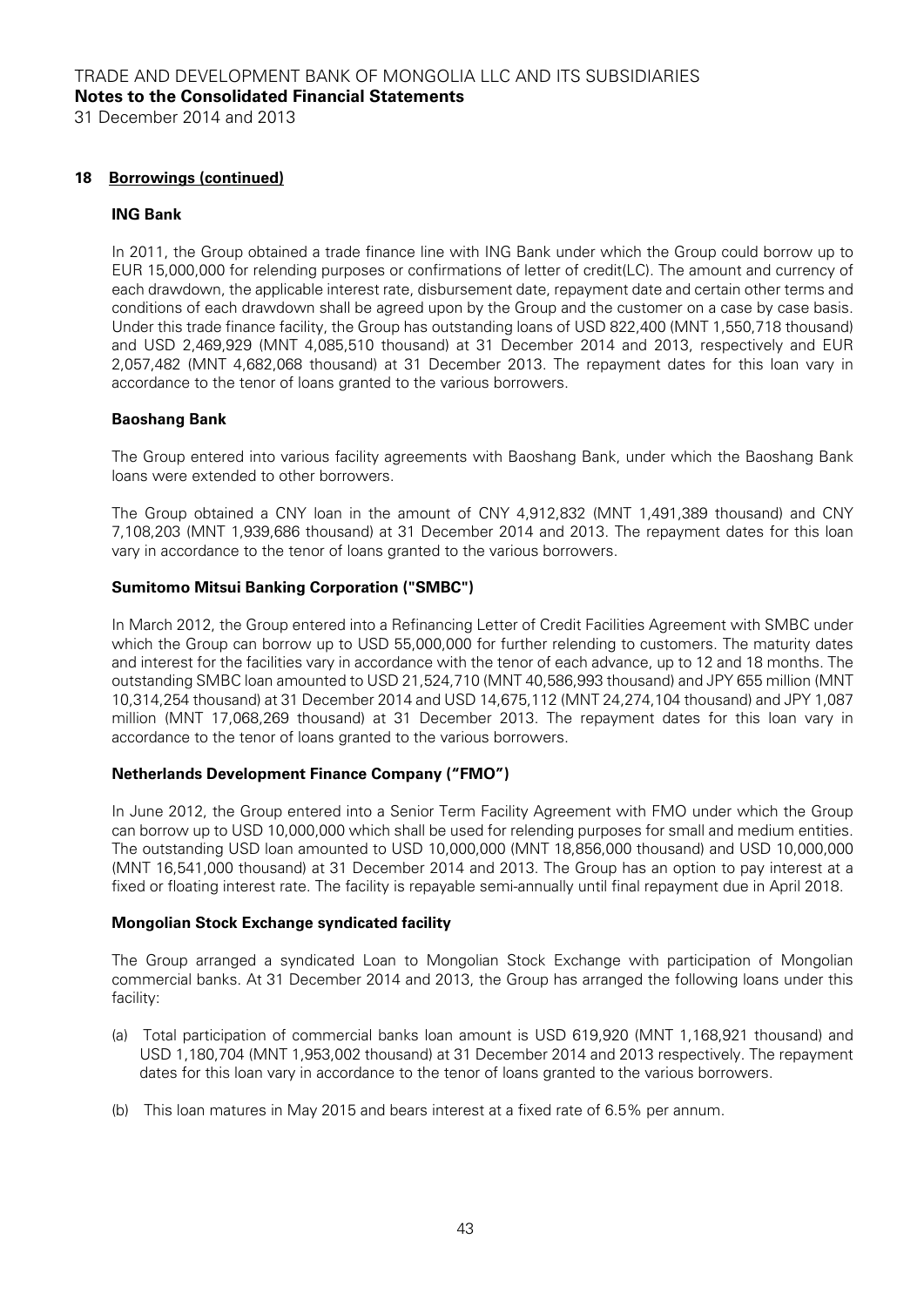## **18 Borrowings (continued)**

## **China Trade Solutions**

The Group entered into a Short-Term Trade Finance Facilities Agreement with China Trade Solutions. The amount and currency of each drawdown, the applicable interest rate, disbursement date, repayment date and certain other terms and conditions of each drawdown shall be agreed upon by the Group and the customer on a case by case basis. The outstanding China Trade Solutions loan amounted to USD 114,131 (MNT 188,783 thousand) at 31 December 2013. This loan was repaid in full in April 2014.

## **Bank of Mongolia, Sub program**

Since 2012, the Group has continued to act as a participant bank within the relending agreement with the Bank of Mongolia Midterm Sub-programme named "To stabilise price of basic commodities and products" consists of four sub programs: i) price stability of staple food; ii) fuel retail price stability; iii) reducing the cost of imported consumption goods; and iv) promoting the construction sector and achieving stability of housing prices. In 2014, the Group signed a new credit facility agreement with the Bank of Mongolia for the purpose of Cashmere Industry support. This credit facility agreement bears interest at a fixed rate of 6.0% to 9.5% per annum with varying repayment dates depending on the draw date. Within the above sub programs total of over 51 borrowers have successfully taken out loans at flexible conditions that were provided by the programme; the outstanding loan amounted to MNT 253 billion and 382 billion at 31 December 2014 and 31 December 2013, respectively. The maturity dates for this loan vary in accordance with the tenor of loans granted to the various borrowers.

## **Development bank of Mongolia**

- (a) In July 2014, the Group entered into a credit facility loan agreement with the Development bank of Mongolia for the purpose of supporting raw leather purchase and commodity manufacturing. This credit facility bears interest at a fixed rate of 5.0% per annum with varying repayment dates depending on the draw date. Within this program, 6 sub borrowers were financed successfully in 2014. The outstanding borrowings under this credit facility amounted to MNT 2,830 million at 31 December 2014. The maturity dates for this loan vary in accordance with the tenor of loans granted to the various borrowers.
- (b) In July 2014, the Group entered into a loan agreement with the Development bank of Mongolia for the purpose of larger project support within the encouraging export and substituting import program (888 Project). Projects with amount is more than MNT 2.0 billion were implemented and financed by Development bank of Mongolia. The outstanding borrowings amounted to MNT 36,086 million at 31 December 2014. The maturity dates for this loan vary in accordance with the tenor of loans granted to the various borrowers.

#### **Mortgage Financing Programme by BOM**

In 2013, the Group entered into credit facility loan agreement titled "Mortgage financing from Bank of Mongolia provided to banks" with Bank of Mongolia. The intended purpose is to support the middle class and support the long-term sustainable economic growth by increasing the savings of the middle class. The outstanding Bank of Mongolia loan amounted to MNT 182 billion and MNT 362 billion at 31 December 2014 and 2013 respectively. The loan bears interest at a fixed rate of 4.00% per annum with varying repayment dates depending on the draw date.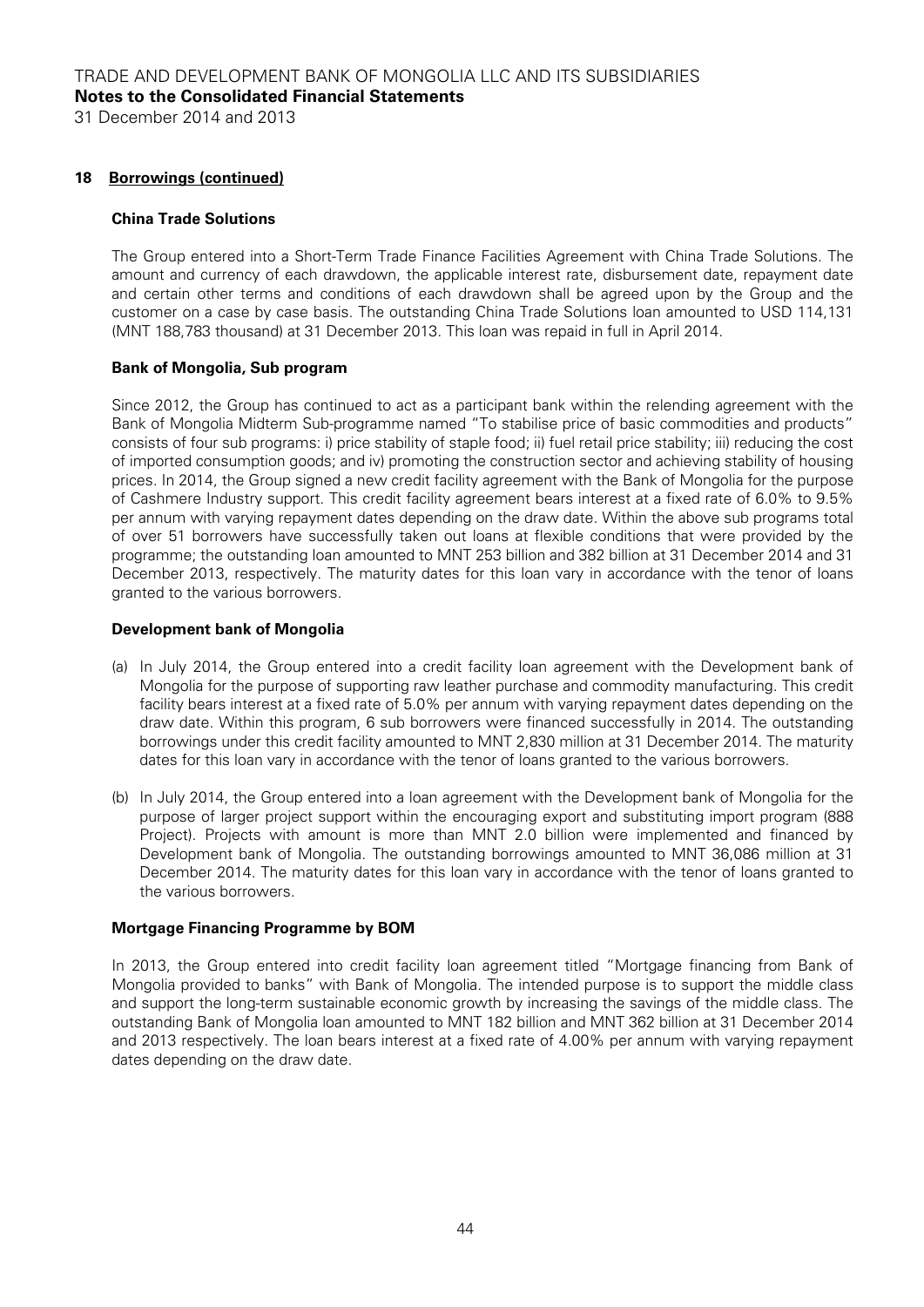## **18 Borrowings (continued)**

#### **MG Leasing Corporation**

In September 2013, the Group entered into a USD 1,000,000 Facility Agreement with MG Leasing Corporation under which the Group utilizes the facility to on-lend the proceeds to Mongolian knitting companies which are purchasing machines from Shima Seiki MFG Ltd. with the final maturity of existing loan in September 2015. The outstanding loan amounted to USD 12,460 (MNT 23,494 thousand) and USD 28,357 (MNT 46,906 thousand) at 31 December 2014 and 2013, respectively.

## **Russian Agricultural Bank (RHB)**

RHB approved a trade finance limit in 2009, for the purpose of relending to the customer. In August 2013 and January 2014, the Group entered into Loan Agreement of USD 9 million and USD 9 million which matures in August 2014 and January 2015, respectively. The outstanding loan amounted to USD 9,000,000 (MNT 16,970,400 thousand) and USD 9,000,000 (MNT 14,886,900 thousand) at 31 December 2014 and 2013, respectively.

## **UniCredit S.p.A**.

In 2012, the Group obtained a trade finance facility line available by confirmation of letters of credit(LC) and LC refinancing from UniCredit S.p.A. in Italy. In addition to this line, UniCredit S.p.A. provided the Group an LC post-shipment financing, which was granted to a confirmed letter of credit available for sight payment in favor of the Italian beneficiary. This post-shipment financing is for financing up to 100% of the supply of goods. The loan of EUR 33,136 (MNT 75,405 thousand) was fully repaid in July 2014.

#### **TDB Syndicated Facility**

In September 2013, the Group entered into A/B Syndicated Term Facility Agreement with Netherlands Development Finance Company (FMO). The syndicated term facility of USD 82,000,000 comprised of development tranche ('A' loan) of USD 35,000,000 arranged by FMO and joined by International Investment Bank and of commercial tranche ('B' loan) of USD 47,000,000 arranged by ING Bank N.V. and TDB Capital LLC. The 'B' loan participations were received from AKA Ausfuhrkredit, Bank of Tokyo-Mitsubishi UFJ, Ltd., VTB Moscow, Commerzbank, Atlantic Forfaitierungs, MG Leasing Corporation and Chailease Group. The proceeds of the Facility will be used to finance general funding requirements of TDB including on-lending to its customers. The principal is payable in accordance with the facility agreement and the interest is repayable semi-annually until final repayment due in September 2018. The rate of interests on each loan is the percentage rate per annum, which is the aggregate of the applicable margin and LIBOR. The outstanding loan amounted to USD 80,445,073 (MNT 151,687,229 thousand) and USD 79,408,188 (MNT 131,349,084 thousand) at 31 December 2014 and 2013 respectively.

As at 31 December 2014, the company was not in compliance with certain financial covenants as prescribed in the A/B Syndicated Term Facility agreement. Subsequent to year end, the lenders retroactively waived compliance with the covenants and the covenants were modified as agreed to by the company and its lenders.

## **Cargill TSF Asia Pte. Ltd**

In October 2013, the Group entered into a trade related loan agreement under which the Group financed import of goods amounted to USD 21,767,705 (MNT 41,045,184 thousand) and USD 33,000,000 (MNT 54,585,300 thousand) at 31 December 2014 and 2013, respectively. The maturity dates for this loan vary in accordance with the tenor of loans granted to the various borrowers.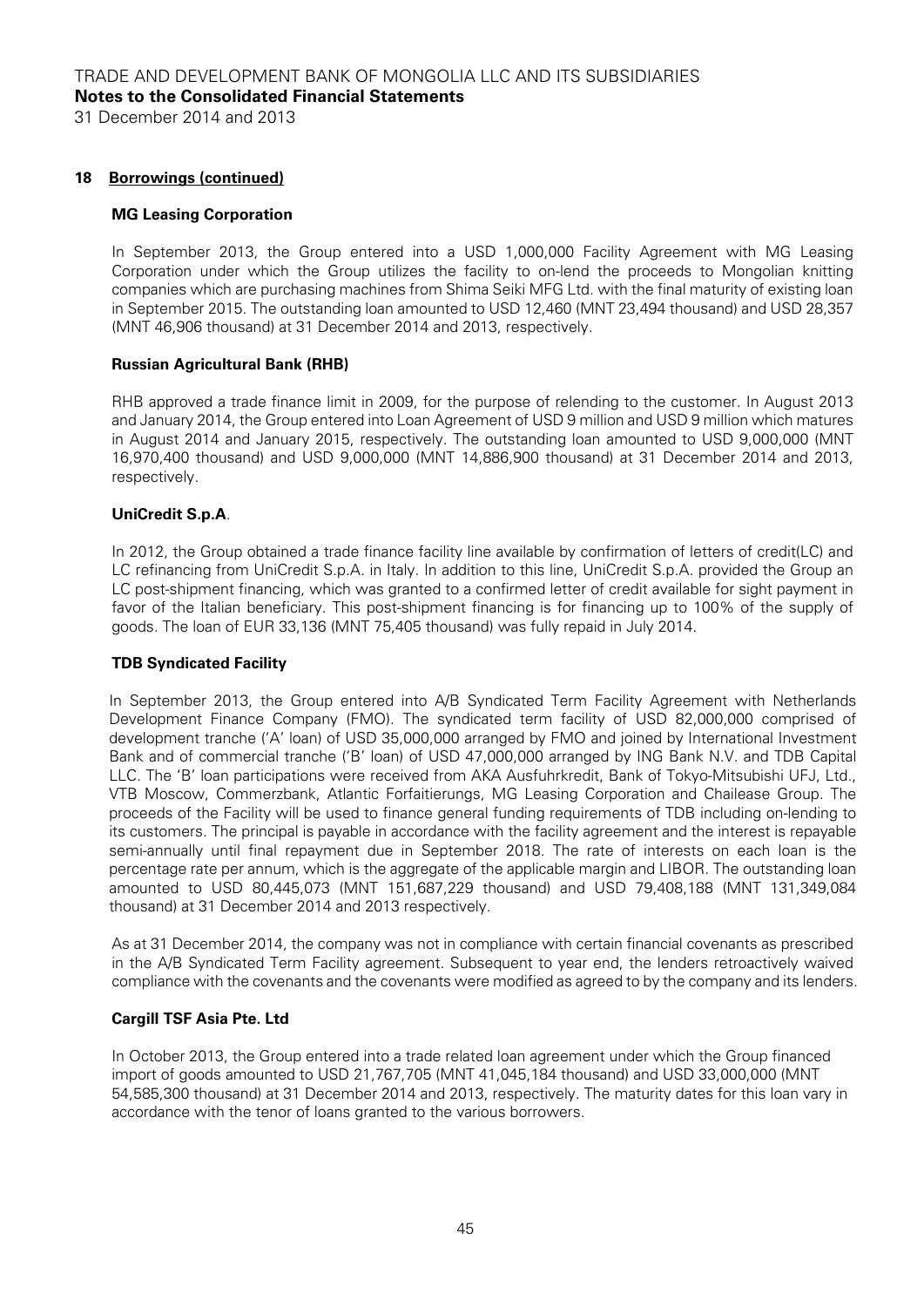## **18 Borrowings (continued)**

#### **Cargill financial services international, INC**

In September 2014 and December 2014, the Group entered into a Trade related Loan Agreement under which the Group for financing of import of goods for the total amount of USD 45,000,000 and USD 25,000,000 with tenor of 1 year and 2 years respectively. The outstanding loan amounted to USD 70, 000,000 (MNT 131,992,000 thousand) at 31 December 2014.

## **Bank of Tokyo-Mitsubishi UFJ**

In March 2014, the Group obtained USD 25,000,000 trade finance facility for LC confirmation and LC refinancing for its customers business. The outstanding loan amounted to USD 9,185,106 (MNT 17,319,437 thousand) and JPY 438 million (MNT 6,897,935 thousand) as at 31 December 2014. The repayment dates for this loan vary in accordance to the tenor of loans granted to the various borrowers. The loan bears interest rate at a fixed rate of 2.81% per annum.

#### **Khan bank (syndicated loan source)**

In September 2014, The Group entered into a USD 25,000,000 loan Agreement with Khan bank. The outstanding loan amounted to USD 23,923,000 (MNT 45,109,209 thousand) at 31 December 2014. In 2014, the Group lent a loan to our customer and Khan bank joined with us on this loan. This borrowing is a syndicated loan source co-lent with Khan bank to our customer. The facility is repayable monthly until final repayment due in August 2015.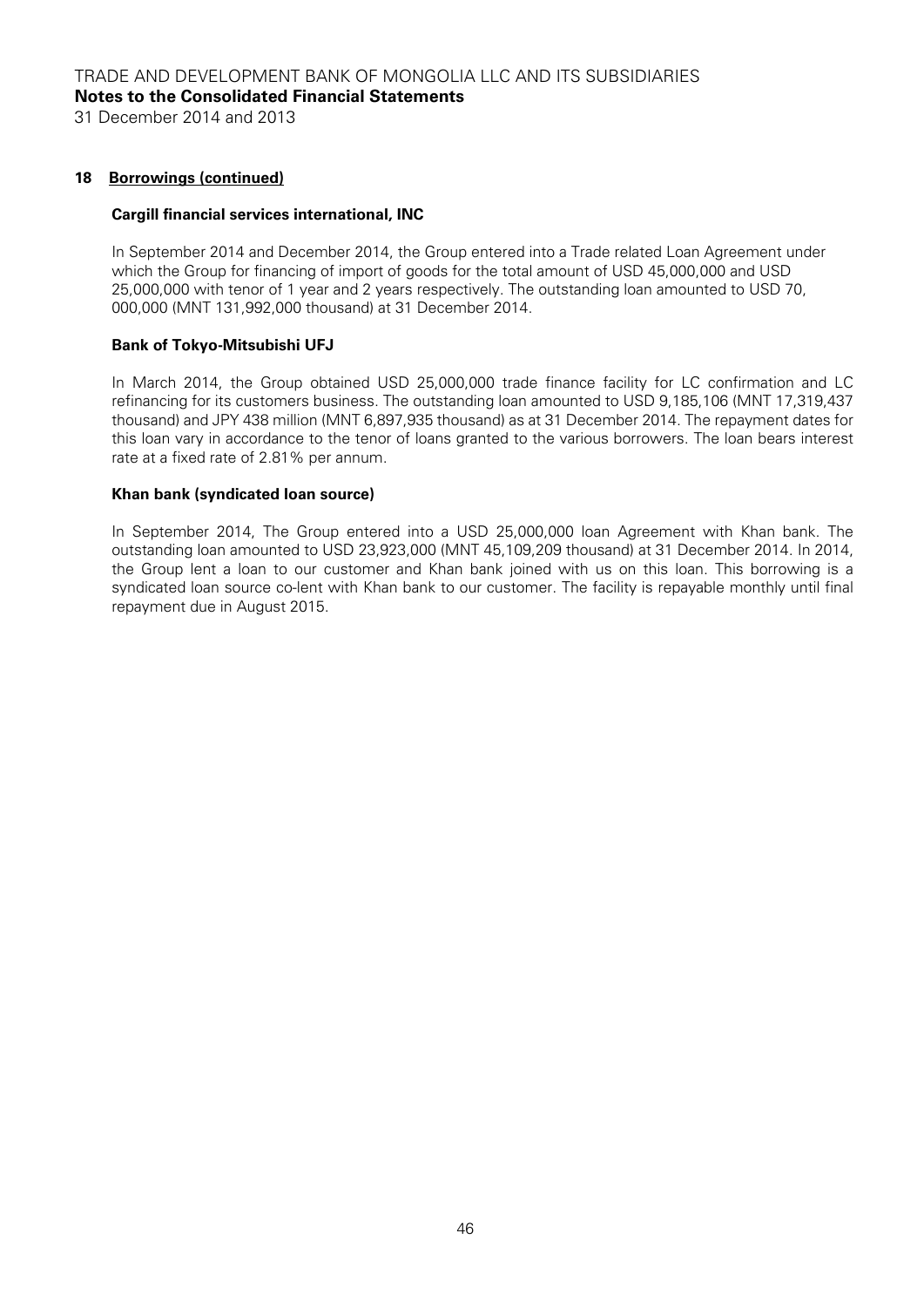31 December 2014 and 2013

## **19 Debt securities issued**

|                                           | 2014           | 2013           |
|-------------------------------------------|----------------|----------------|
|                                           | <b>MNT'000</b> | <b>MNT'000</b> |
| Debt securities issued, at amortised cost | 741,354,845    | 460,563,148    |

On 20 September 2012, the Group issued USD 300,000,000 senior notes due on 20 September 2015 at a price of 99.676% under its USD 700,000,000 Euro Medium Term Note ("EMTN") Programme which was launched on 13 October 2012. These bonds bear interest at 8.5% per annum payable semi-annually.

On 21 January 2014, the Group issued CNY 700,000,000 senior notes due on 21 January 2017 at a price of 99.367% under its USD 700,000,000 Euro Medium Term Note ("EMTN") Programme which was launched on 13 October 2012. These bonds bear interest at 10.0% per annum payable semi-annually.

During 2014 and 2013, the respective debt securities accreted by MNT 4,371,907 thousand and MNT 3,330,660 thousand, respectively, using the effective interest method.

## **20 Subordinated debt securities issued**

|                                      | 2014<br><b>MNT'000</b> | 2013<br><b>MNT'000</b> |
|--------------------------------------|------------------------|------------------------|
| Subordinated debt, at amortised cost | 75,351,569             | 66,036,156             |

On 16 November 2010, the Group issued USD 25,000,000 subordinated notes due on 17 November 2015 at a price of 99.999% under its USD 300,000,000 EMTN Programme which was launched on 9 October 2010. These bonds bear interest at 12.5% per annum payable semi-annually. On 24 May 2011 and 27 June 2012, the Group additionally issued USD 5,000,000 and USD 10,000,000 subordinated notes due on 25 May 2016 and 6 June 2017 at face value, both of which are payable semi-annually, respectively. The Group is also obligated to bear withholding tax of 5% of the amount of interest expenses paid to certain investors on its subordinated notes in accordance with the double tax treaty between Mongolia and Singapore, and these additional cash outflows effectively increase actual interest rates for the notes. The above liabilities will, in the event of the winding-up of the Group, be subordinated to the claims of depositors and all other creditors of the issuer.

During 2014 and 2013, the respective debt securities accreted by MNT 73,305 thousand and MNT 52,176 thousand, respectively, using the effective interest method.

# **21 Other liabilities**

|                                       | 2014<br><b>MNT'000</b> | 2013<br><b>MNT'000</b> |
|---------------------------------------|------------------------|------------------------|
| Accrued interest payables             | 77,929,712             | 46,808,093             |
| Delay on clearing settlement          | 5,240,100              | 7,111,587              |
| Spot trading payables                 | 151,588,485            | 276,314,010            |
| Derivative liabilities                | 27,643,093             | 39,744,994             |
| Finance lease payable                 | 2,547,397              | 494,941                |
| Domestic exchange obligation payables | 4,017,091              | 2,821,205              |
| Others                                | 10,185,280             | 5,929,867              |
|                                       | 279,151,158            | 379,224,697            |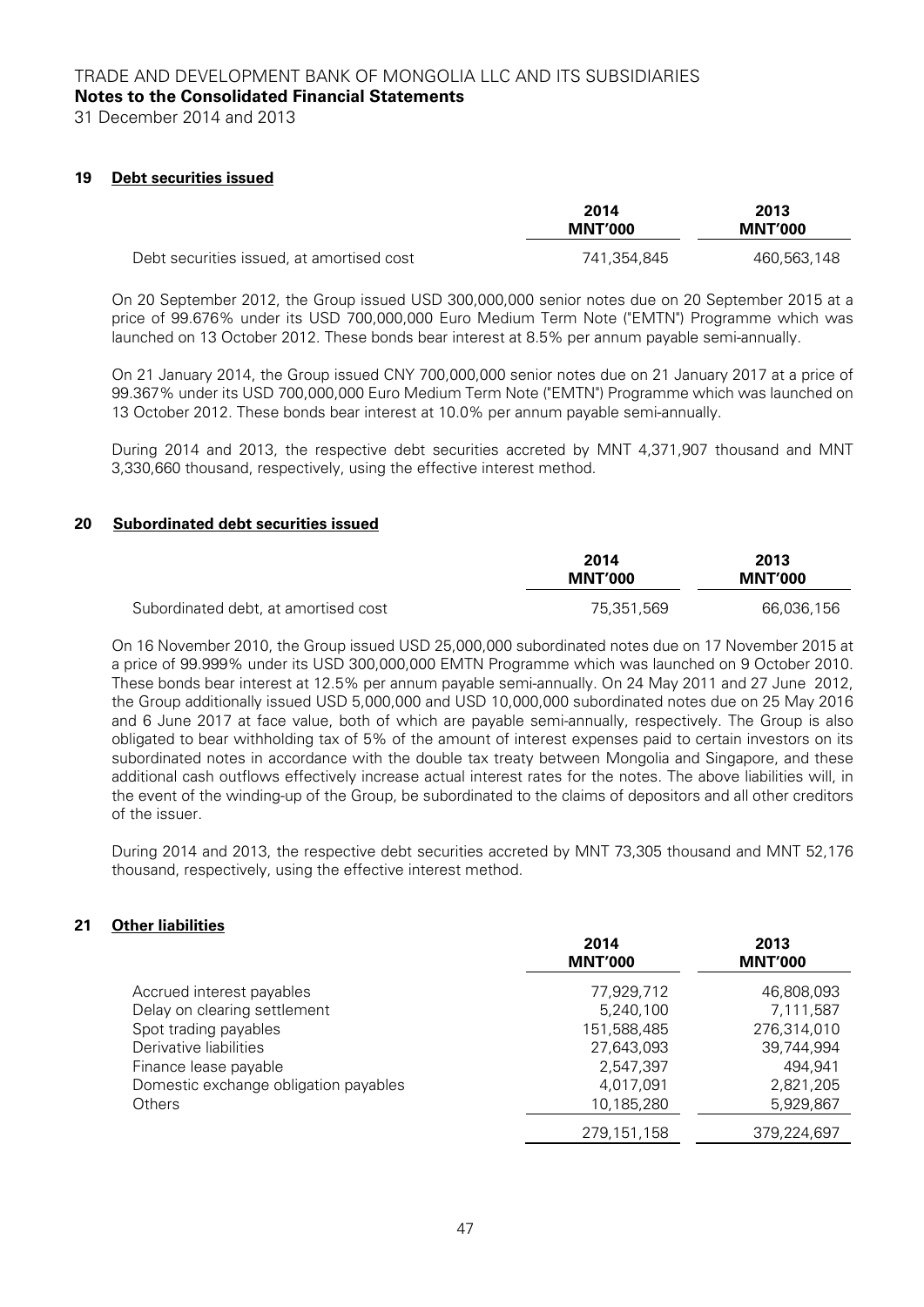31 December 2014 and 2013

## **22 Share capital**

|                                        | <b>Number of ordinary shares</b> |                | 2014            | 2013           |  |
|----------------------------------------|----------------------------------|----------------|-----------------|----------------|--|
|                                        | 2014                             | 2013           | <b>MNT'000</b>  | <b>MNT'000</b> |  |
| At 1 January<br>Issued during the year | 3,305,056<br>-                   | 3,305,056<br>- | 16.525.280<br>- | 16,525,280     |  |
| At 31 December                         | 3,305,056                        | 3,305,056      | 16,525,280      | 16,525,280     |  |

At 31 December 2014 and 2013, 3,305,056 shares were issued and outstanding out of a total 4,000,000 authorised shares. All issued shares were fully paid and have a par value of MNT 5,000 as at 31 December 2014 and 2013.

## **23 Treasury shares**

|                                         | 2014<br><b>MNT'000</b>                | 2013<br><b>MNT'000</b> |
|-----------------------------------------|---------------------------------------|------------------------|
| At 1 January<br>Sale of treasury shares | 2,620,626<br>$\overline{\phantom{0}}$ | 2,620,626              |
| At 31 December                          | 2,620,626                             | 2,620,626              |

The outstanding treasury shares were 126,015 shares, representing approximately 3.81% of the total issued and outstanding ordinary shares as at 31 December 2014 and 2013.

## **24 Accumulated other comprehensive income**

|                         |                                                                                 | 2014<br><b>MNT'000</b>         |                |
|-------------------------|---------------------------------------------------------------------------------|--------------------------------|----------------|
|                         | <b>Net change</b><br>in fair value of<br>available-for-sale<br>financial assets | <b>Revaluation</b><br>reserves | Total          |
| Beginning balance       | 14,153,606                                                                      | 18,555,196                     | 32,708,802     |
| Changes in fair value   | (30, 923, 422)                                                                  | 135,090,787                    | 104, 167, 365  |
| Changes due to disposal | (10, 717, 881)                                                                  |                                | (10, 717, 881) |
| Ending balance          | (27, 487, 697)                                                                  | 153,645,983                    | 126,158,286    |
|                         |                                                                                 | 2013<br><b>MNT'000</b>         |                |
|                         | <b>Net change</b><br>in fair value of<br>available-for-sale<br>financial assets | <b>Revaluation</b><br>reserves | Total          |
| Beginning balance       | 25,807,646                                                                      | 18,555,196                     | 44,362,842     |
| Changes in fair value   | 12,433,069                                                                      |                                | 12,433,069     |
| Changes due to disposal | (24,087,109)                                                                    |                                | (24,087,109)   |
| Ending balance          | 14,153,606                                                                      | 18,555,196                     | 32,708,802     |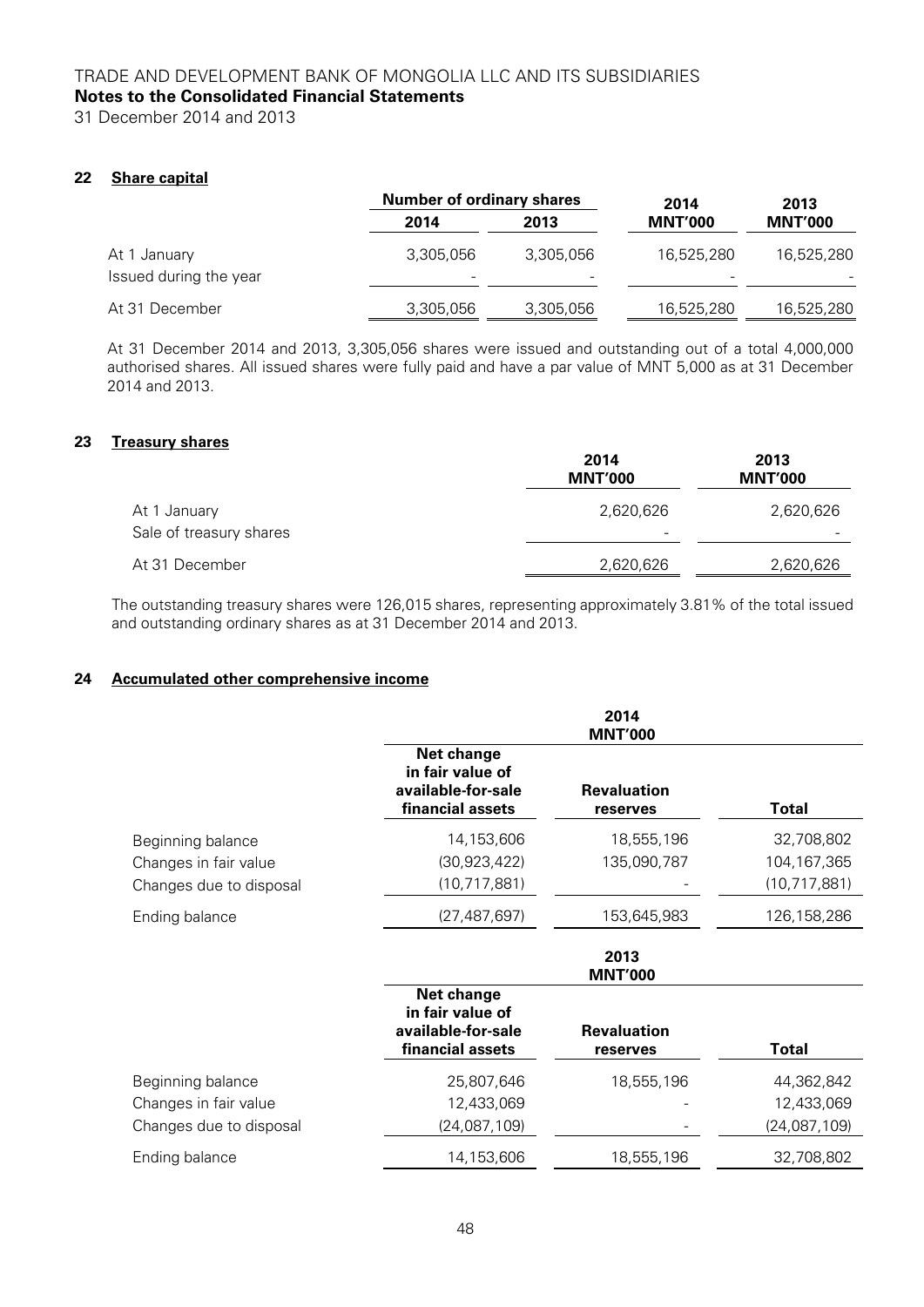31 December 2014 and 2013

## **25 Interest income**

|                                                                       | 2014<br><b>MNT'000</b> | 2013<br><b>MNT'000</b> |
|-----------------------------------------------------------------------|------------------------|------------------------|
| Loans and advances                                                    | 341,764,426            | 245,951,452            |
| Investment securities<br>Deposits and placements with banks and other | 92,676,705             | 67,687,193             |
| financial institutions                                                | 9,647,043              | 7,100,330              |
| Bills purchased under resale agreements                               | 28,466                 | 15,174                 |
| Subordinated loans                                                    | 557,212                | 684,444                |
|                                                                       | 444,673,852            | 321,438,593            |

## **26 Interest expense**

|                                        | 2014<br><b>MNT'000</b> | 2013<br><b>MNT'000</b> |
|----------------------------------------|------------------------|------------------------|
| Deposits                               | 158,385,845            | 112,716,592            |
| Borrowings                             | 57,008,785             | 23,632,501             |
| Bills sold under repurchase agreements | 1,727,844              | 367,689                |
| Debt securities issued                 | 70,632,094             | 56,922,469             |
| Subordinated debt securities issued    | 8,734,761              | 7,052,930              |
|                                        | 296,489,329            | 200,692,181            |

# **27 Net fee and commission income**

|                                   | 2014<br><b>MNT'000</b> | 2013<br><b>MNT'000</b> |
|-----------------------------------|------------------------|------------------------|
| Fee and commission income         |                        |                        |
| Wire transfer                     | 5,925,994              | 5,186,029              |
| Card service                      | 9,544,590              | 8,132,016              |
| Loan related service              | 12,897,421             | 8,582,285              |
| <b>Others</b>                     | 2,340,987              | 2,319,933              |
| Total fee and commission income   | 30,708,992             | 24,220,263             |
| Fee and commission expenses       |                        |                        |
| Card service expense              | 2,470,633              | 1,826,902              |
| <b>Others</b>                     | 874,221                | 867,555                |
| Total fee and commission expenses | 3,344,854              | 2,694,457              |
| Net fee and commission income     | 27,364,138             | 21,525,806             |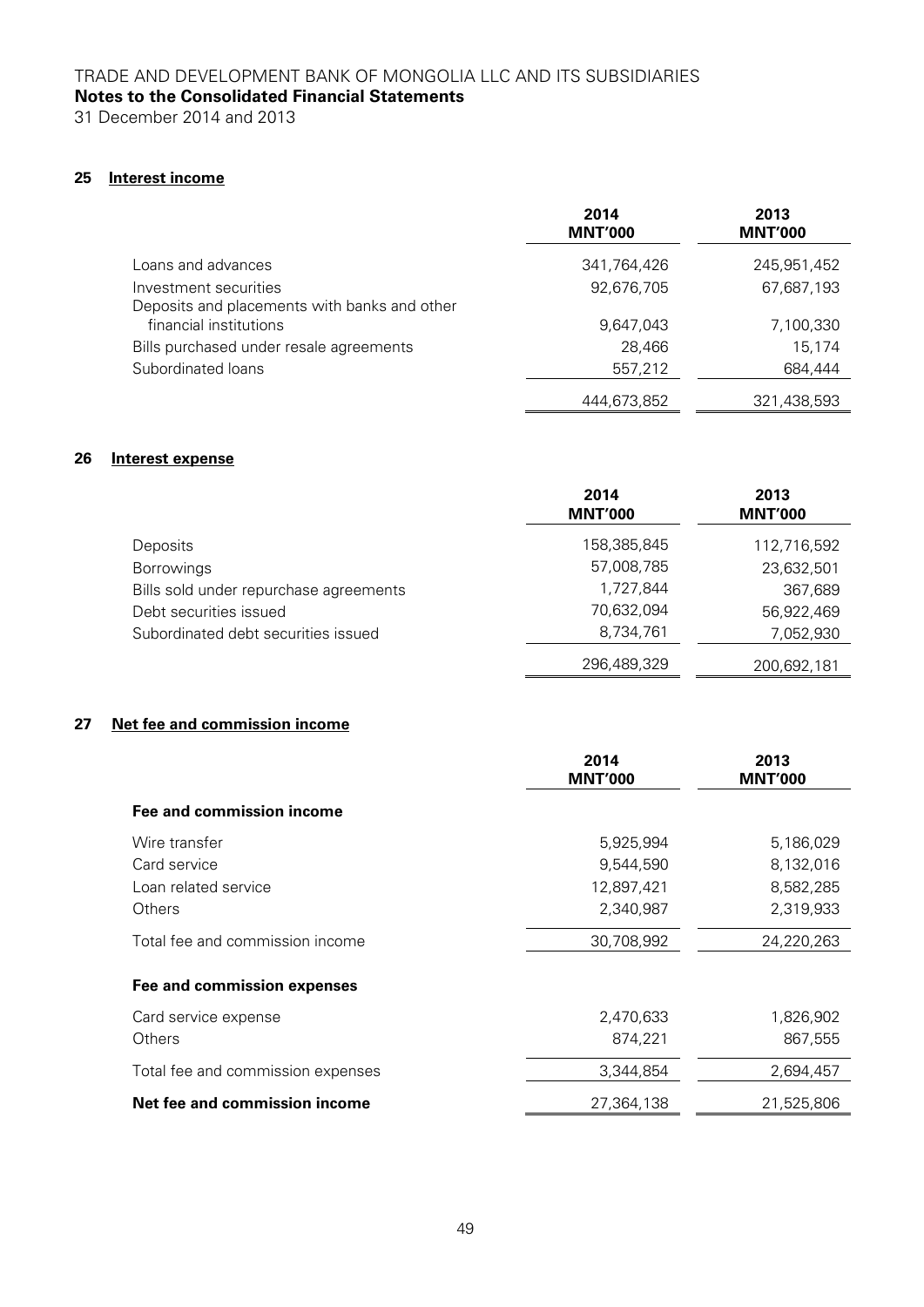31 December 2014 and 2013

## **28 Other operating income, net**

|                                               | 2014<br><b>MNT'000</b> | 2013<br><b>MNT'000</b> |
|-----------------------------------------------|------------------------|------------------------|
| Foreign exchange gain, net                    | 11,644,029             | 32,411,745             |
| Precious metal trading gain, net              | 47.991                 | 1,217,060              |
| Gain on disposition of securities             | 8,051,659              | 27,696,971             |
| Valuation gain on investment property         | 300,755                | 7,171,395              |
| Gain on disposition of property and equipment | 7,840,637              | 720                    |
| <b>Others</b>                                 | 2,997,919              | 186,875                |
|                                               | 30,882,990             | 68,684,766             |

## **29 Operating expenses**

|                                                       | 2014<br><b>MNT'000</b> | 2013<br><b>MNT'000</b> |
|-------------------------------------------------------|------------------------|------------------------|
| Personnel expense                                     | 27,060,835             | 18,558,043             |
| Depreciation on property and equipment (note 10)      | 5,188,754              | 3,679,170              |
| Amortisation of intangible assets (note 11)           | 721,542                | 488,894                |
| Advertising and public relations                      | 6,244,215              | 3,639,704              |
| Rental expenses                                       | 3,785,370              | 2,790,943              |
| Professional fees                                     | 2,050,790              | 1,299,978              |
| Technical assistance and foreign bank remittance fees | 2,859,663              | 870,112                |
| Write-off of property and equipment                   | 6,313                  | 18,772                 |
| Insurance                                             | 9,168,938              | 4,075,927              |
| Business travel expenses                              | 1,223,971              | 797,023                |
| Cash handling                                         | 832,087                | 949,888                |
| Stationary and supplies                               | 701,350                | 611,870                |
| Communication                                         | 4,141,519              | 2,998,039              |
| Training expenses                                     | 334,789                | 296,530                |
| Utilities                                             | 531,416                | 429,921                |
| Repairs and maintenance                               | 317,270                | 305,747                |
| Security                                              | 184,077                | 140,361                |
| Meals and entertainment                               | 788,065                | 678,216                |
| Transportation                                        | 365,144                | 339,884                |
| IT maintenance                                        | 1,272,486              | 940,518                |
| Others $(*)$                                          | 1,007,350              | 567,811                |
|                                                       | 68,785,944             | 44,477,351             |

(\*) Others includes costs incurred for loan collections, cleaning and other miscellaneous administrative expenses.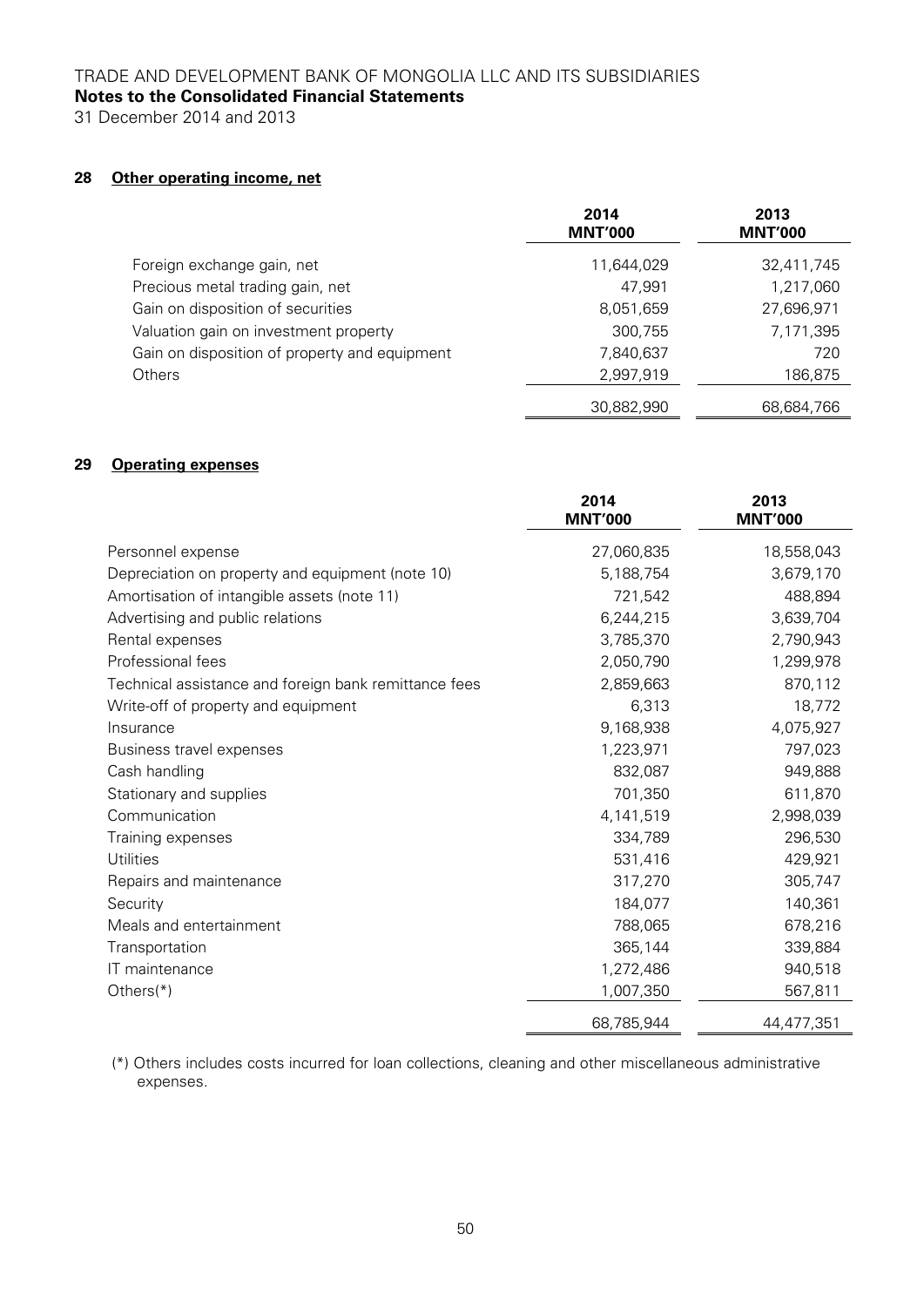31 December 2014 and 2013

## **30 Provision for impairment losses**

|                                                                              | 2014<br><b>MNT'000</b> | 2013<br><b>MNT'000</b> |
|------------------------------------------------------------------------------|------------------------|------------------------|
| Provision for impairment losses for loans<br>Provision for impairment losses | (40, 700, 337)         | (4,640,541)            |
| for other assets and foreclosed real properties                              | (4,049,176)            | (3,615,142)            |
|                                                                              | (44, 749, 513)         | (8, 255, 683)          |

# **31 Leases**

The Group leases some of its branch offices under various lease agreements. Minimum lease commitments that the Group will pay under the non-cancellable operating lease agreements with initial terms of one year or more at 31 December 2014 and 2013 were as follows:

|               | 2014<br><b>MNT'000</b>   | 2013<br><b>MNT'000</b> |
|---------------|--------------------------|------------------------|
| Within a year | 2,670,607                | 2,330,442              |
| $1 - 5$ years | 2,559,754                | 2,558,621              |
| Thereafter    | $\overline{\phantom{a}}$ | -                      |
|               | 5,230,361                | 4,889,063              |

#### **32 Income tax expense**

#### **Recognised in the consolidated statements of comprehensive income:**

|                                   | 2014<br><b>MNT'000</b> | 2013<br><b>MNT'000</b> |
|-----------------------------------|------------------------|------------------------|
| Income tax expense – current year | 474.447                | 19,164,321             |

#### **Reconciliation of effective tax expense:**

|                                                         | 2014<br><b>MNT'000</b> | 2013<br><b>MNT'000</b> |
|---------------------------------------------------------|------------------------|------------------------|
| Profit before tax                                       | 93,981,611             | 158,428,006            |
| Tax at statutory income tax rate $(*1)$                 | 23,045,403             | 39,157,002             |
| Tax effect of non-deductible expense                    | 3,021,181              | 486,895                |
| Tax effect of non-taxable income                        | (25, 714, 938)         | (20, 304, 258)         |
| Tax effect of income taxable on special tax rate $(*2)$ | 368,361                |                        |
| Effect of tax rates in subsidiaries                     | (237, 764)             | (172,906)              |
| Other                                                   | (7,796)                | (2, 412)               |
|                                                         | 474.447                | 19,164,321             |

(\*1) Pursuant to Mongolian Tax Laws, the Group is required to pay Government Income Tax at the rate of 10% of the portion of taxable profit up to MNT 3 billion and 25% of the portion of taxable profits in excess of MNT 3 billion.

(\*2) According to Mongolian Tax Laws, the Company is required to pay the special tax for certain type of taxable income.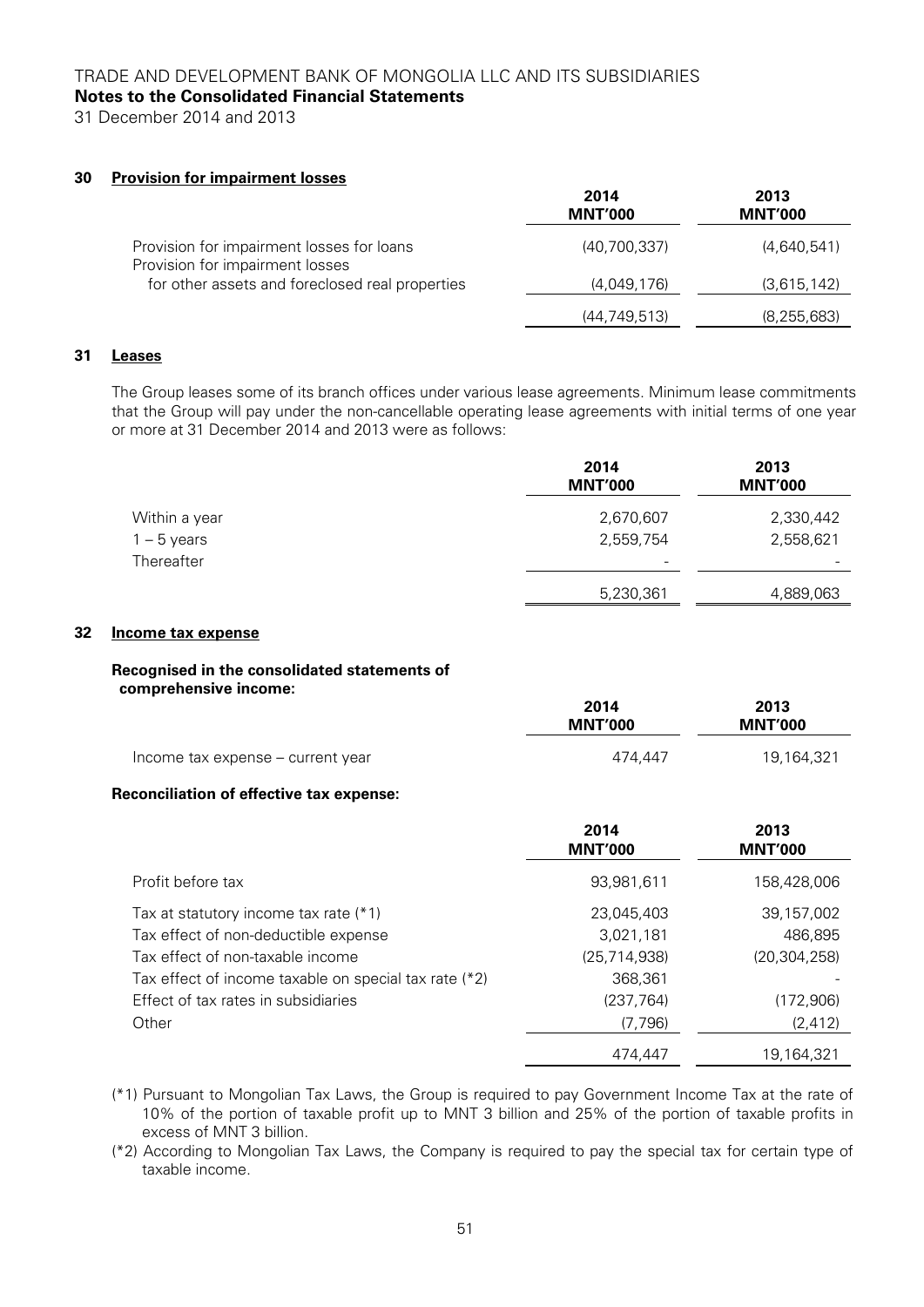## **33 Dividends**

There were no dividends declared for the years ended 31 December 2014 and 2013.

## **34 Cash and cash equivalents**

Cash and cash equivalents in the consolidated statements of cash flows include cash on hand and unrestricted due from banks and other financial institutions with original maturities of less than three months. Cash and cash equivalents reported in the consolidated statements of cash flows for the years ended 31 December 2014 and 2013 were as follows:

|                                                       | 2014<br><b>MNT'000</b>         | 2013<br><b>MNT'000</b>         |
|-------------------------------------------------------|--------------------------------|--------------------------------|
| Cash and due from banks (note 5)<br>Balances with BOM | 1,054,739,557<br>(690,985,682) | 1,090,245,012<br>(689.022.571) |
| Cash and cash equivalents                             | 363,753,875                    | 401,222,441                    |

Details of significant non-cash activities for the years ended 31 December 2014 and 2013 were as follows:

|                                                                  | 2014<br><b>MNT'000</b> | 2013<br><b>MNT'000</b> |  |
|------------------------------------------------------------------|------------------------|------------------------|--|
| Investment properties transferred<br>from property and equipment |                        |                        |  |
| Valuation gain on                                                |                        | 26.216.850             |  |
| available-for-sale financial assets                              | 41,641,303             | 11.654.040             |  |
| Revaluation of property and equipment                            | 135,090,787            |                        |  |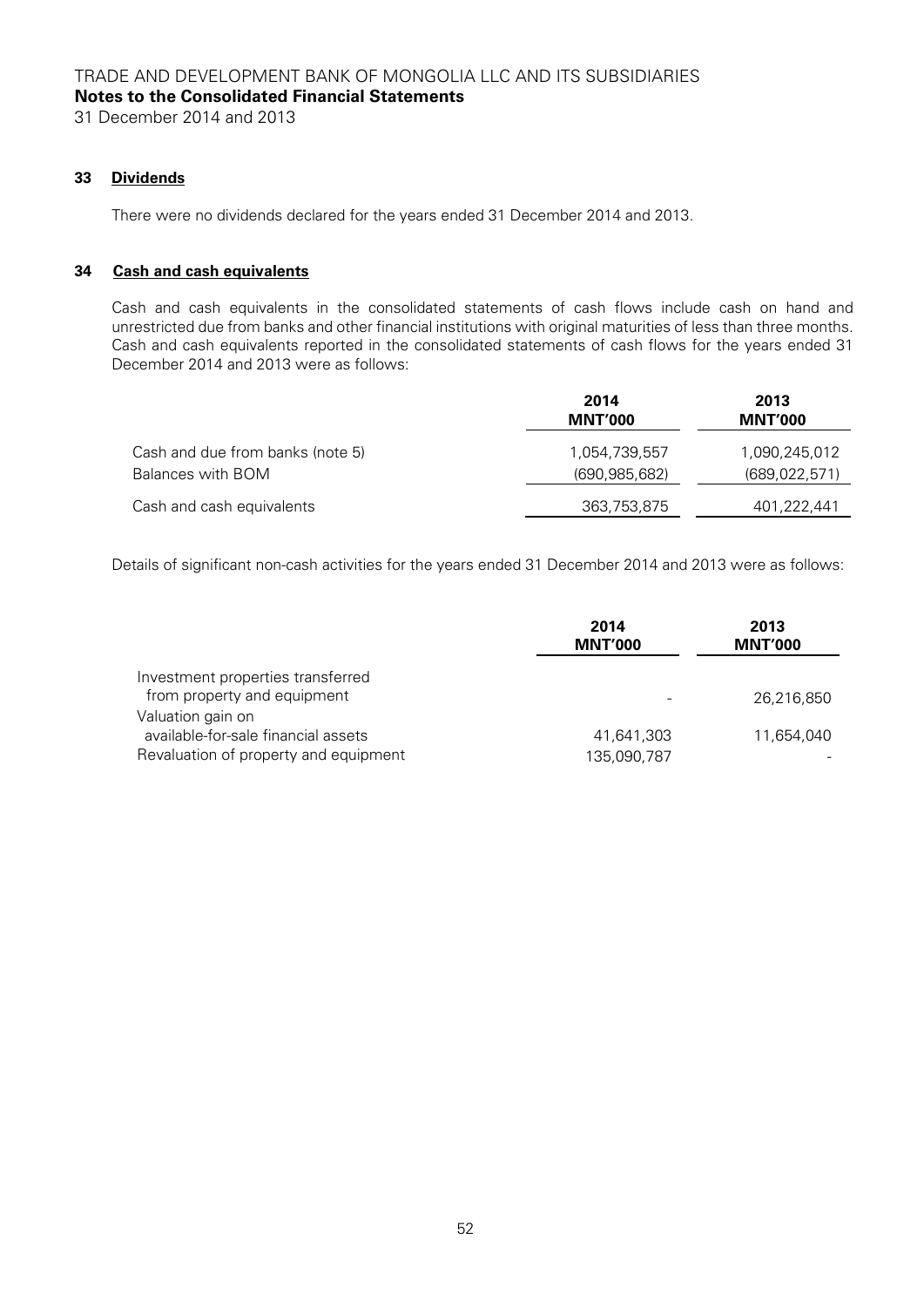## **35 Segment reporting**

Segment information is presented in respect of the Group's business segments. The primary format, operating segments, is based on the Group's management and internal reporting structure.

Operating segments pay to and receive interest from the Treasury on an arm's length basis to reflect the allocation of capital and funding costs.

Segment capital expenditure is the total cost incurred during the period to acquire property and equipment and intangible assets other than goodwill.

## **Operating segments**

The Group comprises the following main operating segments:

- *Corporate Banking* Includes loans, deposits and other transactions and balances with corporate customers. The Group classifies its customer as Corporate Banking customer, where the loan amount is greater than MNT 3,000,000 thousand, or the borrower's sales amount is greater than MNT 6,000,000 thousand.
- **SME Banking Includes loans, deposits and other transactions and balances with SME** customers. The Group classifies its customer as SME Banking customer, where the loan amount is between MNT 350,000 thousand and MNT 3,000,000 thousand, or the borrower's sales amount is between MNT 1,500,000 thousand to MNT 6,000,000 thousand.
- *Retail Banking* Includes loans, deposits and other transactions and balances with retail customers and card customers. The Group classifies its customer as Retail Banking customer, where the loan amount is less than MNT 350,000 thousand, and the borrower's sales amount is less than MNT 1,500,000 thousand.
- *Investment and Includes the Group's trading and corporate finance activities. International Banking*
- *Treasury Undertakes the Group's funding and centralised risk management* activities through borrowings, issues of debt securities, use of derivatives for risk management purposes and investing in assets such as short-term placements and corporate and government debt securities. Operation is the Group's funds management activities.
- *Others Includes Headquarter operations and central shared services operation* that manages the Group's premises and certain corporate costs.

In 2014, The Group changed its criteria for determining operating segments. Both loan amount and borrower's sales amount were considered in 2014 while only loan amount was considered in 2013. In addition, threshold for the loan amount criteria has changed from between MNT 350,000 thousand or USD 300,000, to MNT 1,000,000 thousand to between MNT 350,000 thousand to MNT 1,500,000 thousand. The Group applied this change retrospectively, and accordingly restated the comparative segment reporting information as at and for the year ended 31 December 2013.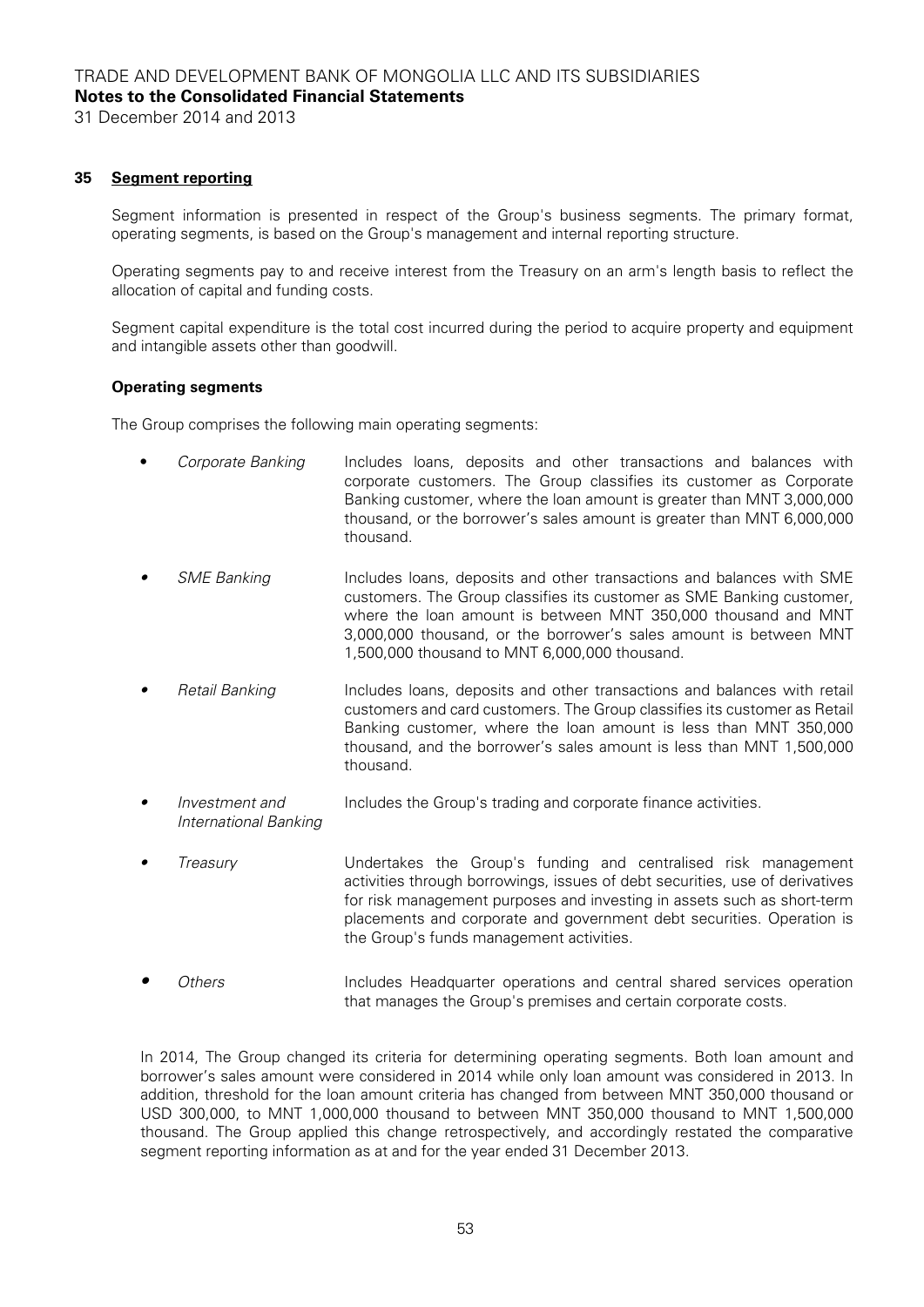31 December 2014 and 2013

# **35 Segment reporting (continued)**

## *(In MNT'000)*

|                                   |                  |                |                | Investment and |                 |               |                |
|-----------------------------------|------------------|----------------|----------------|----------------|-----------------|---------------|----------------|
| As at and for the year ended      | <b>Corporate</b> | <b>SME</b>     | Retail         | International  |                 |               |                |
| 31 December 2014                  | <b>Banking</b>   | <b>Banking</b> | <b>Banking</b> | <b>Banking</b> | <b>Treasury</b> | <b>Other</b>  | <b>Total</b>   |
| Segment results                   |                  |                |                |                |                 |               |                |
| External revenue                  |                  |                |                |                |                 |               |                |
| Net interest income (expenses)    | 239,486,919      | 18,366,100     | (11,469,820)   | (93,603,420)   | 25,356,953      | (29,952,209)  | 148,184,523    |
| Net fee and commission income     | 8,938,987        | 245,049        | 17,105,709     | 73,655         | 239,649         | 761,089       | 27,364,138     |
| Other operating income (expenses) |                  |                | 4,194,468      |                | 13,769,374      | 12,919,148    | 30,882,990     |
| Intersegment revenue (expenses)   | (135, 551, 603)  | (5,087,231)    | 55,680,164     | 83,875,072     | (37, 181, 921)  | 38,265,519    |                |
| Total segment revenue (expenses)  | 112,874,303      | 13,523,918     | 65,510,521     | (9,654,693)    | 2,184,055       | 21,993,547    | 206,431,651    |
| Operating expenses                | (682, 433)       | (371, 810)     | (30, 100, 114) | (1,813,602)    | (6,730,336)     | (29,087,649)  | (68, 785, 944) |
| Share of profit of an associate   |                  |                |                |                |                 | 1,085,417     | 1,085,417      |
| Provision for impairment losses   | (38, 334, 021)   | (2,981,907)    | (3,419,844)    |                |                 | (13, 741)     | (44, 749, 513) |
| Profit (loss) before tax          | 73,857,849       | 10,170,201     | 31,990,563     | (11, 468, 295) | (4, 546, 281)   | (6,022,426)   | 93,981,611     |
| Income tax expense                |                  |                |                |                |                 |               | (474, 447)     |
| Non-controlling interests         |                  |                |                |                |                 |               | (87, 115)      |
| Net profit for the year           |                  |                |                |                |                 |               | 93,420,049     |
| Segment assets                    | 2,101,893,175    | 135,578,318    | 623,012,877    |                | 1,464,659,846   | 1,088,036,100 | 5,413,180,316  |
| Segment liabilities               | 1,421,745        |                | 1,986,792,822  | 1,094,062,698  | 1,085,244,630   | 689,278,978   | 4,856,800,873  |
| Unallocated liabilities           |                  |                |                |                |                 | 361,331       | 361,331        |
| <b>Total liabilities</b>          | 1,421,745        |                | 1,986,792,822  | 1,094,062,698  | 1,085,244,630   | 689,640,309   | 4,857,162,204  |
| Depreciation and amortisation     | (14,800)         |                | (2, 266, 340)  | (5, 337)       | (11, 180)       | (3,612,639)   | (5,910,296)    |
| Capital expenditures              | 9,653            |                | 2,645,202      | 71,854         | 21,424          | 18,819,811    | 21,567,944     |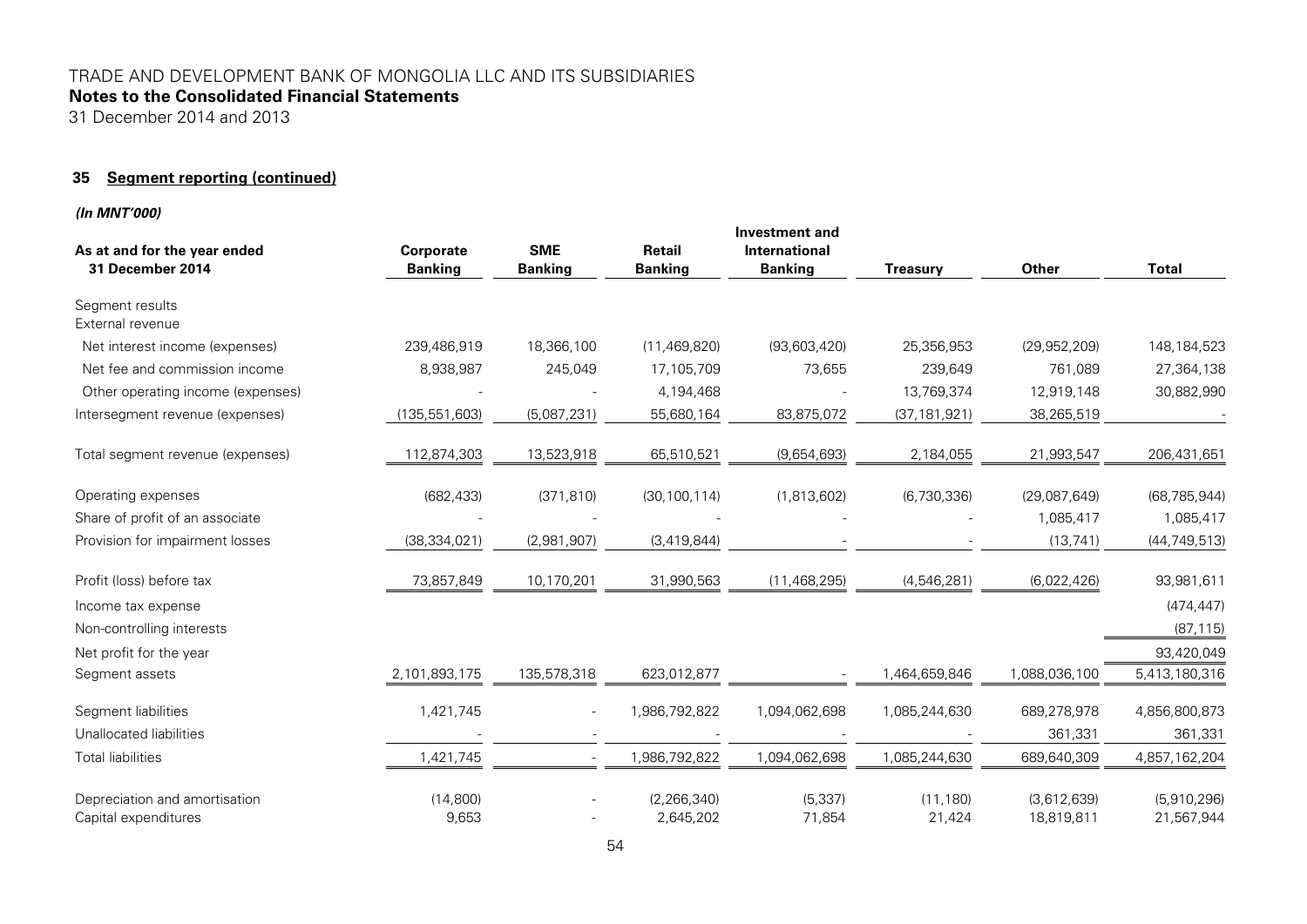31 December 2014 and 2013

# **35 Segment reporting (continued)**

## *(In MNT'000)*

|                                               |                |                |                | Investment and |                 |                |                |
|-----------------------------------------------|----------------|----------------|----------------|----------------|-----------------|----------------|----------------|
| As at and for the year ended                  | Corporate      | <b>SME</b>     | Retail         | International  |                 |                |                |
| <b>31 December 2013</b>                       | <b>Banking</b> | <b>Banking</b> | <b>Banking</b> | <b>Banking</b> | <b>Treasury</b> | <b>Other</b>   | <b>Total</b>   |
| Segment results                               |                |                |                |                |                 |                |                |
| External revenue                              |                |                |                |                |                 |                |                |
| Net interest income (expenses)                | 152,319,237    | 16,789,969     | (1,708,997)    | (60, 291, 014) | 32,502,253      | (18, 865, 036) | 120,746,412    |
| Net fee and commission income                 | 5,809,919      | 126,820        | 14,262,019     | 11,803         | 138,082         | 1,177,163      | 21,525,806     |
| Other operating income (expenses)             | 1,075          | 286            | 9,293,237      | 98,168         | 24,279,396      | 35,012,604     | 68,684,766     |
| Intersegment revenue (expenses)               | (81, 709, 447) | (4, 556, 591)  | 39,484,792     | 57,080,726     | (41,064,059)    | 30,764,579     |                |
| Total segment revenue (expenses)              | 76,420,784     | 12,360,485     | 61,331,050     | (3, 100, 317)  | 15,855,671      | 48,089,311     | 210,956,984    |
| Operating expenses                            | (537, 341)     | (292, 759)     | (17, 188, 443) | (1, 102, 219)  | (2,959,797)     | (22, 396, 792) | (44, 477, 351) |
| Share of profit of an associate               |                |                |                |                |                 | 204,056        | 204,056        |
| Reversal of (provision for) impairment losses | (5,021,024)    | (521, 969)     | (3,468,590)    |                |                 | 755,900        | (8, 255, 683)  |
| Profit (loss) before tax                      | 70,862,419     | 11,545,756     | 40,674,017     | (4, 202, 536)  | 12,895,874      | 26,652,476     | 158,428,006    |
| Income tax expense                            |                |                |                |                |                 |                | (19, 164, 321) |
| Net profit for the year                       |                |                |                |                |                 |                | 139,263,685    |
| Segment assets                                | 1,903,006,763  | 94,070,623     | 599,082,113    |                | 1,455,038,895   | 1,072,876,584  | 5,124,074,978  |
| Segment liabilities                           | 4,602,069      |                | 1,657,426,742  | 660,273,560    | 1,738,707,746   | 686,357,164    | 4,747,367,281  |
| Unallocated liabilities                       |                |                |                |                |                 | 7,646,233      | 7,646,233      |
| <b>Total liabilities</b>                      | 4,602,069      |                | 1,657,426,742  | 660,273,560    | 1,738,707,746   | 694,003,397    | 4,755,013,514  |
| Depreciation and amortisation                 | (16, 500)      |                | (1,914,829)    | (4, 816)       | (9, 216)        | (2, 222, 702)  | (4, 168, 063)  |
| Capital expenditures                          | 26,241         |                | 3,430,697      | 7,912          | 18,162          | 49,527,009     | 53,010,021     |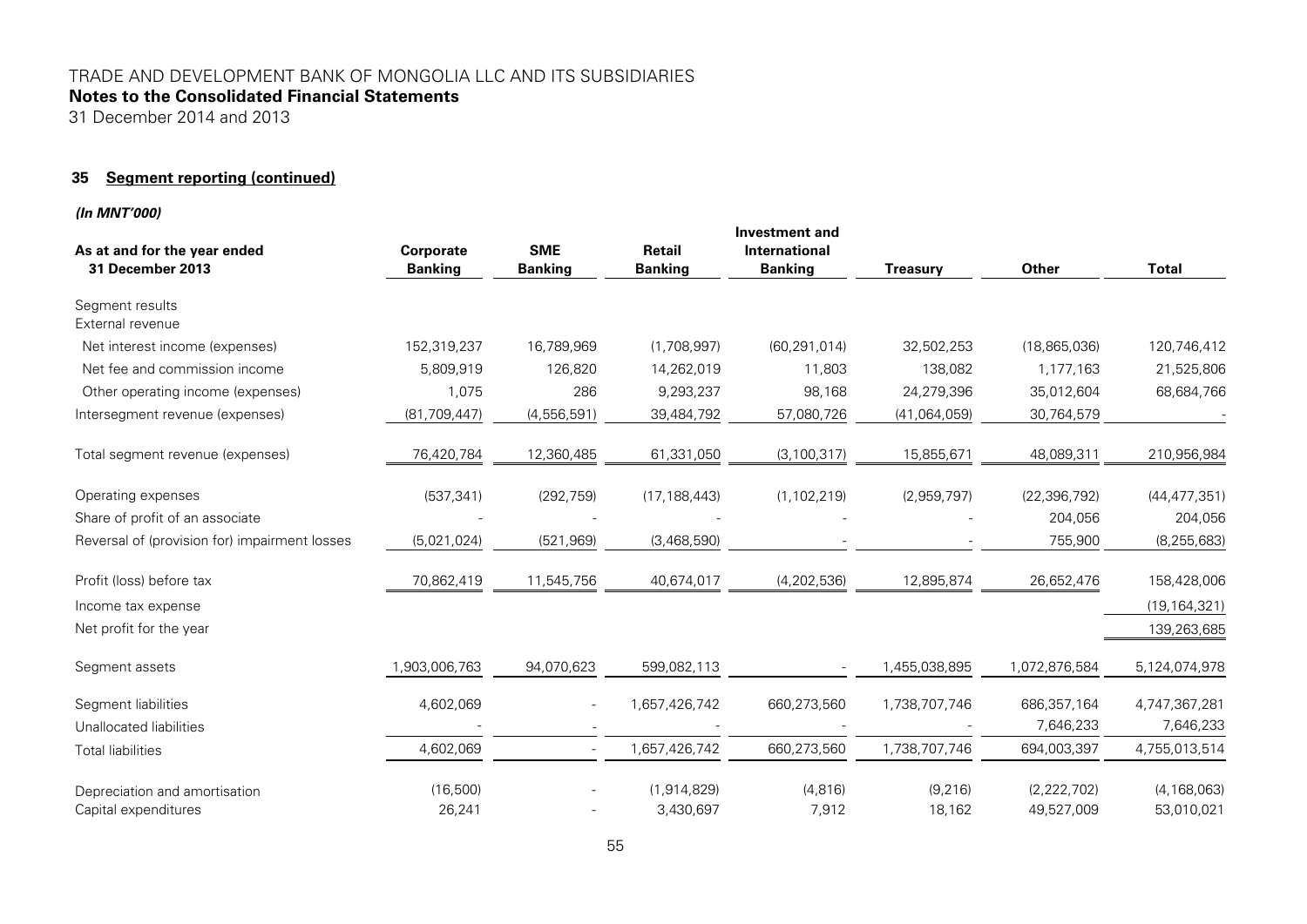31 December 2014 and 2013

## **36 Significant transactions and balances with related parties**

The following entities are considered as related parties of the Group:

| • UB City Bank and its subsidiary                     | The Group's chairman is a member of the board of directors of<br>UB City Bank.                  |
|-------------------------------------------------------|-------------------------------------------------------------------------------------------------|
| • TDB Securities                                      | The Group's chairman wholly owned the TDB Securities.                                           |
| • Capitron Bank                                       | Certain key management of the Group is a shareholder of<br>Capitron Bank.                       |
| • Mongolia Mortgage Corporation<br>$LLC$ (" $M$ K")   | The Group holds approximately 30.17% equity interest in MIK<br>as at 31 December 2014. (note 7) |
| • Mongolian General Leasing LLC<br>and its subsidiary | The Group holds 55% equity interest in Mongolian General<br>Leasing LLC as at 31 December 2014. |
| $\bullet$ JCDecaux Mongolia LLC                       | The Group holds 49% equity interest in JCDecaux Mongolia<br>LLC as at 31 December 2014.         |

The Group's executive officers and their immediate relatives are also considered as the Group's related parties.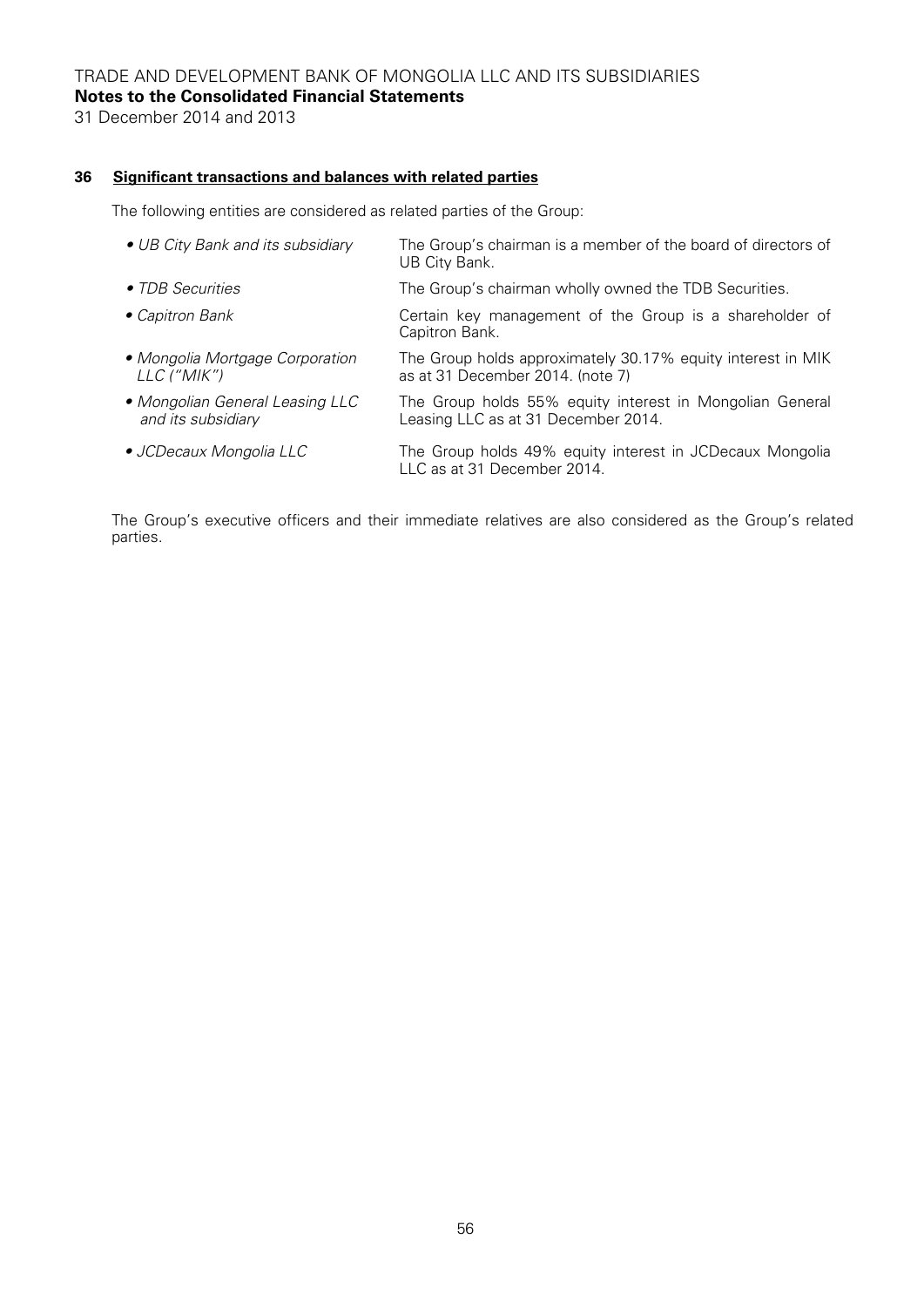## **36 Significant transactions and balances with related parties (continued)**

Significant transactions and balances with related parties as at and for the years ended 31 December 2014 and 2013 were as follows:

|                                                                        | 2014<br><b>MNT'000</b> | 2013<br><b>MNT'000</b> |
|------------------------------------------------------------------------|------------------------|------------------------|
| <b>UB City Bank and its subsidiary:</b>                                |                        |                        |
| For the year ended 31 December                                         |                        |                        |
| Interest income                                                        | 9,592,505              | 7,840,065              |
| Interest expense                                                       | (3, 126, 023)          | (747, 770)             |
| Net fee and commission income                                          | (37)                   | (33)                   |
| As at 31 December                                                      |                        |                        |
| Deposits and placements with banks<br>and other financial institutions | 94,268,112             | 174,640,914            |
| Deposits and placements by banks                                       |                        |                        |
| and other financial institutions                                       | 9,145,160              | 108,270,500            |
| Loans and advances                                                     | 11,030,760             | 9,924,600              |
| Subordinated loans (note 9)                                            | 4,000,000              | 4,000,000              |
| Accrued interest income                                                | 51,625                 | 47,255                 |
| Accrued interest expense                                               | 18,040                 | 33,208                 |
| Current account                                                        | 12,363,860             |                        |
| <b>Capitron Bank:</b>                                                  |                        |                        |
| For the year ended 31 December                                         |                        |                        |
| Interest income                                                        | 359,583                | 383,960                |
| Interest expense                                                       | (116, 467)             | (41, 559)              |
| As at 31 December                                                      |                        |                        |
| Deposits and placements with banks<br>and other financial institutions |                        | 6,000,000              |
| Deposits and placements by banks                                       |                        |                        |
| and other financial institutions                                       | 2,394,712              | 2,100,707              |
| Subordinated loans (note 9)                                            |                        | 3,000,000              |
| Accrued interest income                                                | 2,397                  | 126,260                |
| Accrued interest expense                                               | 38,971                 | 38,221                 |
| Current account                                                        | 470,123                |                        |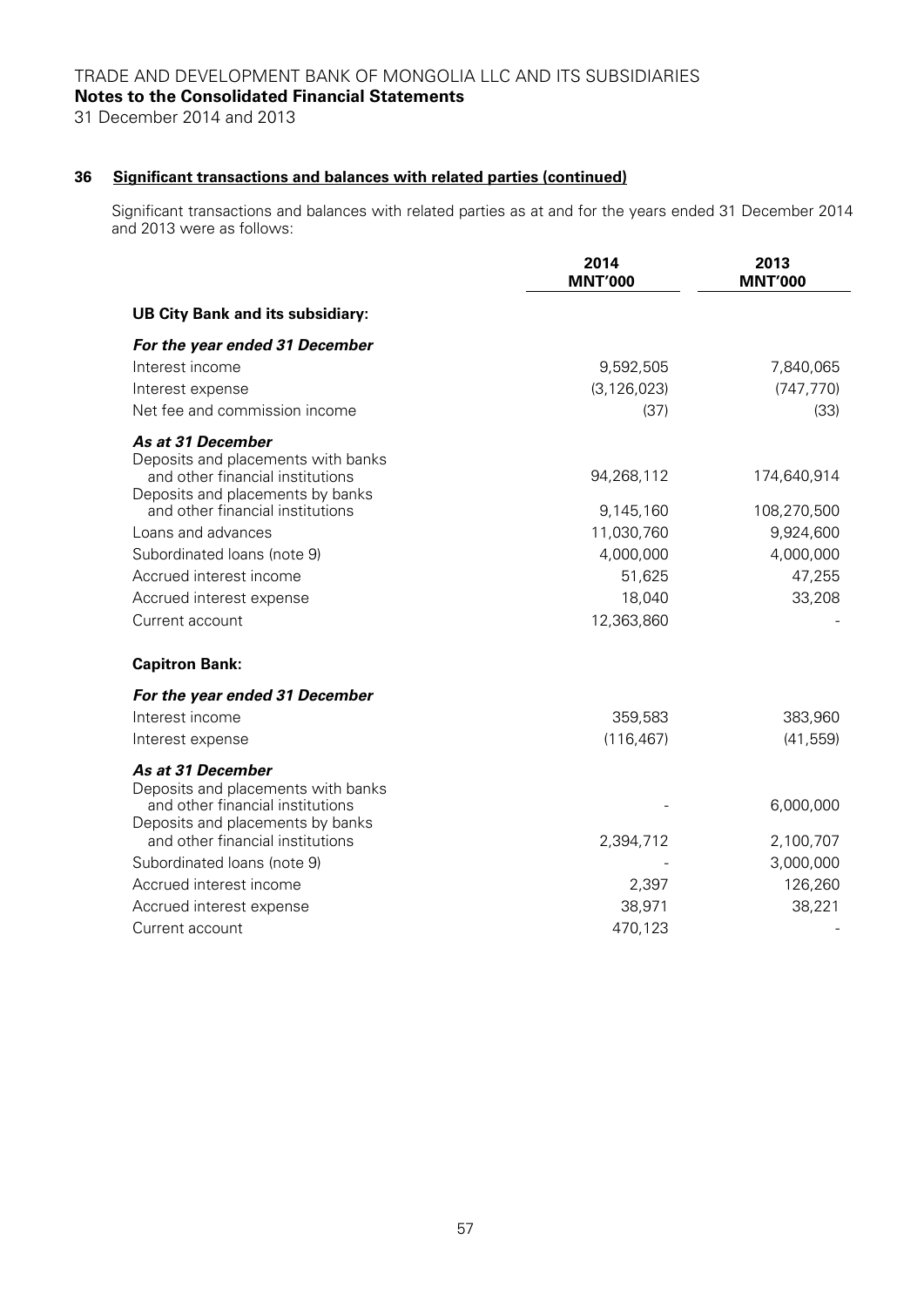31 December 2014 and 2013

# **36 Significant transactions and balances with related parties (continued)**

|                                                                                                                                                       | 2014<br><b>MNT'000</b>                   | 2013<br><b>MNT'000</b> |
|-------------------------------------------------------------------------------------------------------------------------------------------------------|------------------------------------------|------------------------|
| MIK:                                                                                                                                                  |                                          |                        |
| For the year ended 31 December<br>Interest income<br>Interest expense                                                                                 | 2,550,045                                | 136,411<br>(107, 952)  |
| As at 31 December<br>Investment securities (note 6)<br>Accrued interest income                                                                        | 28,375,000<br>345,784                    | 108,475,200<br>136,411 |
| <b>TDB Securities:</b>                                                                                                                                |                                          |                        |
| During the year ended 31 December<br>Interest income                                                                                                  | 463,543                                  | 777,345                |
| As at 31 December<br>Loans and advances<br>Accrued interest income                                                                                    |                                          | 8,270,500<br>85,002    |
| <b>TDB Leasing</b>                                                                                                                                    |                                          |                        |
| During the year ended 31 December<br>Net fee and commission income<br>Interest income<br>Interest expense                                             | 523,370<br>47,352<br>(184, 057)          | 203,527<br>(96, 560)   |
| As at 31 December<br>Other assets<br>Deposit placements by banks and other financial<br>institutions<br>Loans and advances<br>Accrued interest income | 127,500<br>2,376,734<br>549,344<br>3,973 | 153,445<br>3,256,655   |
| Lease payables                                                                                                                                        | 2,462,840                                |                        |
| <b>JCDecaux Mongolia LLC</b>                                                                                                                          |                                          |                        |
| During the year ended 31 December<br>Other operating income, net                                                                                      | (1,469,925)                              |                        |
| <b>Executive officers:</b>                                                                                                                            |                                          |                        |
| During the year ended 31 December<br>Interest income                                                                                                  | 605,842                                  | 493,546                |
| As at 31 December<br>Loans and advances<br>Accrued interest income                                                                                    | 7,719,313<br>26,771                      | 6,508,359<br>24,647    |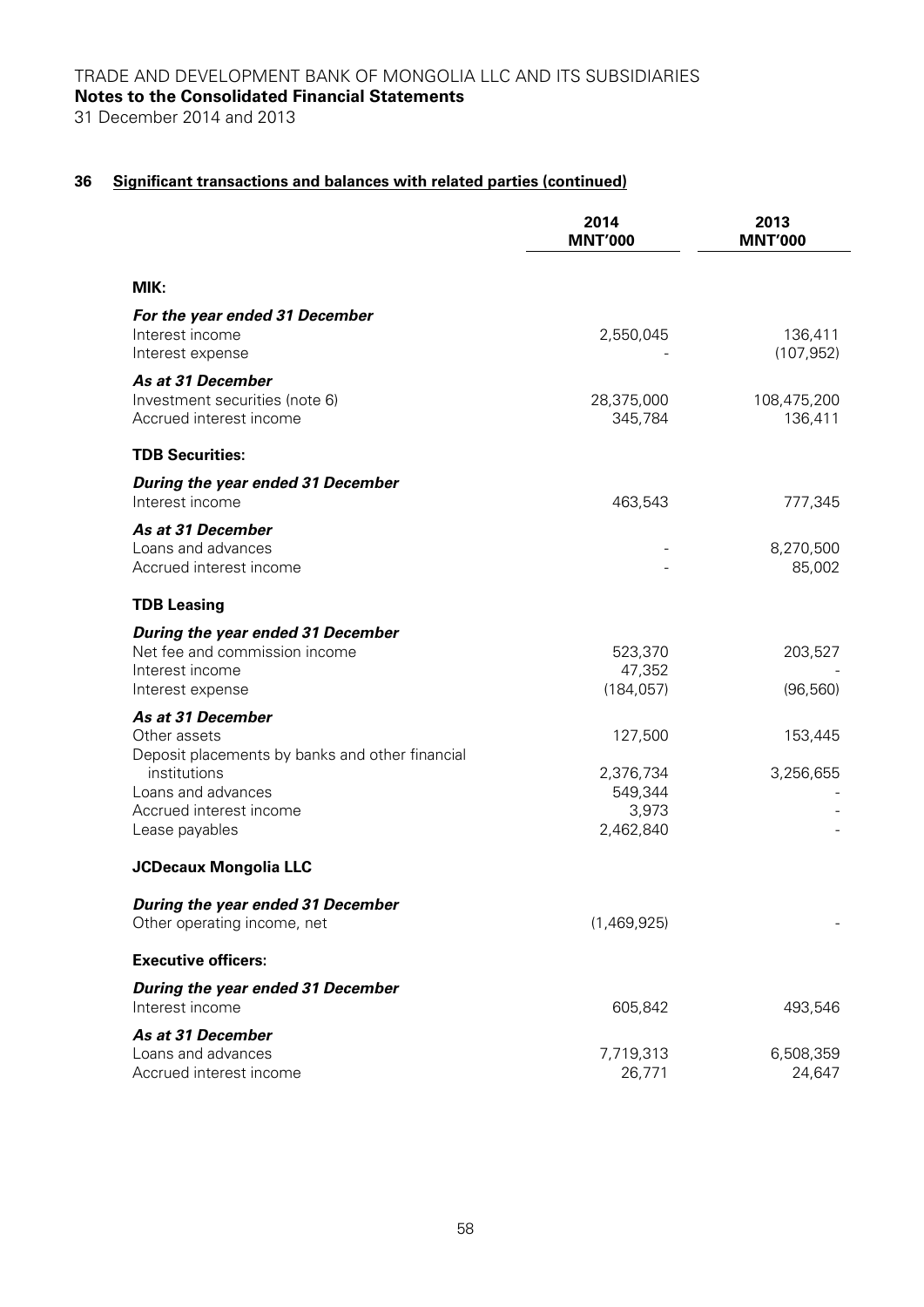## **36 Significant transactions and balances with related parties (continued)**

The loans to executive officers are included in loans and advances of the Group. Interest rates charged on mortgage loans and other loans extended to executive officers are less than would be charged in an arm's length transaction. The mortgages granted are secured by the properties of the respective borrowers.

Total remuneration and employees benefit paid to the executive officers and directors for the years ended 31 December 2014 and 2013 amounted to MNT 5,315,930 thousand and MNT 3,735,260 thousand, respectively.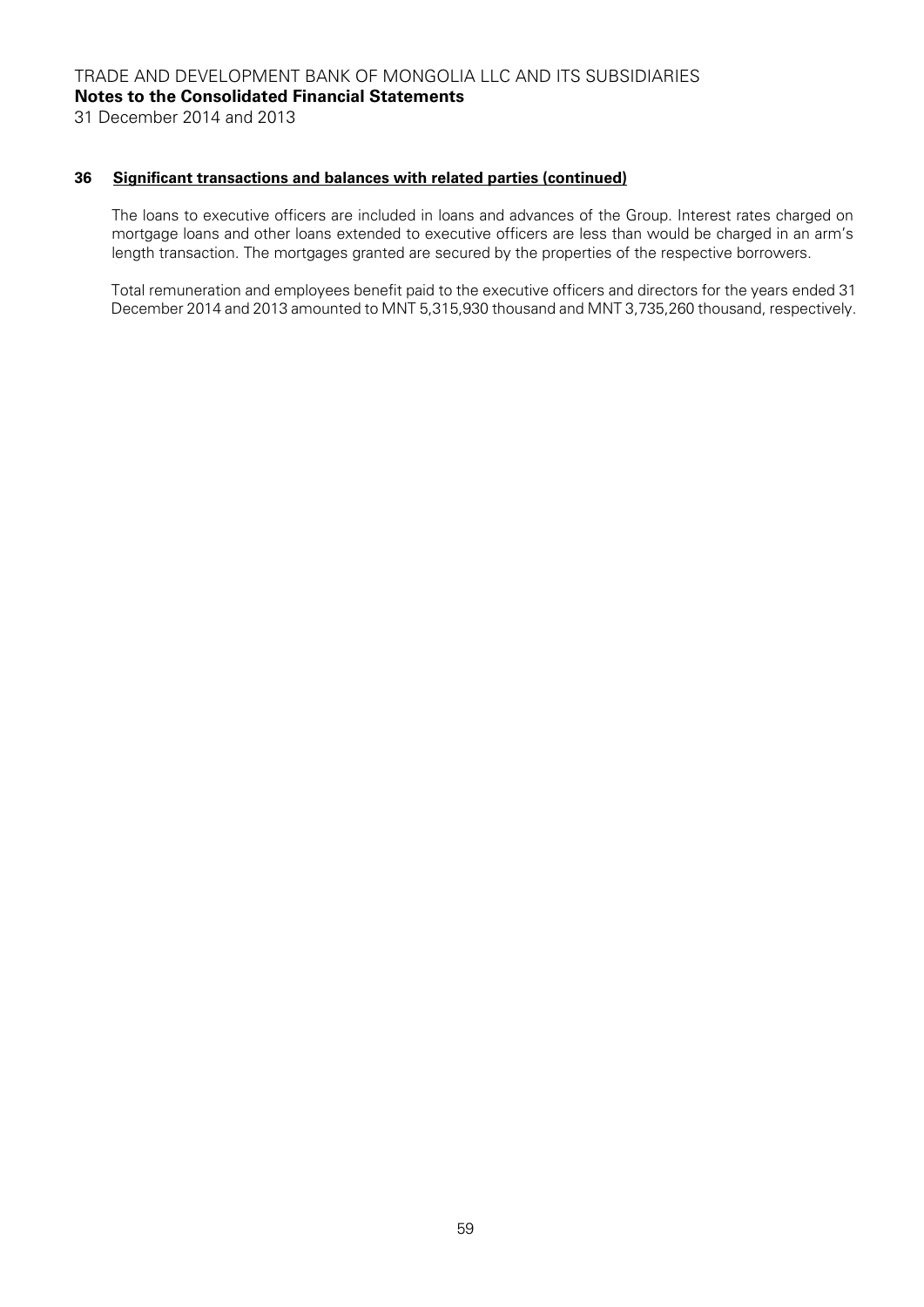31 December 2014 and 2013

## **37 Categories of financial instruments**

The carrying amounts of the categories of financial assets and financial liabilities as at 31 December 2014 and 2013 were summarised as follows:

#### *(In MNT'000)*

#### **As at 31 December 2014**

|                                        | <b>Trading</b> | <b>Held-to-maturity</b><br>investments | <b>Loans and</b><br>receivables | <b>Available-</b><br>for-sale<br>financial assets | <b>Financial liabilities</b><br>measured<br>at amortised cost | <b>Total</b>  |
|----------------------------------------|----------------|----------------------------------------|---------------------------------|---------------------------------------------------|---------------------------------------------------------------|---------------|
| <b>Financial assets</b>                |                |                                        |                                 |                                                   |                                                               |               |
| Cash and due from banks                |                |                                        | 1,054,739,557                   |                                                   |                                                               | 1,054,739,557 |
| Investment securities                  |                | 356,231,923                            |                                 | 552,501,021                                       |                                                               | 908,732,944   |
| Loans and advances                     |                |                                        | 2,777,188,433                   |                                                   |                                                               | 2,777,188,433 |
| Subordinated loans                     |                |                                        | 4,000,000                       |                                                   |                                                               | 4,000,000     |
| Derivative assets                      | 59,225,754     |                                        |                                 |                                                   |                                                               | 59,225,754    |
| Spot trading receivables               |                |                                        | 151,552,920                     |                                                   |                                                               | 151,552,920   |
| Other assets(*)                        |                |                                        | 70,081,063                      |                                                   |                                                               | 70,081,063    |
|                                        | 59,225,754     | 356,231,923                            | 4,057,561,973                   | 552,501,021                                       |                                                               | 5,025,520,671 |
| <b>Financial liabilities</b>           |                |                                        |                                 |                                                   |                                                               |               |
| Deposits from customers                |                |                                        |                                 |                                                   | 2,533,607,001                                                 | 2,533,607,001 |
| Deposits and placements by             |                |                                        |                                 |                                                   |                                                               |               |
| banks and other financial institutions |                |                                        |                                 |                                                   | 120,007,336                                                   | 120,007,336   |
| <b>Borrowings</b>                      |                |                                        |                                 | $\overline{\phantom{a}}$                          | 1,107,328,964                                                 | 1,107,328,964 |
| Debt securities issued                 |                |                                        |                                 |                                                   | 741,354,845                                                   | 741,354,845   |
| Subordinated debt securities issued    |                |                                        |                                 |                                                   | 75,351,569                                                    | 75,351,569    |
| Derivative liabilities                 | 27,643,093     |                                        |                                 |                                                   |                                                               | 27,643,093    |
| Spot trading payables                  |                |                                        |                                 |                                                   | 151,588,485                                                   | 151,588,485   |
| Other liabilities(**)                  |                |                                        |                                 |                                                   | 99,640,442                                                    | 99,640,442    |
|                                        | 27,643,093     |                                        |                                 |                                                   | 4,828,878,642                                                 | 4,856,521,735 |

(\*) Prepayments, precious metal, inventory supplies, derivative assets and spot receivables were excluded.

(\*\*) Unearned income, derivative liabilities and spot payables were excluded.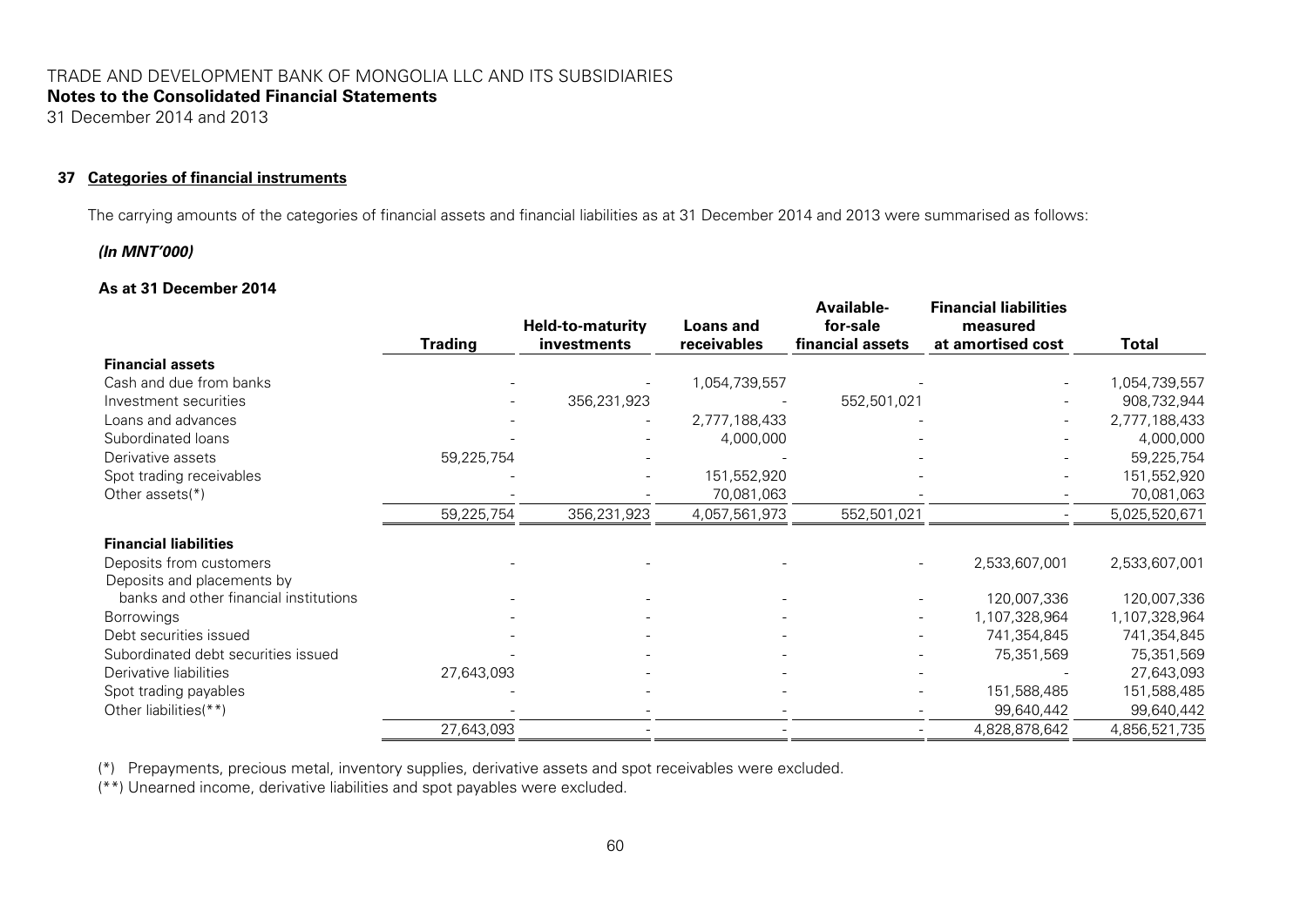# TRADE AND DEVELOPMENT BANK OF MONGOLIA LLC AND ITS SUBSIDIARIES

#### **Notes to the Consolidated Financial Statements**

31 December 2014 and 2013

# **37 Categories of financial instruments (continued)**

#### *(In MNT'000)*

#### **As at 31 December 2013**

|                                        | <b>Trading</b> | <b>Held-to-maturity</b><br>investments | <b>Loans and</b><br>receivables | <b>Available-</b><br>for-sale<br>financial assets | <b>Financial liabilities</b><br>measured<br>at amortised cost | <b>Total</b>  |
|----------------------------------------|----------------|----------------------------------------|---------------------------------|---------------------------------------------------|---------------------------------------------------------------|---------------|
| <b>Financial assets</b>                |                |                                        |                                 |                                                   |                                                               |               |
| Cash and due from banks                |                |                                        | 1,090,245,012                   |                                                   |                                                               | 1,090,245,012 |
| Investment securities                  |                | 160,500,000                            |                                 | 724,612,661                                       |                                                               | 885,112,661   |
| Loans and advances                     |                |                                        | 2,530,557,178                   |                                                   |                                                               | 2,530,557,178 |
| Subordinated loans                     |                |                                        | 7,000,000                       |                                                   |                                                               | 7,000,000     |
| Derivative assets                      | 64,719,231     |                                        |                                 |                                                   |                                                               | 64,719,231    |
| Spot trading receivables               |                |                                        | 276,359,629                     |                                                   |                                                               | 276,359,629   |
| Other assets $(*)$                     |                |                                        | 50,595,083                      |                                                   |                                                               | 50,595,083    |
|                                        | 64,719,231     | 160,500,000                            | 3,954,756,902                   | 724,612,661                                       |                                                               | 4,904,588,794 |
| <b>Financial liabilities</b>           |                |                                        |                                 |                                                   |                                                               |               |
| Deposits from customers                |                |                                        |                                 |                                                   | 2,139,692,149                                                 | 2,139,692,149 |
| Deposits and placements by             |                |                                        |                                 |                                                   |                                                               |               |
| banks and other financial institutions |                |                                        |                                 |                                                   | 172,109,699                                                   | 172,109,699   |
| Bills sold under repurchase agreements |                |                                        |                                 |                                                   | 372,650,503                                                   | 372,650,503   |
| Borrowings                             |                |                                        |                                 |                                                   | 1,157,090,928                                                 | 1,157,090,928 |
| Debt securities issued                 |                |                                        |                                 |                                                   | 460,563,148                                                   | 460,563,148   |
| Subordinated debt securities issued    |                |                                        |                                 |                                                   | 66,036,156                                                    | 66,036,156    |
| Derivative liabilities                 | 39,744,994     |                                        |                                 |                                                   |                                                               | 39,744,994    |
| Spot trading payables                  |                |                                        |                                 |                                                   | 276,314,010                                                   | 276,314,010   |
| Other liabilities(**)                  |                |                                        |                                 |                                                   | 62,729,518                                                    | 62,729,518    |
|                                        | 39,744,994     |                                        |                                 | $\overline{\phantom{0}}$                          | 4,707,186,111                                                 | 4,746,931,105 |

(\*) Prepayments, precious metal, inventory supplies, derivative assets and spot receivables were excluded.

(\*\*) Unearned income, derivative liabilities and spot payables were excluded.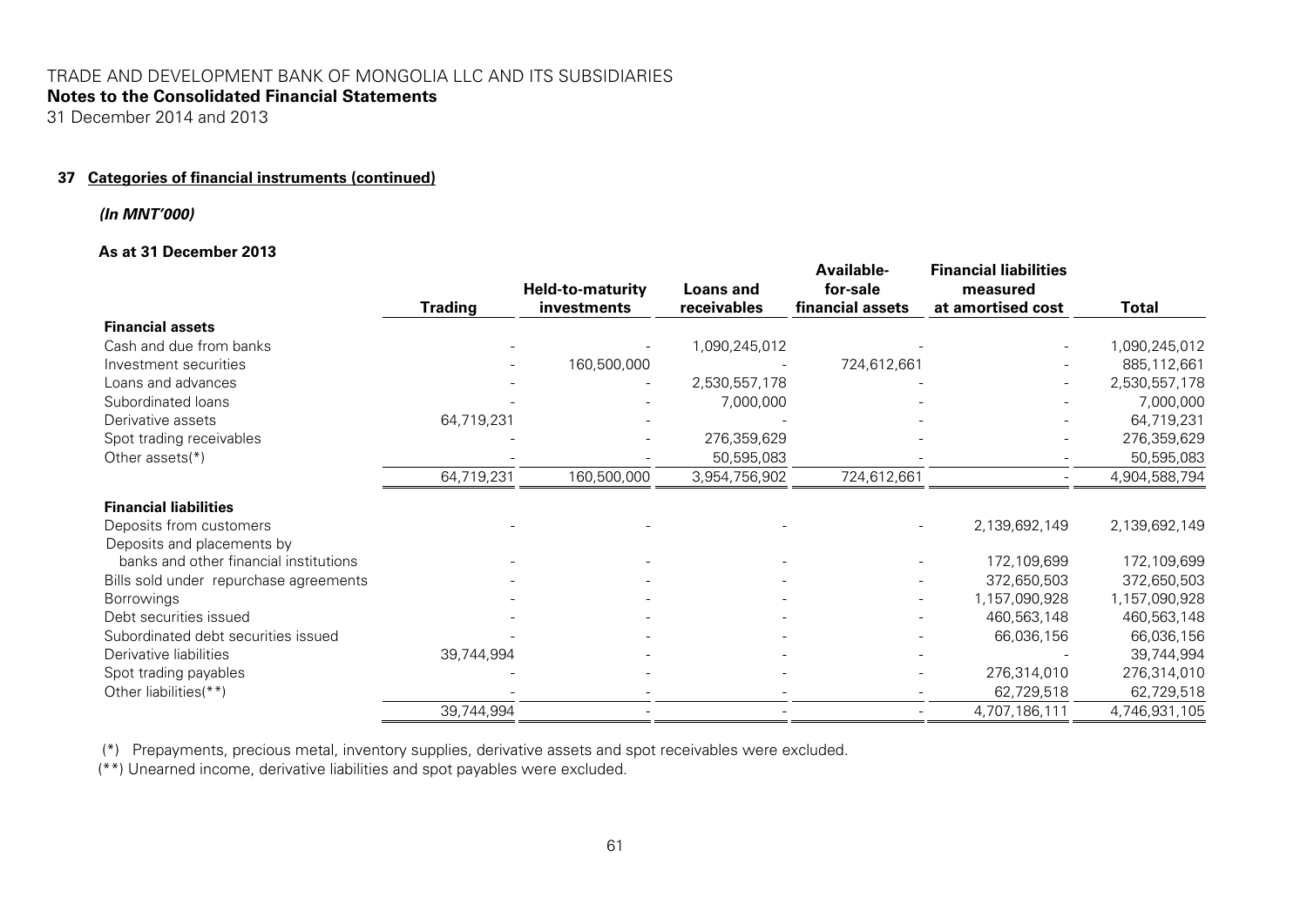## **37 Categories of financial instruments (continued)**

Net gains (losses) by financial instruments categories for the years ended 31 December 2014 and 2013 were as follows:

# *(In MNT'000)*

#### **For the year ended 31 December 2014**

|                                 | <b>Interest</b><br>income | Interest<br>expenses      | Fee and<br>commission<br>income | Other<br>operating<br>income | <b>Provision for</b><br>impairment<br>loss | <b>Net</b><br>gains<br>(losses) | Other<br>compre-<br>hensive<br>income |
|---------------------------------|---------------------------|---------------------------|---------------------------------|------------------------------|--------------------------------------------|---------------------------------|---------------------------------------|
| Held-to-maturity                |                           |                           |                                 |                              |                                            |                                 |                                       |
| investments                     | 19,741,618                |                           |                                 |                              | $\overline{\phantom{a}}$                   | 19.741.618                      |                                       |
| Loans and receivables           | 351.997.147               | $\overline{\phantom{0}}$  | 12.897.421                      |                              | $-(40.720.427)$                            | 324.174.141                     |                                       |
| Available-for-sale<br>financial |                           |                           |                                 |                              |                                            |                                 |                                       |
| assets                          | 72,935,087                |                           |                                 | 6,339,003                    |                                            |                                 | 79,274,090 (41,641,303)               |
| Derivatives and spot trading    |                           |                           | -                               | 11,537,886                   | $\overline{\phantom{a}}$                   | 11,537,886                      |                                       |
| Financial liabilities measured  |                           |                           |                                 |                              |                                            |                                 |                                       |
| at amortised cost               |                           | $-$ (296,489,329)         |                                 |                              |                                            | $-$ (296,489,329)               |                                       |
|                                 |                           | 444.673.852 (296.489.329) | 12.897.421                      | 17.876.889                   | (40.720.427)                               |                                 | 138.238.406 (41.641.303)              |

#### **For the year ended 31 December 2013**

|                                 | Interest<br>income | Interest<br>expenses      | Fee and<br>commission<br>income | Other<br>operating<br>income | <b>Provision for</b><br>impairment<br>loss | <b>Net</b><br>gains<br>(losses) | Other<br>compre-<br>hensive<br>income |
|---------------------------------|--------------------|---------------------------|---------------------------------|------------------------------|--------------------------------------------|---------------------------------|---------------------------------------|
| Held-to-maturity                |                    |                           |                                 |                              |                                            |                                 |                                       |
| investments                     | 34.142.479         |                           | $\overline{\phantom{0}}$        |                              | $\overline{\phantom{a}}$                   | 34.142.479                      |                                       |
| Loans and receivables           | 253.751.400        | $\overline{\phantom{a}}$  | 8,582,285                       | $\overline{\phantom{a}}$     | (4.639.927)                                | 257.693.758                     |                                       |
| Available-for-sale<br>financial |                    |                           |                                 |                              |                                            |                                 |                                       |
| assets                          | 33.544.714         |                           | $\overline{\phantom{0}}$        | 27,735,140                   | $\overline{\phantom{a}}$                   |                                 | 61.279.854 (11.654.040)               |
| Derivatives and spot trading    |                    |                           | Ξ.                              | 32.274.066                   | $\overline{\phantom{0}}$                   | 32.274.066                      |                                       |
| Financial liabilities measured  |                    |                           |                                 |                              |                                            |                                 |                                       |
| at amortised cost               |                    | $-(200.692.181)$          |                                 | 98,168                       | $\overline{\phantom{a}}$                   | (200,594,013)                   |                                       |
|                                 |                    | 321.438.593 (200.692.181) | 8.582.285                       | 60.107.374                   | (4.639.927)                                | 184.796.144                     | (11.654.040)                          |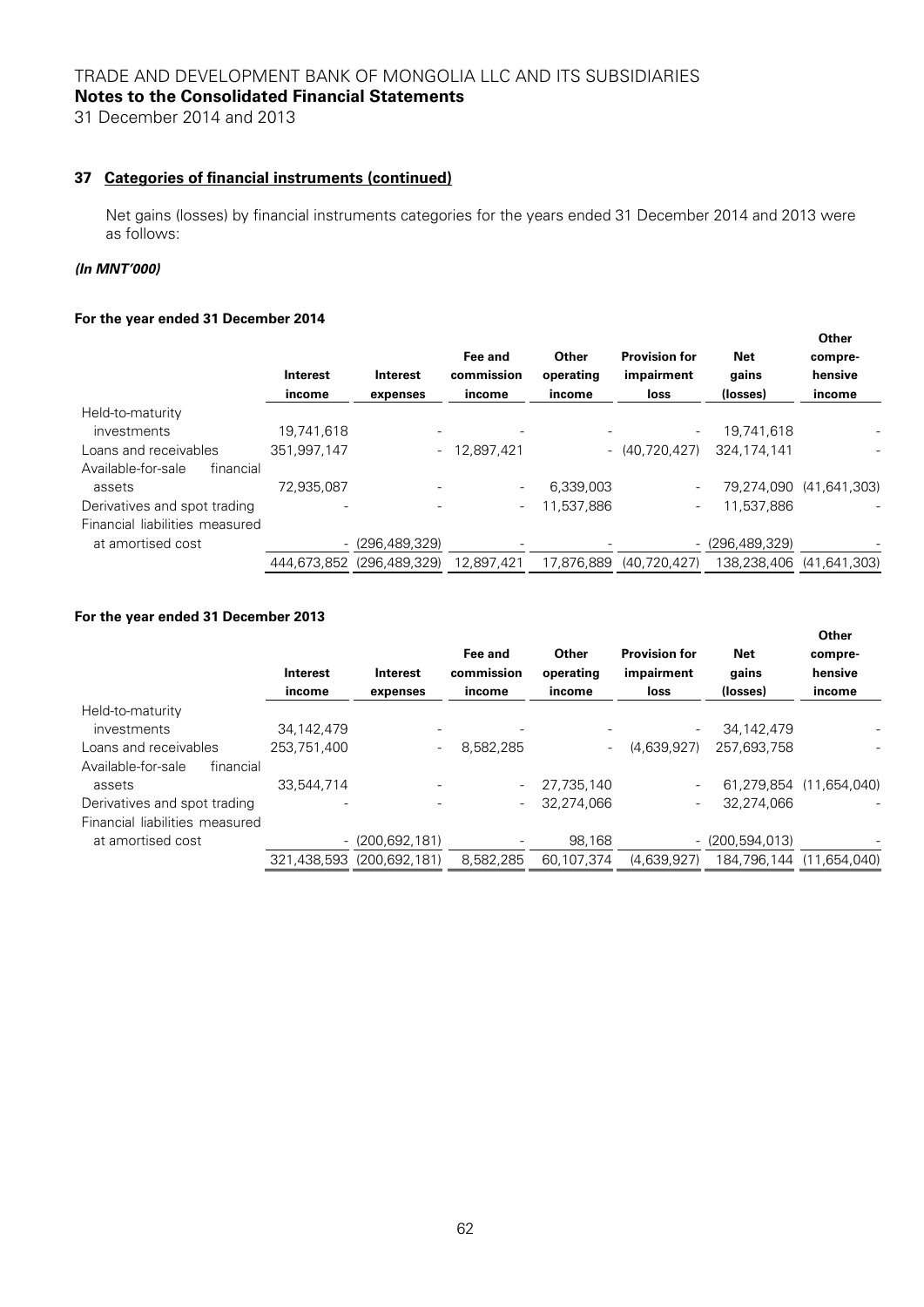31 December 2014 and 2013

## **38 Financial risk management**

#### **(a) Introduction and overview**

The Group has exposure to the following risks arising from financial instruments:

- **•** Credit risks
- Liquidity risks
- Market risks

This note provides information about the Group's exposure to each of the above risks, the Group's objectives, policies and processes for measuring and managing risk, and the Group's management of capital.

#### *Risk management framework*

The Board of Directors has overall responsibility for the establishment and oversight of the Group's risk management framework. The Board has established the Asset and Liability Committee ("ALCO") and Credit Committee, which are responsible for developing and monitoring the Group's risk management policies in their specified areas.

The Group's risk management policies are established to identify and analyse the risks faced by the Group, to set appropriate risk limits and controls, and to monitor risks and adherence to limits. Risk management policies and systems are reviewed regularly to reflect changes in market conditions, products and services offered. The Group, through its training and management standards and procedures, aims to develop a disciplined and constructive control environment, in which all employees understand their roles and obligations.

The Group's Representative Governing Board ("RGB") is responsible for monitoring compliance with the Group's risk management policies and procedures, and for reviewing the adequacy of the risk management framework in relation to the risks faced by the Group. The RGB is assisted in these functions by Internal Audit. Internal Audit undertakes both regular and ad-hoc reviews of risk management controls and procedures, the results of which are reported to the RGB.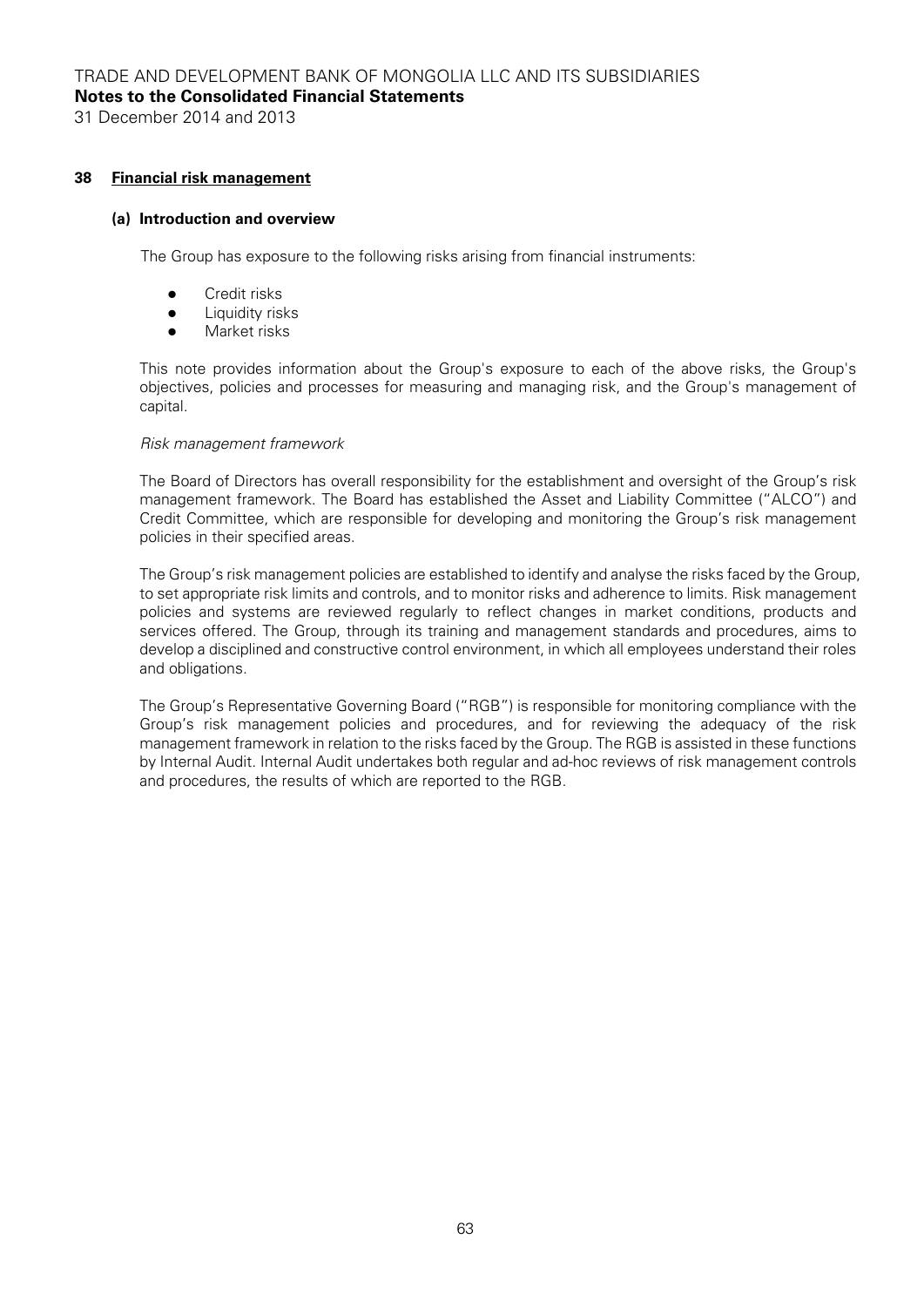## **38 Financial risk management (continued)**

## **(b) Credit risk**

Credit risk is the risk of financial loss to the Group if a customer or counterparty to a financial instrument fails to meet its contractual obligations, and arises principally from the Group's loans and advances and investment securities.

## *Management of credit risk*

The Board of Directors has delegated responsibility for the management of credit risk to its Credit Committee. Each branch is required to implement the Group's credit policies and procedures, with credit approval authorities delegated from the Group's Credit Committee. Each branch is responsible for the quality and performance of its credit portfolio and for monitoring and controlling all credit risks in its portfolios, including those subject to central approval.

Regular audits of branches and credit processes are undertaken by Internal Audit.

An analysis of the net amounts of loans and investment securities with respective allowances at the reporting date was shown below.

| (In MNT'000)                                             | <b>Loans and advances</b> |               | <b>Investment securities</b> |             |  |  |
|----------------------------------------------------------|---------------------------|---------------|------------------------------|-------------|--|--|
|                                                          | 2014                      | 2013          | 2014                         | 2013        |  |  |
| Carrying amount                                          | 2,777,188,433             | 2,530,557,178 | 908,732,944                  | 880,689,216 |  |  |
| Performing                                               | 2,559,852,569             | 2,494,251,068 | 908,732,944                  | 880,689,216 |  |  |
| In arrears $(*)$                                         | 162,499,799               | 27,017,021    |                              |             |  |  |
| Non-performing loans:                                    |                           |               |                              |             |  |  |
| a) Substandard                                           | 78,522,293                | 11,290,442    |                              |             |  |  |
| b) Doubtful                                              | 20,932,352                | 4,344,216     |                              |             |  |  |
| c) Loss                                                  | 14, 123, 762              | 11,696,436    |                              |             |  |  |
| Gross amount                                             | 2,835,930,775             | 2,548,599,183 |                              |             |  |  |
| Allowance                                                | (58, 742, 342)            | (18,042,005)  |                              |             |  |  |
| Net carrying amount                                      | 2,777,188,433             | 2,530,557,178 | 908,732,944                  | 880,689,216 |  |  |
| Letters of credit and guarantees<br>Loan and credit card | 332,538,877               | 169,140,235   |                              |             |  |  |
| commitments                                              | 182,317,263               | 120,997,443   |                              |             |  |  |
|                                                          | 514,856,140               | 290, 137, 678 |                              |             |  |  |

(\*) Loans included in this classification are those for which contractual interest or principal payments are past due, but the Group believes that impairment is not appropriate based on the level of security/collateral available and/or the stage of collection of amounts owed to the Group.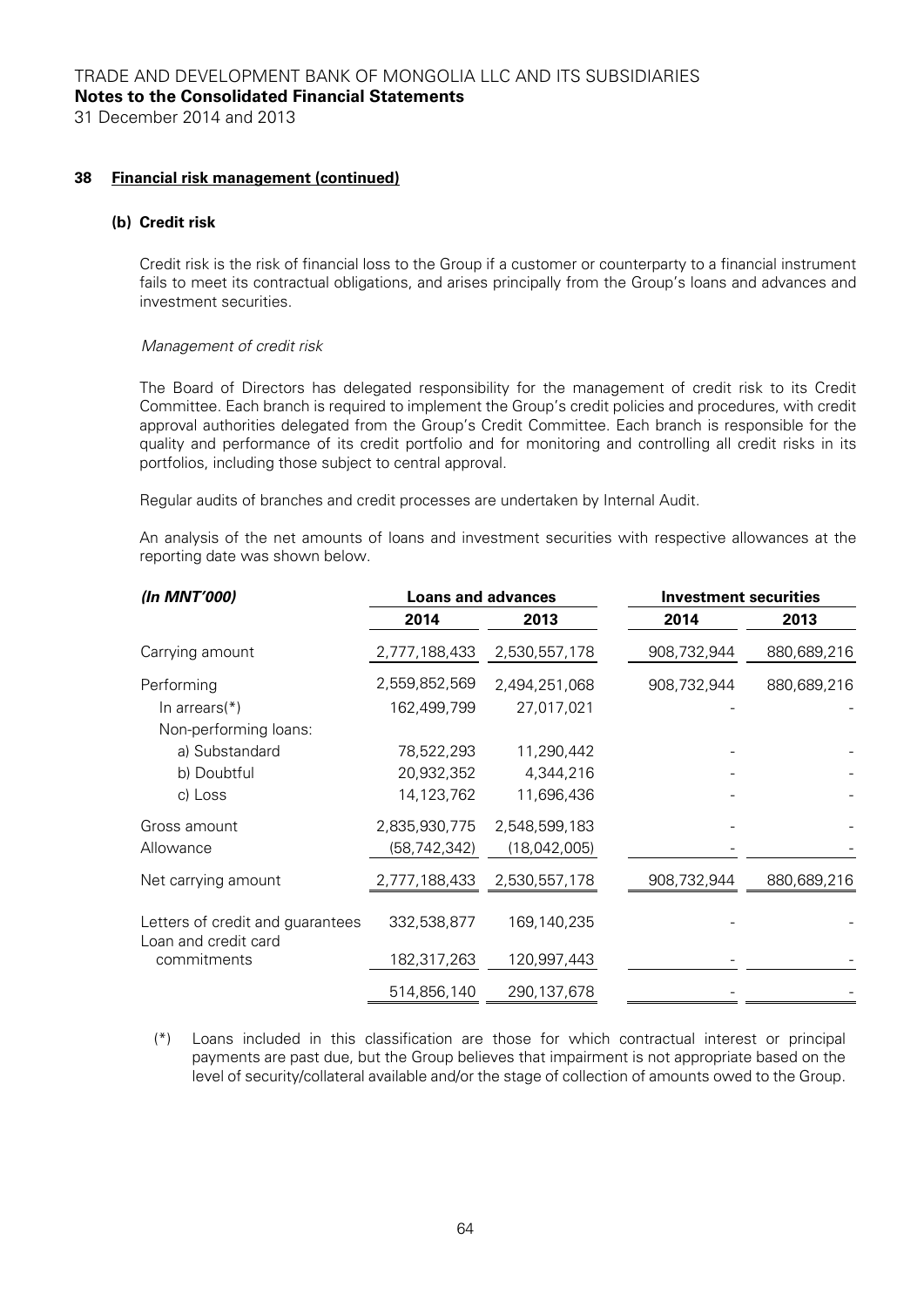## **38 Financial risk management (continued)**

## **(b) Credit risk (continued)**

#### *Impaired loans and securities*

Impaired loans and securities are loans and securities for which objective evidence demonstrates that a loss event has occurred after the initial recognition of the assets and that the loss event has an impact on the future cash flows of the assets that can be estimated reliably.

Set out below is an analysis of the gross and net (after allowances for loan losses) amounts of individually impaired assets by classifications.

|             |             | 2014<br><b>MNT'000</b> |                                | 2013<br><b>MNT'000</b> |            |                                |  |
|-------------|-------------|------------------------|--------------------------------|------------------------|------------|--------------------------------|--|
|             | Gross       | Net                    | Fair value of<br>collateral(*) | Gross                  | Net        | Fair value of<br>collateral(*) |  |
| In arrears  | 162,499,799 | 154,374,809            | 133,043,229                    | 27,017,021             | 25,666,170 | 25,393,200                     |  |
| Substandard | 78,522,293  | 58,891,719             | 58,346,867                     | 11,290,442             | 8,467,832  | 8,339,007                      |  |
| Doubtful    | 20,932,352  | 10,466,176             | 10,289,851                     | 4,344,216              | 2,172,108  | 1,926,762                      |  |
| Loss        | 14,123,762  |                        | -                              | 11,696,436             |            |                                |  |
|             |             |                        |                                |                        |            |                                |  |
|             | 276,078,206 | 223,732,704            | 201.679.947                    | 54,348,115             | 36,306,110 | 35,658,969                     |  |

(\*) The fair value of collateral represents the mitigation of credit risk due to collateral by each item. The fair value of collateral does not include mitigation of credit risk by other types of credit enhancement such as floating charge, guarantee from the third party and other tangible assets.

The Group holds collateral against loans and advances to customers in the form of mortgage interests over property, other registered securities over assets, and guarantees. Collateral generally is not held over loans and advances to banks except when securities are held as part of reverse repurchase and securities borrowing activities. Collateral usually is not held against investment securities, and no such collateral was held at 31 December 2014 or 2013.

The ultimate collectability of the loans is subject to a number of factors, including the successful performance of the debtors under various restructuring plans in place or in process of negotiation and their ability to perform on loan and debt obligations given the status of the Mongolian economy and the potential continuation of adverse trends or other unfavorable developments. Consequently, it is reasonably possible that adjustments could be made to the reserves for impaired loans and to the carrying amount of investments in the near term in amounts that may be material to the Group's consolidated financial statements.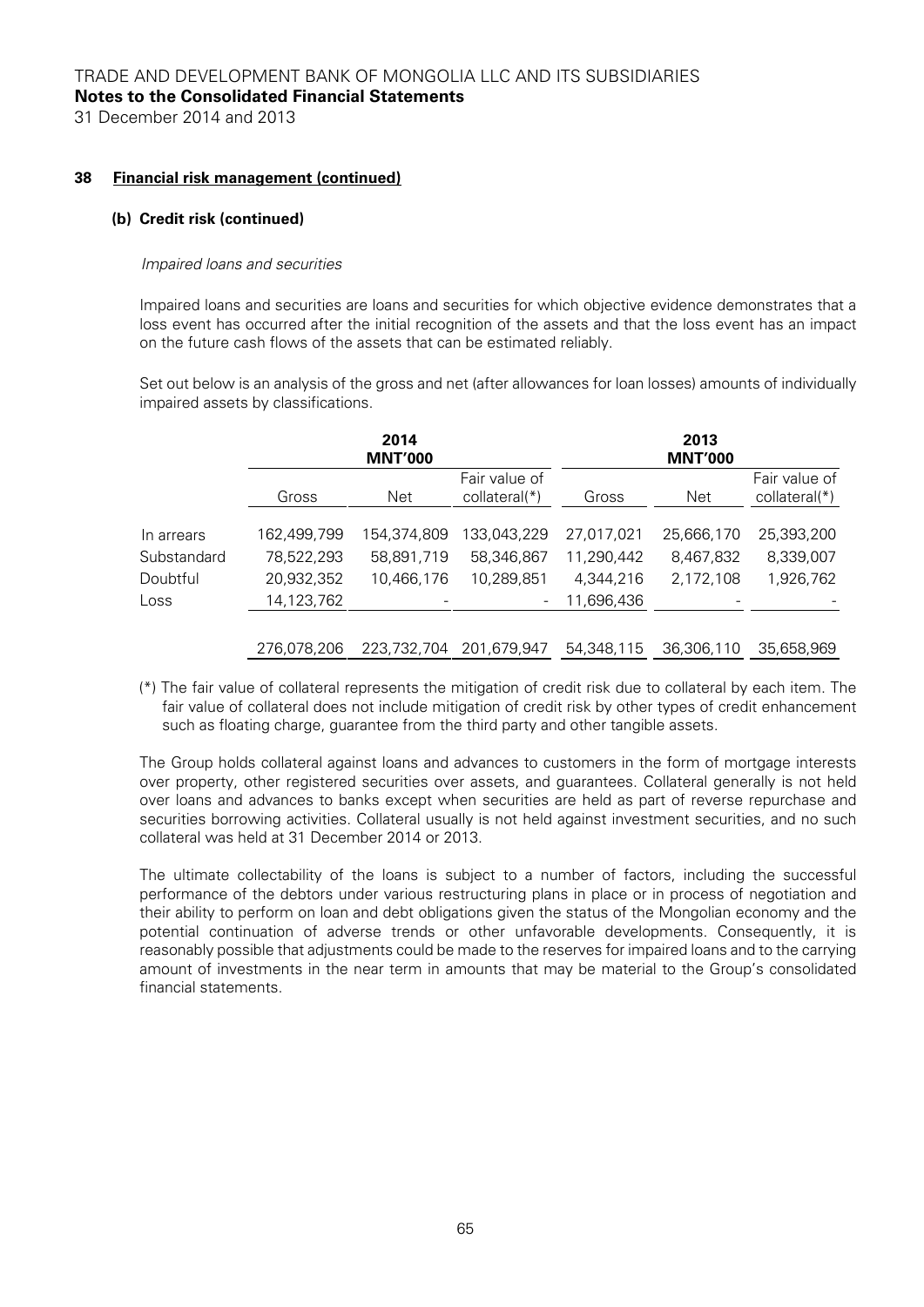## **38 Financial risk management (continued)**

## **(b) Credit risk (continued)**

The Group monitors concentration of credit risk by sector. An analysis of concentration of credit risk at the reporting date is shown below:

|                                | 2014<br><b>MNT'000</b> | 2013<br><b>MNT'000</b> |  |
|--------------------------------|------------------------|------------------------|--|
| Agriculture                    | 17,436,243             | 19,464,926             |  |
| Mining and quarrying           | 341,202,328            | 553,494,328            |  |
| Manufacturing                  | 276,424,120            | 235,469,970            |  |
| Petrol import and trade        | 198,256,662            | 230,190,649            |  |
| Trading                        | 440,784,221            | 355,643,925            |  |
| Construction                   | 504,175,139            | 421,413,789            |  |
| Electricity and thermal energy | 15,527,025             | 32,822,484             |  |
| Hotel, restaurant and tourism  | 78,767,210             | 53,545,296             |  |
| Financial services             | 163,556,363            | 27, 157, 123           |  |
| Transportation                 | 71,104,482             | 34,556,821             |  |
| Health                         | 26,469,558             | 17, 157, 136           |  |
| Education                      | 3,048,892              | 1,936,912              |  |
| Mortgage                       | 316,764,600            | 293,338,638            |  |
| Payment card                   | 119,146,430            | 115,182,434            |  |
| Saving collateralised          | 35,634,439             | 21,821,849             |  |
| <b>Others</b>                  | 168,890,721            | 117,360,898            |  |
| Total                          | 2,777,188,433          | 2,530,557,178          |  |

In 2014, the Group has changed the economic sector codification to comply with 'Amending sector classification of all economic operations' of Ministry of Finance of Mongolia ("MoF official guideline"). The new codification based on the MoF official guideline has 323 subsectors while previous sector codification that the Group applied in 2013 had 131 subsectors. As the subsector codification is defined in more detailed manner, the Group has redistributed its loan portfolio into 323 subsectors. There have been significant changes in the sector codification of mining and quarrying, construction, financial services, and hotel, restaurant and tourism due to this redistribution. For example, certain borrowers who only have shares in companies in the industry of mining and quarrying or constructions, etc., are classified into financial services in accordance with the MoF official guideline. The Group does not restate the comparative information because of the lack of the necessary and required information for the restatement of previous sector codification in 2013.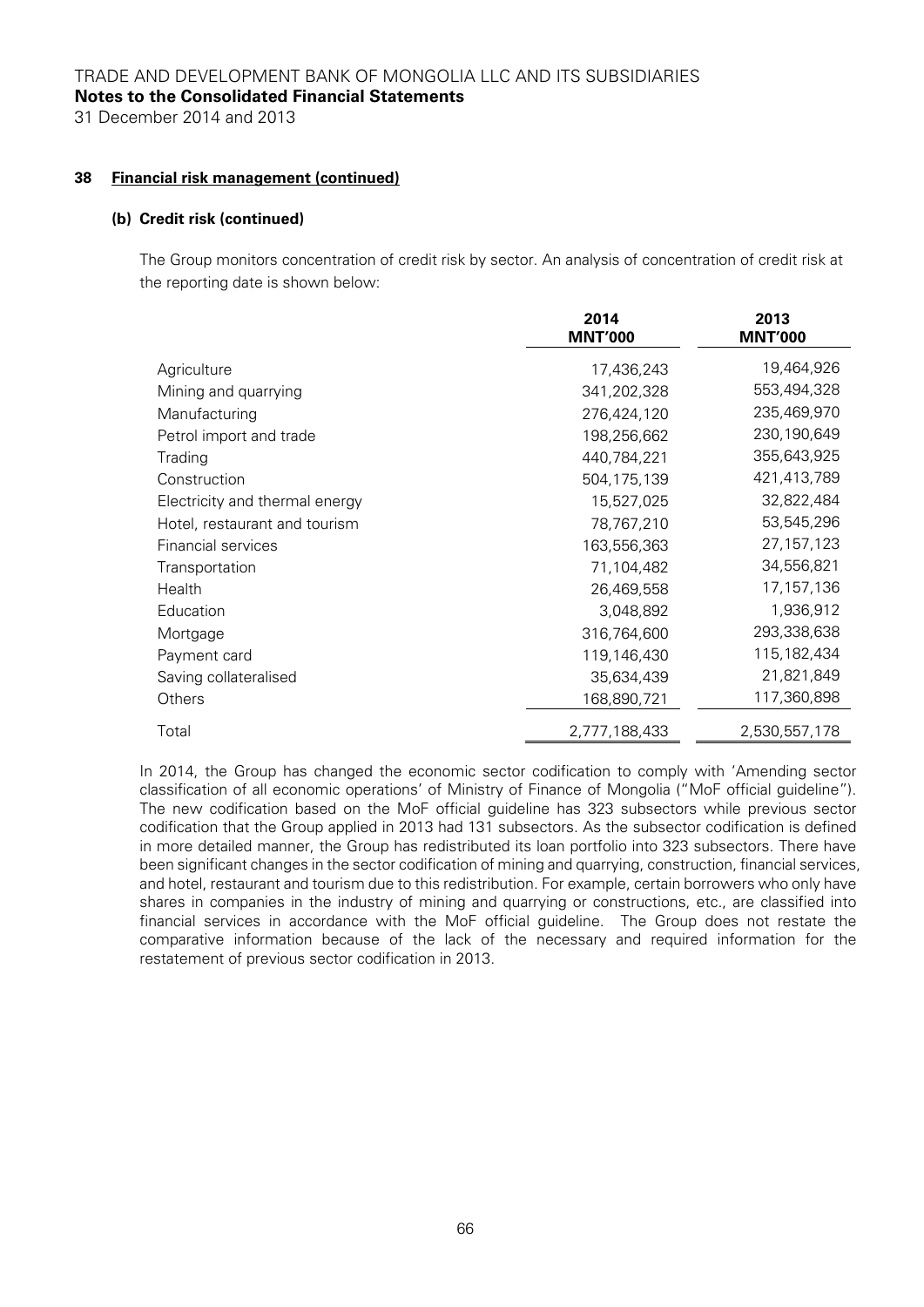## **38 Financial risk management (continued)**

## **(b) Credit risk (continued)**

As stipulated in the Banking Law of Mongolia, the total value of loans, loan equivalent assets and guarantees provided to one person or group of related persons shall not exceed 20% of the total equity of the Group. The maximum value of loans, loan equivalent assets and guarantees provided to a shareholder, the chairman, a member of the Representative Governing Board, an executive director or a bank officer or any related person thereof shall not exceed 5% of the capital of the Group, and the total amount shall not exceed 20% of the capital of the Group respectively. The criteria for concentration of loan as at 31 December 2014 are as follows:

|                                                          | 31 December     |        |           |
|----------------------------------------------------------|-----------------|--------|-----------|
| Description                                              | Suitable ratios | 2014   | Violation |
| The loan and guarantee given to one borrower             | $<$ Eq 20%      | 16.26% | None      |
| The loan and guarantee given to the single related party | $<$ Ea 5%       | 1.75%  | None      |
| Total loans and guarantees given to the related parties  | $<$ Eq 20%      | 3.17%  | None      |

## **(c) Liquidity risk**

Liquidity risk is the risk that the Group will encounter difficulty in meeting obligations from its financial liabilities. The Group's approach for managing liquidity is to ensure, as far as possible, that it will always have sufficient liquidity to meet its liabilities when due, under both normal and stressed conditions, without incurring unacceptable losses or risking damage to the Group's reputation.

The Group is exposed to frequent calls on its available cash resources from current deposits, maturing deposits and loan drawdowns. The Group's ALCO sets limits on the minimum proportion of maturing funds available to cover such cash outflows and on the minimum level of interbank and other borrowing facilities that should be in place to cover withdrawals at unexpected levels of demand.

#### *Exposure to liquidity risk*

The key measure used by the Group for managing liquidity risk is the ratio of liquid assets to total liabilities, which is in line with the liquidity ratio described in Banking Law of Mongolia.

For this purpose the Group maintained a liquidity ratio; calculated as a ratio of a the Group's liquid assets, including cash on hand, deposits and placements with banks and other financial institutions, balances with BOM and investment securities to the Group's liquid liabilities; including deposit from customers, deposits and placements from the Groups and other financial institutions, loans from foreign financial institutions, taxation and debt securities issued.

Details of the reported ratio at the reporting date were as follows:

|                   | 2014 | 2013 |
|-------------------|------|------|
| As at 31 December | 41%  | 42%  |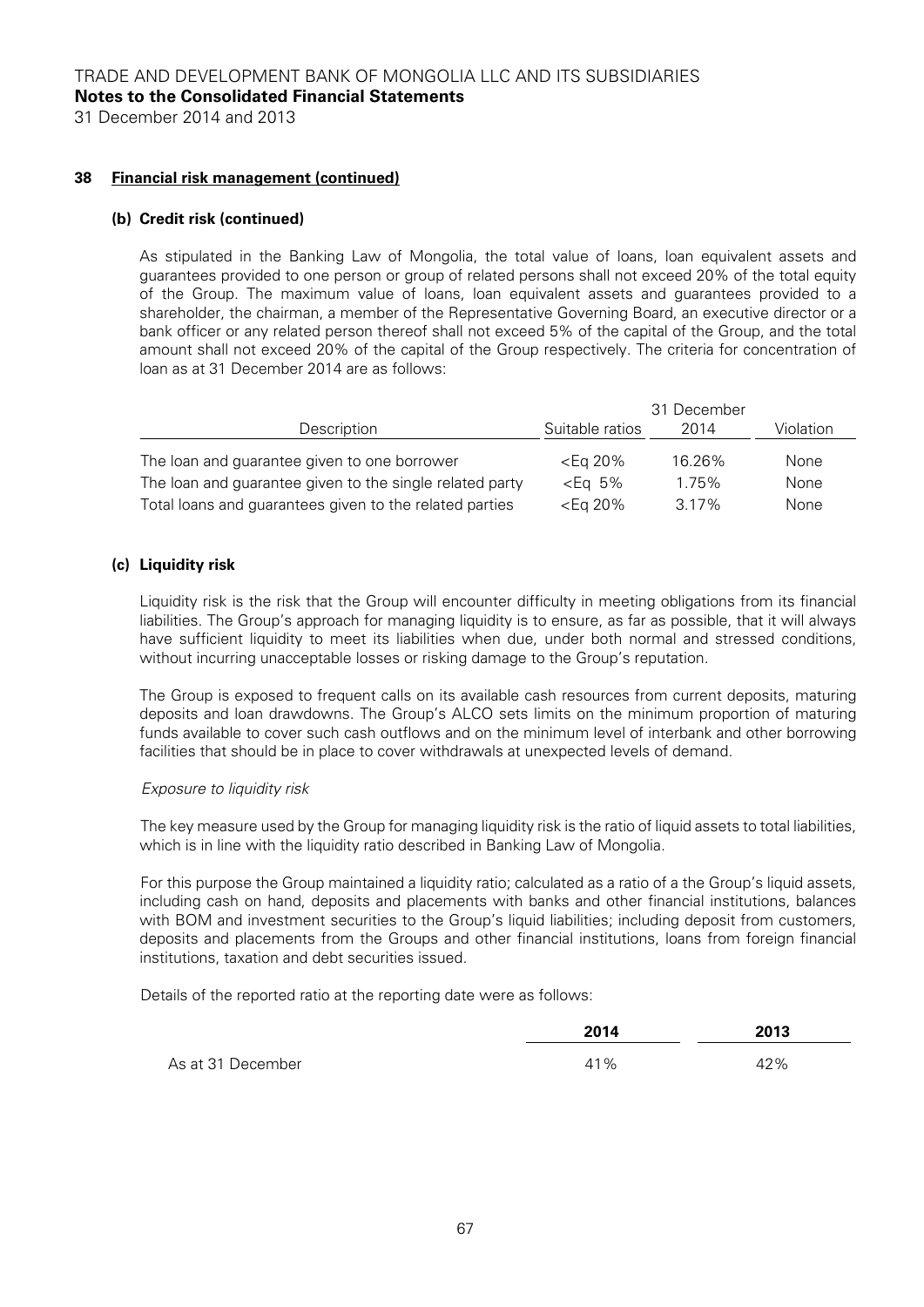# **38 Financial risk management (continued)**

## **(c) Liquidity risk (continued)**

The following table provides an analysis of the financial assets and liabilities of the Group into relevant maturity groupings based on the remaining periods to repayment:

#### *(In MNT'000)*

|                                                           | <b>Less than</b> | Three to six    | <b>Six months</b> | One to five   | Over five   |                 |
|-----------------------------------------------------------|------------------|-----------------|-------------------|---------------|-------------|-----------------|
| As at 31 December 2014                                    | three months     | months          | to one year       | years         | years       | <b>Total</b>    |
| <b>Financial assets</b>                                   |                  |                 |                   |               |             |                 |
| Cash on hand                                              | 70,182,271       |                 |                   |               |             | 70,182,271      |
| Deposits and placements with<br>banks and other financial |                  |                 |                   |               |             |                 |
| institutions                                              | 207,885,529      |                 | 85,686,075        |               |             | 293,571,604     |
| <b>Balances with BOM</b>                                  | 690,985,682      |                 |                   |               |             | 690,985,682     |
| Investment securities                                     |                  | 64,714,445      | 117,882,967       | 618,868,992   | 107,266,540 | 908,732,944     |
| Loans and advances                                        | 388,091,652      | 365,848,034     | 699,887,188       | 1,074,384,923 | 248,976,636 | 2,777,188,433   |
| Subordinated loans                                        |                  |                 |                   | 4,000,000     |             | 4,000,000       |
| Other assets(*)                                           | 218,478,256      | 1,521,512       | 5,069,063         | 55,445,122    | 345,784     | 280,859,737     |
|                                                           | 1,575,623,390    | 432,083,991     | 908,525,293       | 1,752,699,037 | 356,588,960 | 5,025,520,671   |
|                                                           |                  |                 |                   |               |             |                 |
| <b>Financial liabilities</b>                              |                  |                 |                   |               |             |                 |
| Deposits from customers                                   | 1,854,986,568    | 383,676,878     | 217,666,857       | 77,276,698    |             | 2,533,607,001   |
| Deposits and placements by<br>banks and other financial   |                  |                 |                   |               |             |                 |
| Institutions                                              | 81,630,664       | 14,523,832      | 23,852,840        |               |             | 120,007,336     |
| <b>Borrowings</b>                                         | 271,650,683      | 319,640,890     | 236,754,910       | 278,033,519   | 1,248,962   | 1,107,328,964   |
| Debt securities issued                                    |                  |                 | 531,957,131       | 209,397,714   |             | 741,354,845     |
| Subordinated debt securities                              |                  |                 |                   |               |             |                 |
| issued                                                    |                  |                 | 47,140,000        | 28,211,569    |             | 75,351,569      |
| Other liabilities(**)                                     | 207,580,437      | 14,215,485      | 26,349,653        | 30,722,386    | 4,059       | 278,872,020     |
| Issued financial guarantee                                |                  |                 |                   |               |             |                 |
| contracts                                                 | 332,538,877      |                 |                   |               |             | 332,538,877     |
| Unrecognised loan                                         |                  |                 |                   |               |             |                 |
| commitments                                               | 182,317,263      |                 |                   |               |             | 182,317,263     |
|                                                           | 2,930,704,492    | 732,057,085     | 1,083,721,391     | 623,641,886   | 1,253,021   | 5,371,377,875   |
| Net financial assets/(liabilities)                        | (1,355,081,102)  | (299, 973, 094) | (175, 196, 098)   | 1,129,057,151 | 355,335,939 | (345, 857, 204) |

(\*) Prepayments, precious metal and inventory supplies were excluded.

(\*\*) Unearned income was excluded.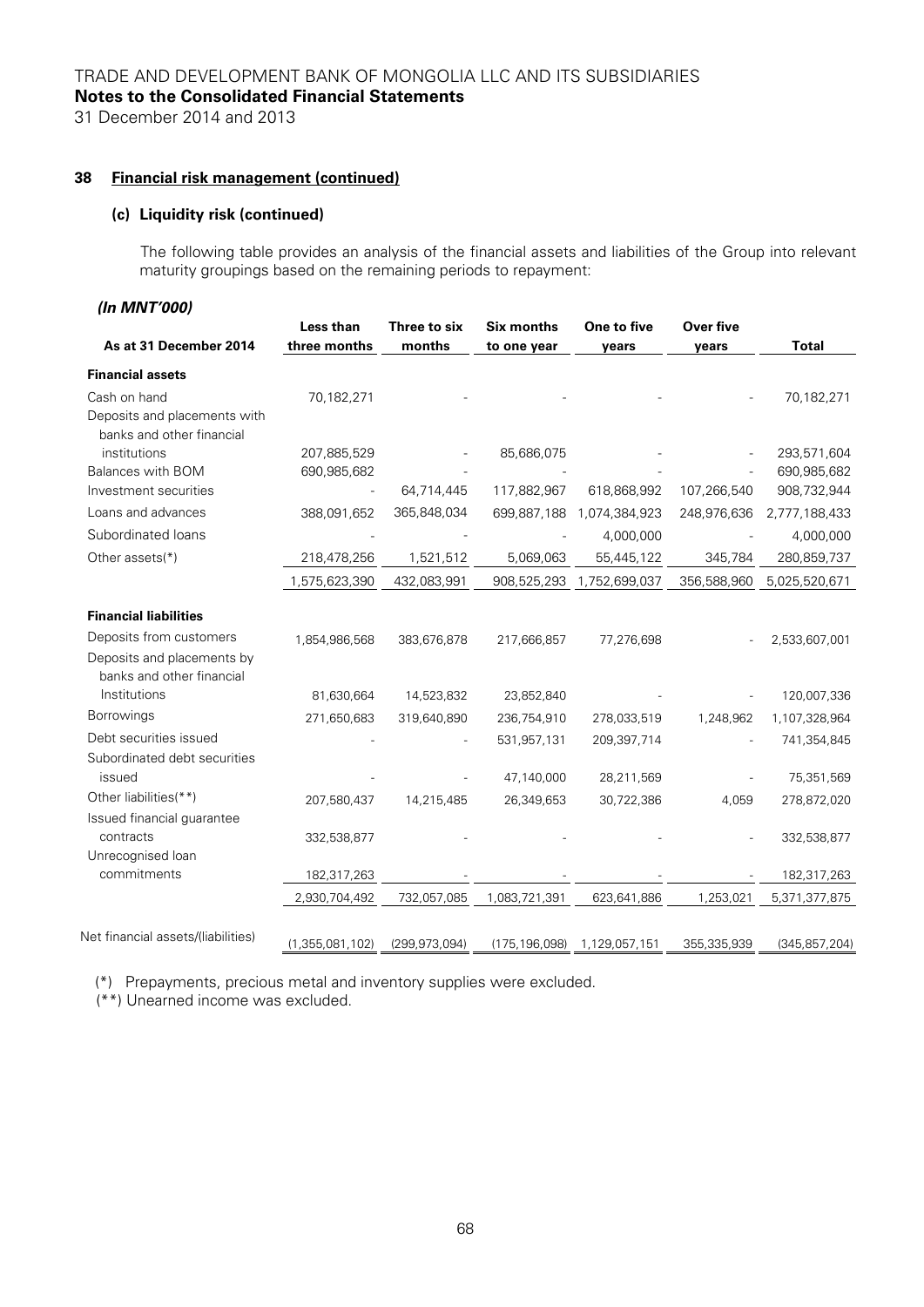# **38 Financial risk management (continued)**

# **(c) Liquidity risk (continued)**

## *(In MNT'000)*

|                                                           | Less than     | Three to six    | <b>Six months</b> | One to five   | Over five   |                 |
|-----------------------------------------------------------|---------------|-----------------|-------------------|---------------|-------------|-----------------|
| As at 31 December 2013                                    | three months  | months          | to one year       | years         | years       | <b>Total</b>    |
| <b>Financial assets</b>                                   |               |                 |                   |               |             |                 |
| Cash on hand                                              | 64,232,328    |                 |                   |               |             | 64,232,328      |
| Deposits and placements with<br>banks and other financial |               |                 |                   |               |             |                 |
| institutions                                              | 336,990,113   |                 |                   |               |             | 336,990,113     |
| <b>Balances with BOM</b>                                  | 689,022,571   |                 |                   |               |             | 689,022,571     |
| Investment securities                                     | 5,062,686     |                 | 92,501,535        | 642,410,428   | 145,138,012 | 885,112,661     |
| Loans and advances                                        | 488,342,728   | 293, 154, 436   | 625,030,900       | 903,318,624   | 220,710,490 | 2,530,557,178   |
| Subordinated loans                                        |               |                 | 3,000,000         | 4,000,000     |             | 7,000,000       |
| Other assets(*)                                           | 354,474,197   | 11,380,391      | 3,119,998         | 21,371,785    | 1,327,572   | 391,673,943     |
|                                                           | 1,938,124,623 | 304,534,827     | 723,652,433       | 1,571,100,837 | 367,176,074 | 4,904,588,794   |
| <b>Financial liabilities</b>                              |               |                 |                   |               |             |                 |
| Deposits from customers                                   | 1,610,220,905 | 283,642,380     | 192,918,245       | 52,910,619    | ÷,          | 2,139,692,149   |
| Deposits and placements by<br>banks and other financial   |               |                 |                   |               |             |                 |
| Institutions                                              | 135,769,122   | 19,849,200      | 16,491,377        |               |             | 172,109,699     |
| Bills sold under repurchase                               |               |                 |                   |               |             |                 |
| agreements                                                | 372,650,503   |                 |                   |               |             | 372,650,503     |
| Borrowings                                                | 183,754,594   | 329,991,463     | 276,869,563       | 357, 164, 525 | 9,310,783   | 1,157,090,928   |
| Debt securities issued                                    |               |                 |                   | 460,563,148   |             | 460,563,148     |
| Subordinated debt securities<br>issued                    |               |                 |                   | 66,036,156    |             | 66,036,156      |
| Other liabilities(**)                                     | 335,113,893   | 18,912,479      | 7,773,202         | 16,908,200    | 80,748      | 378,788,522     |
| Issued financial guarantee                                |               |                 |                   |               |             |                 |
| contracts                                                 | 169,140,235   |                 |                   |               |             | 169,140,235     |
| Unrecognised loan                                         |               |                 |                   |               |             |                 |
| commitments                                               | 120,997,443   |                 |                   |               |             | 120,997,443     |
|                                                           | 2,927,646,695 | 652,395,522     | 494,052,387       | 953,582,648   | 9,391,531   | 5,037,068,783   |
| Net financial assets/(liabilities)                        | (989,522,072) | (347, 860, 695) | 229,600,046       | 617,518,189   | 357,784,543 | (132, 479, 989) |

(\*) Prepayments, precious metal and inventory supplies were excluded.

(\*\*) Unearned income was excluded.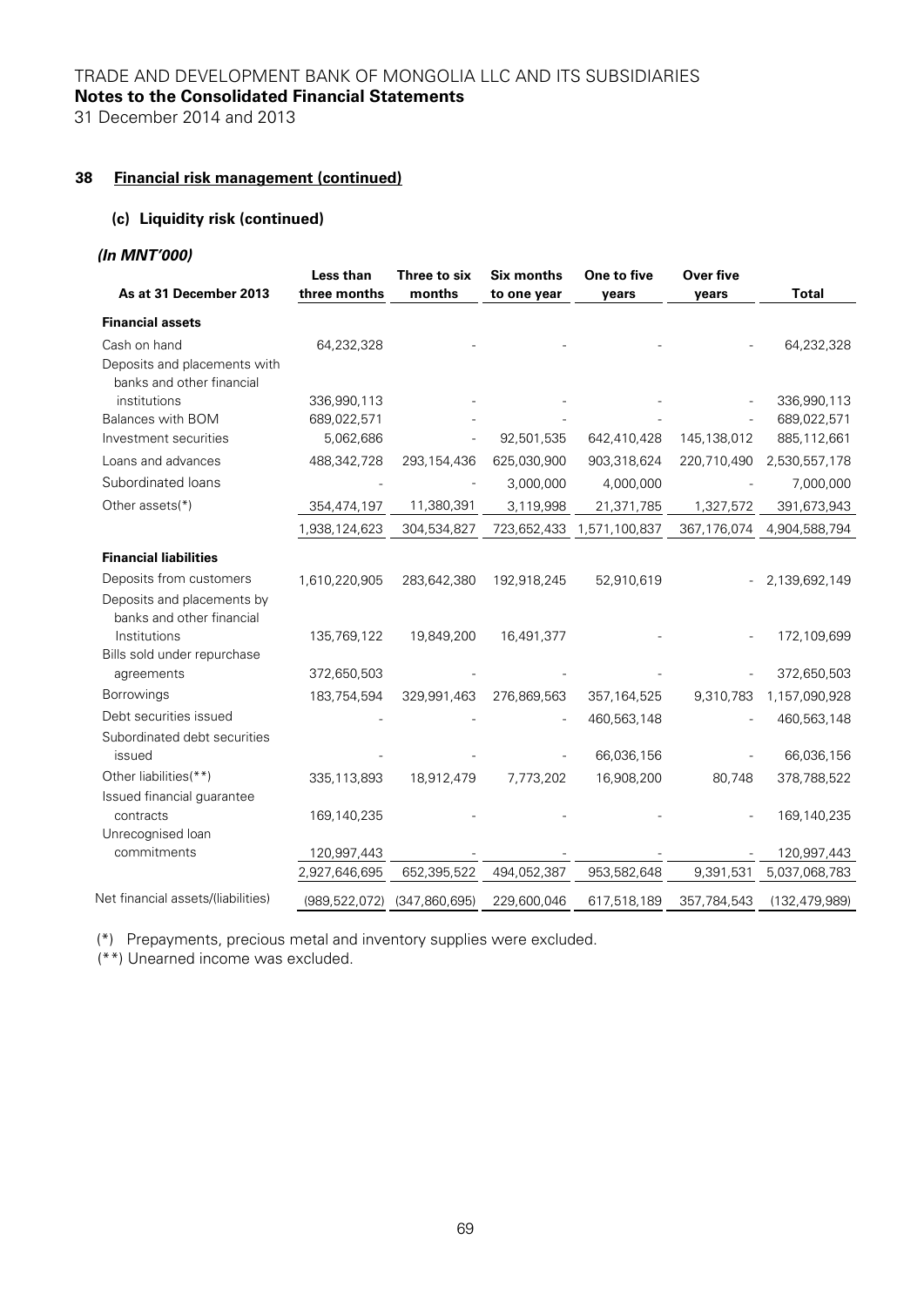# **38 Financial risk management (continued)**

## **(d) Market risks**

Market risk is the risk that changes in market prices, such as interest rate and foreign exchange rates will affect the Group's income or the value of its holdings of financial instruments. The objective of market risk management is to manage and control market risk exposures within acceptable parameters, while optimising the return on risk.

## *Management of market risks*

The Group is exposed to the effects of fluctuations in the prevailing levels of market interest rates on its financial position and cash flows. Interest rate risk is measured by the extent to which changes in market interest rates impact margins and net income. To the extent the term structure of interest bearing assets differs from that of liabilities, net of interest income will increase or decrease as a result of movements in interest rates.

Interest rate risk is managed by increasing or decreasing positions within limits specified by the Group's management. These limits restrict the potential effect of movements in interest rates on interest margin and on the value of interest sensitive assets and liabilities.

Overall authority for market risk is vested with the ALCO.

## *Exposure to interest rate risks*

The principal risk to which the Group's financial assets and liabilities are exposed is the risk of loss from fluctuations in the future cash flows or fair values of financial instrument because of a change in market interest rates. Interest rate risk is managed principally through monitoring interest rate gaps and by having pre-approved limits for repricing bands. A summary of the Group's interest rate gap position on its financial assets and liabilities are as follows: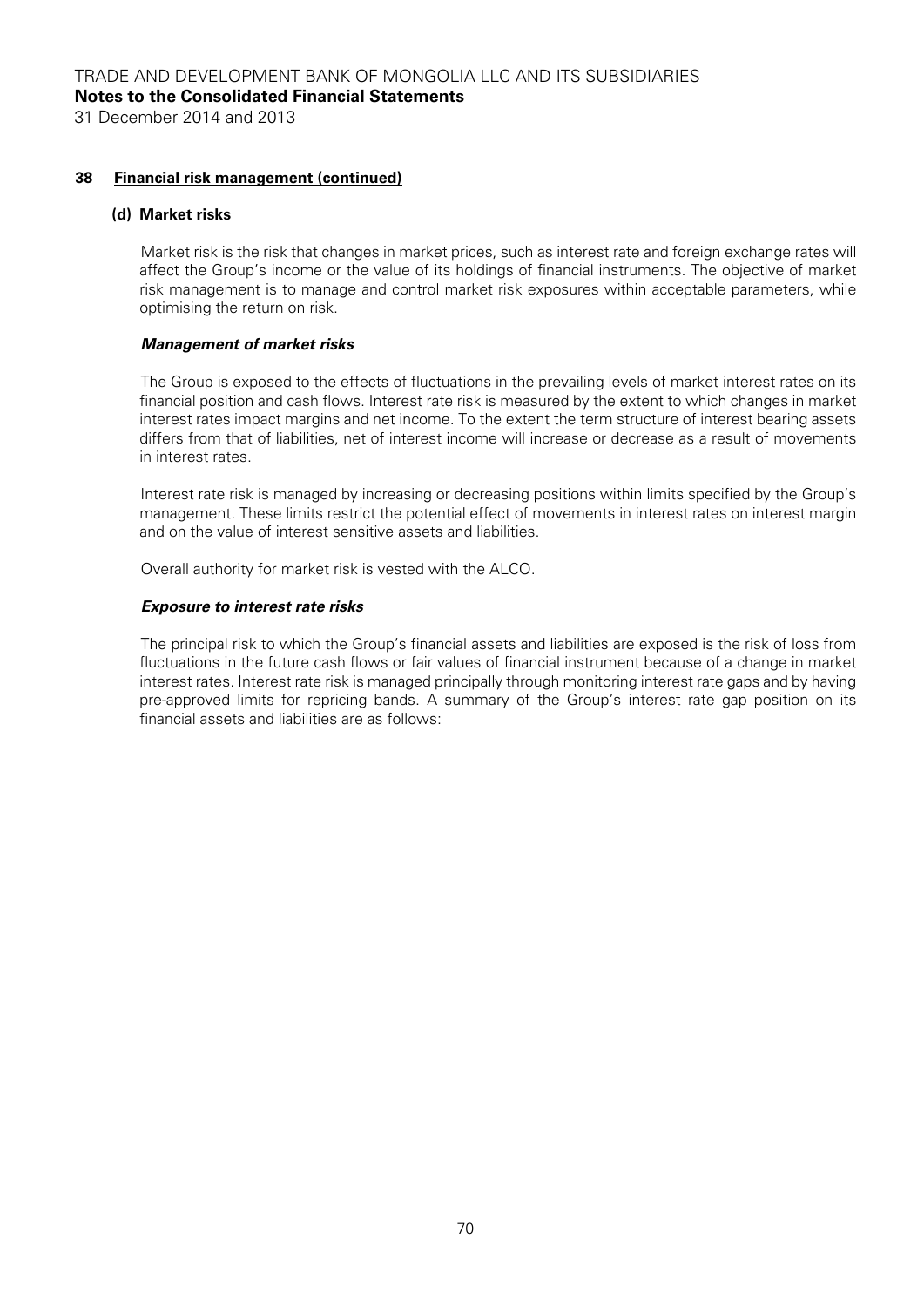#### **Notes to the Consolidated Financial Statements**

31 December 2014 and 2013

# **38 Financial risk management (continued)**

# **(d) Market risks (continued)**

#### **As at 31 December 2014**

*(In MNT'000)* 

|                                                                        | <b>Effective</b><br>interest rate | <b>Total</b>             | <b>Non-interest</b><br>sensitive | <b>Less than</b><br>three months | Three to six<br>months | <b>Six months</b><br>to one year | One to five<br>years | Over five<br>years |
|------------------------------------------------------------------------|-----------------------------------|--------------------------|----------------------------------|----------------------------------|------------------------|----------------------------------|----------------------|--------------------|
| <b>Financial assets</b>                                                |                                   |                          |                                  |                                  |                        |                                  |                      |                    |
| Cash on hand                                                           |                                   | 70,182,271               | 70,182,271                       |                                  |                        |                                  |                      |                    |
| Deposits and placements with banks<br>and other financial institutions | 8.13%                             | 293,571,604              | 113,669,029                      | 94,216,500                       |                        | 85,686,075                       |                      |                    |
| Balances with BOM                                                      | 10.00%                            | 690,985,682              | 615,985,682                      | 75,000,000                       |                        |                                  |                      |                    |
| Investment securities                                                  | 11.61%                            | 908,732,944              | 77,649,239                       |                                  | 64,714,445             | 117,882,967                      | 618,868,992          | 29,617,301         |
| Loans and advances                                                     | 12.20%                            | 2,777,188,433            |                                  | 388,091,652                      | 365,848,034            | 699,887,188                      | 1,074,384,923        | 248,976,636        |
| Subordinated loan<br>Other assets(*)                                   | 8.00%                             | 4,000,000<br>280,859,737 | 280,859,737                      |                                  |                        |                                  | 4,000,000            |                    |
|                                                                        |                                   | 5,025,520,671            | 1,158,345,958                    | 557,308,152                      | 430,562,479            | 903,456,230                      | 1,697,253,915        | 278,593,937        |
| <b>Financial liabilities</b>                                           |                                   |                          |                                  |                                  |                        |                                  |                      |                    |
| Deposits from customers                                                | 6.18%                             | 2,533,607,001            |                                  | 1,854,986,568                    | 383,676,878            | 217,666,857                      | 77,276,698           |                    |
| Deposits and placements with banks<br>and other financial institutions | 5.54%                             | 120,007,336              | 10,833,951                       | 70,796,713                       | 14,523,832             | 23,852,840                       |                      |                    |
| Borrowing                                                              | 4.69%                             | 1,107,328,964            |                                  | 271,650,683                      | 319,640,890            | 236,754,910                      | 278,033,519          | 1,248,962          |
| Debt securities issued                                                 | 8.99%                             | 741,354,845              |                                  |                                  |                        | 531,957,131                      | 209,397,714          |                    |
| Subordinated debt securities issued                                    | 11.03%                            | 75,351,569               |                                  |                                  |                        | 47,140,000                       | 28,211,569           |                    |
| Other liabilities(**)                                                  |                                   | 278,872,020              | 278,872,020                      |                                  |                        |                                  |                      |                    |
|                                                                        |                                   | 4,856,521,735            | 289,705,971                      | 2,197,433,964                    | 717,841,600            | 1,057,371,738                    | 592,919,500          | 1,248,962          |
| Net financial assets/(liabilities)                                     |                                   | 168,998,936              |                                  | 868,639,987 (1,640,125,812)      | (287, 279, 121)        | (153, 915, 508)                  | 1,104,334,415        | 277,344,975        |

(\*) Prepayments, precious metal and inventory supplies were excluded.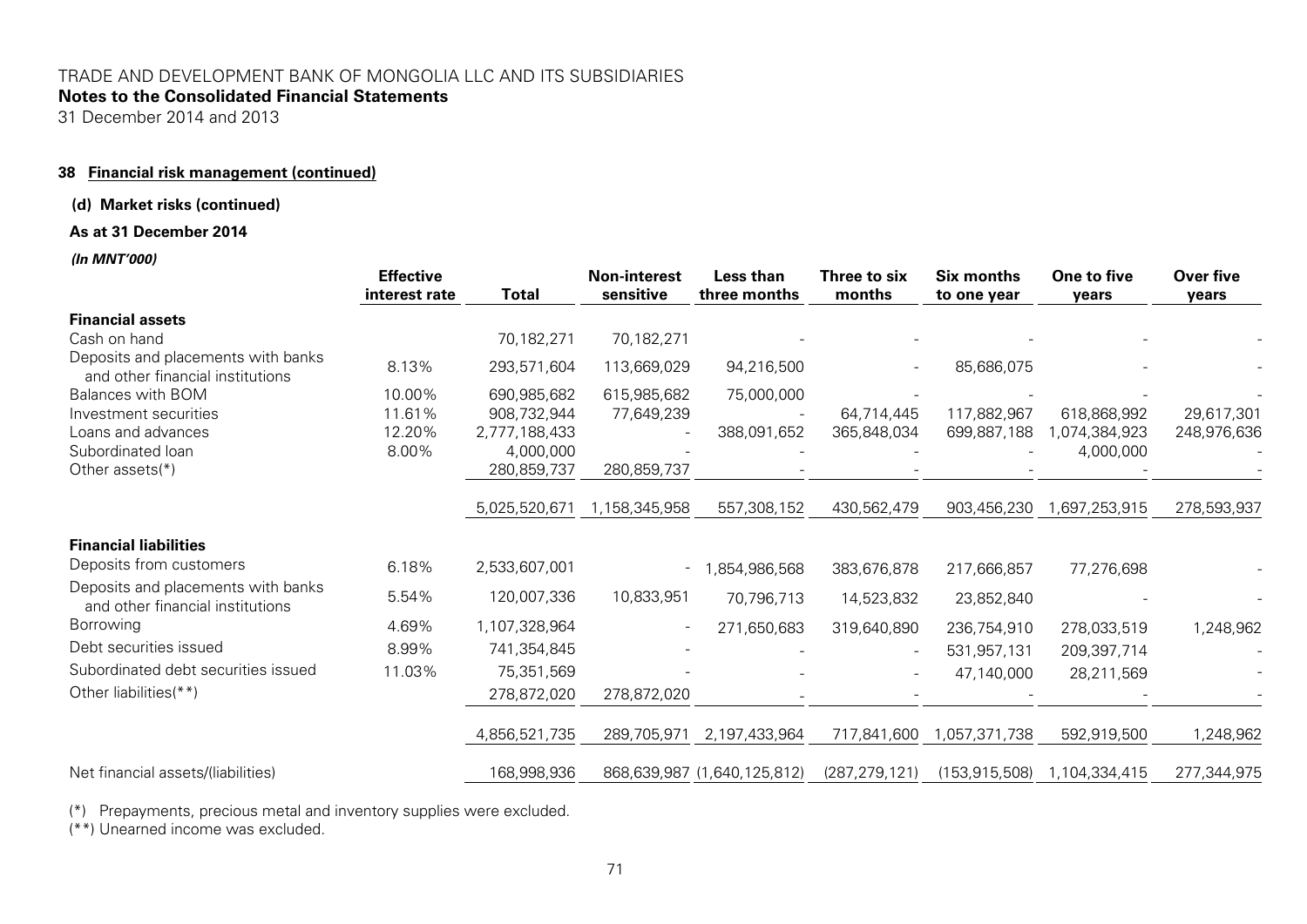#### **Notes to the Consolidated Financial Statements**

31 December 2014 and 2013

# **38 Financial risk management (continued)**

# **(d) Market risks (continued)**

#### **As at 31 December 2013**

*(In MNT'000)* 

|                                                                        | <b>Effective</b><br>interest rate | Total                        | <b>Non-interest</b><br>sensitive | Less than<br>three months   | Three to six<br>months | <b>Six months</b><br>to one year | One to five<br>years       | Over five<br>years         |
|------------------------------------------------------------------------|-----------------------------------|------------------------------|----------------------------------|-----------------------------|------------------------|----------------------------------|----------------------------|----------------------------|
| <b>Financial assets</b>                                                |                                   |                              |                                  |                             |                        |                                  |                            |                            |
| Cash on hand                                                           |                                   | 64,232,328                   | 64,232,328                       |                             |                        |                                  |                            |                            |
| Deposits and placements with banks<br>and other financial institutions | 8.06%                             | 336,990,113                  | 156,352,445                      | 180,637,668                 |                        |                                  |                            |                            |
| Balances with BOM                                                      |                                   | 689,022,571                  | 689,022,571                      |                             |                        |                                  |                            |                            |
| Investment securities<br>Loans and advances                            | 9.88%<br>11.99%                   | 885,112,661<br>2,530,557,178 | 4,423,445                        | 5,062,685<br>488,342,728    | 293,154,436            | 92,501,535<br>625,030,900        | 642,410,428<br>903,318,625 | 140,714,568<br>220,710,489 |
| Subordinated loan<br>Other assets(*)                                   | 9.71%                             | 7,000,000<br>391,673,943     | 391,673,943                      |                             |                        | 3,000,000                        | 4,000,000                  |                            |
|                                                                        |                                   | 4,904,588,794                | 1,305,704,732                    | 674,043,081                 | 293, 154, 436          | 720,532,435                      | 1,549,729,053              | 361,425,057                |
| <b>Financial liabilities</b>                                           |                                   |                              |                                  |                             |                        |                                  |                            |                            |
| Deposits from customers                                                | 5.96%                             | 2,139,692,149                |                                  | ,610,220,905                | 283,642,380            | 192,918,245                      | 52,910,619                 |                            |
| Deposits and placements with banks<br>and other financial institutions | 5.35%                             | 172,109,699                  | 14,377,341                       | 121,391,781                 | 19,849,200             | 16,491,377                       |                            |                            |
| Bills sold under repurchase agreements                                 | 12.50%                            | 372,650,503                  |                                  | 372,650,503                 |                        |                                  |                            |                            |
| Borrowing                                                              | 4.00%                             | 1,157,090,928                |                                  | 183,754,594                 | 329,991,463            | 276,869,563                      | 357, 164, 525              | 9,310,783                  |
| Debt securities issued                                                 | 8.59%                             | 460,563,148                  |                                  |                             |                        | $\overline{\phantom{0}}$         | 460,563,148                |                            |
| Subordinated debt securities issued                                    | 11.05%                            | 66,036,156                   |                                  |                             |                        |                                  | 66,036,156                 |                            |
| Other liabilities(**)                                                  |                                   | 378,788,522                  | 378,788,522                      |                             |                        |                                  |                            |                            |
|                                                                        |                                   | 4,746,931,105                | 393, 165, 863                    | 2,288,017,783               | 633,483,043            | 486,279,185                      | 936,674,448                | 9,310,783                  |
| Net financial assets/(liabilities)                                     |                                   | 157,657,689                  |                                  | 912,538,869 (1,613,974,702) | (340, 328, 607)        | 234,253,250                      | 613,054,605                | 352,114,274                |

(\*) Prepayments, precious metal and inventory supplies were excluded.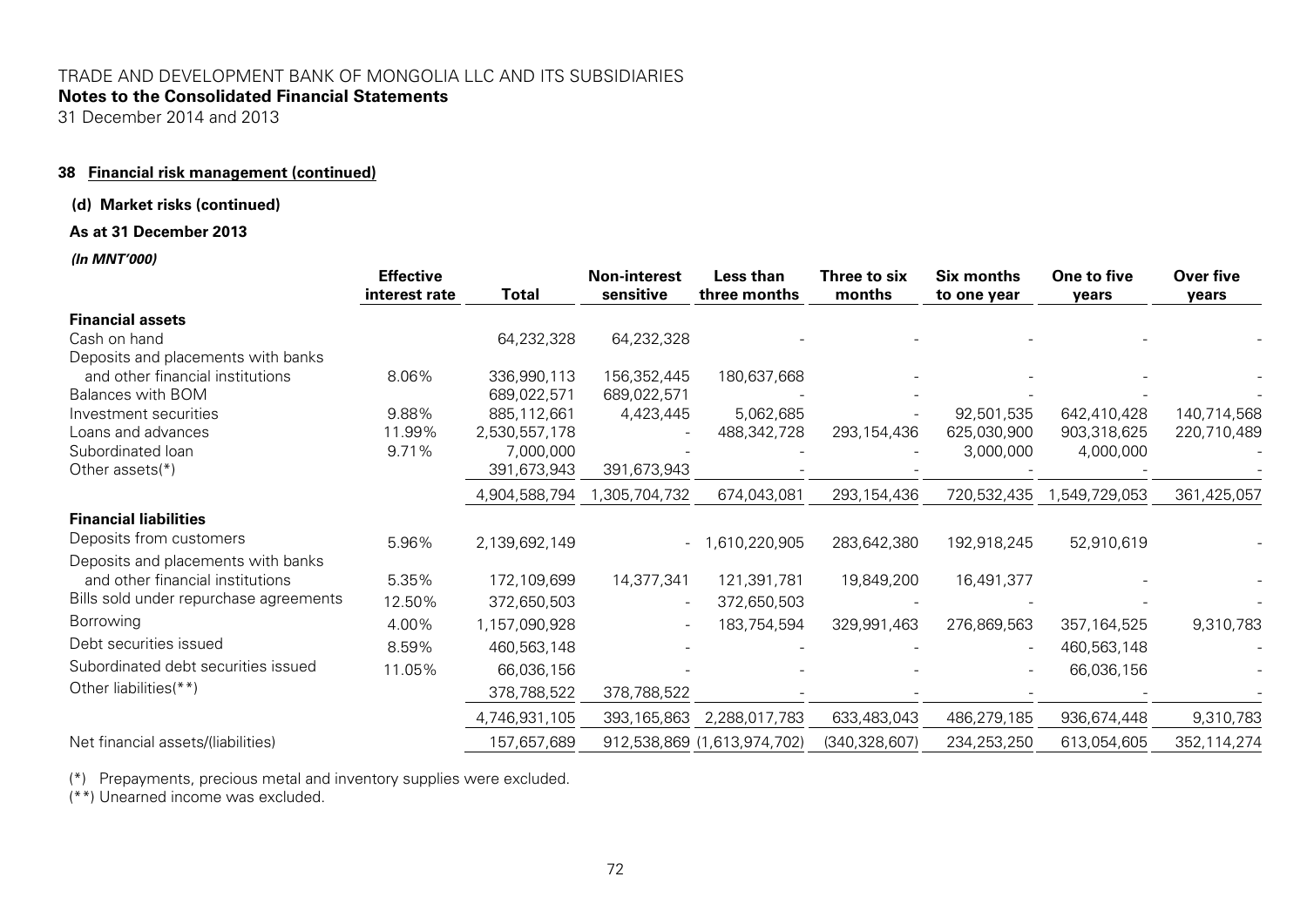# **38 Financial risk management (continued)**

## **(d) Market risks (continued)**

The management of interest rate risk against interest rate gap limits is supplemented by monitoring the sensitivity of the Group's financial assets and liabilities to various standard and non-standard interest rate scenarios. An analysis of the Group's sensitivity to a 100 basis point (bp) increase or decrease in interest rates (assuming no asymmetrical movement in yield curves and a constant statement of financial position) for net financial assets/(liabilities) less than one year is as follows:

|                                              | 100 bp parallel<br>increase<br><b>MNT'000</b> | 100 bp parallel<br>decrease<br><b>MNT'000</b> |
|----------------------------------------------|-----------------------------------------------|-----------------------------------------------|
| Sensitivity of projected net interest income |                                               |                                               |
| 2014                                         |                                               |                                               |
| At 31 December                               | (16, 531, 384)                                | 16,531,384                                    |
| 2013                                         |                                               |                                               |
| At 31 December                               | (15,663,699)                                  | 15,663,699                                    |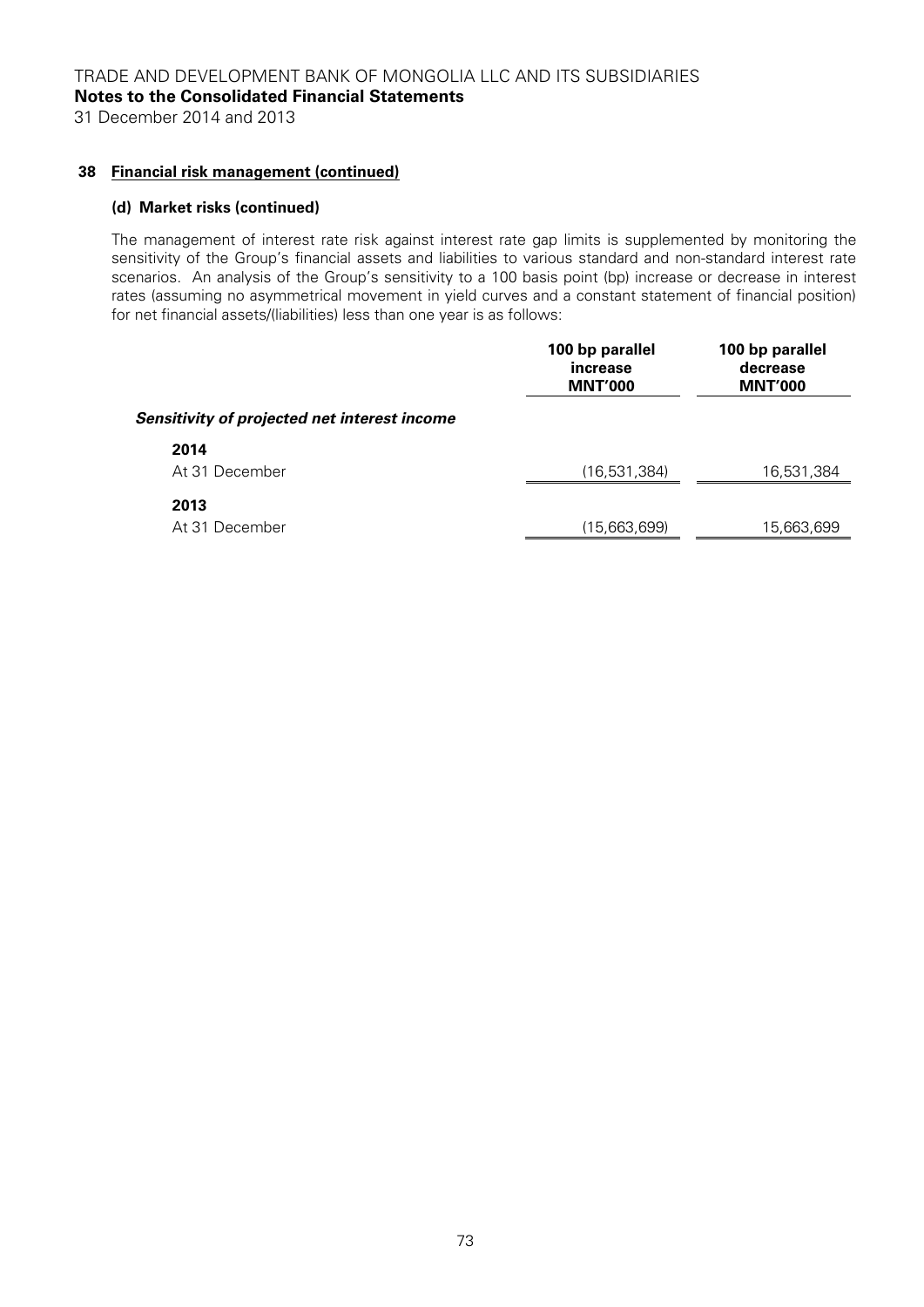## **38 Financial risk management (continued)**

#### **(d) Market risks (continued)**

#### *Exposure to foreign exchange rate risks*

The Group is exposed to effects of fluctuations in the prevailing foreign currency exchange rates on its financial position and cash flows. The Group's management sets limits on the level of exposure by currencies (primarily USD) and in total. These limits also comply with the minimum requirements set by BOM.

# *(In MNT'000)*

|                                       |               | 2014           |               |               | 2013            |               |
|---------------------------------------|---------------|----------------|---------------|---------------|-----------------|---------------|
|                                       | <b>MNT</b>    | Foreign        |               | <b>MNT</b>    | Foreign         |               |
|                                       | denominated   | currencies     | <b>Total</b>  | denominated   | currencies      | <b>Total</b>  |
| <b>Financial assets</b>               |               |                |               |               |                 |               |
| Cash on hand                          | 35,592,587    | 34,589,684     | 70,182,271    | 34,340,930    | 29,891,398      | 64,232,328    |
| Deposits and placements               |               |                |               |               |                 |               |
| with banks and other                  | 107,479,786   | 186,091,818    | 293,571,604   |               |                 |               |
| financial instruments                 |               |                |               | 280,640,011   | 56,350,102      | 336,990,113   |
| Balances and deposits with<br>the BOM | 157,440,592   | 533,545,090    | 690,985,682   | 444,306,076   | 244,716,495     | 689,022,571   |
| Investment securities                 | 835,718,150   | 73,014,794     | 908,732,944   | 848, 377, 307 | 36,735,354      | 885,112,661   |
| Loan and advances                     | 1,265,680,779 | 1,511,507,654  | 2,777,188,433 | 1,254,306,839 | 1,276,250,339   | 2,530,557,178 |
| Subordinated Ioans                    | 4,000,000     |                | 4,000,000     | 7,000,000     |                 | 7,000,000     |
| Other assets (*)                      | 102,974,132   | 177,885,605    | 280,859,737   | 100,196,917   | 291,477,026     | 391,673,943   |
|                                       | 2,508,886,026 | 2,516,634,645  | 5,025,520,671 | 2,969,168,080 | 1,935,420,714   | 4,904,588,794 |
| <b>Financial liabilities</b>          |               |                |               |               |                 |               |
| Deposits from customers               | 1,193,983,731 | 1,339,623,270  | 2,533,607,001 | 1,080,994,172 | 1,058,697,977   | 2,139,692,149 |
| Deposits and placement by             |               |                |               |               |                 |               |
| bank and other financial              | 477,418       | 119,529,918    | 120,007,336   |               |                 |               |
| institutions                          |               |                |               | 106,433,227   | 65,676,472      | 172,109,699   |
| Bills sold under repurchase           |               |                |               |               |                 |               |
| agreements                            |               |                |               | 372,650,503   |                 | 372,650,503   |
| Borrowings                            | 552,220,719   | 555,108,245    | 1,107,328,964 | 826,235,611   | 330,855,317     | 1,157,090,928 |
| Debt securities issued                |               | 741,354,845    | 741,354,845   |               | 460,563,148     | 460,563,148   |
| Subordinated debt                     |               | 75,351,569     | 75,351,569    |               | 66,036,156      | 66,036,156    |
| Other liabilities (**)                | 165, 112, 747 | 113,759,273    | 278,872,020   | 345,226,256   | 33,562,266      | 378,788,522   |
|                                       | 1,911,794,615 | 2,944,727,120  | 4,856,521,735 | 2,731,539,769 | 2,015,391,336   | 4,746,931,105 |
|                                       |               |                |               |               |                 |               |
| Off-balance foreign currency          |               | 334,548,707    |               |               | (80, 776, 654)  |               |
| exposure, net                         |               |                |               |               |                 |               |
| Net foreign currency                  |               |                |               |               |                 |               |
| exposure                              |               | (93, 543, 768) |               |               | (160, 747, 276) |               |
|                                       |               |                |               |               |                 |               |

(\*) Prepayments, precious metal and inventory supplies were excluded.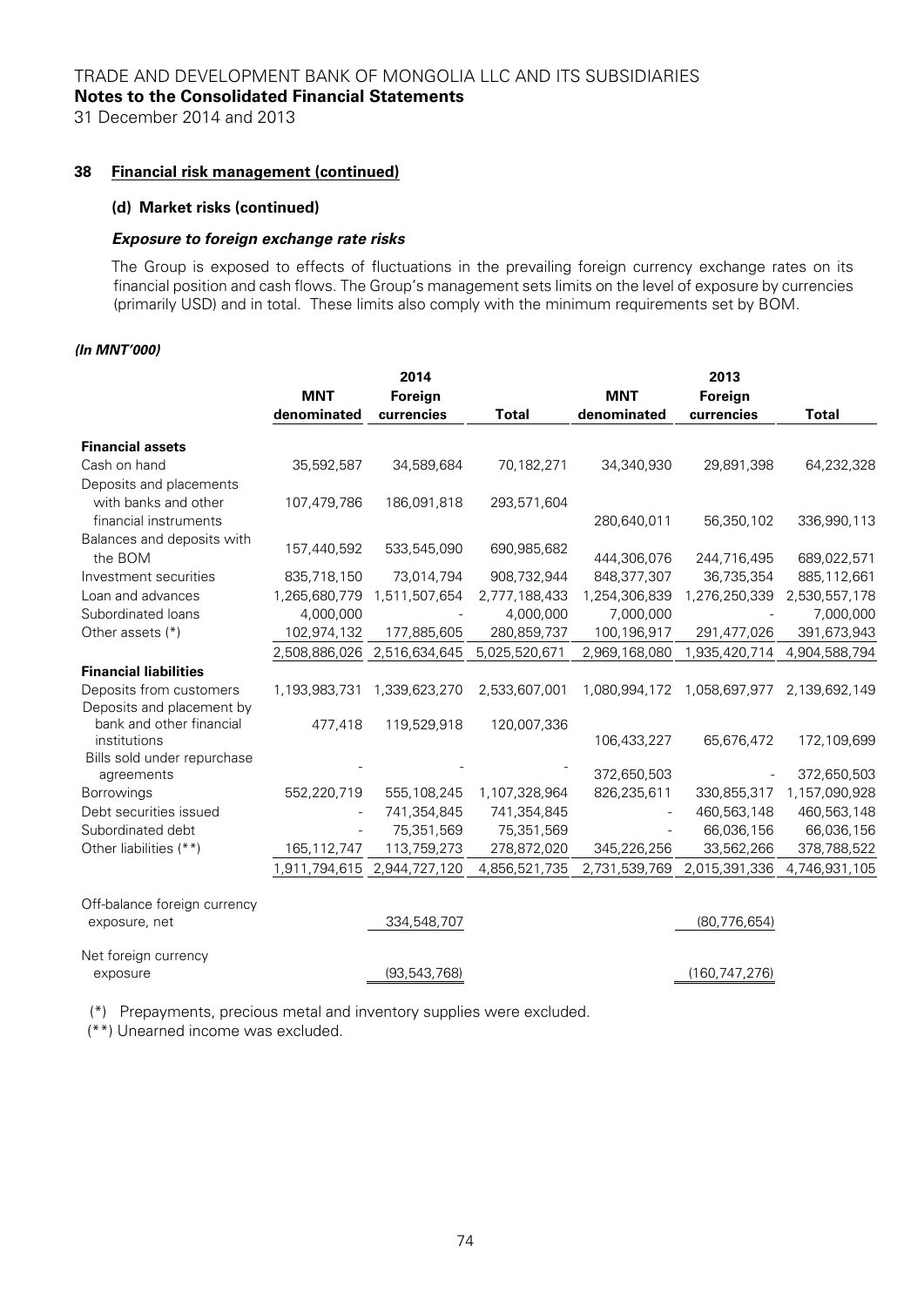# **38 Financial risk management (continued)**

## **(d) Market risks (continued)**

# *Exposure to foreign exchange rate risks (continued)*

A ten percent strengthening or weakening of the MNT against the USD at 31 December 2014 and 2013 would have increased (decreased) comprehensive income by the amounts shown below. This analysis assumes that all other variables, in particular interest rates, remain constant.

|                        | Ten percent<br><b>Strengthening</b><br><b>MNT'000</b> | Ten percent<br>Weakening<br><b>MNT'000</b> |  |
|------------------------|-------------------------------------------------------|--------------------------------------------|--|
| 2014<br>At 31 December | (9,354,377)                                           | 9,354,377                                  |  |
| 2013<br>At 31 December | (16,074,728)                                          | 16,074,728                                 |  |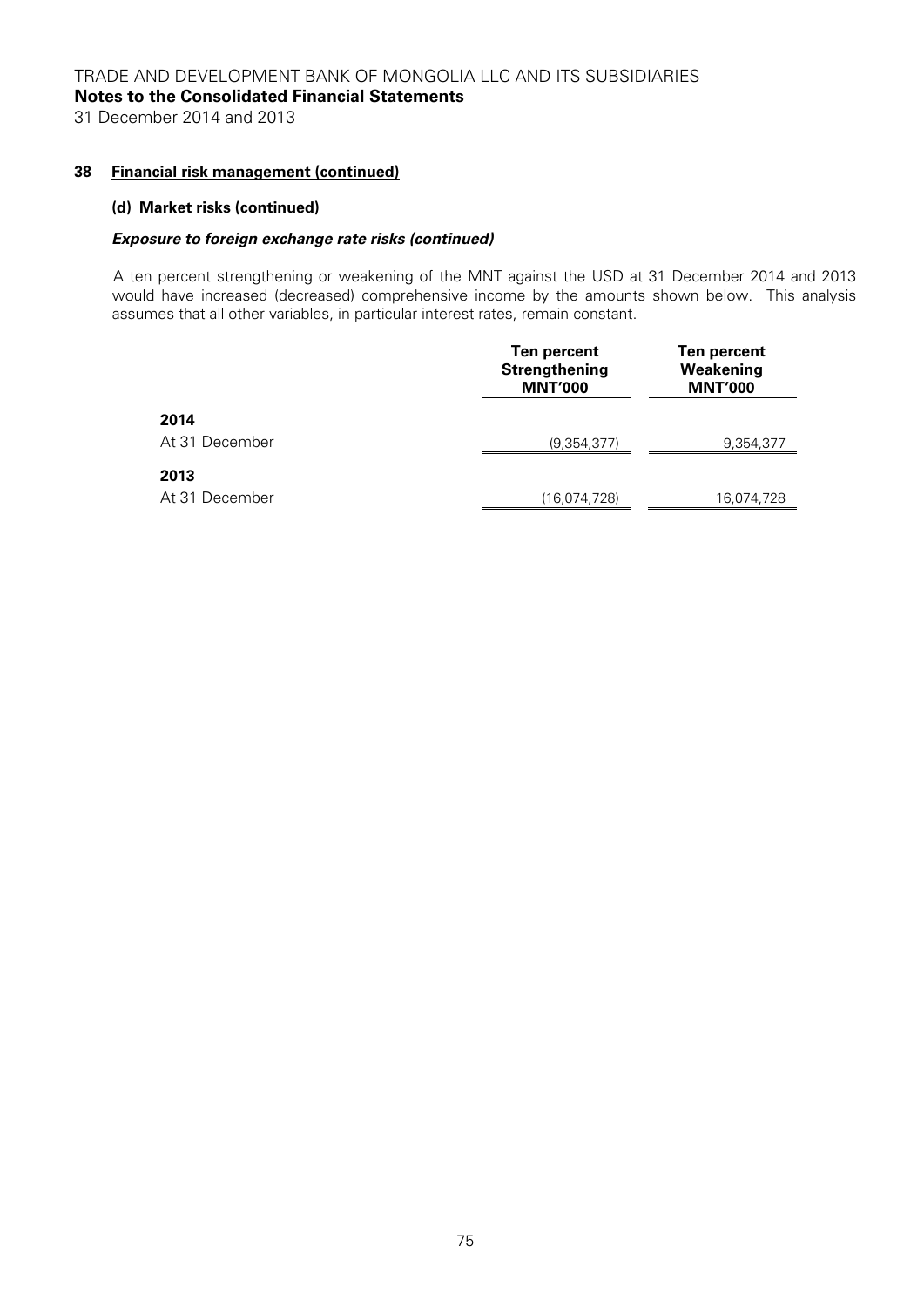# **38 Financial risk management (continued)**

## **(e) Capital Management**

BOM sets and monitors capital requirements for the Group as a whole.

The Bank of Mongolia requires the Group to maintain a minimum capital adequacy ratio of 14.0% at 31 December 2014 and 2013, complied on the basis of total capital and total assets as adjusted for their risk ("CAR"), and a minimum of 9.0% at 31 December 2014 and 2013, complied on the basis of total tier 1 capital and total assets as adjusted for their risk ("TCAR").

Various limits are applied to elements of the capital base. The qualifying tier 2 capital cannot exceed tier 1 capital; and qualifying term subordinated borrowings capital may not exceed 50 percent of tier 1 capital.

Risk-weighted assets are determined according to specified requirements that seek to reflect the varying levels of risk attached to assets and off-balance sheet exposures.

The Group's policy is to maintain a strong capital base so as to maintain investors, creditors and market confidence and to sustain future development of the business. The impact of the level of capital on shareholders' return is also recognised and the Group recognises the need to maintain a balance between the higher returns that might be possible with greater gearing and the advantages and security afforded by a sound capital position.

The Group has complied with all externally imposed capital requirements throughout the period. There have been no material changes in the Group's management of capital during the year.

The suitable ratios of the Group's capital adequacy as at 31 December 2014 and 2013, respectively, were as following:

|                                                                                                                      | 2014<br><b>MNT'000</b>     | 2013<br><b>MNT'000</b>    |
|----------------------------------------------------------------------------------------------------------------------|----------------------------|---------------------------|
| Tier 1 capital<br>Tier 2 capital                                                                                     | 422,393,739<br>200,509,855 | 326,723,688<br>96.994.958 |
| Total Tier 1 and Tier 2 capital                                                                                      | 622,903,594                | 423,718,646               |
| Risk weighted assets                                                                                                 | 3,250,150,263              | 2,810,912,604             |
| <b>Capital ratios</b><br>Total regulatory capital expressed as a percentage of<br>total risk-weighted assets ("CAR") | 19.17%                     | 15.07%                    |
| Total tier 1 capital expressed as a percentage of<br>risk-weighted assets ("TCAR")                                   | 13.00%                     | 11.62%                    |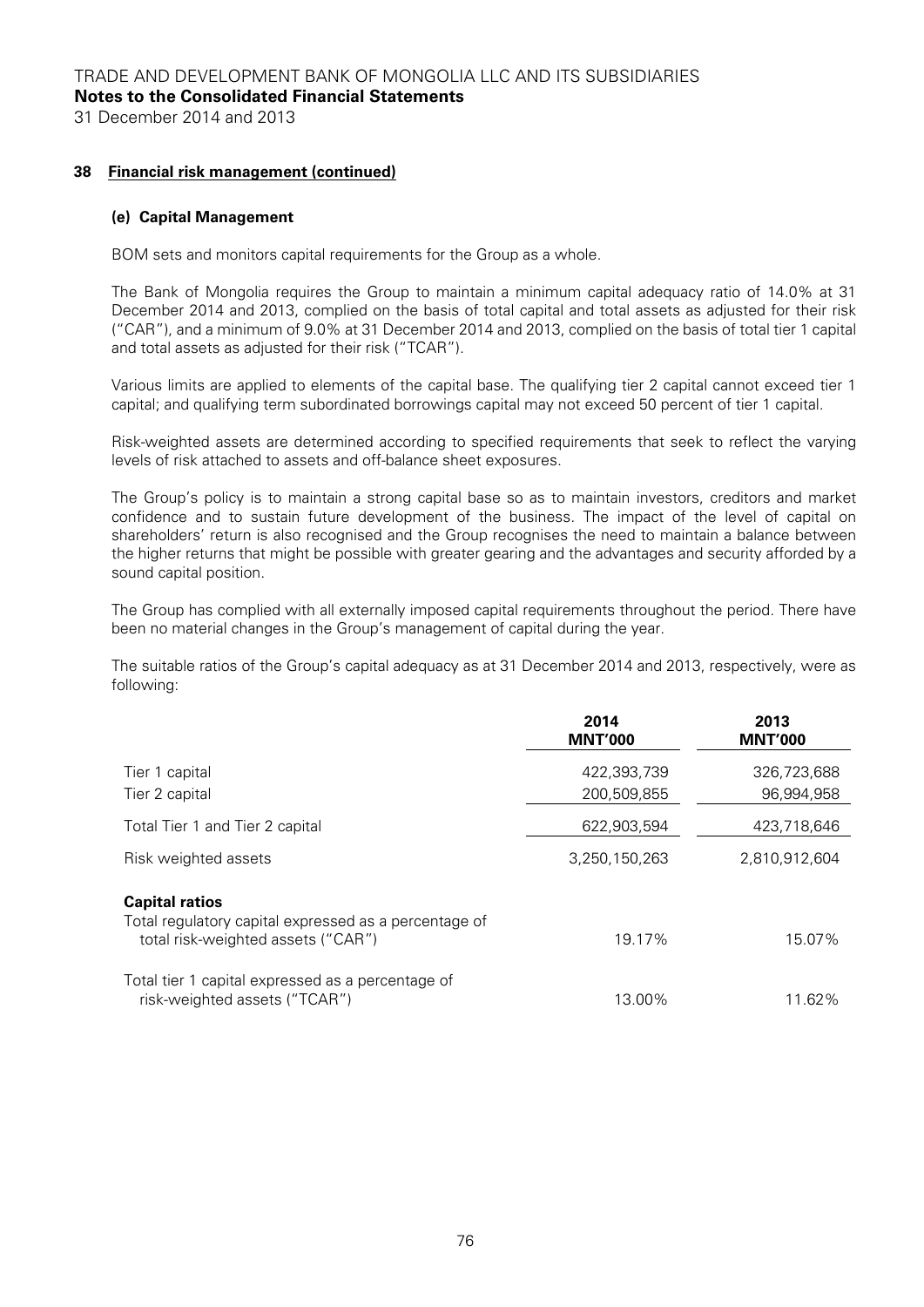31 December 2014 and 2013

# **39 Fair values of financial assets and liabilities**

#### **Determination of fair value and fair value hierarchy**

The Group follows the following hierarchy for determining and disclosing the fair value of financial instruments based on the level of significant inputs used in measurement.

Level 1: Fair value is based on quoted prices in active markets for identical assets or liabilities

- Level 2: The inputs used for fair value measurement are market observable inputs, either directly or indirectly.
- Level 3: Valuation techniques are used to estimate fair value of which significant inputs are not based on observable market data.

#### **Fair value of financial assets and liabilities not carried at fair value**

The Group determines fair values for those financial instruments which are not carried at fair value in the consolidated financial statements as follows:

#### *(i) Financial assets and liabilities for which fair value approximates carrying amount*

For financial assets and financial liabilities that are liquid or having short term maturity of less than one year, it is assumed that the carrying amounts approximate to their respective fair value. This assumption is also applicable to demand deposits, time deposits and variable rate financial instruments, which is principally due to the fact that the current market rates offered for similar deposit products do not differ significantly from market rates at inception.

#### *(ii) Fixed rate financial instruments*

The fair value of fixed rate financial assets and liabilities carried at amortised cost basis are estimated by comparing market interest rates when they were first recognised with the current market rates offered for the similar financial instruments available in Mongolia. For quoted debt issued, the fair values are measured based on quoted market prices and in case where observable market inputs are not available, a discounted cash flow model is employed.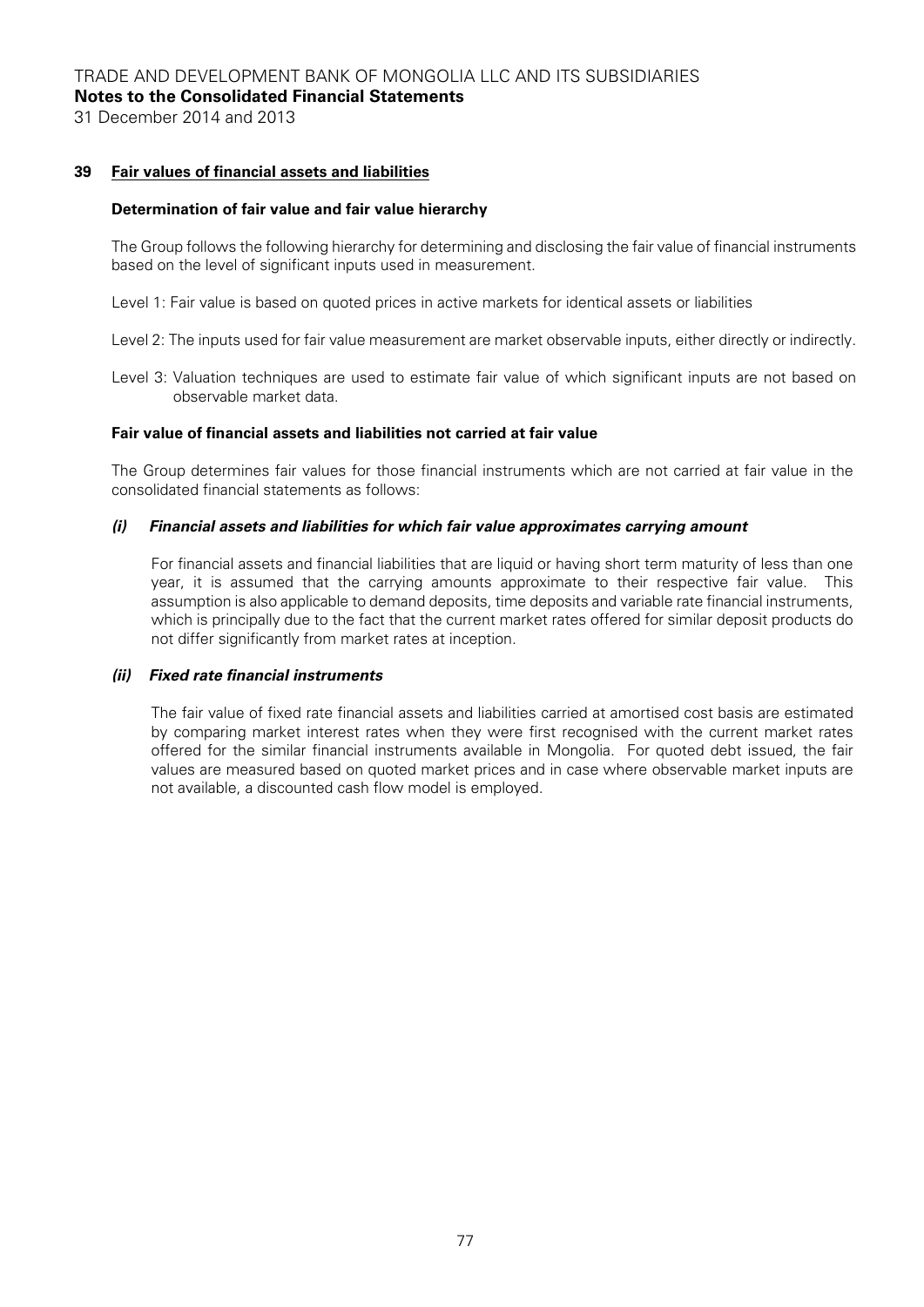31 December 2014 and 2013

# **39 Fair values of financial assets and liabilities (continued)**

| (In MNT'000)                                                                                        |             |                 | 2014                                                    | 2013                        |                             |  |
|-----------------------------------------------------------------------------------------------------|-------------|-----------------|---------------------------------------------------------|-----------------------------|-----------------------------|--|
|                                                                                                     |             | <b>Carrying</b> |                                                         | <b>Carrying</b>             |                             |  |
|                                                                                                     | <b>Note</b> | amount          | <b>Fair value</b>                                       | amount                      | <b>Fair value</b>           |  |
| <b>Financial assets</b>                                                                             |             |                 |                                                         |                             |                             |  |
| Cash on hand                                                                                        | 5           | 70,182,271      | 70,182,271                                              | 64,232,328                  | 64,232,328                  |  |
| Deposits and placements with banks                                                                  |             |                 |                                                         |                             |                             |  |
| and other financial institutions                                                                    | 5           | 984, 557, 286   | 984,557,286                                             | 1,026,012,684 1,026,012,684 |                             |  |
| Investment securities                                                                               | 6           | 908,732,944     | 891,441,305                                             | 885,112,661                 | 885,781,828                 |  |
| Loans and advances to customers                                                                     | 8           |                 | 2,777,188,433 2,862,321,184                             |                             | 2,530,557,178 2,572,323,866 |  |
| Subordinated loans                                                                                  | 9           | 4,000,000       | 4,000,000                                               | 7,000,000                   | 7,000,000                   |  |
| Other assets(*)                                                                                     | 14          | 280,859,737     | 280,859,737                                             | 391,673,943                 | 391,673,943                 |  |
|                                                                                                     |             |                 | 5,025,520,671 5,093,361,783 4,904,588,794 4,947,024,649 |                             |                             |  |
| <b>Financial liabilities</b>                                                                        |             |                 |                                                         |                             |                             |  |
| Deposits from customers                                                                             | 15          |                 | 2,533,607,001 2,531,874,208 2,139,692,149 2,138,322,635 |                             |                             |  |
| Deposits and placements by banks<br>and other financial institutions<br>Bills sold under repurchase | 16          | 120,007,336     | 120,007,336                                             | 172,109,699                 | 172,109,699                 |  |
| agreements                                                                                          | 17          |                 |                                                         | 372,650,503                 | 372,650,503                 |  |
| <b>Borrowings</b>                                                                                   | 18          |                 | 1,107,328,964 1,107,328,964 1,157,090,928 1,157,090,928 |                             |                             |  |
| Debt securities issued                                                                              | 19          | 741,354,845     | 711,503,745                                             | 460,563,148                 | 442,744,436                 |  |
| Subordinated debt securities issued                                                                 | 20          | 75,351,569      | 73,378,939                                              | 66,036,156                  | 63,779,330                  |  |
| Other liabilities(**)                                                                               | 21          | 278,872,020     | 278,872,020                                             | 378,788,522                 | 378,788,522                 |  |
|                                                                                                     |             |                 | 4,856,521,735 4,822,965,212 4,746,931,105 4,725,486,053 |                             |                             |  |

(\*) Prepayments, precious metal and inventory supplies were excluded.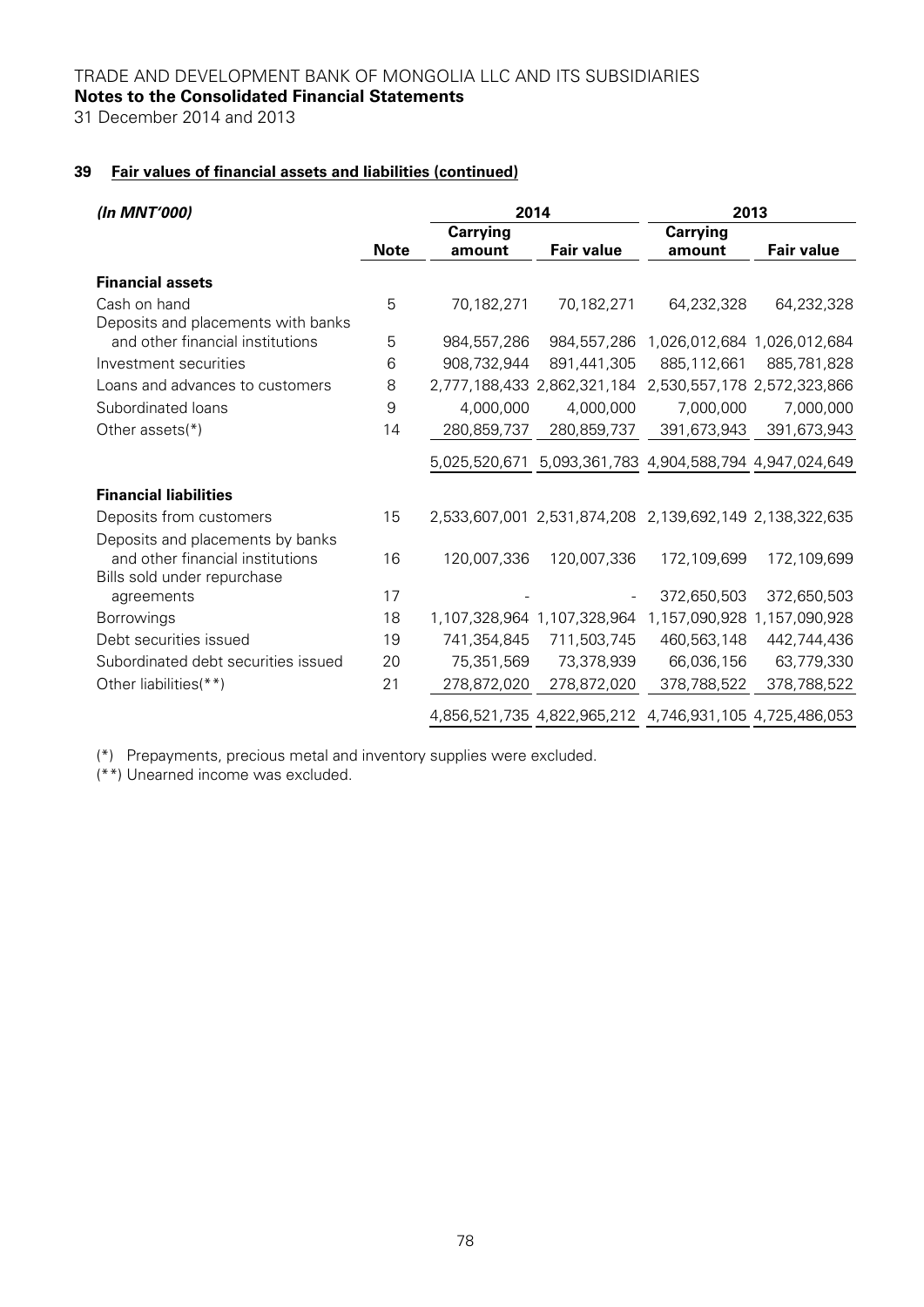# **39 Fair values of financial assets and liabilities (continued)**

The fair value hierarchy of financial instruments which are measured at fair value in the consolidated statement of financial position as at 31 December 2014 and 2013 were as follows:

#### *(In MNT'000)*

|                                | $2014$ <sup>**</sup> ) |                    |         |              |  |  |
|--------------------------------|------------------------|--------------------|---------|--------------|--|--|
|                                | Level 1                | Level <sub>2</sub> | Level 3 | <b>Total</b> |  |  |
| Investment securities (AFS)(*) | 78,448,110             | 473,609,481        |         | 552,057,591  |  |  |
| Derivative assets              |                        | 59,225,754         |         | 59,225,754   |  |  |
|                                | 78,448,110             | 532,835,235        |         | 611,283,345  |  |  |
| Derivative liabilities         |                        | 27,643,093         |         | 27,643,093   |  |  |
|                                |                        | 27,643,093         |         | 27,643,093   |  |  |

(\*) As at 31 December 2014, unquoted equity securities at cost amounting to MNT 443,430 were excluded.

(\*\*) There was no transfer between level 1 and level 2 for year ended 31 December 2014.

The fair value of level 2 financial instruments were measured by valuation technique using market observable interest rate and foreign currency exchange rate, etc.

#### *(In MNT'000)*

|                                | $2013$ <sup>**</sup> ) |             |         |              |  |  |
|--------------------------------|------------------------|-------------|---------|--------------|--|--|
|                                | Level 1                | Level 2     | Level 3 | <b>Total</b> |  |  |
| Investment securities (AFS)(*) | 3,980,015              | 720,189,216 |         | 724,169,231  |  |  |
| Derivative assets              |                        | 64,719,231  |         | 64,719,231   |  |  |
|                                | 3,980,015              | 784,908,447 |         | 788,888,462  |  |  |
| Derivative liabilities         |                        | 39,744,994  |         | 39,744,994   |  |  |
|                                |                        | 39,744,994  |         | 39,744,994   |  |  |

(\*) As at 31 December 2013, unquoted equity securities at cost amounting to MNT 443,430 were excluded.

(\*\*) There was no transfer between level 1 and level 2 for year ended 31 December 2013.

The fair value of level 2 financial instruments were measured by valuation technique using market observable interest rate and foreign currency exchange rate, etc.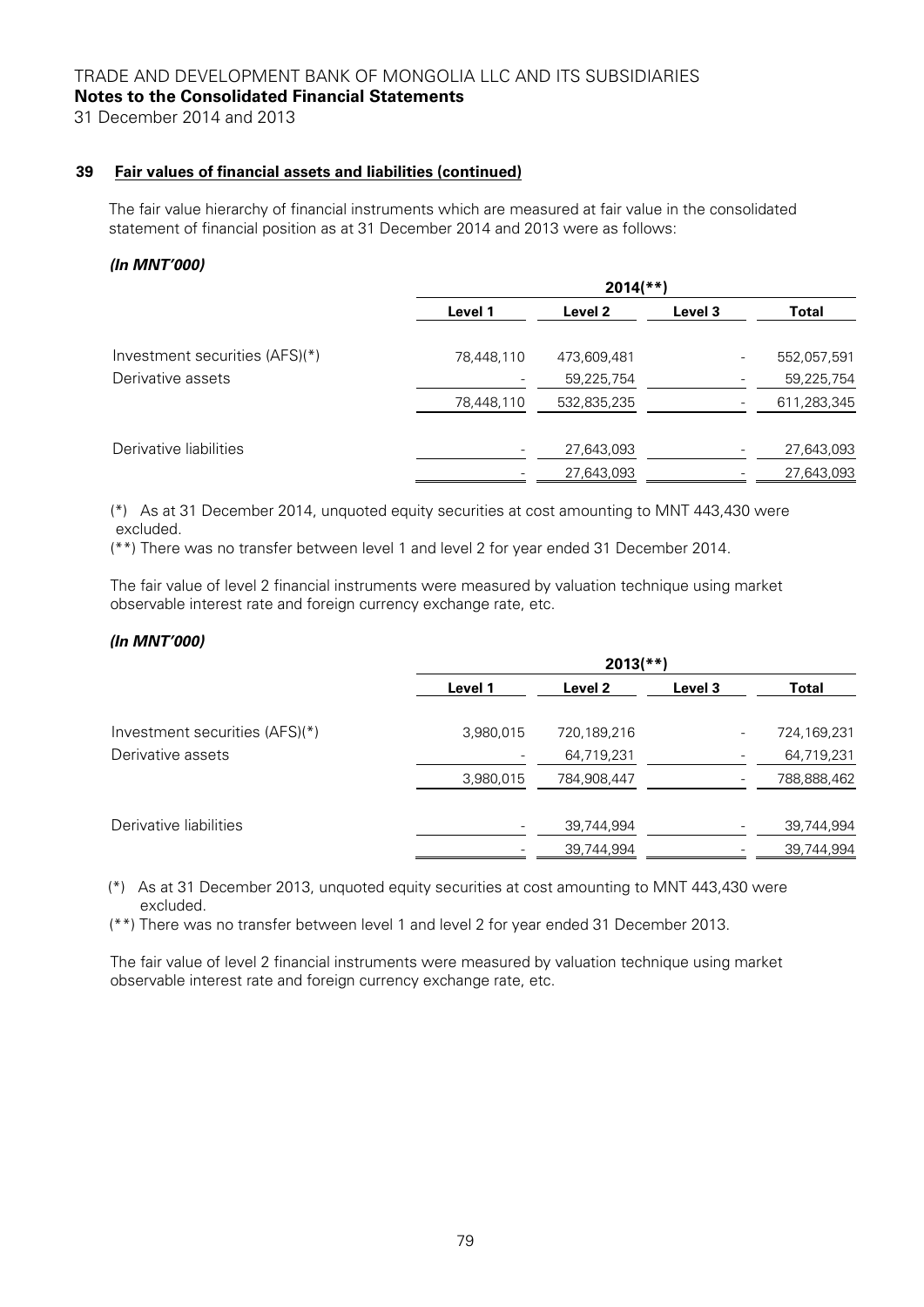31 December 2014 and 2013

#### **39 Fair values of financial assets and liabilities (continued)**

The fair value hierarchy of financial instruments which are not measured at fair value in the consolidated statement of financial position as at 31 December 2014 and 2013 were as follows:

# *(In MNT'000)*

|                                                                        | 2014        |             |               |               |  |  |
|------------------------------------------------------------------------|-------------|-------------|---------------|---------------|--|--|
|                                                                        | Level 1     | Level 2     | Level 3       | <b>Total</b>  |  |  |
| Cash on hand                                                           | 70,182,271  |             |               | 70,182,271    |  |  |
| Deposits and placements with banks<br>and other financial institutions |             |             | 984, 557, 286 | 984,557,286   |  |  |
| Investment securities (HTM)                                            |             | 338,940,284 |               | 338,940,284   |  |  |
| Loans and advances                                                     |             |             | 2,862,321,184 | 2,862,321,184 |  |  |
| Subordinated loans                                                     |             |             | 4,000,000     | 4,000,000     |  |  |
| Spot receivables                                                       | 151,552,920 |             |               | 151,552,920   |  |  |
| Other assets(*)                                                        |             |             | 70,081,063    | 70,081,063    |  |  |
|                                                                        | 221,735,191 | 338,940,284 | 3,920,959,533 | 4,481,635,008 |  |  |
| Deposits from customers                                                |             |             | 2,531,874,208 | 2,531,874,208 |  |  |
| Deposits and placements by banks<br>and other financial institutions   |             |             | 120,007,336   | 120,007,336   |  |  |
| Bills sold under repurchase<br>agreements                              |             |             |               | 0             |  |  |
| <b>Borrowings</b>                                                      |             |             | 1,107,328,964 | 1,107,328,964 |  |  |
| Debt securities issued                                                 |             | 711,503,745 |               | 711,503,745   |  |  |
| Subordinated debt securities issued                                    |             | 54,821,987  | 18,556,952    | 73,378,939    |  |  |
| Spot payables                                                          | 151,588,485 |             |               | 151,588,485   |  |  |
| Other liabilities(**)                                                  |             |             | 99,640,442    | 99,640,442    |  |  |
|                                                                        | 151,588,485 | 766,325,732 | 3,877,407,902 | 4,795,322,119 |  |  |

(\*) Prepayments, precious metal, inventory supplies, derivative assets and spot receivables were excluded.

(\*\*) Unearned income, derivative liabilities and spot payables were excluded.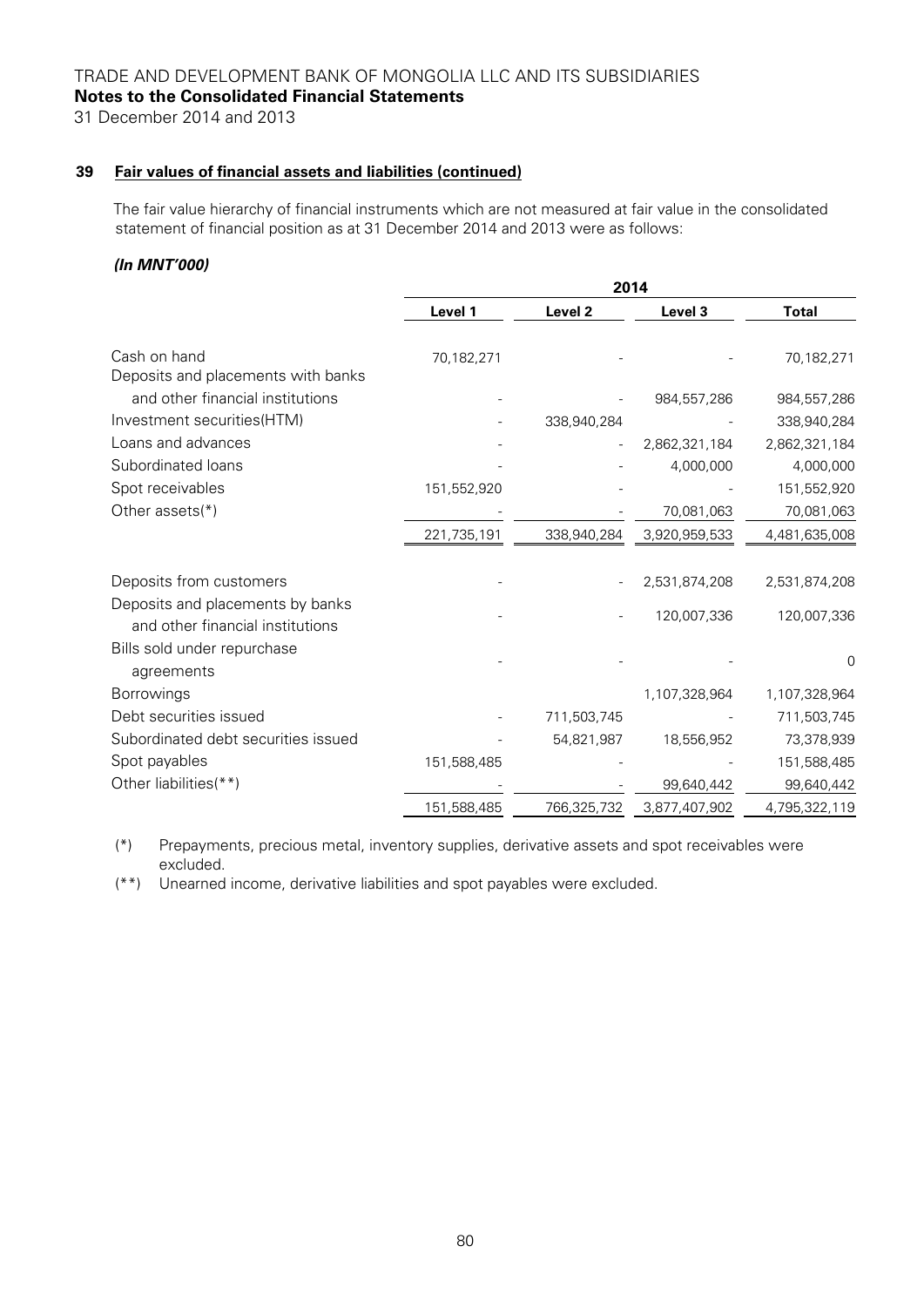31 December 2014 and 2013

# **39 Fair values of financial assets and liabilities (continued)**

## *(In MNT'000)*

|                                                                      | 2013        |                    |               |               |  |  |
|----------------------------------------------------------------------|-------------|--------------------|---------------|---------------|--|--|
|                                                                      | Level 1     | Level <sub>2</sub> | Level 3       | <b>Total</b>  |  |  |
| Cash on hand<br>Deposits and placements with banks                   | 64,232,328  |                    |               | 64,232,328    |  |  |
| and other financial institutions                                     |             |                    | 1,026,012,684 | 1,026,012,684 |  |  |
| Investment securities(HTM)                                           |             | 161, 169, 167      |               | 161, 169, 167 |  |  |
| Loans and advances                                                   |             |                    | 2,572,323,866 | 2,572,323,866 |  |  |
| Subordinated loans                                                   |             |                    | 7,000,000     | 7,000,000     |  |  |
| Spot receivables                                                     | 276,359,629 |                    |               | 276,359,629   |  |  |
| Other assets(*)                                                      |             |                    | 50,595,083    | 50,595,083    |  |  |
|                                                                      | 340,591,957 | 161, 169, 167      | 3,655,931,633 | 4,157,692,757 |  |  |
| Deposits from customers                                              |             |                    | 2,138,322,635 | 2,138,322,635 |  |  |
| Deposits and placements by banks<br>and other financial institutions |             |                    | 172,109,699   | 172,109,699   |  |  |
| Bills sold under repurchase<br>agreements                            |             |                    | 372,650,503   | 372,650,503   |  |  |
| <b>Borrowings</b>                                                    |             |                    | 1,157,090,928 | 1,157,090,928 |  |  |
| Debt securities issued                                               |             | 442,744,436        |               | 442,744,436   |  |  |
| Subordinated debt securities issued                                  |             | 47,502,324         | 16,277,006    | 63,779,330    |  |  |
| Spot payables                                                        | 276,314,010 |                    |               | 276,314,010   |  |  |
| Other liabilities(**)                                                |             |                    | 62,729,518    | 62,729,518    |  |  |
|                                                                      | 276,314,010 | 490,246,760        | 3,919,180,289 | 4,685,741,059 |  |  |

(\*) Prepayments, precious metal, inventory supplies, derivative assets and spot receivables were excluded.

(\*\*) Unearned income, derivative liabilities and spot payables were excluded.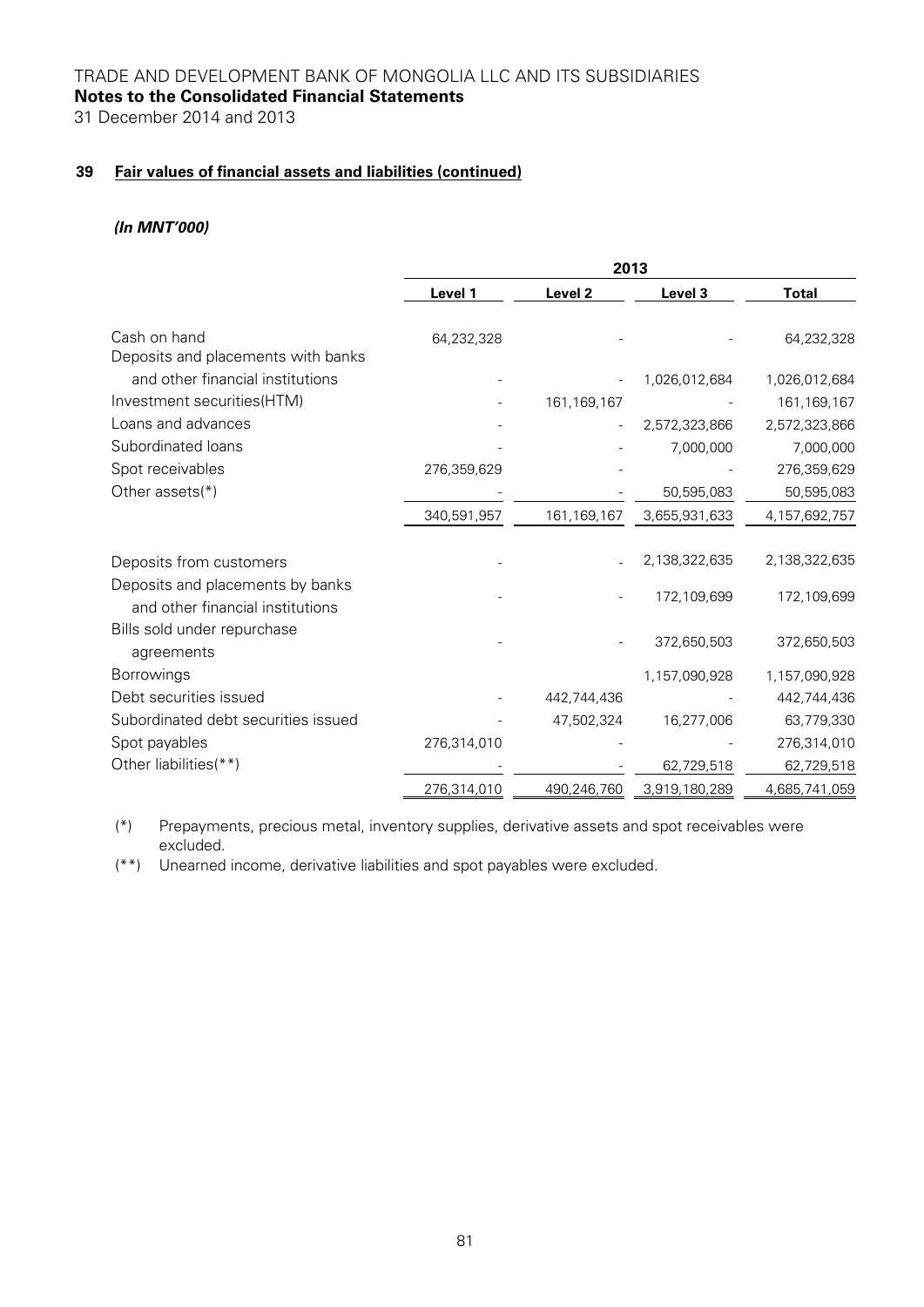# **Notes to the Consolidated Financial Statements**

31 December 2014 and 2013

# **40 Offsetting financial assets and liabilities**

Details of financial assets and financial liabilities subject to offsetting, enforceable master netting agreements and similar agreements as at 31 December 2014 and 2013 are as follows:

# *(In MNT'000)*

|                              | 2014                          |                                       |                                        |                                                                  |                                    |           |  |
|------------------------------|-------------------------------|---------------------------------------|----------------------------------------|------------------------------------------------------------------|------------------------------------|-----------|--|
|                              | <b>Financial assets</b>       | <b>Offsetting</b><br>financial assets | <b>Financial assets and</b>            | Amount not offsetting in the<br>statements of financial position |                                    |           |  |
|                              | and liabilities<br>recognised | and liabilities<br>recognised         | liabilities recognised<br>after offset | <b>Financial</b><br>instruments                                  | <b>Cash collateral</b><br>received | Total     |  |
| <b>Financial assets</b>      |                               |                                       |                                        |                                                                  |                                    |           |  |
| Derivative assets(*)         | 238,422                       |                                       | 238,422                                |                                                                  |                                    |           |  |
| Receivable spot exchange(*)  | 50,534,080                    |                                       | 50,534,080                             | 50,529,892                                                       |                                    | 242,610   |  |
|                              | 50,772,502                    |                                       | 50,772,502                             | 50,529,892                                                       |                                    | 242,610   |  |
| <b>Financial liabilities</b> |                               |                                       |                                        |                                                                  |                                    |           |  |
| Derivative liabilities(*)    | 3,183,135                     |                                       | 3,183,135                              | 50,529,892                                                       |                                    | 3,183,135 |  |
| Payable spot exchange(*)     | 50,529,892                    |                                       | 50,529,892                             |                                                                  |                                    |           |  |
|                              | 53,713,027                    |                                       | 53,713,027                             | 50,529,892                                                       |                                    | 3,183,135 |  |
|                              |                               |                                       |                                        |                                                                  |                                    |           |  |

(\*) The Group has certain derivative transactions subject to the ISDA (International Derivatives Swaps and Dealers Association) agreement. According to the ISDA agreement, when credit events (e.g. default) of counterparties occur, all derivative agreements are terminated and set off.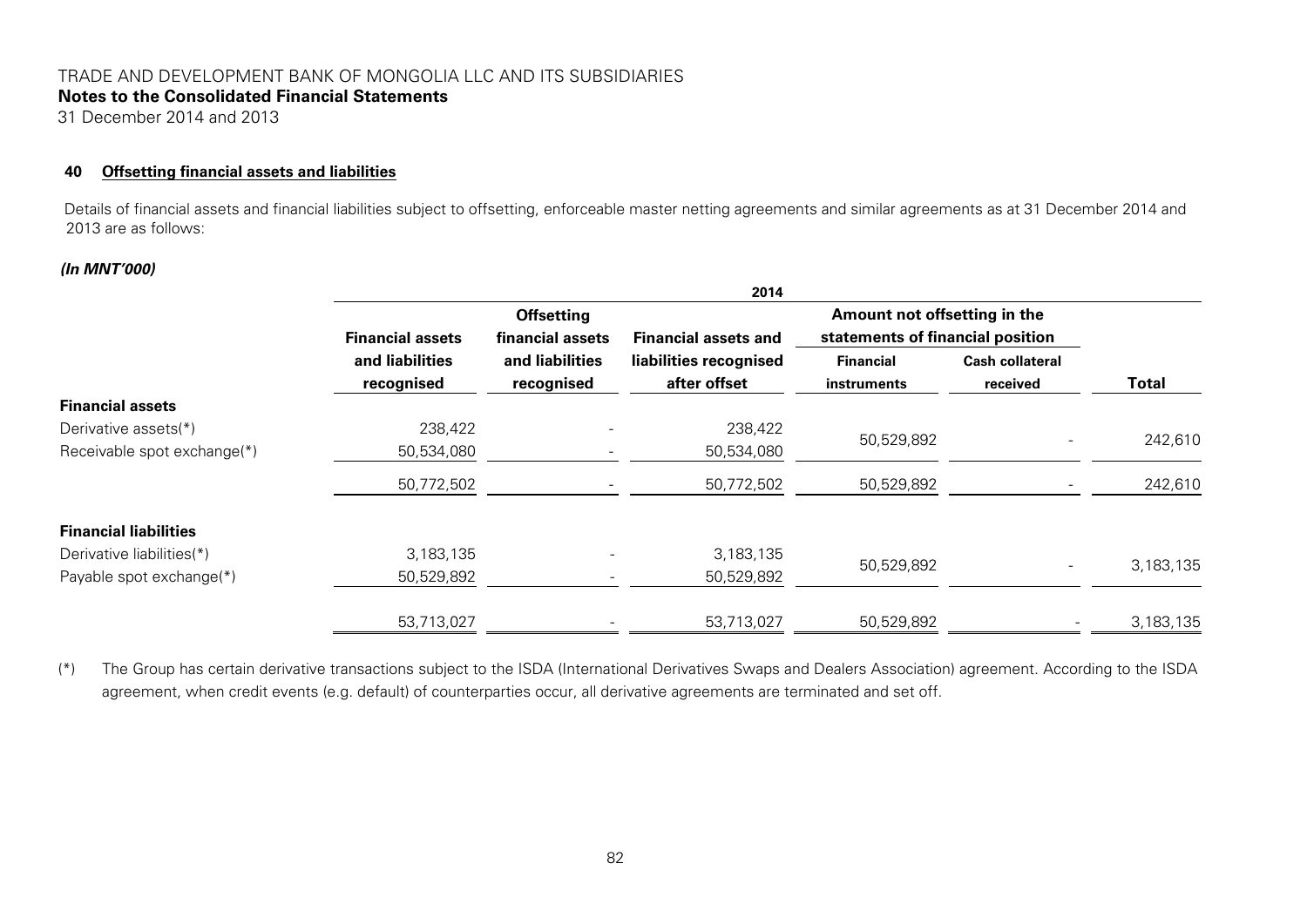**Notes to the Consolidated Financial Statements** 

31 December 2014 and 2013

# **40 Offsetting financial assets and liabilities (continued)**

#### *(In MNT'000)*

|                              | 2013                          |                               |                                        |                                        |                                    |         |
|------------------------------|-------------------------------|-------------------------------|----------------------------------------|----------------------------------------|------------------------------------|---------|
|                              | <b>Offsetting</b>             |                               |                                        | Amount not offsetting in the           |                                    |         |
|                              | <b>Financial assets</b>       | financial assets              | <b>Financial assets and</b>            | statements of financial position       |                                    |         |
|                              | and liabilities<br>recognised | and liabilities<br>recognised | liabilities recognised<br>after offset | <b>Financial</b><br><b>instruments</b> | <b>Cash collateral</b><br>received | Total   |
| <b>Financial assets</b>      |                               |                               |                                        |                                        |                                    |         |
| Receivable spot exchange(*)  | 57,628,380                    |                               | 57,628,380                             | 57,578,805                             |                                    | 49,575  |
|                              | 57,628,380                    |                               | 57,628,380                             | 57,578,805                             |                                    | 49,575  |
| <b>Financial liabilities</b> |                               |                               |                                        |                                        |                                    |         |
| Derivative liabilities(*)    | 203,517                       |                               | 203,517                                | 57,578,805                             |                                    | 205,376 |
| Payable spot exchange(*)     | 57,580,664                    |                               | 57,580,664                             |                                        |                                    |         |
| Bills sold under repurchase  |                               |                               |                                        |                                        |                                    |         |
| agreements $(**)$            | 372,650,503                   |                               | 372,650,503                            | 372,650,503                            |                                    |         |
|                              | 430,434,684                   |                               | 430,434,684                            | 430,229,308                            |                                    | 205,376 |

 (\*) The Group has certain derivative transactions subject to the ISDA (International Derivatives Swaps and Dealers Association) agreement. According to the ISDA agreement, when credit events (e.g. default) of counterparties occur, all derivative agreements are terminated and set off.

(\*\*) Resale and repurchase agreement, securities borrowing and lending agreement are also similar to ISDA agreement with respect to enforceable netting agreements.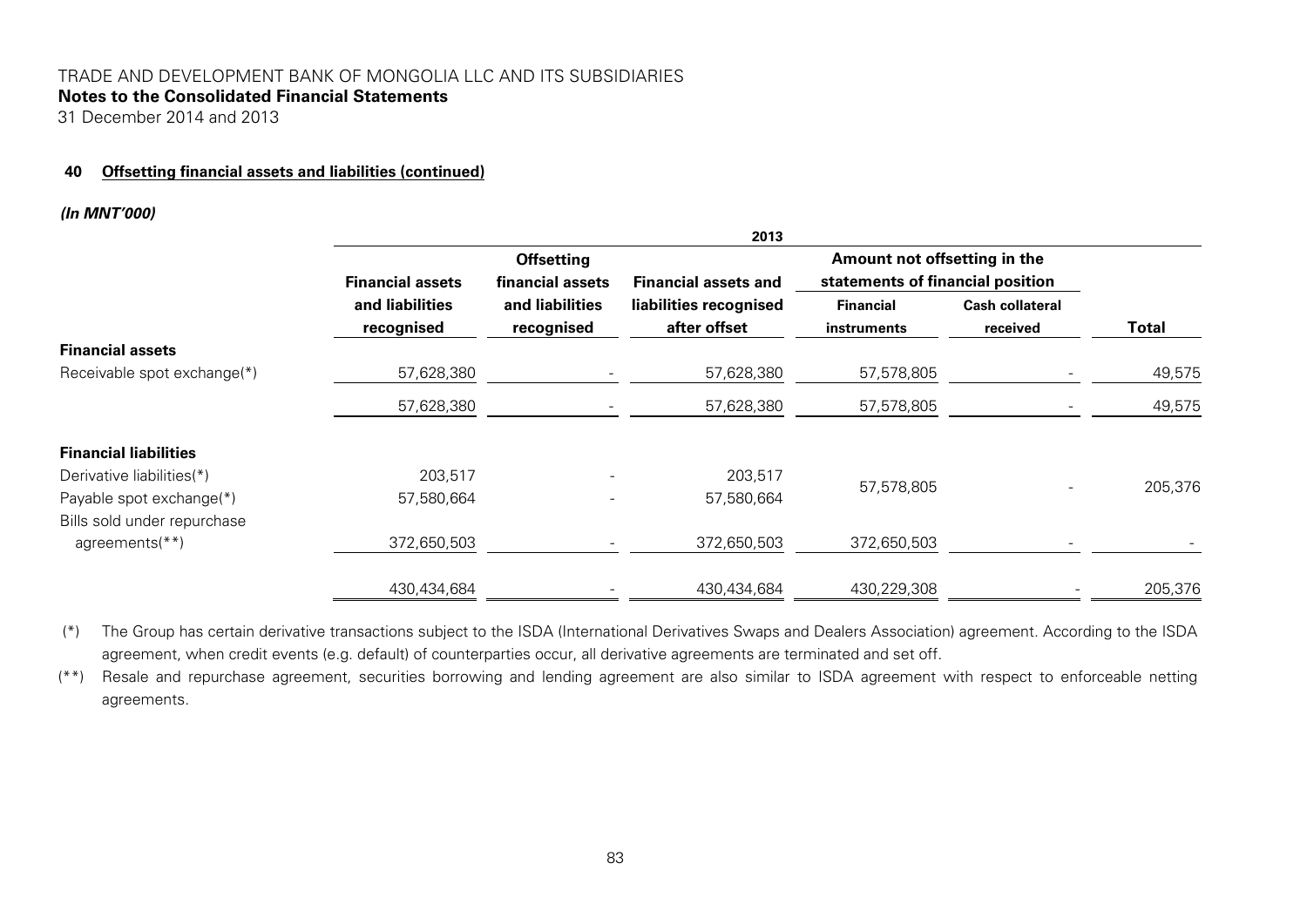# **41 Commitment and contingent liabilities**

## **Financial guarantees and letters of credit**

At any time the Group has outstanding commitments to extend credit, these commitments take the form of undrawn portions of approved loans, credit card limits and overdraft facilities.

The Group provides financial guarantees and letters of credit to guarantee the performance of customers third parties. These agreements have fixed limits and generally extend for a period of less than one year. The Group also provides guarantees by acting as settlement agent in securities borrowing and lending transactions. The contractual amounts of commitments and contingent liabilities are set out in the following table by category.

The amounts reflected in the table for guarantees and letters of credit represent the maximum exposure to credit risk would be recognised at the reporting date if counterparties failed completely to perform as contracted.

| As at 31 December                | 2014<br><b>MNT'000</b> | 2013<br><b>MNT'000</b> |
|----------------------------------|------------------------|------------------------|
| Letters of credit and guarantees | 332.538.877            | 169.140.235            |
| Loan and credit card commitments | 182.317.263            | 120,997,443            |

These commitments and contingent liabilities have off balance-sheet credit risk for which provisions are not currently made which is a local banking industry practice acknowledged by BOM. A significant portion of the contingent liabilities and commitments will expire without being advanced in whole or in part. Accordingly, the amounts do not represent expected future cash flows.

# **Bank Deposit Guarantee commission**

The Mongolian Government issued the Guarantee for Bank's Deposits law in November 2008 in order to provide the financial markets solvency and guarantee the banks' deposits by the government. In July 2010, the law was amended to state that the Commercial banks, defined by Mongolian law, will charge a commission of 0.3% of a customer's deposit balance that is guaranteed by the law.

However, at this time it is uncertain whether the Group will be required to pay the commission for the years from 2010 to 2012 since commercial banks appealed a claim to Administrative Court of Mongolia not to pay commission for 2010 to 2012 and the case is still ongoing in the court. If the Group was required to pay the commission for the years from 2010 to 2012, it would materially affect the Group's performance.